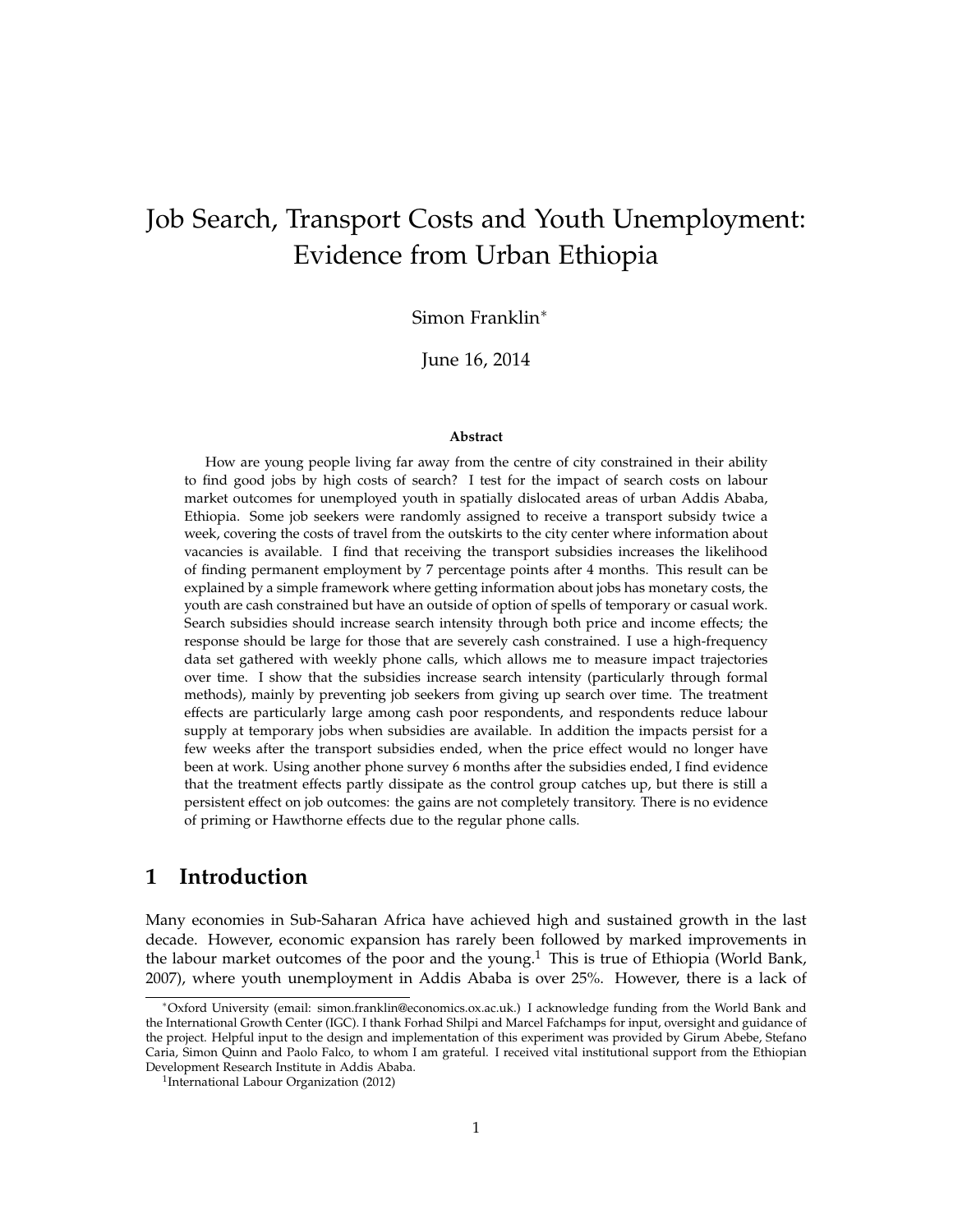micro-economic research on how young people find, or indeed fail to find jobs, and a lack of rigorous evaluation of job search assistance programs in the context of urban Sub-Saharan Africa.

This paper looks at a set of labour market frictions that could be preventing young job seekers from accessing good jobs in urban settings: that of search costs due to the high monetary costs of transport for individuals living away from where jobs are located. When search is costly, financial constraints may make it challenging, and at times impossible for cash and credit-constrained job seekers to search for jobs. If these constraints fall particularly heavily on the poor, new urban migrants, or those living far away from the city center, then these individuals could be systematically excluded from the labour market.<sup>2</sup>

They may under-invest in job search, such that they stay unemployed for longer, *and* end up with an inferior match on the job market, especially if they need to take part-time and temporary forms of employment in order to survive while searching.<sup>3</sup>

Thus the effects of spatial mismatch, operating through these constraints on job search, have implications for equality of access to opportunity for young people in the context of a growing economy with expanding employment opportunities, but significant informational frictions in the distribution and access to information about job vacancies. In this sense, the costs of job search could be preventing economic growth from being "pro-poor".

This paper uses a randomized control trial (RCT) to test directly for the connection between the costs of job search and access to employment, by looking at whether lowered search costs cause better employment outcomes for those who might otherwise be excluded from jobs. Transport subsidies are non-fungible and cover entirely (but only) the cost of transport to and from the city center for a short and pre-announced period of time. Since the treatment acts only to bring individuals living further away to the center at no monetary cost, its impacts indicate that place of living, or distance, was a constraint to search, relative to more centrally located individuals. I argue that these barriers 1) show that some individuals have unequal access to employment opportunities, and 2) suggest that significant frictions exist in this labour market, that could be negatively impacting the quality of job matches. In this sense high search costs could have an impact on both the efficiency and equity of outcomes.

I randomly distributed money to cover the costs of transport for young unemployed job seekers living on the outskirts of Addis Ababa to travel to the center of the city. Participants could redeem the costs of that trip if they arrived a designated spot located at the major transport hub in the city center, near the location of the main vacancy boards, which are the main source of information about new jobs for educated Ethiopians. At \$2 per week per respondent (to cover a \$1 return trip to the center) the intervention was designed to be a low cost program, which could be easily scalable: to a larger transport subsidy program, a job search assistance grant or even a job placement service.

I evaluate these transport subsidizes using detailed baseline and endline surveys 4 months apart, as well as a novel phone call survey, for which respondents were phoned every week for

<sup>&</sup>lt;sup>2</sup>There is an established literature that suggests that the rural poor are systematically excluded from employment opportunities by virtue of their physical location, and stresses the importance of rural-urban migration (Bryan et al., 2014). Many of the individuals in the sample used for this paper are rural-urban migrants. Yet the act of moving to a city where jobs are available does not mean that (good) jobs will necessarily follow. Migrants may still face high costs of search after making the initial migration investment, and may remain at a distinct disadvantage to those with better social networks and locations in the city.

<sup>&</sup>lt;sup>3</sup>This could of course have additional implications for firms and aggregate employment, if firms end up with lower quality applicants on average and thus make less productivity matches. This could compound other labour market frictions, such as those relating to information asymmetries in screening and hiring, which also seem to be prevalent in Ethiopia.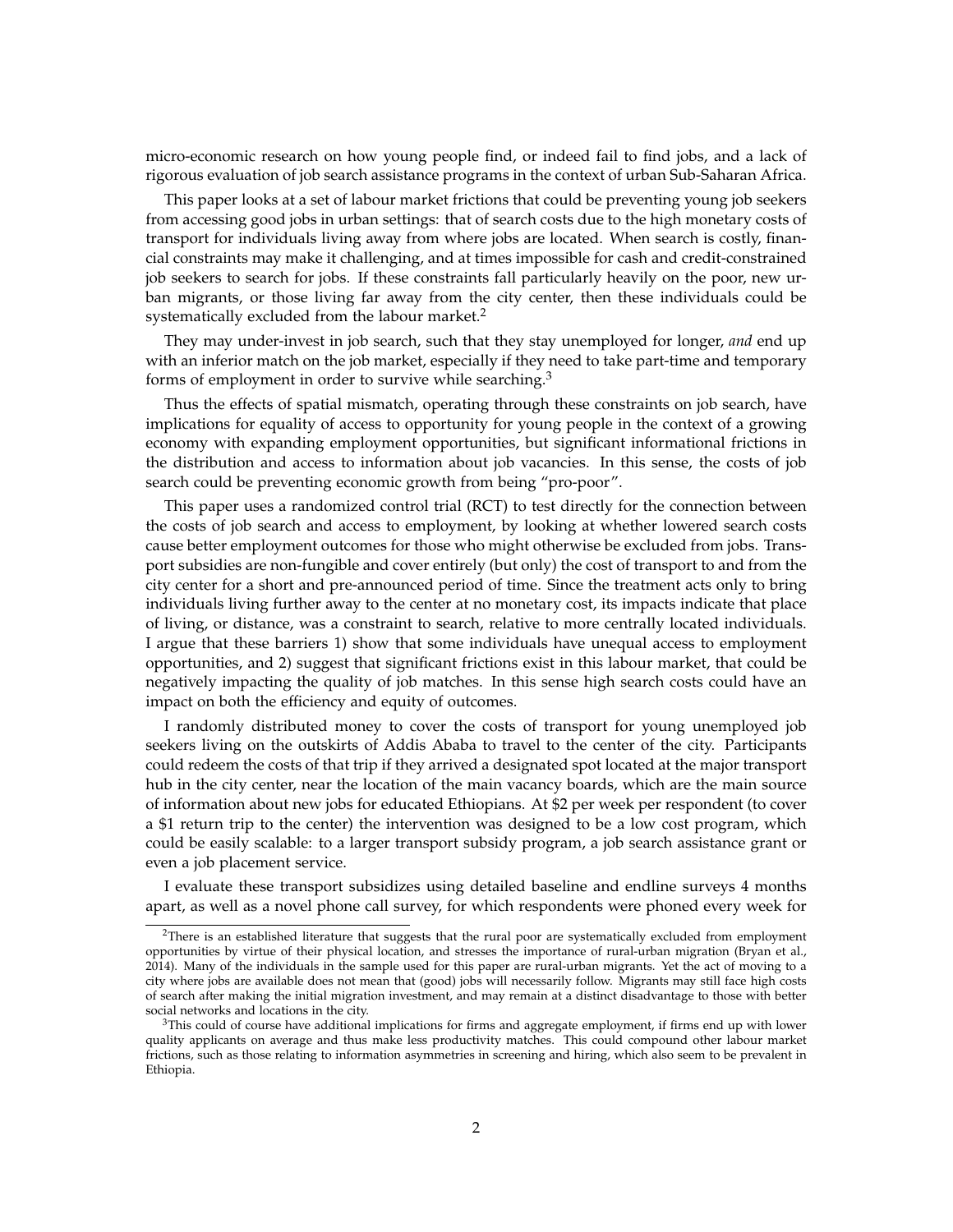3 months, and asked a series of short questions about labour market outcomes. This regular phone call data allows me to track the trajectories of search intensity over the weeks, and look at when individuals found jobs or gave up looking for a job.

The questions for this phone call survey were decided upon before the randomized trial began, and are limited in number. Throughout the paper I investigate the impact of the transport subsidies with specific focus on that limited set of outcomes from the phone survey. I look at additional more detailed job market outcomes included in the paper endline surveys only as a robustness check, and to further investigate the mechanisms of the main impacts. This strategy should in part allay concerns about multiple hypothesis testing across a range of different measures.

I use a two sample approach, to compare and validate the results of the trial across two very different populations of job seekers. One sample was taken from unemployed people found at home in randomly selected slum areas of Addis Ababa, where most of the respondents were relatively unskilled and had limited employment opportunities in white-collar jobs. The second sample was taken from individuals found at the main vacancies boards in Ethiopia, who were mainly well-educated, active job seekers, who aspire to sought-after professional jobs.<sup>4</sup> In all, the full sample is over-whelming educated, with 78% of all respondents having completed high school or more.

## **1.1 Setting and Theory**

The growing urban inequality, unemployment and urban sprawl of Addis Ababa, in conjunction with descriptive and anecdotal evidence of considerable barriers to access of information about  $jobs<sub>5</sub>$ <sup>5</sup> provides the motivation for studying the role transport costs in the lives of young job seekers.

This is a market plagued by matching frictions: unemployment is high, even among individuals with tertiary education (over 25% of the young urban population today), while firms still complain about the difficulties of finding skilled workers.<sup>6</sup> In this market, young people search for work with limited budgets and savings (and no welfare support, unemployment insurance or social security net to speak of), and are forced to take up forms of temporary, casual or low quality work (sometimes in self-employment) usually in and around their local areas, while looking for better work. These better jobs are usually located in the centre of the city and require formal applications. In the absence of permanent employment, workers prefer not to take temporary work, they would rather be searching for "good" work.

In my data, rates of employment increase over time, both as respondents find the good jobs they want, and as cash needs become more salient and workers have to take temporary work. Similarly job seekers search less at both the intensive and extensive margin (even for those without jobs) as they become discouraged or run out of the money required to search.

<sup>&</sup>lt;sup>4</sup>These highly educated respondents were not significantly wealthier than the other sample, owing in part to the massive expansion of free higher education in Ethiopia during recent years.

<sup>&</sup>lt;sup>5</sup>Section 2 and A in the appendix provide a detailed discussion of unemployment and job search in Addis Ababa, and the institutions governing the job search process.

 $6$ We conducted qualitative interviews with over 25 firms of different sizes in the city of Addis Ababa to discuss their methods of hiring This paper cannot, and does not set out to, prove that search frictions of this kind play a non-negligible role in the high rates of unemployment. Still the structure of labour market suggests that this may be the case: firms find screening costly, and suffer from extremely high turnover. Hence they prefer to hire on a temporary basis. Job seekers search for permanent work, and are willing to move jobs if they find better options, but are not able to search at an optimal intensity or for the optimal time. Thus the correct matches less likely, and firms continue to prefer to offer short term contracts.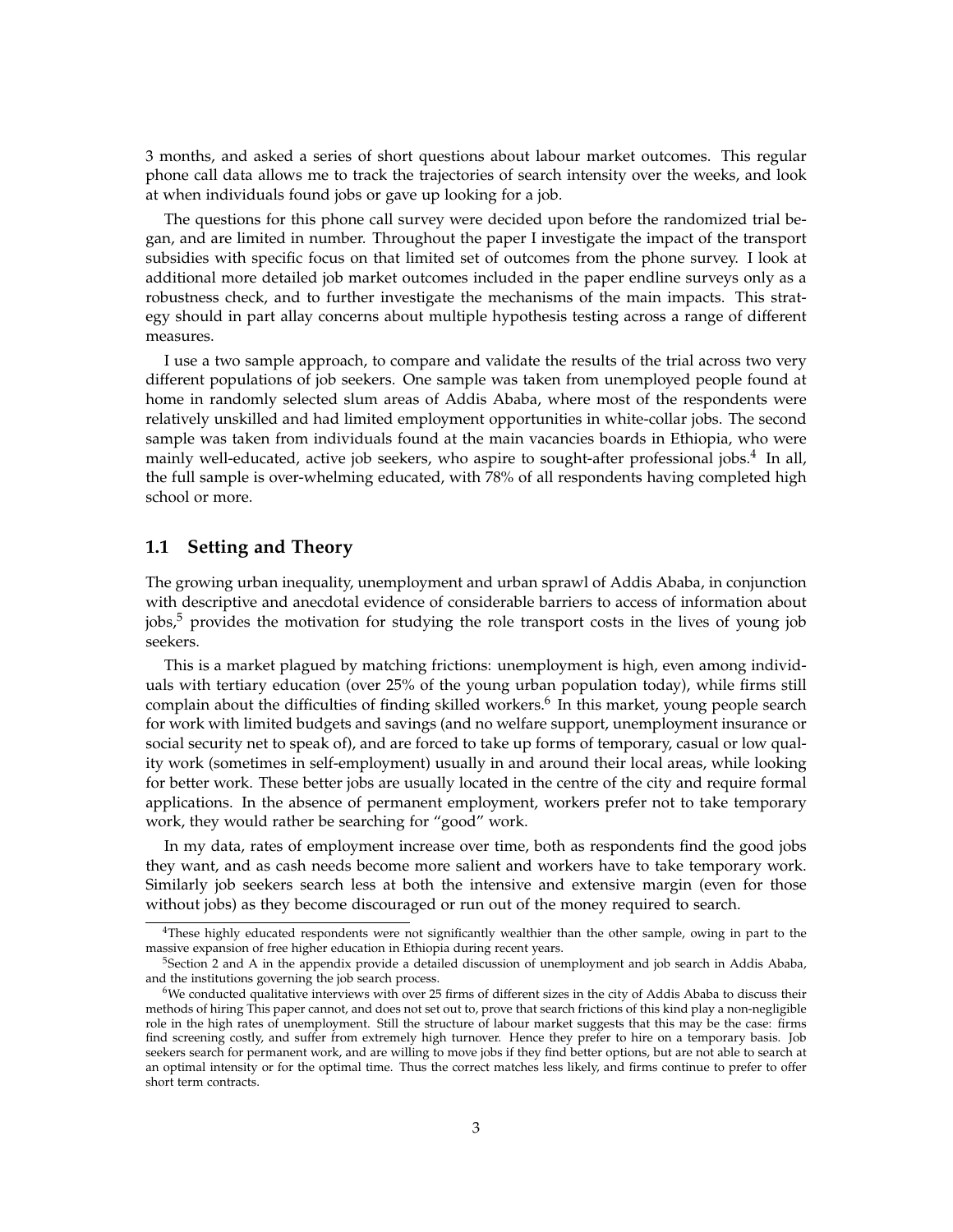The results in this paper are consistent with a very simply framework where job search is costly in monetary terms. Cash constrained job seekers decide their optimal search intensity to equate the marginal cost of foregone consumption due to the costs of search with the marginal gain of increased probability of having a good job in the next week. The returns to finding a good job are large, but time spent searching translates into a very low probability of finding good work in each week. In this setting, poorer individuals find it harder to search intensively because the marginal cost to searching is much greater for them. They might like to borrow against their future wage earnings, but are credit constrained. In the extreme case, they may not even have enough money to search at all, after using their input and spending on more pressing consumption needs.

Young job seekers might like to move to the centre of the city to search more effectively for work, but rents in the centre are prohibitively expensive, and access to land is governed not by markets but by political connections and historical land rights. Informal settlements in the centre are particularly prone to expropriation risk by large construction projects.<sup>7</sup>

I hypothesize that lowering the costs of job search would increase the intensity and duration of job search activities through three main (possibly interrelated) channels 1) **Price effect:** changing the relative price of search in weeks when transport is received 2) **Wealth effect:** lowering total spending on search which alleviates cash constraints, lowers the marginal disutility of additional search, and prevents the running to down of savings so that this effect could persist over weeks, and 3) **Time effect:** the alleviation of cash needs could decrease the need for respondents to take temporary forms of work, which impose a large time constraint could impair their ability to search for better work.

Furthermore, if the costs of job search are lumpy, if the returns to search non-linear, or if there is learning by doing effects during job search, lowering the costs of job search would lead to increased search activity even after the subsidies have ended. And if the probability of finding a job decreases when an individual takes an outside option of temporary work, or if an individual spends too long out of the labour market, not finding a permanent work quickly could have a permanent effect on job outcomes.

#### **1.2 Main Findings**

Treated individuals spend more time and effort on job search during the weeks of the phone call survey, they are less likely to give up job search, and more likely to be searching even after the treatment ends. They more likely to have done made some active step to find work, and to have visited the central job boards, during all weeks of the study. They are also less likely to be engaged in forms of the temporary or casual work in the weeks when they are receiving treatment. (This effect goes away after the treatment ends).

After 4 months, shortly after the transport treatment ended, individuals in the *board* sample<sup>8</sup> are 7 percentage points (over a mean of 19%) to have permanent work. These jobs are of higher quality, in higher skilled sectors, and more likely to be located in central parts of the city (as opposed to in respondents' local areas).

By contrast, those in the *city* sample seem to have very little chance of getting the highly sought after permanent jobs, but the treatment seems to have improved their access to employ-

 $7$ While commuting costs to jobs in the center are no doubt high, most respondents appear to be willing to pay those to access permanent jobs, it is the cost of getting those jobs that is the main constraint.

 $8$ Recall that the board sample were those interviewed at the job boards. For a more detailed description of the samples see section 3.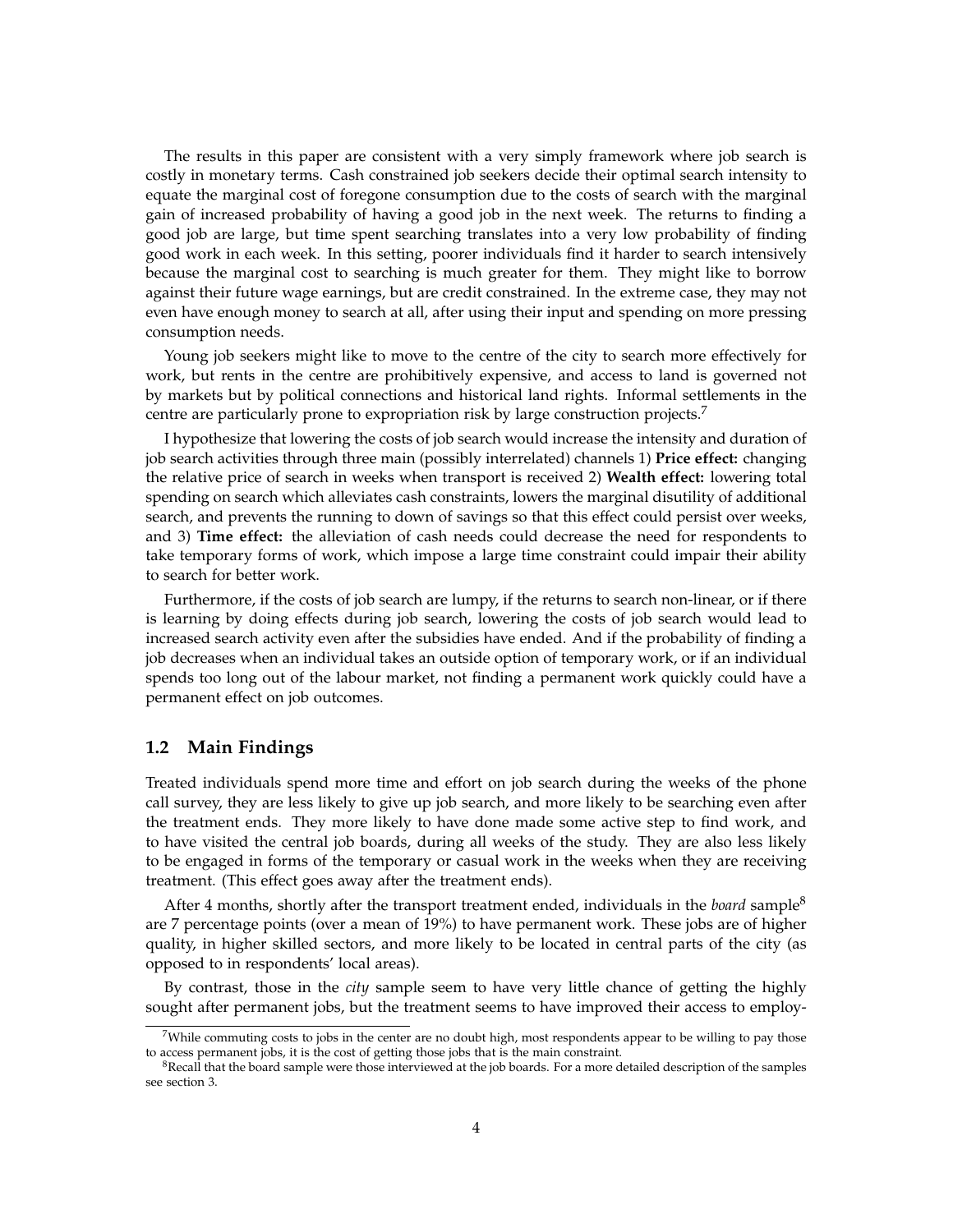ment activities in other ways: they are both more likely to be working (by about 8 percentage points over a mean of 46%) at the endline, but the jobs that they find are on average higher quality and less likely to be working as day labourers.

Job finding rates for permanent work are low; at about 2-3% per week of search in the control group. Treated individuals search at the boards on average 2 weeks more, but are more likely to have searched in almost all weeks of the study by about  $50\%$ .<sup>9</sup> I interpret these results as suggesting that increased search intensity improved the rate of higher quality job offers, which makes it more likely that individuals found good jobs (permanent or otherwise), and thus on average were more likely to have taken jobs at the endline. The evidence suggests that the effect comes through the *quality* of job offers, rather than the quantity.

Furthermore, these treatment effects are, at least partly, persistent. While there is some catch up, the control group are still less likely, by 3.5 percentage points, to have permanent work 6 months after the initial endline (and end of the treatment).

I look for evidence for the mechanisms through which the treatment allows respondents to search more intensively. I find that the treatment effects exhibit a particular trajectory: the percentage of respondents searching for jobs declines over the of the course of the study as respondents give up job search to fall into unemployment, or take up temporary jobs to make ends meet. The subsidies seem to have prevented respondents from *giving up* job search, as some become discouraged, or start skipping weeks of search. Furthermore treated individuals are still more likely to be searching *after* the treatment has ended, suggesting that the subsidies allow them to hold on to savings and thus to search for longer.

While the price effect of lower search costs undoubtedly plays some role, it does seem that the effects are also operating through the channel of cash constraints: treatment effects are particularly concentrated among individuals who were poor, or otherwise low on cash or savings, at the baseline. I find no evidence for an impact of the treatment on attitudes, reservation wages or aspirations of the job seekers.

Also, I test for the impact of the phone calls on job search behaviour or endline job outcomes, by using a "pure control" group who received neither phone calls nor transport subsidies. I find no impact of the calls. This suggests that the phone calls, at least, did not have priming or hawthorne effects.

## **1.3 Literature & Contribution**

These results relate to a well established literature on job search and labour supply. Standard search theoretical models predict that job search intensity and unemployment durations can be influenced by liquidity/cash constraints (Chetty, 2008; Card et al., 2007; Acemoglu and Shimer, 1999). In these models individuals with cash constraints are forced to find jobs *too quickly* because of their inability to smooth consumption across their employed and unemployed states. However the Ethiopian job search context differs from the standard job search model since search isn't costly just in terms of foregone wages while in unemployment, or a simple separable utility cost of job search. Rather search is costly in monetary terms, such that unemployment benefits could actually increase job search intensity by increasing liquidity. In the Ethiopian Labour

<sup>&</sup>lt;sup>9</sup> Anecdotal evidence suggests that there are particularly high returns to being a persistent job seeker: respondents talk about missing weeks of search and falling behind on applications, or missing new pieces of information about vacancies that would have been suitable for them. It is important to arrive at the job boards on time on particular days when new information is released, as job seekers believe that being an early applicant has it's advantages. By "almost" every week, I mean that respondents searched for all but one, or all, 16 weeks of the study.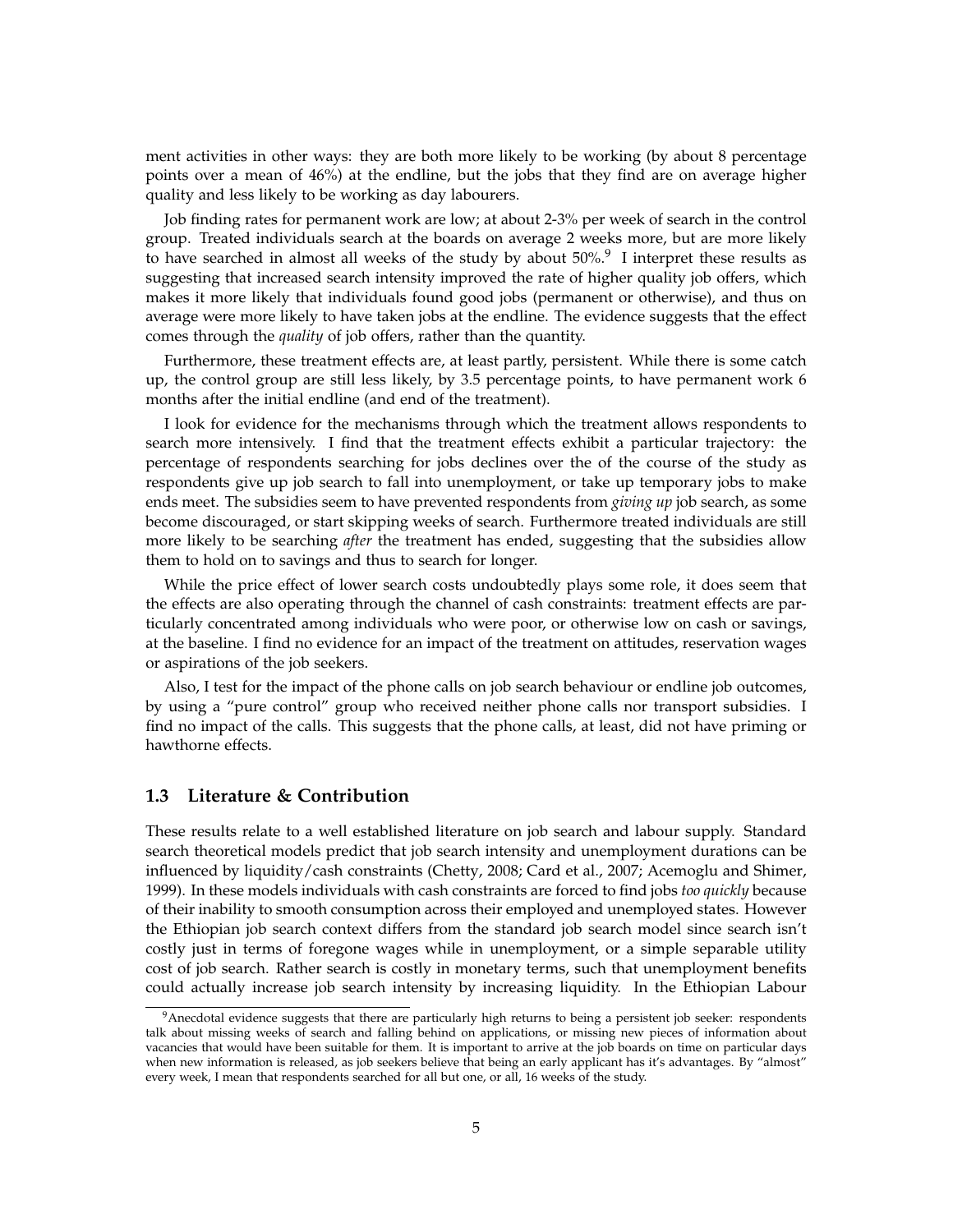market, young individuals are often forced to choose between taking low quality temporary work in order to increase current consumption, or searching intensively for good (permanent) employment.

In this sense this setting resembles the literature on rural-urban migration, in which the decision to look for a job in the city is costly and has risky outcomes when individuals are close to subsistence levels and cash and credit constrained. Bryan et al. (2014) randomly assign subsidies to cover the costs of out-migration to rural households, and this increases employment outcomes in urban areas. These migrating individuals forego work in agriculture or local jobs, to take the risk of finding better (urban) employment.<sup>10</sup> In an urban context (where many job seekers may in fact be rural-urban migrants themselves), the rent costs or the capital (perhaps social) required to acquire land in the centre is prohibitively high. So while the costs of individual trips to search are lower than the costs of migration, job search is still a risky prospect since the probability of finding a job is low.

The empirical literature suggests that financial constraints can indeed lead to sub-optimal job search and labour supply in developing country contexts. Ardington et al. (2009) argue that South Africa's pension grant frees up resources in house which allow prime age household members to make the required investment to migrate to find work in urban areas. Franklin (2012) shows that government housing in South Africa frees female household members to enter the labour force, perhaps because the physical burdens of slum living were relieved. Dinkelman (2011) finds that rural electrification increased labour supply of females, for similar reasons. Field (2007) shows how improved property rights in Peruvian slums seems to have caused a shift away from work in the household and increased labour market hours.

These effects are likely to be mitigated if such labour supply responses happen on a large scale, for instance if reducing search costs only improves labour market outcomes for those those receiving the subsidies, at the expense of other job seekers. In this sense the treatment effects estimated in this paper could be *displaced* in general equilibrium. This was shown to be the case for job search assistance programs in France (Crepon et al., 2013).

Yet theories of urban labour markets suggests that high transport costs due to living location increase the costs of search for anyone, and could thus be bad for all individuals living far from jobs, and for the economy as a whole (Zenou, 2009).<sup>11</sup> Search and matching frictions have been shown to be a significant cause of unemployment, lengthier unemployment spells, and even lower wages and productivity (Pissarides, 2000). If search frictions caused by the costs of acquiring information increase with distance (Ihlanfeldt, 1997), particularly in markets where other channels and institutions for the dissemination of information are poorly developed (as is the case for Ethiopia, where respondents have to travel to physical job boards just to find out about vacancies). As the city grows, the costs of congestion and transport, are likely to increase these frictions further in the absence of other labour market fixes.

However, this paper focuses on, and tests for, the implications of search costs for equity of outcomes, rather the inefficiency of the labour market in general.<sup>12</sup> The constraints on search

 $10$ Indeed, individuals in my sample have the option of temporary or family enterprise work, while they are searching for permanent wage employment, but many seem able to do this work while still searching. But working on temporary work is time consuming, and could constrain job seekers' ability to search for work. So while individuals could easily mitigate the risk associated with search by working, this is likely to inhibit their ability to find work by reducing the time they have available to search, regardless of how much they might be spending.

 $11$ In a particular version of this model Acemoglu and Shimer (1999) shows that sub-optimal job search due to cash constraints could lead to an undersupply of "good jobs" relative good jobs because risk averse job seekers search for bad jobs which are less costly to find

<sup>&</sup>lt;sup>12</sup>This paper cannot test explicitly for general equilibrium effects, such as increased employment or productivity, of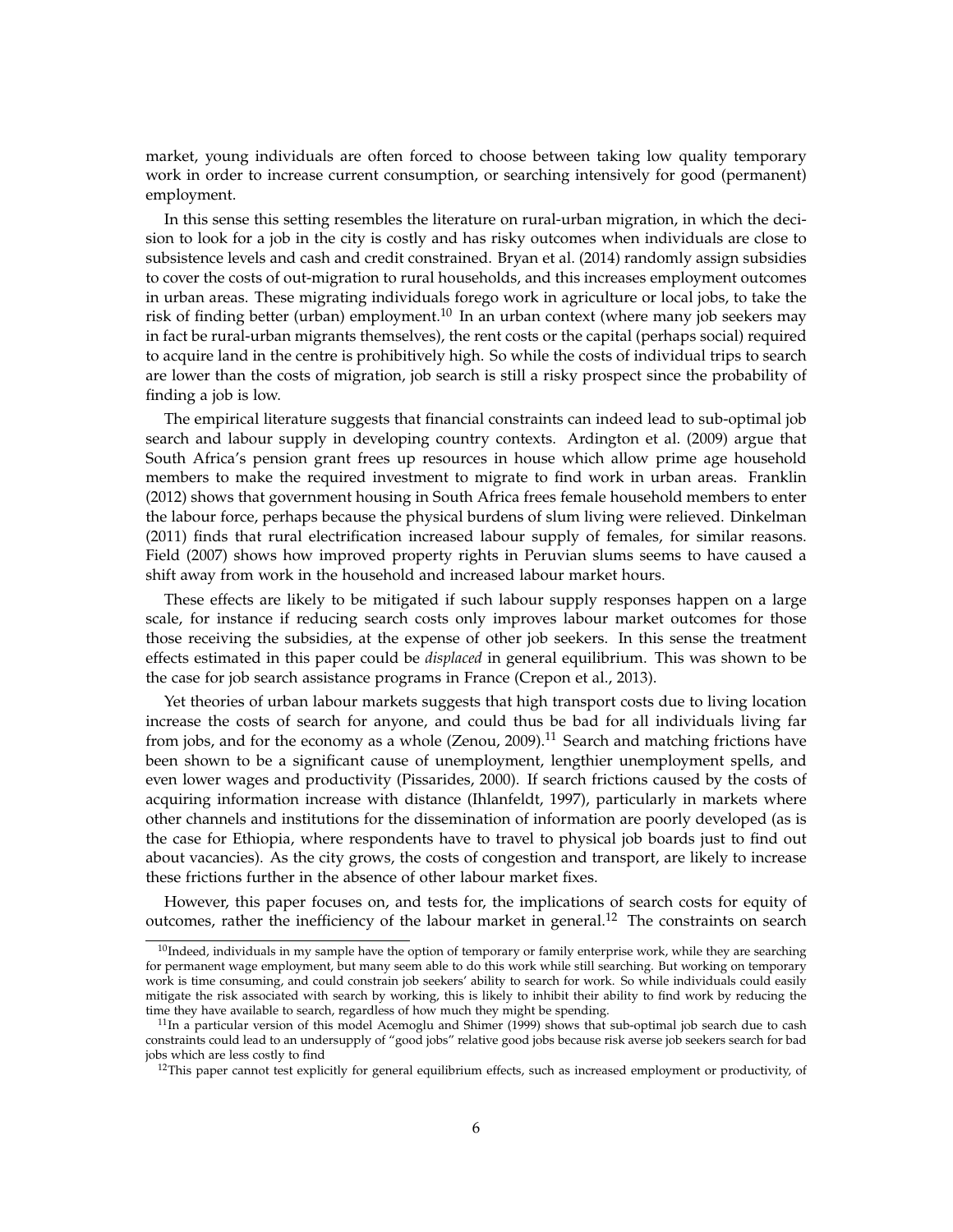activity due to search costs and cash constraints are likely to fall particularly hard on those who are poor, and those who live further away from the center of the city.

Those living far away face higher costs of transport to search for jobs, and may be unable to pay higher rents in the center of cities.<sup>13</sup> The poor would suffer from low liquidity, making the marginal costs of search higher, especially if they are risk averse and need prefer not to search if the costs could threaten their livelihoods in the future. In many cases, those living far away from the center might also be particularly poor.<sup>14</sup> The poor may also find it particularly difficult to access credit.

Indeed these are the arguments made for the existence of the spatial mismatch hypothesis (Zenou, 2009), where the increased costs of job search fall disproportionately on minority-group workers in the United Sates (Ihlanfeldt and Sjoquist, 1998; Holzer et al., 1994). An experiment perhaps most similar to the one conducted in this study, Phillips (2012) estimates the impacts of transport subsidies in the city of Washington, DC, where free metro train tickets induce increased job search, and lead to treated individuals finding employment slightly faster.

Further, certain individuals may be at a particular disadvantage with regards to information about job opportunities. The transport subsidy tested here acts a way of improving access to information for those at such a disadvantage, by bringing them closer to information about jobs. A growing body of literature looks at interventions that overcome small informational asymmetries and barriers in the labour market. Jensen (2012) looks at a program giving information to young woman about good quality white-collar jobs available in nearby urban areas, and shows that this information alone increases rates of work, not just at the specific jobs, about which information was given, but employment generally. Beam (2012) looks at an intervention to bring unemployed individuals in Philippines to job fairs, ostensibly to find out information about opportunities to work overseas, but finds that individuals attending the job fairs seem to pick up information that leads them to be more likely to work in urban areas, actually in the Philippines.<sup>15</sup>

Finally, I contribute to a growing literature dealing more generally with youth labour market attachment and school-to-work transitions. Notably, my study evaluates a relatively low costs intervention that seems to play a role in speeding up youth entry into employment. Given that other studies (Betcherman et al., 2004; Groh et al., 2012; Ibarraran et al., 2012) find relatively weak impacts of relatively expensive Active Labour Market Policies, wage subsides and employment training, this study suggests that relatively cheap interventions aimed at removing labour market frictions could be considered as complements to other labour market fixes.

My results suggest very real financial constraints which cause job seekers in Addis Ababa to give up searching for jobs when they start running out of money, perhaps in conjunction with becoming discouraged at the prospects on the job market. Indeed the results seem to *persist* beyond the end of the transport subsidy period, so that treated individuals are still searching for jobs more intensively, even after the money is no longer being delivered. This suggests a "safety net" role for the transport cash transfer, which prevents respondents from slipping into discouragement, rather than just a temporary substitution effect from leisure to job search,

lowering search costs. But I can test for the existence of a search costs as a significant friction in the labour market, which the theory strongly suggests plays a role in overall levels of employment and productivity.

<sup>&</sup>lt;sup>13</sup>The costs of relocation closer to jobs might be particularly burdensome for the poor (Wasmer and Zenoub, 2006)

<sup>&</sup>lt;sup>14</sup>Drives to remove poor slum dwellers from city centers are in effect all over Addis Ababa and have an an impact on the lives of many of the poor (Yntiso, 2008)

 $15$ On a related topic, Pallais (2014) finds that information asymmetries about worker quality can be overcome easily by writing more detailed job references in order to correct for an under-supply of publicly available information about worker quality.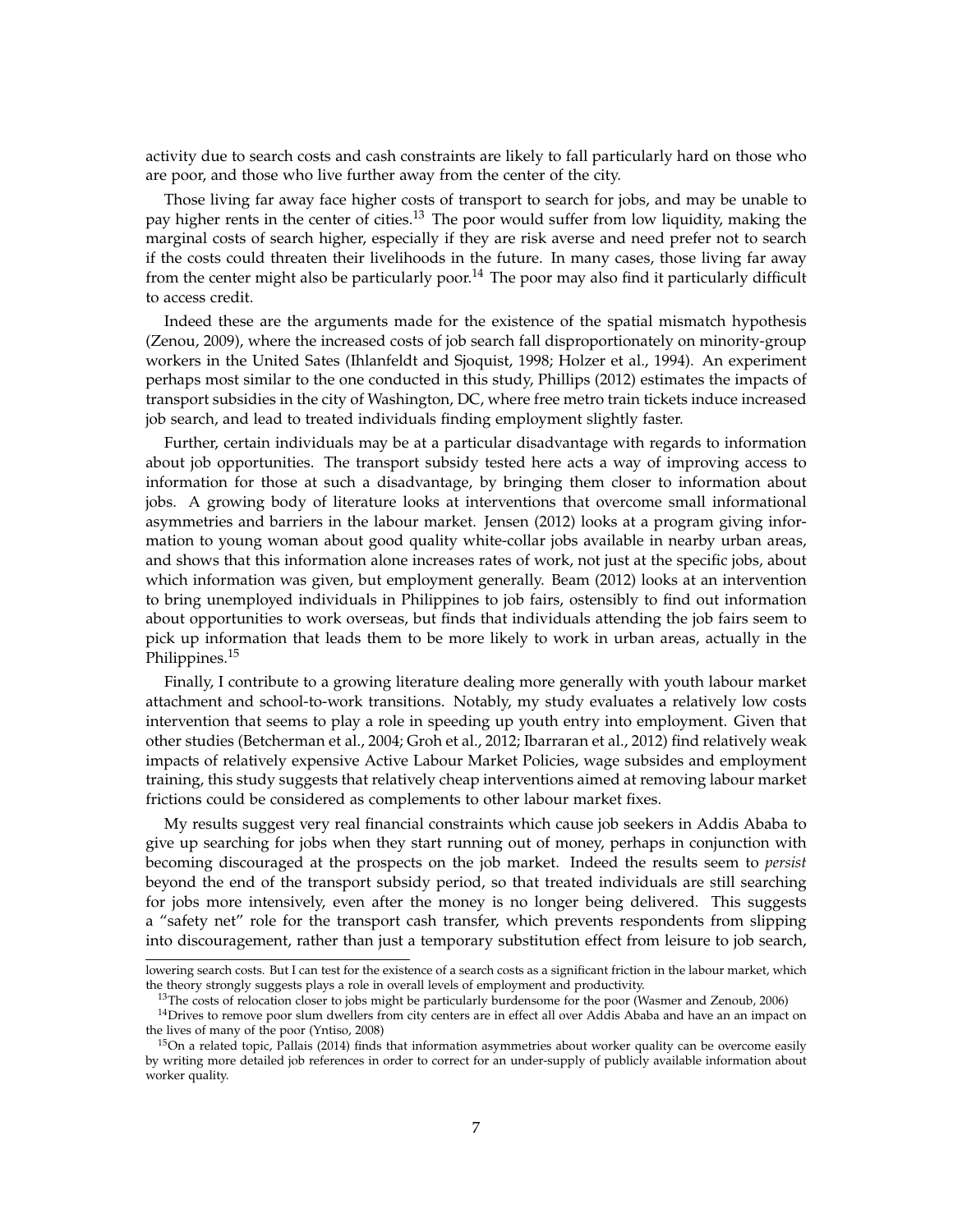although this price effect is no doubt also at work.

The costs of search studied in this experiment are manifest through the effects of space; living far away exacerbates the challenging of job search. This paper presents some of the only evidence, to my knowledge, of the impacts of physical disconnection from jobs, in an urban context, on inequality of employment outcomes. In this sense, it constitutes evidence for a version of the spatial mismatch hypothesis, according to which the young, and the poor, and those with lower labour market attachment have poorer access to jobs as a result of high transport costs.

# **2 Setting and Experiment**

Addis Ababa, like many cities in Africa, is suffering from high unemployment, even during a time of enormous economic growth and urbanization. While youth unemployment appears to have fallen marginally over the last few years, it is a alarmingly high, at 28% (Broussard and Teklesellasie, 2012). The data collected for this study searching for jobs in a market where information about jobs is hard to find, and expensive to seek out, especially as the city grows, and new migrants and recent school and university graduates live further and further from the city center, which good jobs are most easily available.

The story of youth unemployment in Ethiopia, is partly a story of education (Krishnan et al., 1998; Serneels, 2007). While in the past highly educated youth were on average wealthier than those without education, this is no longer such a strong relationship. The enormous expansion of opportunity in University education, and the low costs of attending university have led to a large population of poor youth with university degrees, diplomas, or vocational training. For these individuals, long term unemployment is not often an option, they have to find temporary or casual employment wile searching for the jobs that they want.<sup>16</sup>

In 1999 only about 4% of urban Ethiopia had any kind of higher education, this rose to 27% by 2011.<sup>17</sup> When in the past education was a guaranteer of a good job, and is still viewed as the route to a middle class life (Mains, 2012), among the youth aged 20-24 the rate of unemployment is in fact the highest among those with some kind of post-secondary education (Broussard and Teklesellasie, 2012). Because many young educated people give up job search after failing to find work in their preferred profession (entering a state of discouragement), the standard definition of unemployment used in this context is the broad one; anyone available and willing to work is considered unemployed, instead of just those who are searching for work (Broussard and Teklesellasie, 2012). It is individuals in the broad category of unemployment that this study focuses on.

Yet a standard queueing story often applied to Ethiopia, according to which highly skilled individuals *wait* for civil service jobs may be a useful framing of the unemployment problem, is something of a misnomer. While most individuals do aspire to this sort of white-collar or public sector work, getting a job in Ethiopia is hardly a matter of waiting: finding employment is time consuming, expensive and, for lucky and well qualified individuals, rewarded by sustained work and application. Jobs are not easy to find out about and to apply for.

Mains (2012) describes the youth unemployment rate as *voluntary* phenomenon for the highly

 $16$ I will describe the nature of this kind of temporary in the section describing my sample, but  $40\%$  of individuals who did not have work by the end of the study, did some kind of short term work during the previous 15 week period. Only 12% of jobs done by all respondents during the course of the study were considered to be permanent

<sup>&</sup>lt;sup>17</sup> Author's calculations from the CSA Urban Employment/Unemployment Surveys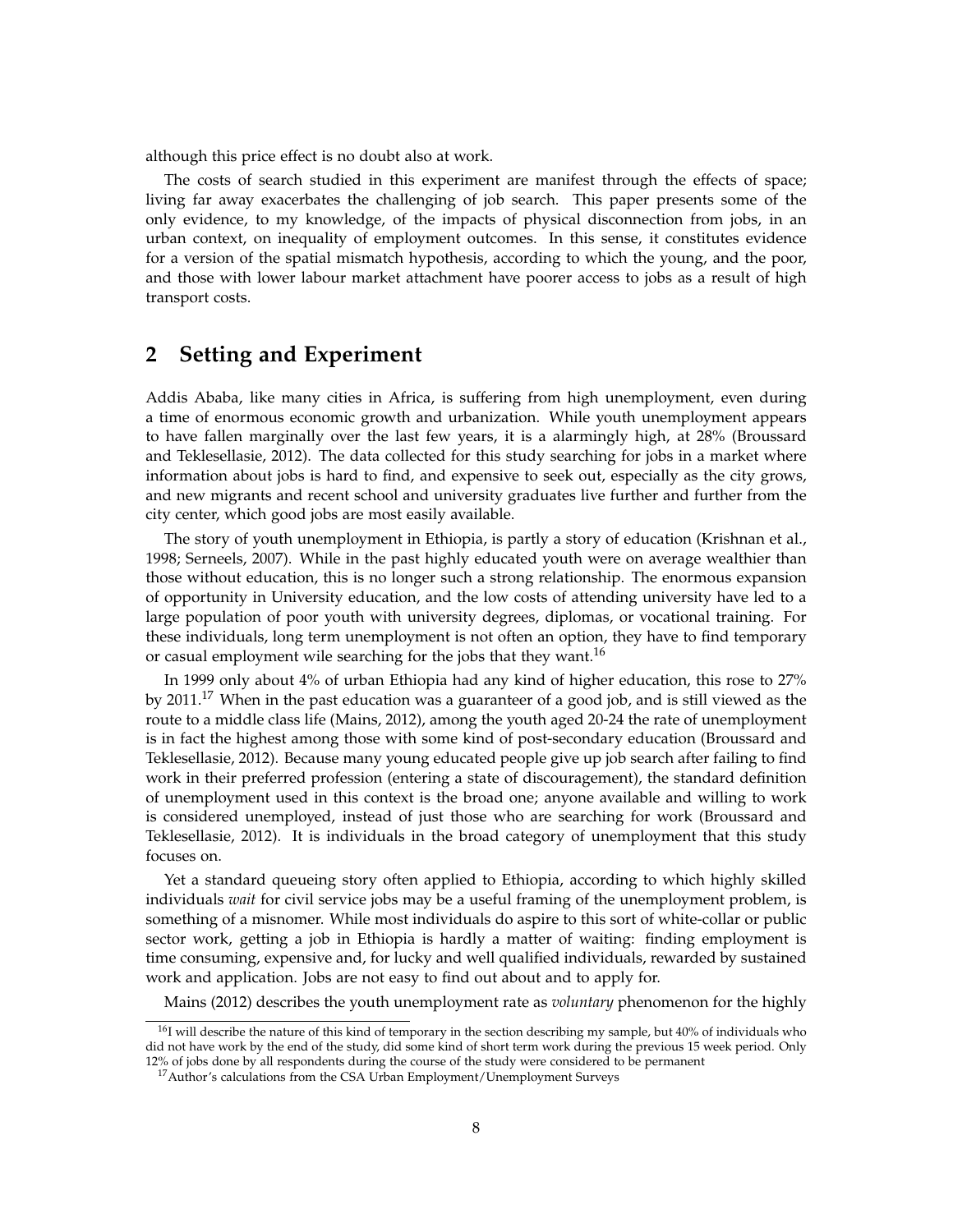skilled, whereby unemployed youth are unwilling to engage that they consider shameful, or not worth their time. My work offers an alternative story for modern day Addis Ababa. Many highly educated individuals are now taking work outside of their chosen profession, often in fields that they would previously not worked in, on short term contracts, in order to survive, while all the time searching for work better fits they aspirations and educational background. My surveys ask about all work opportunities available to respondents and attitudes to shame<sup>18</sup> and find little evidence of individuals turning down jobs or refusing to do certain types of work. Job seekers want permanent or white-collar work because these jobs are more secure, provide more regular hours and therefore higher monthly earnings. They are also have to invest heavily in searching for this jobs, and have to balance opportunity costs of their time and money constantly.

The majority of white-collar jobs are found on job boards, located in the center of the Addis Ababa. Many of the jobs on these boards are cross-posted in newspapers available for rent near and around the job boards. Most individuals find out about these types of jobs by travelling to the boards. Since are many sources of information and new vacancies are released sporadically on different days, it pays to travel to boards regularly and survey all of the available information sources.<sup>19</sup> The job boards are most common method of job search, more than 50% of all unemployed youth across Ethiopia use the boards, or newspapers available next to them, as their primary method of job search (Broussard and Teklesellasie, 2012).<sup>20</sup>

This market for jobs is one plagued by frictions. For employers, the lack of a centralized places to recruit and advertise jobs, mean that they publicize vacancies at a number of boards and newspapers, all at some cost (and for low productivity, low paying jobs, the costs of more intensive recruitment are likely to be prohibitively high). Employers complain about being swamped with applications, often from unqualified applicants, and now some firms charge application costs, presumably to separate out the qualified applicants, thus further increasing the costs of job search for the unemployed. There is the widespread belief that many employers have also switched to hiring through referrals or social networks, rather than making jobs publicly available.

For job seekers the costs of gathering information about jobs are high. While the vacancies on boards are freely accessible, the newspapers, which often contain different or more up to date jobs, cost money to rent (very few people pay the prohibitively high cost of actually buying the newspapers). Applications often come with a fee, and some privately run labour brokers charge money to put job seekers in touch with work. The main cost for job seekers, however, are the costs of transport to travel to the centrally located job boards. This costs are unevenly distributed, however. In a city of over 4 million people (in the greater urban area), and with continuous settlement for up to 10km in any direction from the city center, some individuals have enormous distances to travel to have access to this job information, and the costs of transport are high and have been growing. A detailed discussion of the costs of transport, relative to the

<sup>18</sup>The Amharic term for the feeling associated with work or other activities below one's class or dignity is *yilunta*

 $19$ It is puzzling why there isn't a market for job vacancy information to be delivered to areas other than the center. The information on the boards is not centralized in any way, with different boards and newspapers being run independently. Job seekers want to get access to the full set of available vacancies, and thus are willing to travel to look it all. Since new information is released almost every day, and applying quickly increases the chance of getting jobs, it wold seem that there are returns to visiting the boards regularly. The costs of collecting this decentralized information and disseminating it, on a regular basis, seems to high to be a profitable service for job seekers who have very little money to spend on job search and for whom the marginal benefit of finding out about one more vacancy, is very low. Indeed I spoke to one entrepreneurial service trying to do exactly this, by allowing paying subscribers a small fee to be able to phone in and et information about job vacancies, but respondents using his service complained that the information was incomplete and not up to date enough to be worthwhile to them. The phone service was understaffed and hard to get through to.

<sup>&</sup>lt;sup>20</sup>The second most common method is asking friends about jobs, followed by going directly to work sites to ask for work.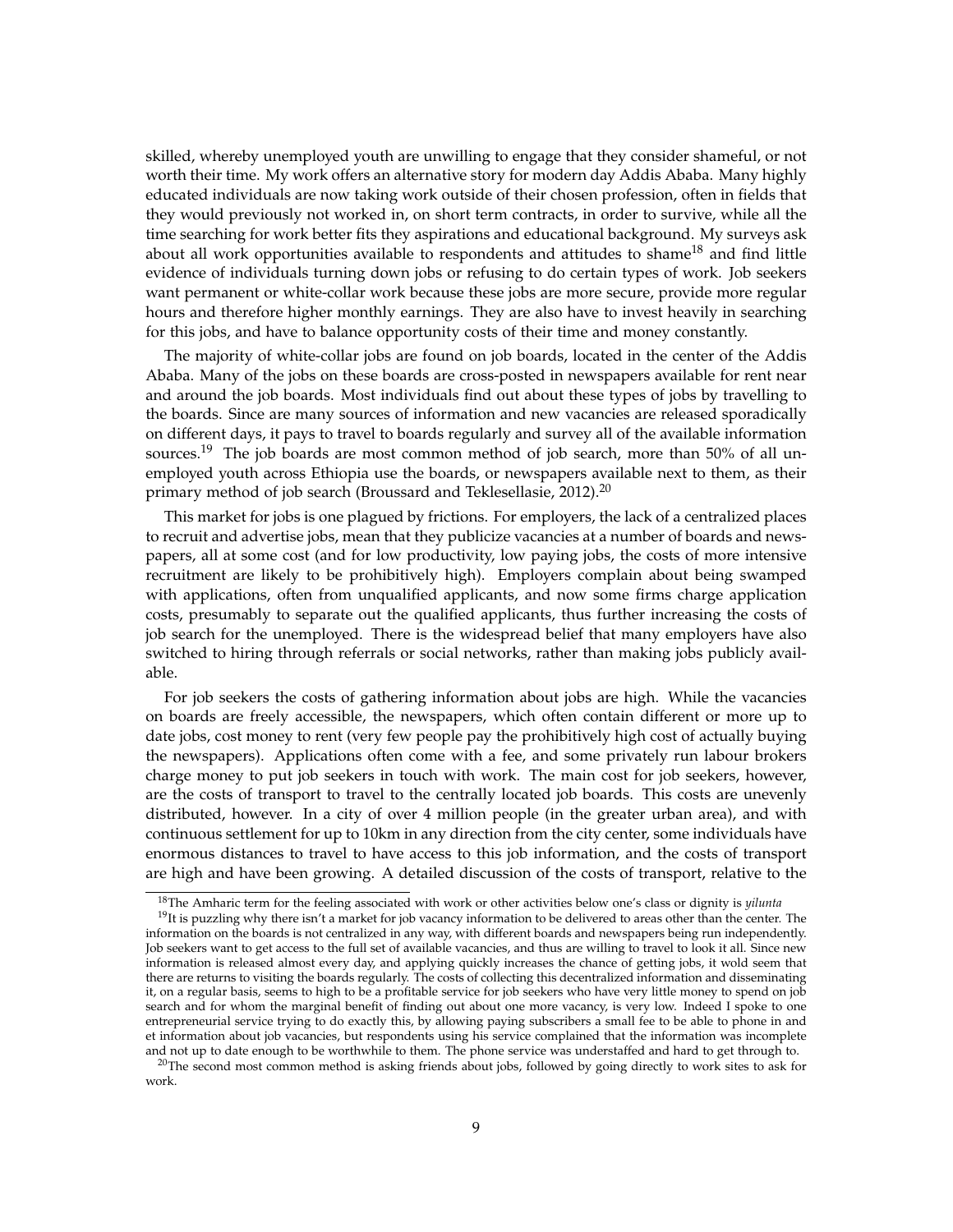money available to the respondents, is a given in the next section 2.1. A map of Addis Ababa and it's physical size is given in the appendix, figure B.2. The central four sub-cities (not shaded grey) are probably a good guide to the size of the city as little as a 30 years ago.

The city of Addis Ababa has been growing rapidly, "its population has nearly doubled every decade. In 1984 the population was [1.4 million], in 1994 it was [2.1 million] and it is currently thought to be 4 million. UNHABITAT estimates that this number will continue to rise, reaching 12 million in 2024." (UNHABITAT, 2003). A good discussion of recent urban developments in Addis Ababa is given in Yntiso (2008). Addis Ababa has been the major arrival city for ruralurban migration in Ethiopia, and is one of the most growing rapidly cities in Africa as a result (UN-HABITAT, 2005). Many of the new migrants can no longer access well positioned land in the centre of the city, and long term residents are also increasing being forced out of the inner city slums to make way for new development (UN-HABITAT, 2005).<sup>21</sup>

So for those living far away from the city center, finding ad job for the first time or after a spell of unemployment, tends to be difficult, especially for those without savings or financial support. Many of the job seekers in my sample were individuals that had a graduated the previous summer, 10 months before the baseline survey, and had still failed to find a first job, while claiming to have searching intensively, on and off, for that whole time. Individuals who had never had work before had been without for work since they graduated on average for one whole year. Others had been searching for well over a year. Among those who had done at least some work before, they had found themselves unable to find work for, on average, 30 weeks since they last worked.

These features of high youth unemployment, difficulty of acquiring employment for young graduates, long periods of involuntary unemployment, high inequality, and growing low density urban form, suggest Addis Ababa as an excellent setting to study the role of search costs as a barrier to entry into employment. This is particularly true for the very poor, living in peripheral areas of the growing city, and facing transports costs comprising a high proportion of their weekly expenditures. It is to these costs of transport and the experimental intervention designed to reduce them, that I now turn.

## **2.1 Transport costs in Addis Ababa and the intervention**

Individuals were given money to cover the costs of the transport if they arrived to collect it at designated spot in the center of the city. The amount given out was enough to cover the costs of return trip to the center by the proffered type of mass public transport available. Addis Ababa is serviced by a fleet of large orange buses, run and subsidized by the government. While these are buses are very cheap, they are uncomfortable, overcrowded, and arrive less frequently than the other main form of transport available, the mini-bus taxi. These mini-buses are similar to those used in many African countries, an overview of the industry can be found (Kumar and Barrett, 2008). Given that most young people prefer to use mini-buses instead of buses, we budgeted enough money to make the trip by mini-bus.<sup>22</sup> The modal amount given was 15 birr (no one

 $21$ Compensation is usually poor and many of those displaced are suffering from having to move to dislocated areas where they no longer have access to their social networks and business links in the center of the city (Yntiso, 2008). Existing research documents the loss of income, and transport related problems of those living in worse locations within the city (Yntiso, 2008)

 $22$ At the endline survey, when the subsidies were no longer being handed out, 58% of respondents said their main mode of travel was in a mini-bus, 38% said that they used a bus, while a negligible number used other modes of transport such as walking or getting lifts with acquaintances with cars. Travel on buses, on average, took 10 minutes longer than a mini-bus trip, which had an average one way trip time of 33 minutes.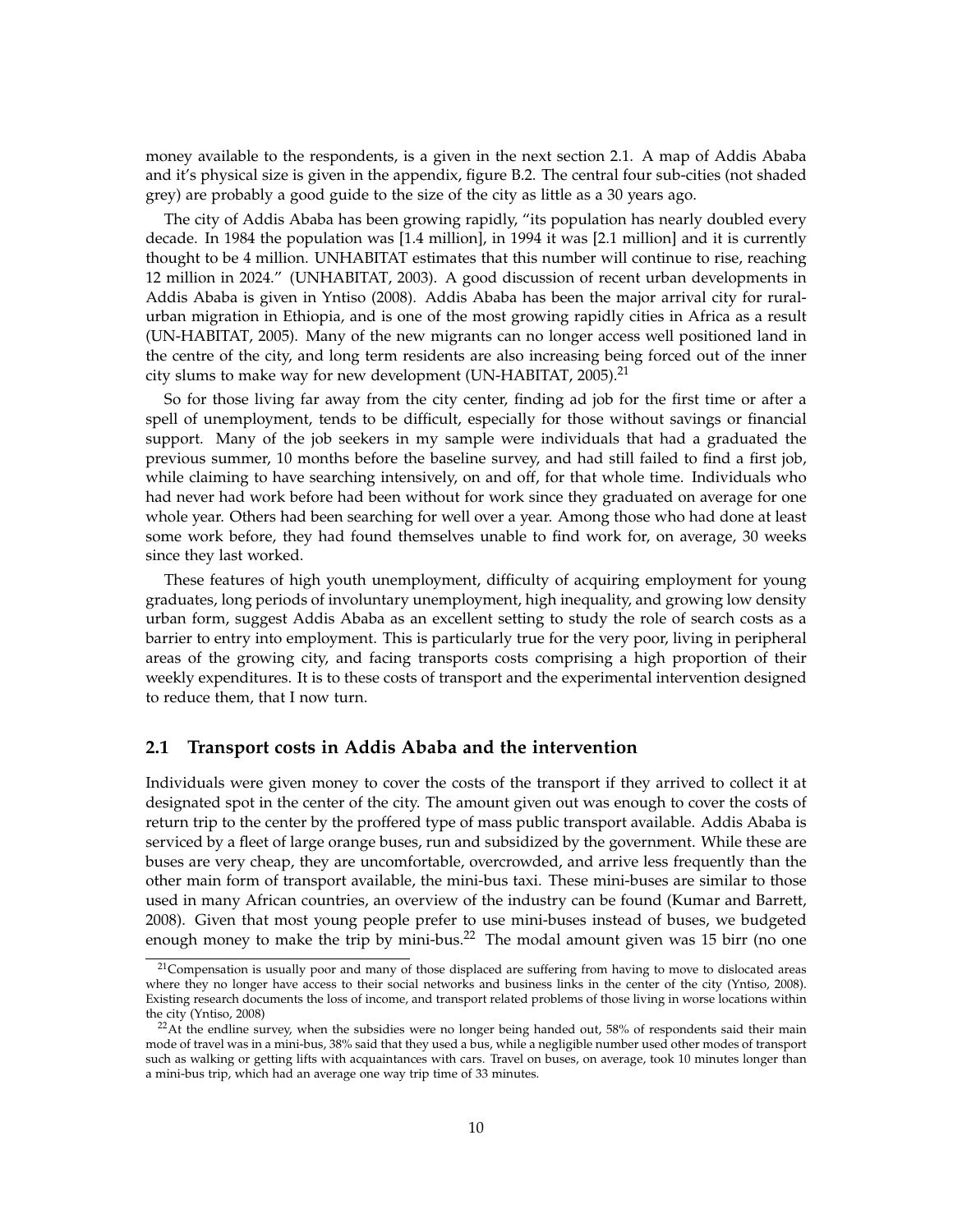received less than 12 or more than 20 birr) for a return trip, or just less than \$1 per day.<sup>23</sup>

The amount was chosen to not exceed the costs of the travel by enough to entice individuals to collect the money and return home with no other purpose to the trip. Indeed a few individuals, who made no effort to search for a job during the course of the study, did initially collect the money perhaps hoping to receive more than they were offered, but soon stopped coming for the money when they realised that there was little profit to be made on each trip. Thus the intervention was designed to impact individuals who had reasons to travel, in most cases to search for work, and were constrained by the costs of travel at the margin.

The amount did have a small surplus built in in order to cover the additional costs of searching and applying for jobs. At the endline survey, respondents report that, on average, a return trip by mini-bus cost 9.50 Birr, compared to 5.50 Birr by bus.<sup>24</sup>

However, in focus groups at the end of the project, most respondents reported that public transport fares only made up about half of the total cost of search. There are other costs, such as buying for food for sustenance while away for home or renting the newspapers that had information about the jobs available. The extra 5 or so birr built into the subsidy were designed to *partially* cover these costs, without inducing obvious wealth effects. In my sample at the endline survey, 75% of respondents without jobs, who had travelled to the center of Addis Ababa, reported that their main reason for travelling was to "search for a job", as opposed to recreational or other activities. This should be enough to allay concerns about wealth impacts of the intervention, as there would rarely be additional money left over after making the trips and searching.<sup>25</sup>

The costs of transport seem small, but for the unemployed and poor of Addis Ababa, they do present a significant barrier to searching for work. Average weekly expenditure per respondent in the sample was 127 birr at the baseline survey, but this masks considerable heterogeneity. Median Expenditure was 80 birr, 70 birr among those without some kind of employment (usually temporary). Some of those without employment drew this expenditure either from meager savings (only 22% of the sample had any savings at all), but in the most cases survive on money from their parents, transfers which averaged 154 birr per week, among the 50% of the sample who reported getting money from parents).<sup>26</sup> Even those with some kind of employment earned, at the median, only 138 birr per week.

Thus, a single trip by mini-buses costing 9.50 birr represents, in my sample, 12% of median weekly expenditure. At baseline, respondents were travelling to the center twice a week. Two return trips by bus would cost 13% of median expenditure, or around 23% by mini-bus. Indeed, in the baseline survey, transport costs were on average 25 birr, or 20% of total expenditure. The transfer provided by the intervention, of up to 30 Birr per week, thus provides a significant transfer for many of the respondents, but one that was non-fungible. Individuals who were offered the full 11 weeks of the program, had the option collect up to 330 Birr, or \$17 over the

<sup>&</sup>lt;sup>23</sup>The US dollar - Birr Exchange stood at around 18 Birr to \$1 at the beginning of the experiment.

 $^{24}$ Although is likely to be an underestimate of the costs as it was clear that some respondents were reporting on the costs of shorter trips in their neighbourhood, not a trip to the center.

<sup>&</sup>lt;sup>25</sup>Some regular job seekers who got the treatment reported that they would have spent money to travel to the boards anyway and that the money that they were given did not induce them to search more intensively, but said that they had used the additional cash on other aspects of job search instead: they had used the money to rent more of the job newspapers for longer, for the application fees some job brokers and even firms charged prospective employees, which allowed them to apply for more jobs, and for the costs of transport to travel on to employers where applications needed to be made. While it was possible to walk to collect the money, all respondents were living at least 5 km from the collection point at the baseline, and very few reported ever walking into the center.

<sup>&</sup>lt;sup>26</sup>The section describing the sample following this provides a more detailed description of the lives and budgets of these job seekers.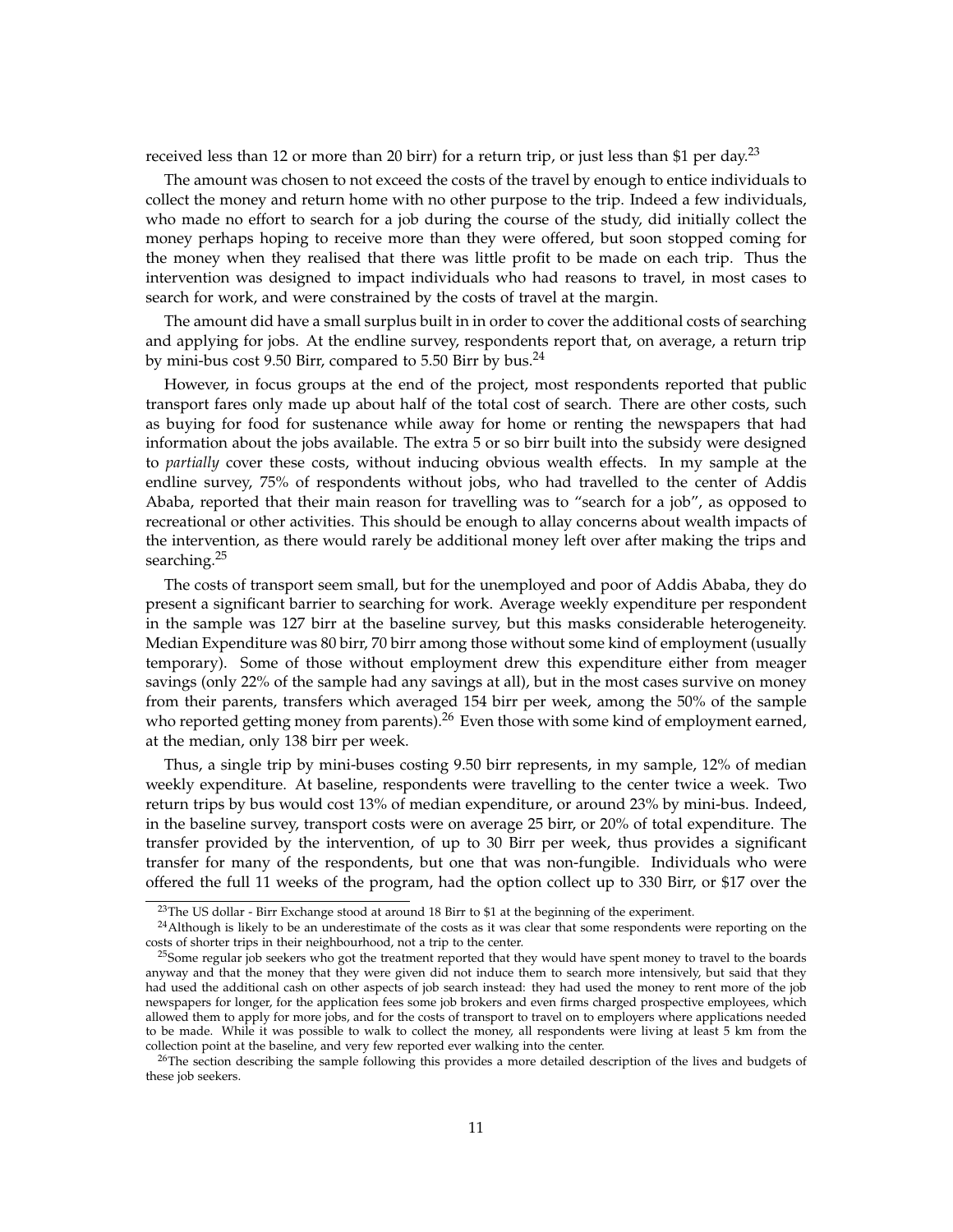course of the study.

#### **2.2 Experimental design**

The sample was assigned to treatment and control groups randomly, with the sample split into three groups: the pure control group, a control group who did not receive the transport program but did get weekly phone calls, and the treatment group who received both phone calls and the transport treatment.<sup>27</sup> Immediately after the completion of the baseline data collection on April 4, 2013 (the baseline took 16 days from March 19 to April 4), the sample was assigned to treatment and control groups for the purposes of the experiment. Randomization was done by stratifying the sample by a number of different baseline covariates, including gender, education and baseline covariates. I followed the standard blocking procedure as suggested by Bruhn and McKenzie (2009). Then within these strata, 30% of each strata were assigned to both the transport and the *calls only* groups. The remaining 40% were designated as pure controls. A more detailed discussion of the variables used to block randomize is given in the data description section. Figure B.1 in the appendix gives an overview of the randomization design and timeline. 551 respondents received the phone calls, of them a further 255 were offered the transport treatment. 326 were not contacted again until the endline. $^{28}$ 

This facilitated the roll out of the treatment to the first half of the treatment group in the week beginning 8 April 2013, which will be referred to as *Week 1* throughout the rest of the paper. Phone call surveys, which are described in more detail in section 3.3 were also begun in that week (1). Respondents were phoned on the preceding weekend, informing them that they had randomly been selected to receive a transport subsidy program, that would completely cover their transport costs for two days per week. They were told for how long this transport money would be handed out. They would receive the treatment by arriving at the center of Addis Ababa, to a bus terminal and hub, near where the main job boards in the city are located, showing their identification, $2^9$  signing for the amount of money that they could collect, and then receiving the specified money. The amount specified was tailored to the distance an individual travelled; using the transport costs for a trip from each respondents place of living, using the current rates in Addis Ababa, as surveyed by the enumeration team. They could sign for the money twice a week, and no more, and needed to collect the money before midday.<sup>30</sup>

A makeshift kiosk was set up in a public recreational space next to the central bus terminal, and the transport money was handed out to the selected respondents by a single individual, from the first week right up until the 11th week of the study. Respondents were randomly divided into those receiving the treatment for 8 weeks and those receiving it for 11 weeks, and they were informed about how long they would get money in advance. In the week before the intervention ended they were told, either when they collected the money or by phone, that they would no longer be receiving the transport in the next week. The last respondents received their

 $27$ No one was assigned to just the transport treatment without getting the phone calls

 $28$ Practically, however, it should be noted that the blocking had to be done on a pre-entry data set. The full baseline (paper) survey could not be entered in time for the randomization to be done for treatment to begin timeously. Thus a few key blocking variables were entered by hand in order for the blocking to be done. There were a few mistakes in the pre-entry of the data, which lead to some individuals being assigned to the wrong strata, but since these errors appear to have happened at random, this has not upset the balance on baseline variables

<sup>&</sup>lt;sup>29</sup>Almost everyone in Addis Ababa has some kind of identity card, provided to them by their kebele or woreda (the lowest local government administrative unit) either where they live or in the place that they are from

 $30$ This was designed to limit the use of the transport subsidy for recreational use, to make it useful for job seekers who would come in early to see the new job postings, and apply for jobs in the afternoon, but not individuals who wanted to take advantage of evening entertainment in the city center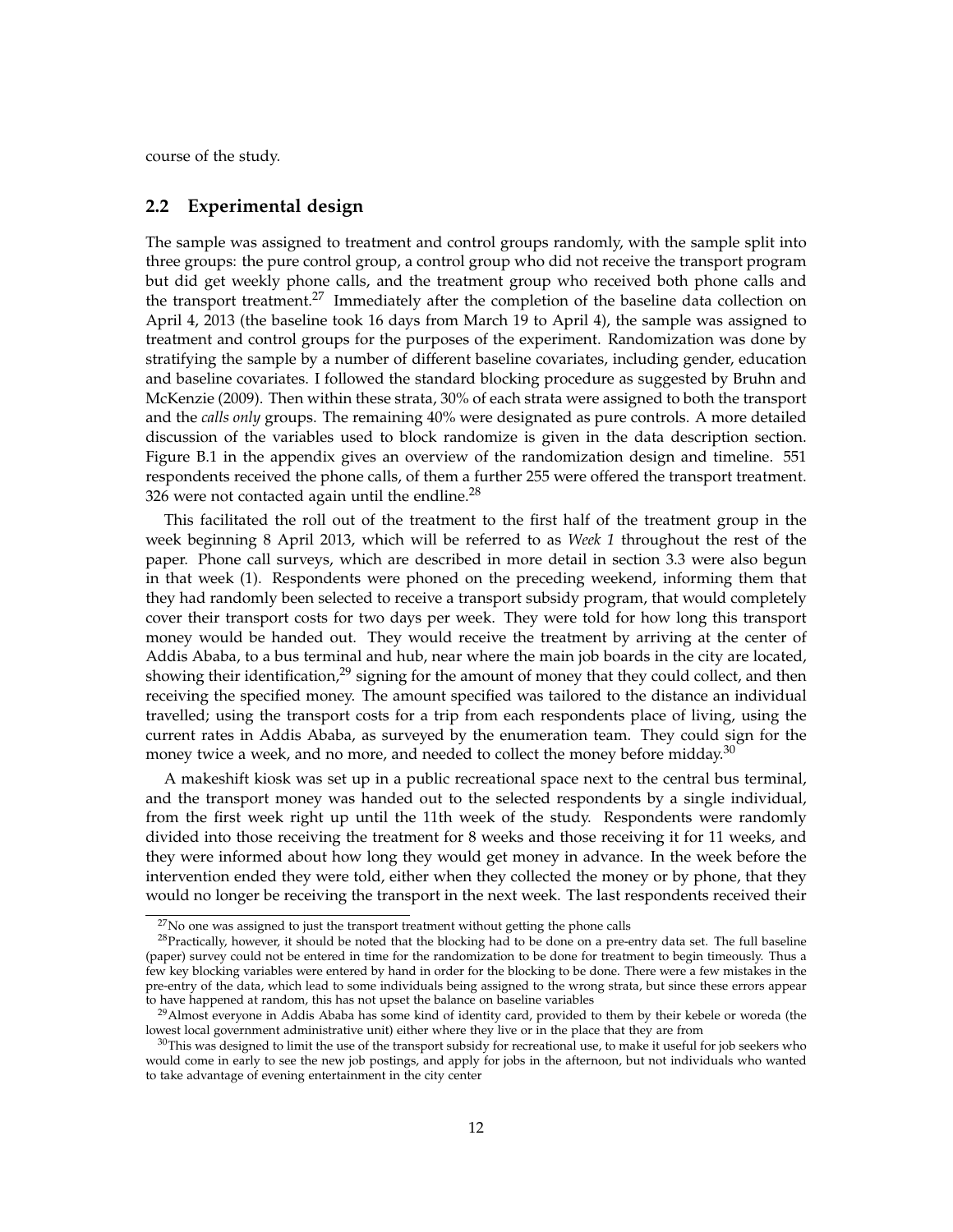money in week 11 of the study. The last phone calls of the study were completed in week 12. In total respondents could collect the money *up to* 22 times.

# **3 Data**

The project timeline, figure B.1 in the appendix also provides an overview of the data collection and sampling of the study, starting in week 0 with the baseline survey. The first section of this chapter (3.1) describes this baseline survey after which the sample randomly allocated to treatment and control. Regular phone calls to a subset of respondents were conducted from week 1 until week 11, as described in section 3.3. Three Weeks after the end of the phone call and transport treatments, the endline survey began, with the majority of respondents re-interviewed in detail 16 weeks after the baseline survey was conducted. Because of the short time frame of the project, and a rapidly changing job market outcomes in our sample, respondents were reinterviewed in a *random* order to prevent bias from recall as a result of being interviewed in different weeks, because a purely random amount of time would have passed since the end of the treatment for all respondents.<sup>31</sup> Section 3.5 describes in detail the endline survey and issues of attrition.

## **3.1 Sampling Strategy**

This study is comprised of complementary representative samples of *two* different populations from Addis Ababa. The distinction between the two samples is central to the analysis of this paper and will be used throughout. From here on, I refer to the one sample as the *city* sample and the other as the *board* sample for reasons that will become clear shortly. The two samples full sample, taken together without dividing respondents in this way, will be referred to as the *pooled* sample.

*Screening:* Both samples comprise of individuals age 18-30, made of men and women, who were available for work, and would be able to start a new job in Addis Ababa in the next 2 weeks if one was offered to them. Individuals who had some kind of work were not excluded, but the screening process was designed to exclude all respondents with permanent employment, those with jobs that they were simply not working at in the week of surveying and those who were only interested in working outside of Ethiopia. It also excluded anyone engaged in full time education, work in the home, or with disabilities making them unable to work. In addition, all individuals in both samples were screened on their place of living: only individuals living in neighbourhoods and small satellite towns at least 5km away from the center of Addis Ababa were sampled. See the map in figure B.2 in the appendix for an idea of the layout of Addis and the radius outside of which the sample was drawn. Individuals in the sample live, on average, 6.8km as the crow flies (sometimes considerably further by road) from the city center where the transport money was collected.

The individuals making up the two samples, both screened for eligibility, were found in the following ways:

*city* **sample** This sample was randomly drawn by going door-to-door in 7 small enumeration areas around Addis Ababa. These enumeration areas were stratified by sub-city (10 large

 $31$ Although, as outlined in 2.2, randomized variation in the week in which the intervention ended was intentionally introduced in order evaluated the persistence of treatment effects.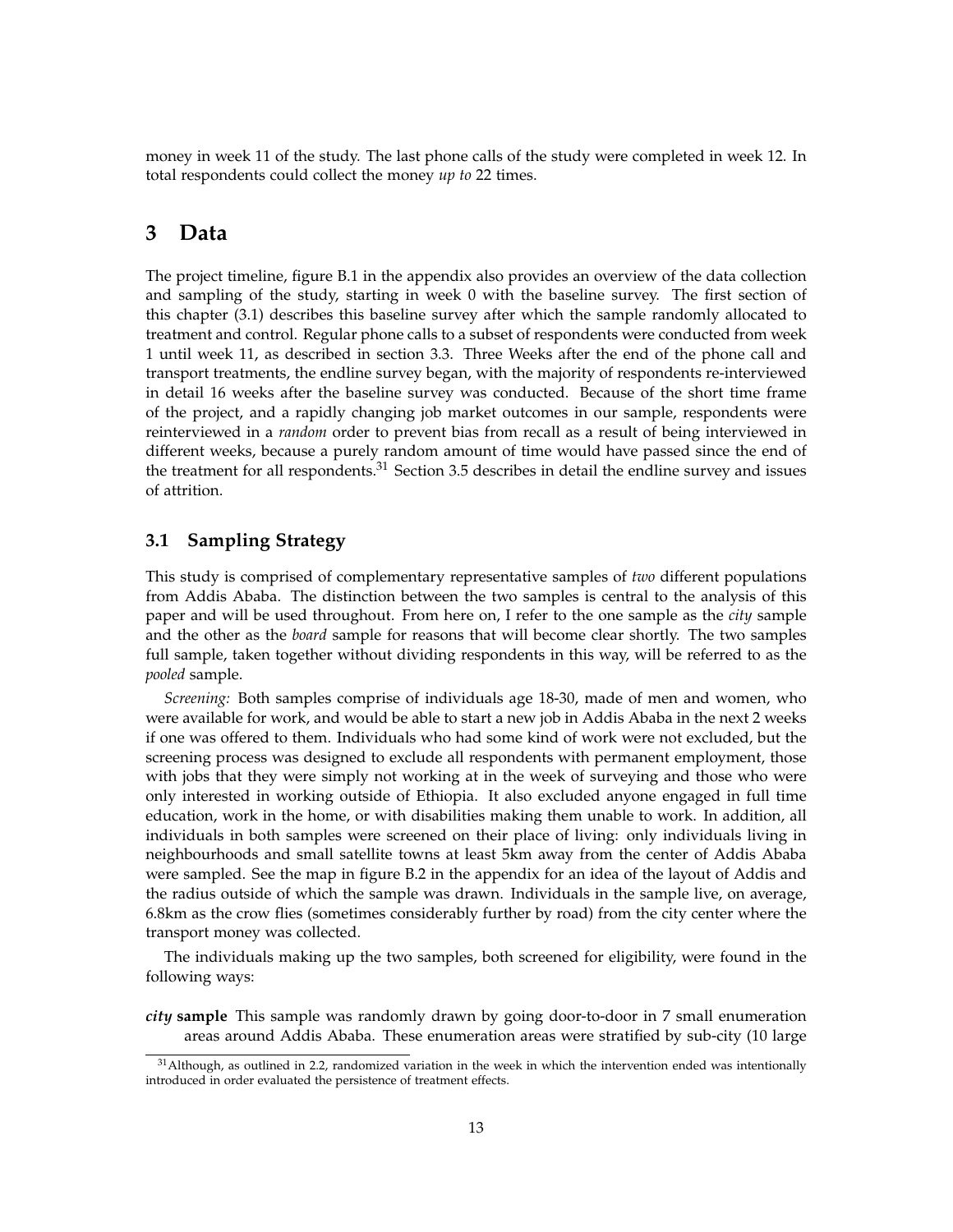administrative units in Addis Ababa). The 4 central subcities of Addis Ababa, all completely contained in a 5km radius from the center point of the city, were removed from the sample. The 6 more distant subcities were all sampled, with one Kebele (local government unit) chosen from each subcity. The most populous, *Kolfe Keraniyo* was over-sampled by selecting two Kebeles from that subcity.<sup>32</sup> Two enumerator teams then moved outward in different directions from the center of the chosen Kebeles, surveying about 60 individuals per Kebele. The survey sites are marked in figure B.2.

*board* **sample** The board sample was drawn by randomly approaching individuals who were gathered in the areas around the job boards in the center of Addis Ababa. Although they were all interviewed in the center of the city, these respondents were screened on their place of living, all of them lived in same subcities used in the sampled for the city sample, ensuring that they lived on average 5km away from the center. Since they were all by definition looking at the job boards, they would all fit the screening criteria above, since they would be job seekers.

The two sample approach was used to ensure the impacts of the two treatments could be tested and compared in the two samples to see for whom the intervention was most appropriate. For instance the *board* sample who were active seekers might need the money to continue their job search while the rest had no need for it. Alternatively, the *city* sample might have been less active job seekers precisely because of their monetary constraints, and would be most effected at the margin.

During the piloting of the questionnaire, it was revealed that the standard approach of doorto-door sampling, given time and budget constraints which prevented us returning on multiple days to find individuals, meant that we were undersampling highly educated individuals and individuals who were seeking work through formal channels into the permanent employment at the job boards.<sup>33</sup> While some individuals found at home were searching for work, many were doing so informally in their local areas. Discouragement and idleness were common among the individuals sampled in this way. By sampling at the job boards we were easily able to find individuals who were actively engaged in formal job search, althouh, as will become clear soon, not all of them did so every week, or could afford to continue doing so as the study progressed.

#### **3.2 Representativeness**

As a result of two sample approach, and the predominance of highly educated respondents found at the board, my sample does over-sample individuals who have some kind of the tertiary education. In total my sample comprises 43% who have a diploma or a degree, and a full 23% of the sample with a degree. 80% of my sample has a grade 10 or above.

By comparison survey data from the Ethiopian Statistics Agency, suggests that the population of the same cohort of unemployed individuals living in Addis Ababa, has 22% with some kind of post-secondary education, with just less than 10% having some kind of degree, but a further 9.6% of that that total age cohort (including those not available for work) still identifying as students.<sup>34</sup>

 $32$  with a population of over half a million, this subcity is more populous than the next biggest subscity by more than 50%.

 $33$ It appeared that well educated job seekers who were interested in visiting the job boards were rarely at home when their households were approached for interviews.

<sup>&</sup>lt;sup>34</sup>Own calculations, from the CSA Urban Employment/Unemployment Survey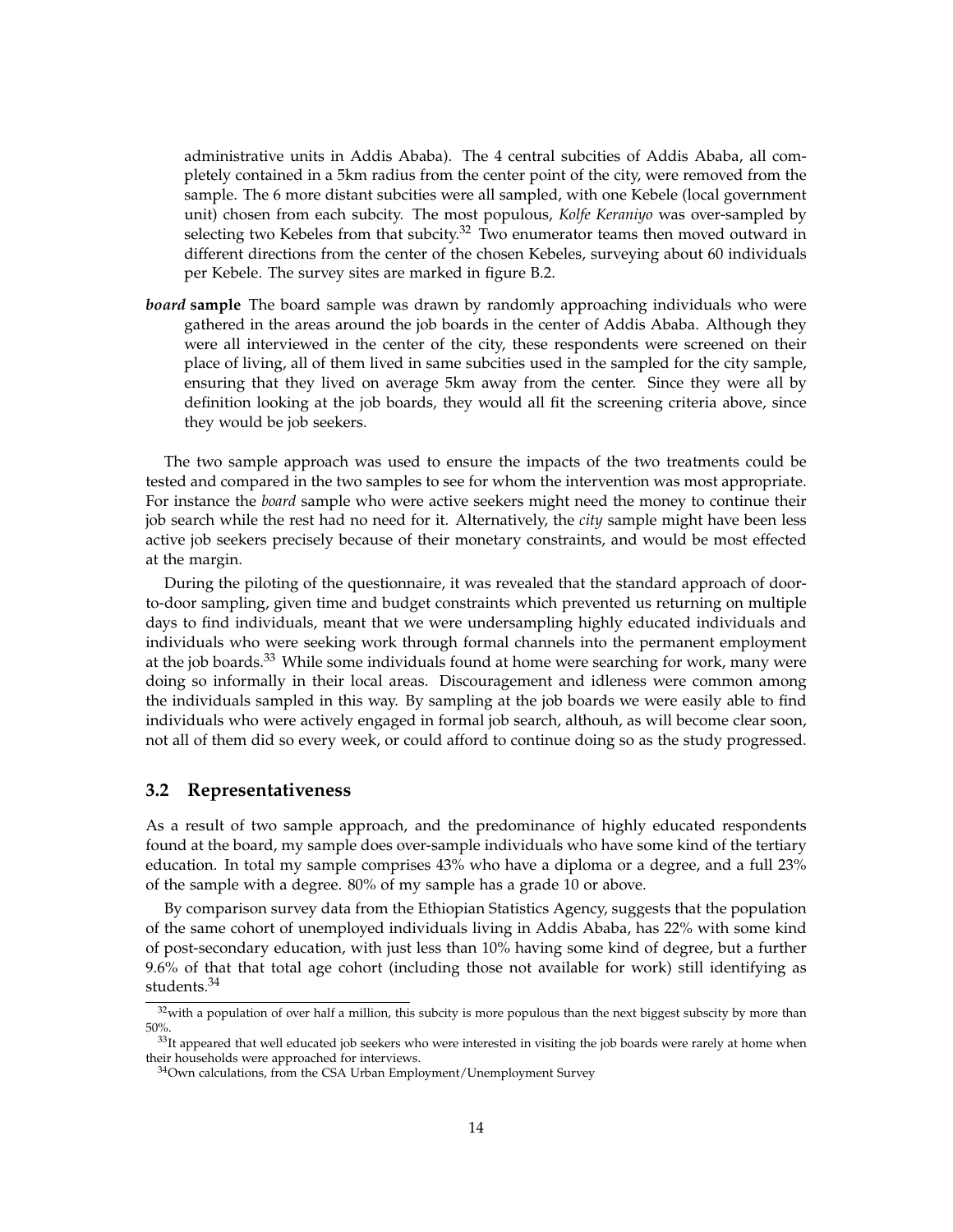Surveying at the job boards meant that we over-sampled highly skilled and educated individuals, who had already made the effort to visit the boards, relative to the total population of Addis Ababa. Although they were still many individuals without high levels of education at the boards, they were under-represented. Still, the sample gathered from the board can be considered to be representative of the average active young job seeker in Addis Ababa.

However, highly educated young job seekers are a non-neglible contingent of the Addis Ababa youth population, a contingent that is growing in size every year. The *boards* sample provides a representative sample of educated and motivated job seekers, who are possibly the group most likely to respondent to job search assistance programs. The *city* sample represents a better random sample of the young unemployed people of Addis, albeit one that under-represents the highly educated that dominate the other sample.

In terms of other important youth demographics the sample is roughly representative of the population of Addis. 48% of the sample is ethnically Amaharic compared to 49% of the population of Addis Ababa (UNHABITAT, 2003). The sample slightly overrepresents the Oromifa ethnic group (29% of the sample compared to 18% of the population), probably because of the sampling in the outskirts of Addis, which are closer to the Oromia province which surrounds the city.

In this sense, average treatment effects estimated in here, are not argued to be Average Treatment Effects of an intervention of this type, when applied to any person in Addis Ababa. Rather I seek to estimate and compare treatment effects and descriptive outcomes across two representative samples, both of relevant and dominant populations of the city.

## **3.3 Phone Survey**

In order to measure trajectories and test for changes in job market outcomes and job search behaviour during the weeks during which the treatment was being implemented, a phone survey was conducted to gather high-frequency data on job seekers immediately after the baseline survey was complete, and up until 3 weeks before the endline survey was conducted. To test for motivational or Hawthorne effects of regular phone calls about job search, we restrict the phone call program to a sub-sample of individuals. In all 551 individuals were assigned to the phone call survey, and were to be reached by the phone numbers that were recorded during the baseline survey.

The phone survey was conducted by two skilled enumerators who were provided with cell phones and airtime and attempted to call each of the chosen respondents on a weekly basis. They were told to phone the same individuals on the *same day* of the week each week. Since the questions asked focused on activities in the last 7 days (since the last phone), so that for an individual who was reached by phone call every week, there should be a complete record of their weekly activities for the entire 11 weeks. The phone calls took on average 4-5 minutes in the first weeks of the survey, with familiarity bringing down that time to about 2 minutes. Still there were weeks when not every individual could be reached, and there were some respondents who could not be reached by phone, because they had given the wrong number. In all 4,510 interviews were conducted over 11 weeks, an average of just over 400 individuals contacted each week, with 465 individuals contacted at least once during the survey. Contacted individuals were contacted on average 10.4 times during the study. About 100 individuals who were assigned to the phone survey were never reached by phone, although some were later found in the endline survey.

Again, figure in the appendix provides a useful overview of the design of the trial, including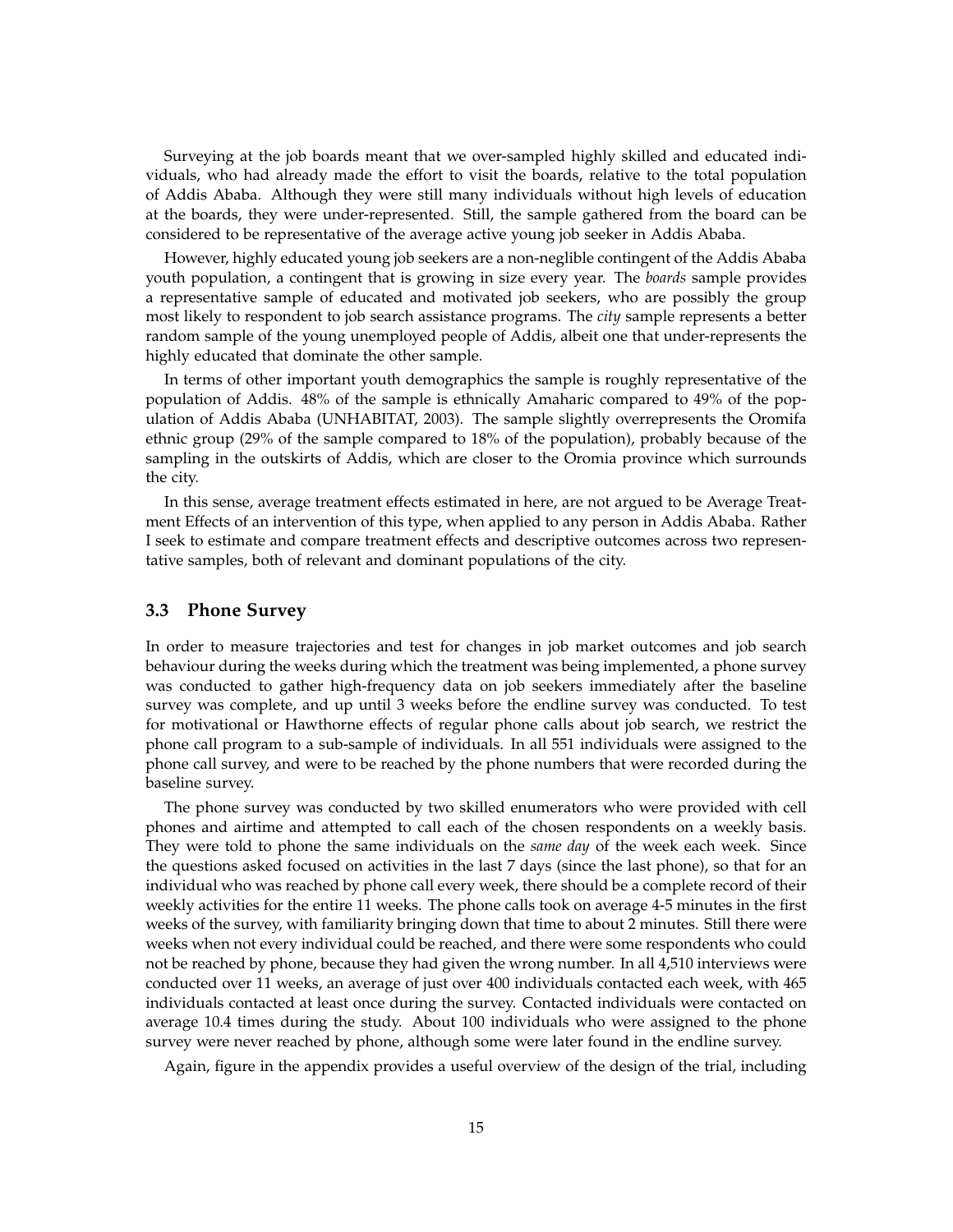a visualization of the phone call surveys, the sample involved and the weeks during which the phone calls were conducted.

Importantly, costs of mobile credit, time constraints and patience of our respondents all limited the length of the interview that could be conducted in the phone call surveys. As a result only 8-12 questions were administered during this survey, giving only a handful of measures that can be used in the analysis of the phone call data. While this restricts the detail of the investigation that can be conducted, it has the advantaged of pre-committing me to testing the significance of just a few major outcomes. These are the outcomes that I analyse in detail throughout the paper, using more detailed endline surveys to investigate further where necessary. In addition, most of the measures are binary, which prevents someone analysing this data from handpicking variable definitions that produce significant treatment effect estimates.

Most notably, the key variable to be measured in the phone call survey was the "Permanent Job" outcome, which was chosen as the primary question about job quality to be the focus of the study. This was because it was the variable that was clearly the most sought after property of a job among job seekers when this was discussed in focus group discussions at the baseline survey, and from basic data in the baseline survey. A permanent job, may not imply better wages or hours, but promises long term security and less risk of loosing employment in the future.<sup>35</sup> Figure C.1 presents a one page version of the questionnaire used for this survey.

## **3.4 Test of Balance**

Table 1 presents test for balance on variety of job market outcomes, focusing initially on the main employment *outcomes* from the phone call survey. This is followed by balance tests for the main respondent characteristics, and other labour market outcomes.

Importantly, because I am working with two separate samples, with different characteristics on average, and the extent to which I look at treatment effects in each sample separately. Furthermore randomization was stratified, as outlined in previous section, on baseline characteristics, but this was done *separately* for each sample.<sup>36</sup>.

The following variables were used to stratify the randomization, in each of the two samples:

**boards** Gender, Diploma, Degree, Currently Employed, Work Experience, Age

**cities** Gender, Completed Grade 10, Currently Employed, Currently Searching for a job, Age

To show that attrition did not have differential impacts on the composition of the treatment and control groups I present balance tests for the sample that were resurveyed at the follow up survey. I discuss the attrition problems of my sample in more detail in the next section, but this table gives at least a first check that attrition did not significantly impact on the balance of the characteristics between random and control. This is suggestive evidence, that at least on observables, those that attritted from the treatment group were not significantly different from those that did not. I check for balance on observables among the group that were reached for the phone call survey, to show that attrition from the phone call survey is not effecting balance either. These are presented in additional balance tables presented in the appendix, table C.1.

<sup>&</sup>lt;sup>35</sup>The nature of permanent work is discussed in more detail in A.

<sup>&</sup>lt;sup>36</sup>This was because the distribution of baseline variables was so different across the two samples that it made little sense to stratify by the same variables. For example, nearly half of the *boards* sample had degrees, making it a very useful variable on which to block for that sample. However only three individuals in the other sample had degrees, meaning that using this status to stratify would serve no purpose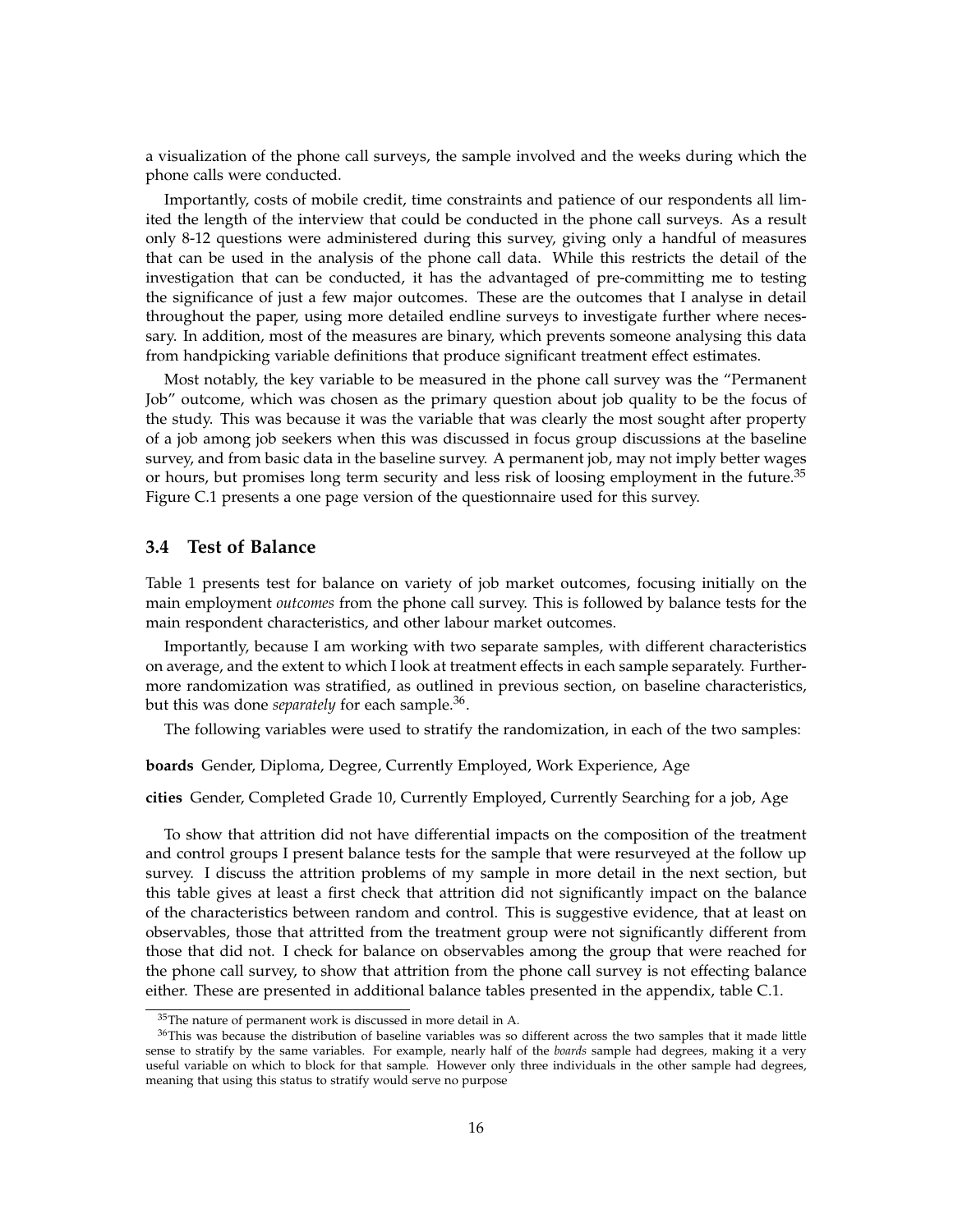|                         |           |       | <b>Full Sample</b> |       |          |          | <b>Boards Sample</b> |       | <b>City Sample</b> |          |           |           |
|-------------------------|-----------|-------|--------------------|-------|----------|----------|----------------------|-------|--------------------|----------|-----------|-----------|
|                         | treat     | cont  | diff               | p-val | treat    | cont     | diff                 | p-val | treat              | cont     | diff      | p-val     |
| Sample                  | .539      | .54   | $-8.2e-04$         | .982  | 1        | 1        | $\boldsymbol{0}$     |       | $\theta$           | $\theta$ | $\theta$  |           |
| Work                    | .256      | .258  | $-.0027$           | .934  | .201     | .201     | 8.4e-04              | .983  | .319               | .326     | $-.007$   | .892      |
| Permanent Work          | .0039     | .0065 | $-.0026$           | .643  | $\theta$ | $\theta$ | $\Omega$             |       | .0084              | .014     | $-.0056$  | .642      |
| Searching               | .829      | .829  | 7.0e-04            | .98   | .971     | .973     | $-.0018$             | .912  | .664               | .66      | .0042     | .935      |
| Visisted Boards         | .624      | .628  | $-.0044$           | .902  | .964     | .958     | .0059                | .765  | .227               | .242     | $-0.0152$ | .744      |
| Discouraged             | .12       | .129  | $-.0091$           | .713  | .0216    | .018     | .0036                | .794  | .235               | .26      | $-.0244$  | .609      |
| Hours Worked            | 7.38      | 6.06  | 1.32               | .197  | 6.89     | 5.15     | 1.74                 | .207  | 7.95               | 7.13     | .82       | .588      |
| Construction            | .0891     | .0905 | $-.0013$           | .95   | .0935    | .0749    | .0187                | .497  | .084               | .109     | $-.0247$  | .454      |
| Female                  | .217      | .223  | $-.0059$           | .848  | .129     | .132     | $-.0022$             | .948  | .319               | .33      | $-.0105$  | .838      |
| Diploma                 | .205      | .183  | .0229              | .431  | .302     | .287     | .0147                | .749  | .0924              | .0596    | .0328     | .238      |
| Degree                  | .236      | .242  | $-.0059$           | .853  | .432     | .44      | $-.0085$             | .866  | .0084              | .0105    | $-.0021$  | .845      |
| Finish Gr 10            | .783      | .788  | $-.0054$           | .858  | .928     | .955     | $-.027$              | .232  | .613               | .593     | .0205     | .703      |
| Age                     | 23.7      | 23.4  | .312               | .162  | 23.9     | 23.6     | .302                 | .27   | 23.5               | 23.2     | .324      | .371      |
| Household Size          | 3.52      | 3.48  | .038               | .8    | 2.76     | 2.89     | $-.134$              | .414  | 4.41               | 4.18     | .236      | .321      |
| Head of HH              | .225      | .223  | .0019              | .952  | .302     | .263     | .0387                | .392  | .134               | .175     | $-.041$   | .311      |
| Amhara                  | .453      | .496  | $-.0425$           | .252  | .446     | .494     | $-.048$              | .343  | .462               | .498     | $-.0361$  | .51       |
| Oromo                   | .318      | .3    | .0173              | .612  | .388     | .356     | .0322                | .509  | .235               | .235     | 2.1e-04   | .996      |
| Orthodox                | .705      | .721  | $-.0151$           | .652  | .712     | .698     | .0146                | .752  | .697               | .747     | $-.0499$  | .303      |
| Muslim                  | .101      | .113  | $-0.0123$          | .595  | .0432    | .0719    | $-.0287$             | .244  | .168               | .161     | .0067     | .869      |
| Lives with Family       | .256      | .268  | $-0.0124$          | .706  | .367     | .383     | $-.0163$             | .739  | .126               | .133     | $-.0073$  | .844      |
| Born out of Addis       | .612      | .612  | $1.3e-04$          | .997  | .813     | .814     | $-.0014$             | .971  | .378               | .375     | .0027     | .959      |
| Recent Grad             | .345      | .401  | $-.0557$           | .123  | .468     | .551     | $-0.0833$            | .0989 | .202               | .225     | $-.0229$  | .613      |
| Work Experience         | .523      | .499  | .0241              | .517  | .417     | .389     | .028                 | .571  | .647               | .628     | .019      | .719      |
| Weeks w/o Work          | 37.6      | 40.4  | $-2.75$            | .409  | 37.3     | 34.4     | 2.93                 | .43   | 38                 | 47.4     | $-9.4$    | $\cdot$ 1 |
| HH Wealth index         | $-0.0149$ | .0143 | $-.0292$           | .695  | $-.112$  | $-.0166$ | $-.0953$             | .382  | .0985              | .0506    | .0479     | .628      |
| Own Room                | .229      | .223  | .0057              | .853  | .23      | .201     | .0296                | .472  | .227               | .249     | $-.0222$  | .636      |
| Kms from center         | 6.15      | 6.33  | $-.181$            | .467  | 6.4      | 6.86     | $-456$               | .282  | 5.85               | 5.71     | .142      | .481      |
| Weekly expenditure      | 179       | 152   | 26.9               | .0352 | 202      | 174      | 28.8                 | .115  | 152                | 128      | 24.8      | .152      |
| Money from fam          | 84.9      | 75.1  | 9.83               | .395  | 113      | 105      | 7.69                 | .657  | 52                 | 39.6     | 12.4      | .371      |
| <b>Reservation Wage</b> | 1225      | 1282  | $-57$              | .355  | 1326     | 1398     | $-71.6$              | .379  | 1106               | 1146     | $-39.6$   | .668      |
| <b>Observations</b>     | (258)     | (619) |                    |       | (139)    | (334)    |                      |       | (119)              | (285)    |           |           |

**Table 1: Test for Balance in Full Sample and within Board and City Samples** *Panel A: Entire Sample at Baseline*

The first variable on which I test for balance is the sample dummy variable, for being the *board* sample. Randomization was done separately for each sample but in such a way that the treatment and control group are made up of an almost identical proportions of the two different samples. This makes it possible to test for average treatment effects with the *pooled* sample, although in all specifications, I control for *sample* as a robustness check. I then proceed to test for balance on the main labour market outcomes at baseline, and find no significant differences.

There is balance across a wide range of measures, in the pooled sample, and the two samples separately. Very few measures, and none of the blocking variables or major outcome variables, are statistically different across groups. In fact only one variable is statistically significant at the 10% level, out of 30 variables tested: individuals in the control group are more likely to be recent grads (individuals who finished school, university or vocational training in the last 15 months). This is a group that may not have been searching for work for quite as long. This heterogeneity is only evident, however, among the Boards sample.<sup>37</sup>

This balance holds after attrition to the final endline survey, in Panel B and attrition for the

<sup>37</sup>This lack of balance might be expected to bias estimates of treatment effects *downwards* since my descriptive statistics suggest that recent grads are more likely to still be searching for work at endline, and they are more likely to find permanent employment in the endline survey.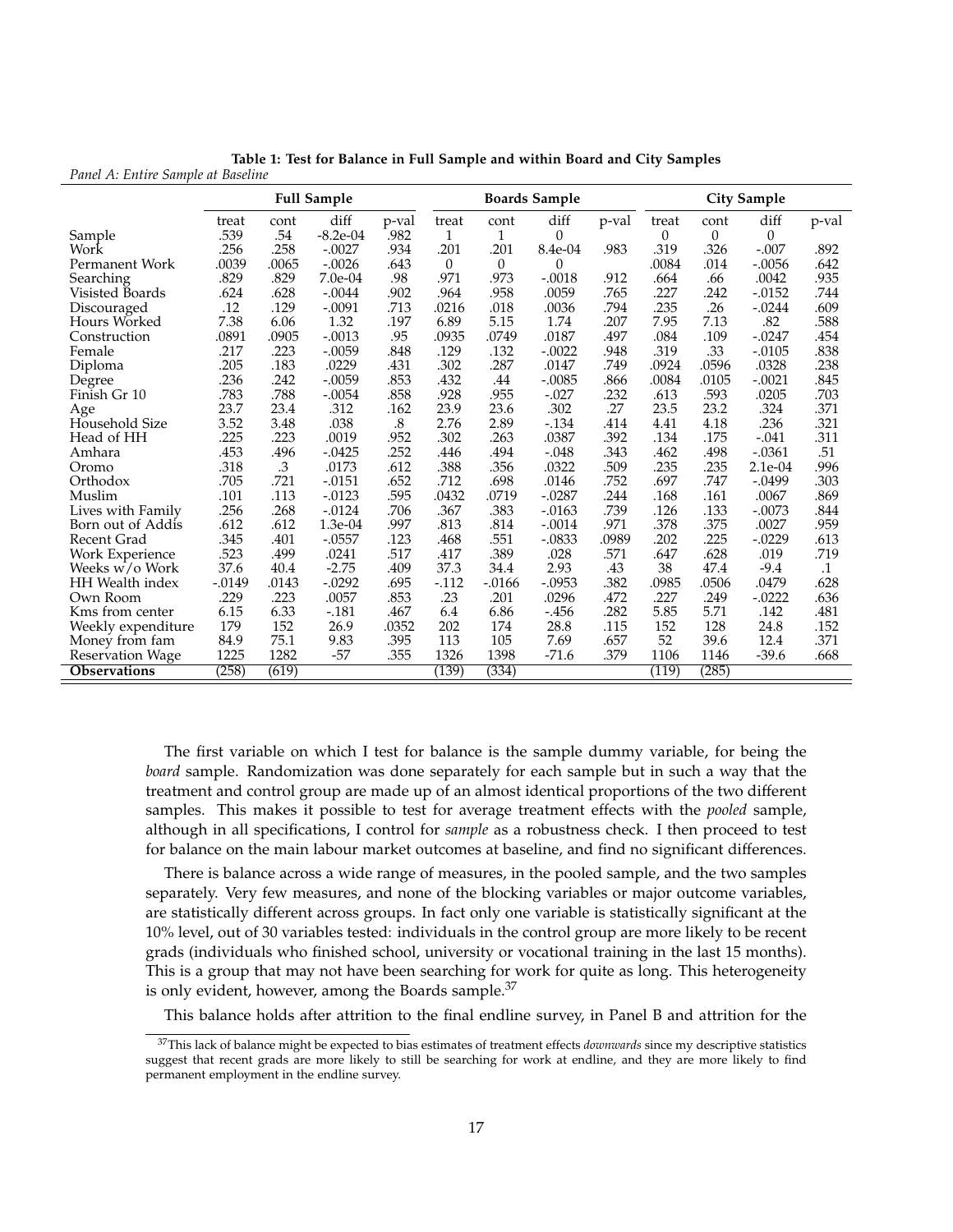phone call surveys, in Panel C. This gives assurance that the actual samples used for estimating treatment effects (both at endline (B) and weekly (C)) are broadly balanced on covariances. There are a handful of notable exceptions, which are discussed in the more detail in the section on attrition. All variables that do exhibit notably differences at baseline, are used as covariates in estimating regressions as robustness checks.

## **3.5 Attrition**

Attrition was high, for a survey of such a short duration. This was in large part due to the methods used to recontact respondents, which was done primarily via phone, during a time when the Ethiopian mobile network was highly unreliable.<sup>38</sup> Table 2 shows the rates of attrition at varies points of survey: 14% of the total sample could not be found at all after the baseline survey, and about 25% were not found at the endline survey.

A large proportion (just less than half) of the total attrition took place between the first phone call surveys, which is measured for the phone call respondents. This sort of attrition may have implications for the representativeness of the sample (as we might imagine that highly mobile youth, or those without good access to mobile technology, would be more likely to leave the sample), but it is very unlikely to be correlated with the transport treatment, since treatment did not start until *after* the first phone calls.

|                                 | Table 2: Attrition by Treatment Status |              |           |        |  |  |  |  |
|---------------------------------|----------------------------------------|--------------|-----------|--------|--|--|--|--|
|                                 |                                        | Calls        |           |        |  |  |  |  |
|                                 | Control                                | No Transport | Transport | Total  |  |  |  |  |
| Never found                     | 81                                     | 22           | 22        | 125    |  |  |  |  |
|                                 | 24.85%                                 | 7.43%        | 8.63%     | 14.25% |  |  |  |  |
| Contacted by phone, not Endline | 0                                      | 35           | 31        | 66     |  |  |  |  |
|                                 | $0\%$                                  | 11.82%       | 12.16%    | 7.53%  |  |  |  |  |
| Refused at Endline              | 9                                      | 12           | 7         | 28     |  |  |  |  |
|                                 | 2.76%                                  | 4.05%        | 2.75%     | 3.19%  |  |  |  |  |
| Found at Endline                | 236                                    | 227          | 195       | 658    |  |  |  |  |
|                                 | 72.39%                                 | 76.69%       | 76.47%    | 75.03% |  |  |  |  |
| Total                           | 326                                    | 296          | 255       | 877    |  |  |  |  |
|                                 | 100%                                   | 100%         | 100%      | 100%   |  |  |  |  |

**Table 2: Attrition by Treatment Status**

Indeed the transport treatment does not seem to have had any impact on attrition rates. Attrition is a problem for the estimation of treatment effects only if it effects the probability of the attrition, and if attrition is correlated with key outcomes measures. In this case it seems that attrition was different for the treatment group.

The phone call survey seems to have marginally improved the probability of finding a respondent, because we were more closely tracking these individuals, and some would inform the phone call enumerators if they were likely to move town or change phone numbers, allowing us

<sup>&</sup>lt;sup>38</sup>We were careful to list 2, sometimes 3 phone numbers per respondent, including a number of a next of kin, but there were still mistakes in the phone numbers given, and the turnover of phone contracts made numbers subject to change. In addition, budgetary constraints limited the amount of time and money I could spend tracking down respondents at the endline outcomes, especially for the *board* sample for whom I didn't have detailed information about place of living (having just surveyed them at the boards)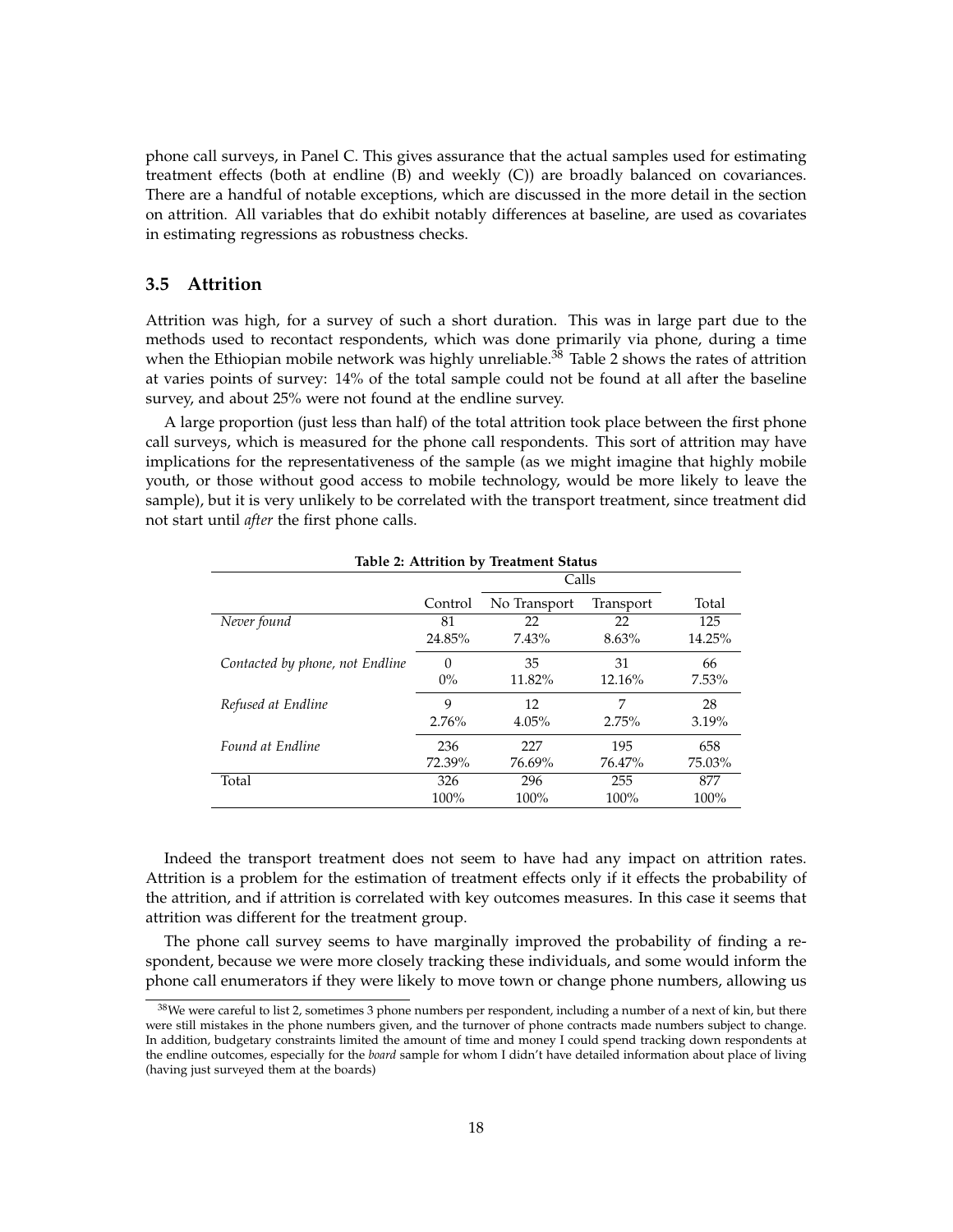to stay in touch for longer. For the paper endline follow up survey, the rates of making contact are only marginally higher than the pure control group. 76.5% versus 72.3%. This difference in rates of attrition is not statistically significant.

Among the group of individuals receiving the phone calls, the group getting the transport looks uncannily similar to the group receiving phone calls but not transport money, in terms of rates of attrition. Since so much of the analysis will be performed just looking at this group (getting phone calls) it is assuring that the treatment did effect the rates of attrition.

Furthermore, the balance tables presented for the sample reached at the endline (see table 1: Panel B) and the sample reached at least once during the phone calls (see table 1: Panel C), showing very few deviations from balance after attrition, suggesting that the type of individuals that couldn't be recontracted, did not differ along observable characteristics from those that did, between the treatment and control groups. One notable exception to this is the *Kms for the center* variable, which was balanced at baseline, but not among those at endline, among the *board* sample. It seems that treated individuals living further from the center were *more* likely to attrit.*On average, those living far away were more likely to attrit.* This seems counter-intuitive, since one would expect the transport subsidies to encourage youth living far away to come to the center more, making the more likely to be present near the city for the endline survey.

# **4 Main Results: Employment Outcomes**

In this section I present the main results of the impact of the subsidies on employment outcomes. I focus on the impacts of the treatment on outcomes at the main endline survey, 16 weeks (4 months) after the baseline, and about one month after the end of the transport subsidy program itself. Results are also presented for the second endline survey (conducted by phone) 40 weeks after the baseline to look at the persistent of these effects long after the subsidies have been removed.

The impact of the subsidies on job search behaviour is delayed until the next section 5, in which I use the high-frequency phone call data, and argue that the increased job search intensity over the weeks of the study is the main driving force behind the large job outcome impacts documented in this section. I also document the margins at which job search activities increase, and the trajectories that those impacts take over time. The section after that **??** looks further evidence on the mechanisms driving the results, including heterogeneity of treatments effects by individual background, and the persistence of the treatment on job search outcomes.

All results in this section (and in all proceeding sections unless otherwise stated) are intentto-treat (ITT) estimates on binary labour market outcomes, using difference and difference-indifference OLS estimators. All standard errors are clustered at the Woreda level (the lowest urban administrative unit in Ethiopia)<sup>39</sup>, of which there are 70 in my data, suggesting that I do not have problems with too few clusters (Cameron et al., 2008). Generally, clustering standard errors inflates standard errors only marginally, because treatment was at the individual level and is largely uncorrelated within clusters.

I focus on these main binary outcomes $40$  for both the high-frequency analysis and the detailed endline survey, using other measures from the endline to look at more detailed at job quality,

<sup>&</sup>lt;sup>39</sup>The Woreda system recent replaced the communist-era Kebele system in Addis Ababa. Woreda's were formed by the combination of 2, 3 or 4 former Kebele's into a large consolidated administrative units.

 $40$ The subjective question about job types, quality and subjective perceptions of jobs is presented in section  $4.1.1$  (on job quality) and section 6.2 (which looks at the main mechanisms of the treatment effects)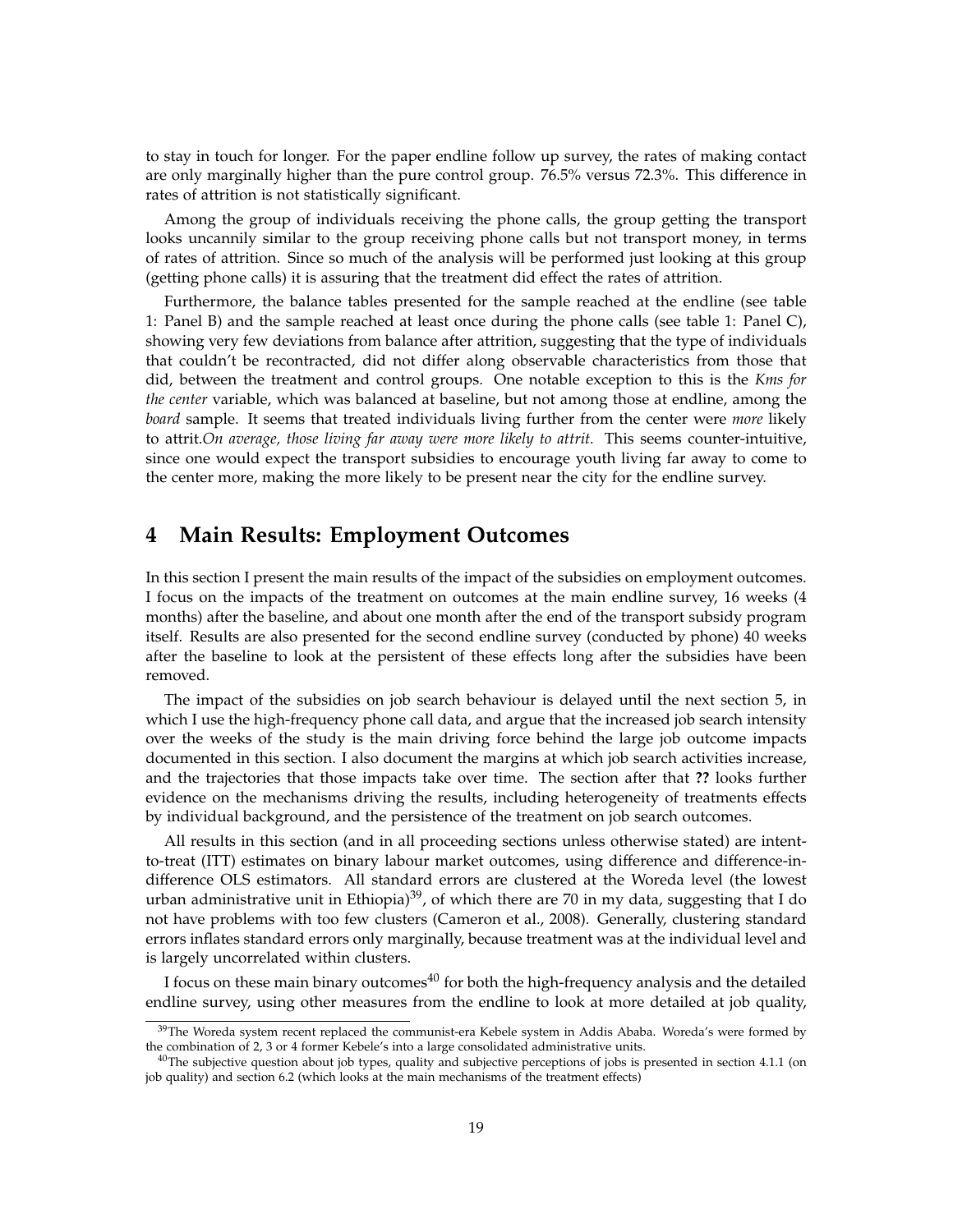including wages and hours, only once the main results are established. In this way, the highfrequency questionnaire provides a form of an informal pre-analysis plan, hopefully assuring the reader that the labour market outcomes chosen weren't selected from many, for the purposes of finding statistical significance.

For robustness, I employ at series of different estimators, and present the results from all these specifications here, to show that results are not sensitive to specification. Regressions on endline outcomes, estimating the difference between the treatment and control groups outcomes, take the form:

$$
y_i = \alpha + T_i \lambda + \epsilon_i \tag{1}
$$

$$
y_i = \alpha + T_i \lambda + X_{i0} \beta + \epsilon_i \tag{2}
$$

$$
y_{is} = \alpha_s + \sum_s T_i S_{si} \lambda_s + X_{i0} \beta + \epsilon_i
$$
\n(3)

where  $T_i$  is the treatment variable dummy. and equation 1 estimates the basic (BAS) difference in means between the treatment and control group. Equation 2 includes a set of individual covariate controls (COV), based on baseline outcomes, which also include basic individual characteristics, and especially those that exhibit any imbalance between treatment and control at baseline.  $X_{i0}$  could easily be replaced with a set of blocking dummy's on which assignment to treatment was based (see 3), this specification is labelled in tables as (BLK).

Equation 3 provides the basic form for estimating different treatment effects for different groups (or heterogenous treatment effects) by baseline group *S<sup>i</sup>* . Usually this is used to estimate treatment effects for the two samples, the *board* and *city* samples, but will be employed to estimate treatment effects by different education outcomes, or poverty levels at baseline.<sup>41</sup>

Further I estimate difference-in-difference style estimators, by looking at the impact of treatment in the change in labour market outcomes between baseline and endline, which can be estimated with or without additional controls. In most specifications I use controls, as in equation 4 below labeled (FD) throughout. The ANCOVA estimator (labelled ANC), is similar, but looks at endline outcomes and cincludes a lagged depdent variable to account for difference in baseline outcomes in a flexible way. The ANCOVA estimator, in equation 5 below, is more efficient that either difference in difference estimator or the standard POST estimator which ignores baseline outcomes (Frison and Pocock, 1992; McKenzie, 2012).

$$
y_{i16} - y_{i0} = \alpha + T_i \lambda + X_{i0} \beta + \epsilon_i (t = 16)
$$
\n
$$
\tag{4}
$$

$$
y_{i16} = \alpha + y_{i0}\rho + T_i\lambda + X_{i0}\beta + \epsilon_i
$$
\n<sup>(5)</sup>

## **4.1 Jobs, and Permanent Jobs**

The labour market for young, relatively well educated, urban Ethiopians is one in which job seekers try to find good, "permanent" jobs that do not necessarily pay much better immediately, but offer job security and opportunities for promotion (over-all, an expectation life time earnings). Since some forms of a temporary or casual work are more readily available, individuals may not consider finding non-permanent work as a success, unless that job is of particularly good quality. This suggests that improved labour market opportunities could lead to: 1) individuals who would have been working without treatment, being more likely to be in good

<sup>&</sup>lt;sup>41</sup>These co-efficients measure the size of the treatment effect for each category separately. A simple t-test can be used to test the difference in the size of the coefficients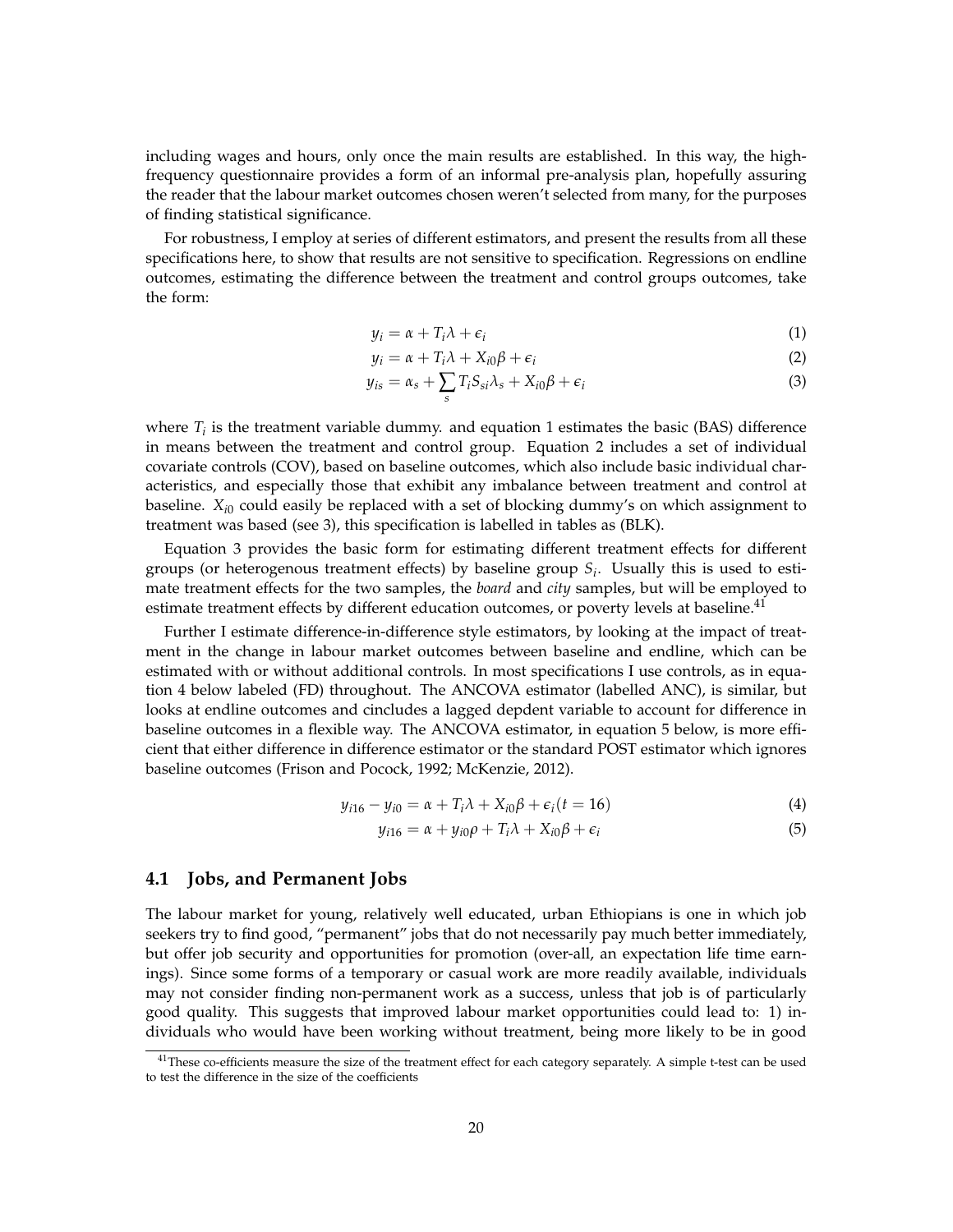quality jobs 2) those that would not have been working because opportunities to work were unsatisfactory to be more likely to be working because they've found better options, and 3) those that would have been oscillating between forms of temporary work should be more likely to be working because either tye've found pernmanet work, or the forms of temporary work to which they have access are improved.

With this setting in mind, I look first at the impact of the transport subsidies on finding a permanent job at the endline, as the primary outcome for job quality<sup>42</sup> and find that the treatment increases the probability of finding a permanent job, among the board sample, from 19% among the control group, by about 7 percentage points, indicating about a 30% increase in the probability of having a permanent job. This is the central result of this experiment, suggesting that these active job seekers were able to find the jobs they were initially after. This result is consistent across all 6 specifications, and significant at the 5% level in most of them. The interested reader can refer to Appendix A for a more detailed discussion of permanent jobs. These usually come with a written contract and an understanding that the job will be available to the employer indefinitely or for a set, but relatively long, period of time.

|                                                                 |           | (1)        | (2)        | (3)       | (4)       | $\overline{(5)}$ | (6)       |
|-----------------------------------------------------------------|-----------|------------|------------|-----------|-----------|------------------|-----------|
|                                                                 | <b>CM</b> | <b>BAS</b> | <b>LOG</b> | COV       | ANC       | <b>BLK</b>       | FD        |
| Panel A: Average Treatment Effects At Follow Up (Pooled Sample) |           |            |            |           |           |                  |           |
| All                                                             | 0.130     | 0.028      | 0.027      | 0.042     | $0.043*$  | 0.032            | $0.045*$  |
|                                                                 |           | (0.027)    | (0.024)    | (0.026)   | (0.025)   | (0.026)          | (0.025)   |
| <i><b>Observations</b></i>                                      | 658       | 658        | 658        | 658       | 658       | 658              | 658       |
| $R^2$                                                           |           | 0.001      |            | 0.092     | 0.103     | 0.151            | 0.102     |
| Panel B: Treatment Effects At Follow Up by Sample               |           |            |            |           |           |                  |           |
| Board                                                           | 0.190     | $0.068*$   | $0.046*$   | $0.080**$ | $0.080**$ | $0.073*$         | $0.080**$ |
|                                                                 |           | (0.038)    | (0.028)    | (0.037)   | (0.037)   | (0.040)          | (0.037)   |
| City                                                            | 0.060     | $-0.019$   | $-0.036$   | $-0.005$  | $-0.003$  | $-0.020$         | $-0.000$  |
|                                                                 |           | (0.032)    | (0.054)    | (0.033)   | (0.031)   | (0.026)          | (0.031)   |
| <i><b>Observations</b></i>                                      | 658       | 658        | 658        | 658       | 658       | 658              | 658       |
| $R^2$                                                           |           | 0.186      |            | 0.095     | 0.106     | 0.155            | 0.104     |

**Table 3: Effects of transport subsidies on having Permanent Employment at endline**

 $^1$  Dep Var is a dummy variable equal to one if the individual reported having worked at a permanent job in the last 7 days, measured at endline<br>(week 16). Results are from OLS regressions on endline outcomes, details of

2 Panel A gives average ITT effect for everyone. Panel B presents coefficients the two different samples-"board" and "city"-separately

3 Standard errors are in parenthesis and are robust to correlation within clusters (subcities within Addis Ababa) ∗ denotes significance at the 10%, ∗∗ at the 5% and, ∗ ∗ ∗ at the 1% level

4 Column CM gives the control mean for the dependent variable for the relevant sample

It is illuminating that the *city* sample are not more likely to find permanent work, but this finding is driven in large part by the fact that it is so difficult for this group to find permanent work. Results presented later on this paper will show that the results are further concentrated among the group of individuals with university degrees, to whom these kinds of the permanent jobs are available.<sup>43</sup>

I then look at the impact of the treatment on having a job at all. These results are likely to be partly obscured by the fact that some of the work available is considered inferior (and respondents might actual prefer to be unemployed and searching than taking these spells of

 $42$ Also, this was the only measure of job quality to included in the phone call survey, based on baseline surveys and qualitative work, it was decided, ex-ante, that this was the most important outcome on which to focus

<sup>43</sup>The 6% of individuals in the *city* sample who say that they found permanent employment, are mostly likely to be a group of individuals who consider their work permanent, but not in the way that the *board* sample do, whereby there is a clear contract ensuring that the job secure for some time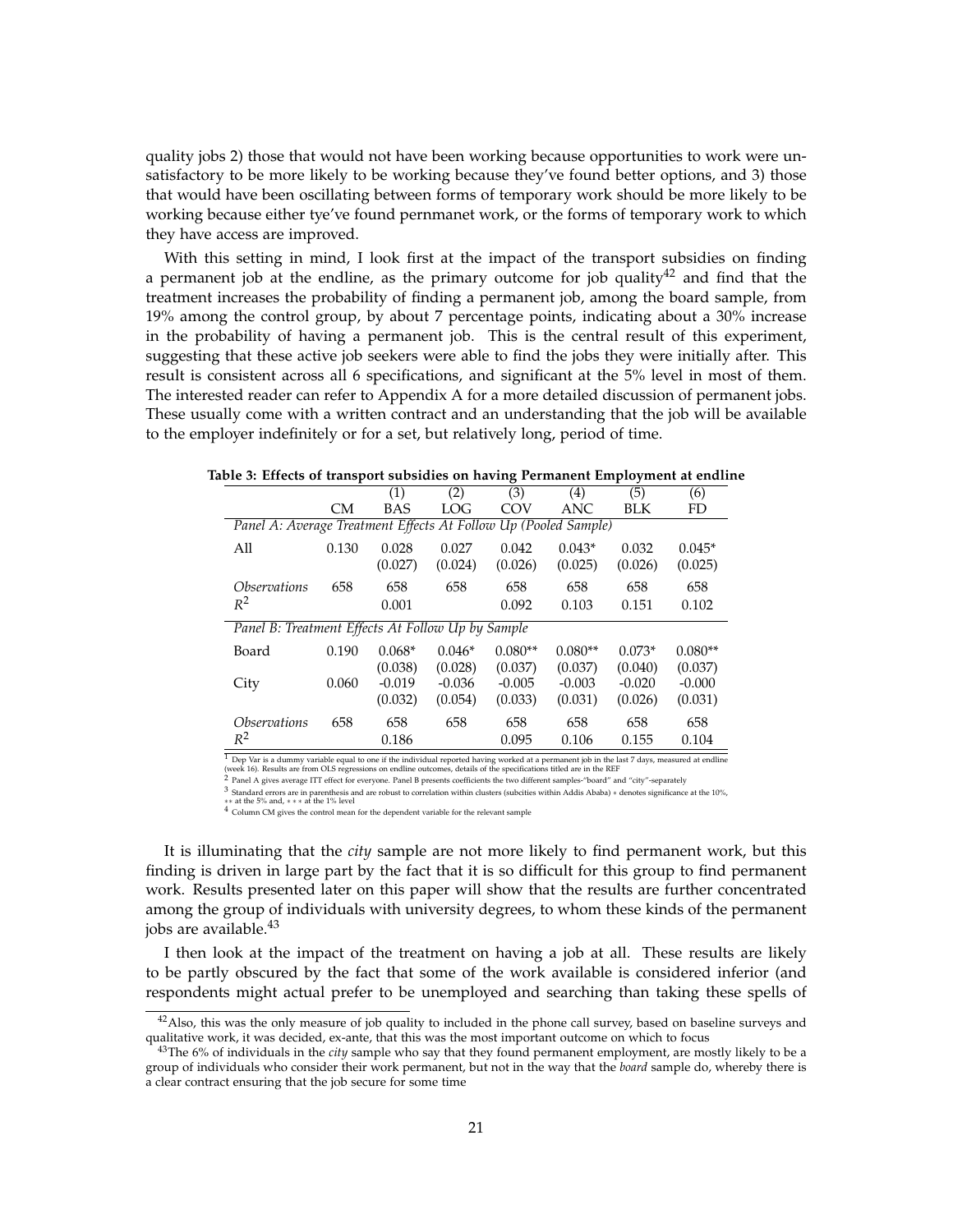|                                                                 |       | л.<br>(1)  | (2)      | (3)      | ັ<br>$\left( 4\right)$ | (5)      | (6)      |
|-----------------------------------------------------------------|-------|------------|----------|----------|------------------------|----------|----------|
|                                                                 |       |            |          |          |                        |          |          |
|                                                                 | CМ    | <b>BAS</b> | LOG      | COV      | ANC                    | BLK      | FD       |
| Panel A: Average Treatment Effects At Follow Up (Pooled Sample) |       |            |          |          |                        |          |          |
| All                                                             | 0.530 | $0.058*$   | $0.059*$ | $0.062*$ | $0.065*$               | $0.057*$ | $0.081*$ |
|                                                                 |       | (0.034)    | (0.035)  | (0.035)  | (0.034)                | (0.034)  | (0.043)  |
| <i><b>Observations</b></i>                                      | 658   | 658        | 658      | 658      | 658                    | 658      | 658      |
| $R^2$                                                           |       | 0.003      |          | 0.067    | 0.079                  | 0.159    | 0.064    |
| Panel B: Treatment Effects At Follow Up by Sample               |       |            |          |          |                        |          |          |
| Board                                                           | 0.580 | 0.044      | 0.046    | 0.043    | 0.046                  | 0.049    | 0.067    |
|                                                                 |       | (0.051)    | (0.052)  | (0.051)  | (0.051)                | (0.051)  | (0.062)  |
| City                                                            | 0.460 | 0.076      | $0.075*$ | $0.087*$ | $0.089**$              | 0.068    | $0.100*$ |
|                                                                 |       | (0.046)    | (0.044)  | (0.044)  | (0.041)                | (0.041)  | (0.058)  |
| <i><b>Observations</b></i>                                      | 658   | 658        | 658      | 658      | 658                    | 658      | 658      |
| $R^2$                                                           |       | 0.553      |          | 0.067    | 0.079                  | 0.159    | 0.064    |

**Table 4: Effects of transport subsidies on having employment at endline**

<sup>1</sup> Dep Var is a dummy variable equal to one if the individual reported having done work in the last 7 days, measured at endline (week 16).<br>Results are from OLS regressions on endline outcomes, details of the specification 2 Panel A gives average ITT effect for everyone. Panels B and CS estimate effects for different groups. (B): The two different samples- "board"

and "city 3 Standard errors are in parenthesis and are robust to correlation within clusters (subcities within Addis Ababa) ∗ denotes significance at the 10%, ∗∗ at the 5% and, ∗ ∗ ∗ at the 1% level

temporary work). However, we should still see that if employment opportunities have been improved by the treatment that, ceteris paribus, a treated individual should be more likely to be working.

Indeed, there is about a 6 percentage point increase in the probability of having employment at endline in the pooled sample, over a control mean of 53%. These results are concentrated among the *city* sample, for whom the effect is large (at around 8 percentage points). The effect is smaller and not statistically significant for the *boards* sample. This suggests that some respondents in that *city* sample with low motivation and job search intensity at baseline, were induced to go and out search for employment at endline. I provide further discussion on these findings at the end of this section.

Are these impacts on job outcomes persistent a further 6 months after the first baseline survey, when I collected another round of data on these respondents via phone? It could be that treated individuals simply searched more intensely during the treated period and thus are more likely to have good jobs after 16 weeks, but the control group could have caught up over the proceeding 6 months by continuing to search at the same intensity. In this case the treatment effect would disappear completely if one looked long enough after the treatment ended. This would not render the large treatment effects uninteresting, as employment durations would still have been reduced for the treatment group. In fact it would be surprising if there was *not* catch up, at least to some extent.<sup>44</sup>

Still, the treatment effects seem to be at least partly persistent. In table 5 I show that when surveyed 6 months later (at week 40 of the project) those who were treated among the *board* sample are now 3.7 percentage points (roughly 10%) more likely to have permanent work. This is displayed alone-side the impacts for week 16, showing how the coefficient has roughly halved over time. The coefficient at 40 weeks is not statistically significant, because of the small samples sizes, but is of reasonably large magnitude, and intuitively consistent with the larger estimate at

<sup>&</sup>lt;sup>44</sup>If the most productive of the treatment group were helped into finding work by the subsidies for instance, their equally productive counter-parts in the control group would be quite likely to find jobs too over the following months, while those who hadn't found work by week 16 in the treatment group would continue to struggle to find work after the subsidies ended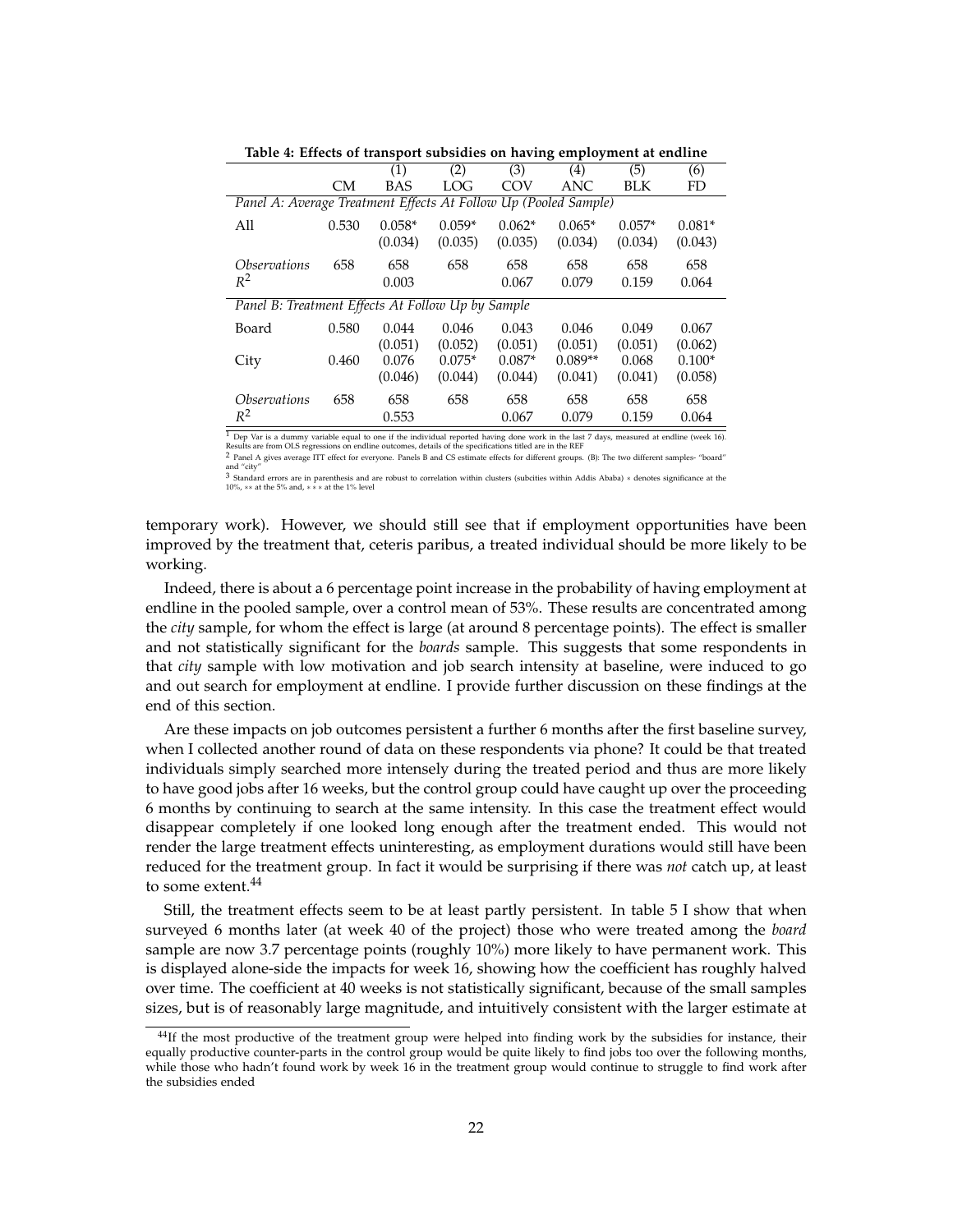| <b>CM</b><br>Basic<br>Controls<br>First Diff<br>Estimator<br>(1)<br>(2)<br>(3)<br>(5)<br>(4)<br>(6)<br>Week<br>16<br>40<br>16<br>40<br>40<br>16<br>16<br>40<br>Panel A: Average Treatment Effects At Follow Up (Pooled Sample)<br>All<br>0.210<br>0.028<br>0.018<br>0.042<br>0.018<br>$0.044*$<br>0.017<br>0.130<br>(0.027)<br>(0.038)<br>(0.026)<br>(0.033)<br>(0.026)<br>(0.034)<br>605<br>657<br>605<br>657<br>605<br><i><b>Observations</b></i><br>657<br>$R^2$<br>0.001<br>0.088<br>0.133<br>0.097<br>0.143<br>0.000<br>Panel B: Treatment Effects At Follow Up by Sample<br>0.035<br>$0.078**$<br>0.190<br>0.310<br>$0.068*$<br>$0.078**$<br>0.033<br>0.032<br>Board<br>(0.052)<br>(0.037)<br>(0.051)<br>(0.037)<br>(0.051)<br>(0.038)<br>0.080<br>City<br>0.065<br>$-0.019$<br>0.007<br>$-0.004$<br>$-0.001$<br>0.001<br>$-0.002$<br>(0.032)<br>(0.037)<br>(0.034)<br>(0.038)<br>(0.033)<br>(0.042)<br>605<br>605<br>657<br>657<br>605<br>657<br><i><b>Observations</b></i><br>$R^2$<br>0.186<br>0.285<br>0.091<br>0.133<br>0.100<br>0.143 |  |  | AILLILL TTUIAL ML |  |  |
|---------------------------------------------------------------------------------------------------------------------------------------------------------------------------------------------------------------------------------------------------------------------------------------------------------------------------------------------------------------------------------------------------------------------------------------------------------------------------------------------------------------------------------------------------------------------------------------------------------------------------------------------------------------------------------------------------------------------------------------------------------------------------------------------------------------------------------------------------------------------------------------------------------------------------------------------------------------------------------------------------------------------------------------------------|--|--|-------------------|--|--|
|                                                                                                                                                                                                                                                                                                                                                                                                                                                                                                                                                                                                                                                                                                                                                                                                                                                                                                                                                                                                                                                   |  |  |                   |  |  |
|                                                                                                                                                                                                                                                                                                                                                                                                                                                                                                                                                                                                                                                                                                                                                                                                                                                                                                                                                                                                                                                   |  |  |                   |  |  |
|                                                                                                                                                                                                                                                                                                                                                                                                                                                                                                                                                                                                                                                                                                                                                                                                                                                                                                                                                                                                                                                   |  |  |                   |  |  |
|                                                                                                                                                                                                                                                                                                                                                                                                                                                                                                                                                                                                                                                                                                                                                                                                                                                                                                                                                                                                                                                   |  |  |                   |  |  |
|                                                                                                                                                                                                                                                                                                                                                                                                                                                                                                                                                                                                                                                                                                                                                                                                                                                                                                                                                                                                                                                   |  |  |                   |  |  |
|                                                                                                                                                                                                                                                                                                                                                                                                                                                                                                                                                                                                                                                                                                                                                                                                                                                                                                                                                                                                                                                   |  |  |                   |  |  |
|                                                                                                                                                                                                                                                                                                                                                                                                                                                                                                                                                                                                                                                                                                                                                                                                                                                                                                                                                                                                                                                   |  |  |                   |  |  |
|                                                                                                                                                                                                                                                                                                                                                                                                                                                                                                                                                                                                                                                                                                                                                                                                                                                                                                                                                                                                                                                   |  |  |                   |  |  |
|                                                                                                                                                                                                                                                                                                                                                                                                                                                                                                                                                                                                                                                                                                                                                                                                                                                                                                                                                                                                                                                   |  |  |                   |  |  |
|                                                                                                                                                                                                                                                                                                                                                                                                                                                                                                                                                                                                                                                                                                                                                                                                                                                                                                                                                                                                                                                   |  |  |                   |  |  |
|                                                                                                                                                                                                                                                                                                                                                                                                                                                                                                                                                                                                                                                                                                                                                                                                                                                                                                                                                                                                                                                   |  |  |                   |  |  |
|                                                                                                                                                                                                                                                                                                                                                                                                                                                                                                                                                                                                                                                                                                                                                                                                                                                                                                                                                                                                                                                   |  |  |                   |  |  |
|                                                                                                                                                                                                                                                                                                                                                                                                                                                                                                                                                                                                                                                                                                                                                                                                                                                                                                                                                                                                                                                   |  |  |                   |  |  |
|                                                                                                                                                                                                                                                                                                                                                                                                                                                                                                                                                                                                                                                                                                                                                                                                                                                                                                                                                                                                                                                   |  |  |                   |  |  |
|                                                                                                                                                                                                                                                                                                                                                                                                                                                                                                                                                                                                                                                                                                                                                                                                                                                                                                                                                                                                                                                   |  |  |                   |  |  |

**Table 5: Impacts on having permanent work at both endlines (weeks 16 & 40)**

 $^1$  Dep Var is a dummy variable equal to one if the individual reported having done work in the last 7 days, measured at endline (week 16). Results are from OLS regressions on endline outcomes, details of the specificati

2 Panel A gives average ITT effect for everyone. Panels B and CS estimate effects for different groups. (B): The two different samples- "board" and "city"

3 Standard errors are in parenthesis and are robust to correlation within clusters (subcities within Addis Ababa) ∗ denotes significance at the 10%, ∗∗ at the 5% and, ∗ ∗ ∗ at the 1% level

week 16: 25% of the control group found permanent jobs between week 16 and week 40, 19% of the treatment group were the same. This difference in rates of finding permanent work *between* the surveys, at least, is statistically significant. Unsurprisingly there is no impact on permanent

|                                                                 | Table 6: Impacts on having employment at both endlines (weeks 16 $\&$ 40) |         |                     |                      |                     |                      |                     |                  |  |  |  |  |
|-----------------------------------------------------------------|---------------------------------------------------------------------------|---------|---------------------|----------------------|---------------------|----------------------|---------------------|------------------|--|--|--|--|
| Estimator                                                       |                                                                           | CМ      |                     | Basic                |                     | Controls             |                     | First Diff       |  |  |  |  |
| Week                                                            | 16                                                                        | 40      | (1)<br>16           | (2)<br>40            | (3)<br>16           | (4)<br>40            | (5)<br>16           | (6)<br>40        |  |  |  |  |
| Panel A: Average Treatment Effects At Follow Up (Pooled Sample) |                                                                           |         |                     |                      |                     |                      |                     |                  |  |  |  |  |
| All                                                             | 0.530                                                                     | 0.550   | $0.058*$<br>(0.034) | 0.063<br>(0.039)     | $0.062*$<br>(0.035) | $0.066*$<br>(0.040)  | $0.081*$<br>(0.043) | 0.063<br>(0.047) |  |  |  |  |
| <i><b>Observations</b></i><br>$R^2$                             |                                                                           |         | 657<br>0.003        | 605<br>0.003         | 657<br>0.066        | 605<br>0.074         | 657<br>0.062        | 605<br>0.105     |  |  |  |  |
| Panel B: Treatment Effects At Follow Up by Sample               |                                                                           |         |                     |                      |                     |                      |                     |                  |  |  |  |  |
| Board                                                           | 0.580                                                                     | 0.650   | 0.044<br>(0.051)    | $-0.013$<br>(0.049)  | 0.043<br>(0.052)    | $-0.012$<br>(0.051)  | 0.067<br>(0.062)    | 0.030<br>(0.057) |  |  |  |  |
| City                                                            | $0.46*$                                                                   | $0.41*$ | 0.076<br>(0.046)    | $0.17***$<br>(0.053) | $0.086*$<br>(0.044) | $0.17***$<br>(0.057) | $0.099*$<br>(0.057) | 0.110<br>(0.079) |  |  |  |  |
| <i><b>Observations</b></i>                                      |                                                                           |         | 657                 | 605                  | 657                 | 605                  | 657                 | 605              |  |  |  |  |
| $R^2$                                                           | $\sim$ $\sim$ $\sim$                                                      | .       | 0.553               | 0.586                | 0.066               | 0.080                | 0.062               | 0.106            |  |  |  |  |

 $^1$  Dep Var is a dummy variable equal to one if the individual reported having done work in the last 7 days, measured at endline (week 16). Results are from OLS regressions on endline outcomes, details of the specificati

2 Panel A gives average ITT effect for everyone. Panels B and CS estimate effects for different groups. (B): The two different samples- "board" and "city"

3 Standard errors are in parenthesis and are robust to correlation within clusters (subcities within Addis Ababa) ∗ denotes significance at the 10%, ∗∗ at the 5% and, ∗ ∗ ∗ at the 1% level

work among the *city* sample, who still have very a low probability of finding permanent work. However, I can look at the impact on having any employment at all, in this sample. Before doing so, I should remind the reader of the problems associated with attrition among this *city* sample after 6 months. These were documented in the data section: these problems did not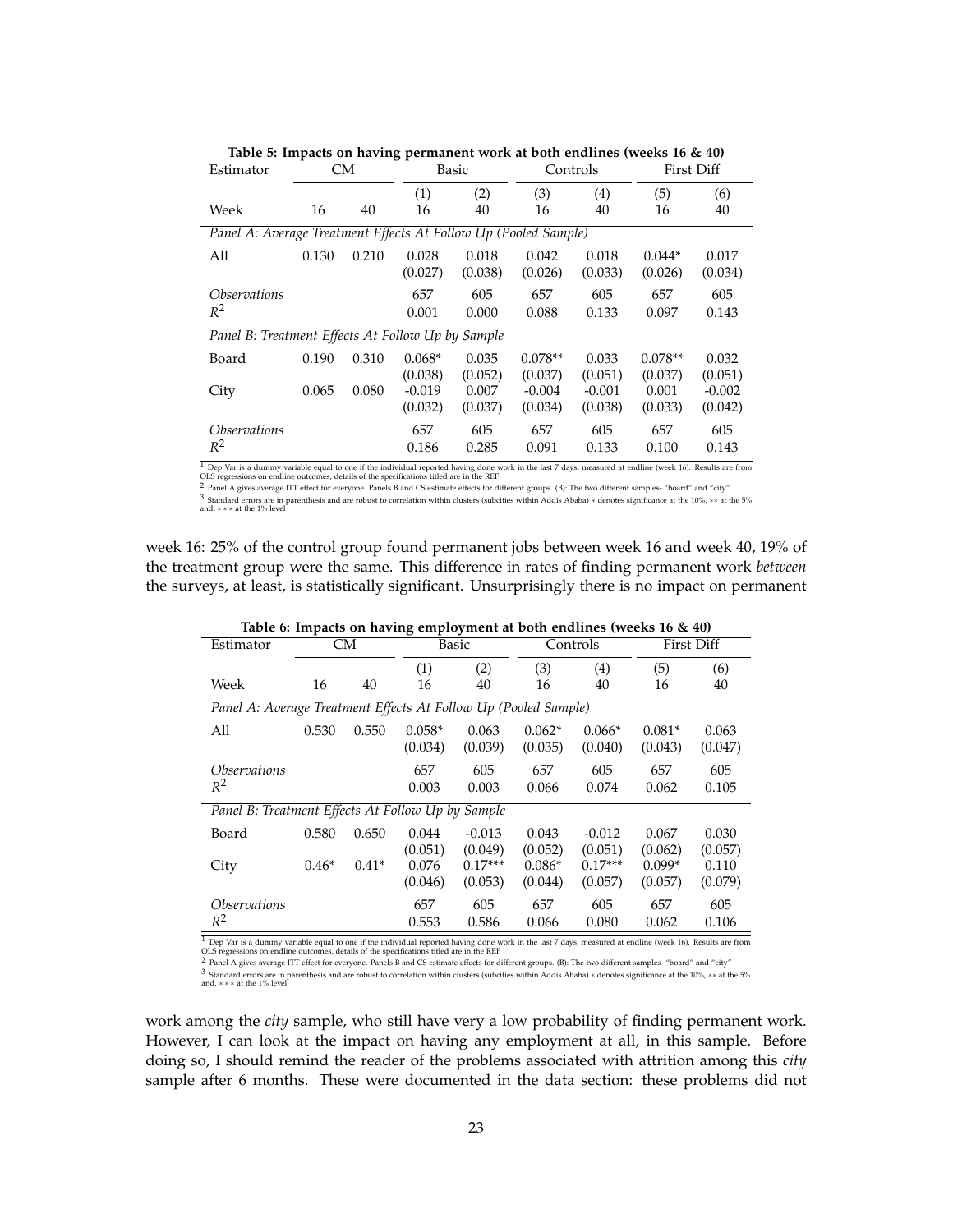apply to *board* sample were just as likely to be found by phone after 10 months as they were face-to-face after 4. In particular, high attrition rates in the city sample result in a lack of covariate balance at baseline for the sample that were found 6 months later. Most notably the treatment group found then were significantly *more* likely to be working at baseline, such that the first difference and difference-in-difference estimates are considerably different from the simple difference specifications. Thus results should be read with caution, and if anything, the FD estimates are the most trustworthy, suggesting that among the *city* sample the probability of working was increased by 10 percentage points (over a mean of 41%), although even this is not significant with the small sample (see table **??**. There seems to be no significant impact on the probability of having any work at all for the *board* sample after 40 weeks.

#### **4.1.1 Job Quality**

Treated individuals in the *board* sample are more likely to have found permanent jobs, which is possibly the most sought after job quality characteristic for young people in Addis Ababa. This was the only question asked about job quality in the phone call surveys (including in the 40 week second follow up phone survey). I now turn to look at the impacts on other measures of job quality and type at the *first* endline survey at 16 weeks into the experiment to see if the additional jobs (permanent or otherwise) are of better quality on average, which is what we would expect in access to the labour market had been improved by the treatment.

In Figure 1 below, I classify the jobs of all respondents working at follow up into similar occupational groups, rank those groups by average weekly salary earned at follow up, and plot the cumulative distribution among these occupations by treatment and control groups. The results clearly show a positive shift in the quality of jobs among the treated group.





I find that on average the wage of jobs found by treated job seekers look no different to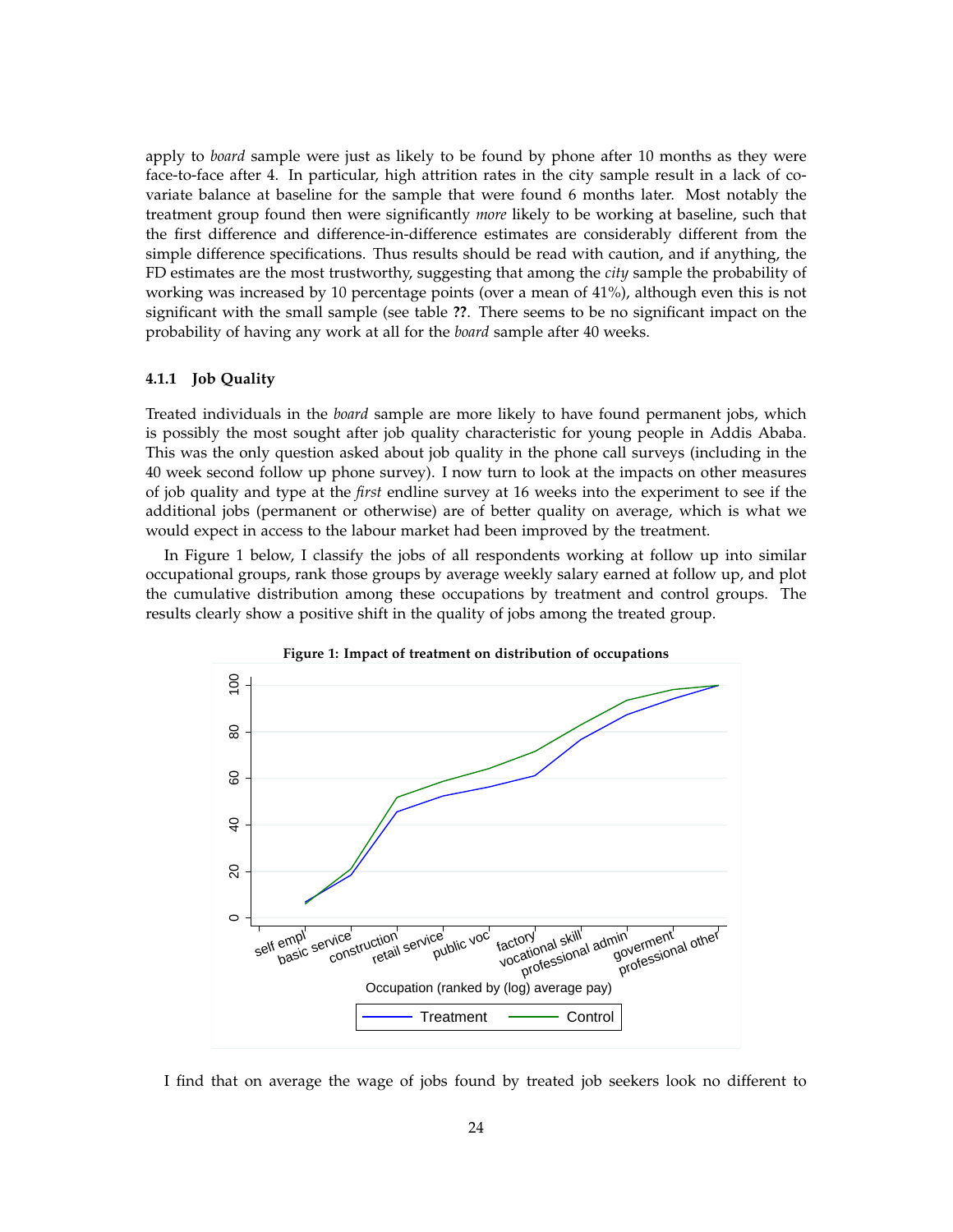those in the control group. I am unable to reject the Kolmogorov-Smirnov test of equality in distribution of wages (in levels or logs) between treatment and control groups. This is perhaps not surprising, given the results presented in section A on the nature of work and permanent work, which indicated that permanent jobs were not desirable because of a pay differential, but because of the security and nature of the work.<sup>45</sup>

|                                              | (1)                 | $\overline{(2)}$    | $\overline{(3)}$ | (4)                | $\overline{(5)}$     | $\mathcal{L}$<br>(6) | ╯<br>(7)            | $\overline{(8)}$     | $\overline{(9)}$    | (10)                |
|----------------------------------------------|---------------------|---------------------|------------------|--------------------|----------------------|----------------------|---------------------|----------------------|---------------------|---------------------|
|                                              | work                | casual              | ln wage          | hours              | degree               | in office            | pay monthly         | satisfied            | formally            | in city             |
| Panel A: Impacts on work outcomes at week 16 |                     |                     |                  |                    |                      |                      |                     |                      |                     |                     |
| TE Pooled                                    | $0.062*$<br>(0.035) | $-0.022$<br>(0.024) | 0.051<br>(0.088) | $3.74**$<br>(1.71) | $0.047**$<br>(0.018) | $0.070*$<br>(0.037)  | $0.069*$<br>(0.037) | $0.061**$<br>(0.028) | $0.054*$<br>(0.029) | $0.059*$<br>(0.032) |
| Heterogeneity by Sample                      |                     |                     |                  |                    |                      |                      |                     |                      |                     |                     |
| TE board                                     | 0.043               | 0.0026              | 0.091            | 2.53               | $0.075**$            | 0.020                | 0.032               | 0.015                | 0.064               | $0.097**$           |
|                                              | (0.051)             | (0.025)             | (0.11)           | (2.34)             | (0.033)              | (0.052)              | (0.053)             | (0.045)              | (0.049)             | (0.042)             |
| TE city                                      | $0.087*$            | $-0.050$            | $-0.0090$        | $5.27**$           | 0.014                | $0.13**$             | $0.11**$            | $0.11***$            | $0.042*$            | 0.015               |
|                                              | (0.044)             | (0.042)             | (0.15)           | (2.34)             | (0.011)              | (0.050)              | (0.049)             | (0.029)              | (0.023)             | (0.046)             |
| Obs                                          | 658                 | 596                 | 356              | 656                | 596                  | 596                  | 596                 | 596                  | 596                 | 596                 |

**Table 7: Effects of treatment on Job Quality and Type at Endline (BAS)**

 $1$  Results are from Difference OLS regressions on endline outcomes, details of the specifications can be found in the section on heterogeneity. Column (1) presents average ITT effects across the full sample, while Column (2) estimates different coefficients for the two subsamples. <sup>2</sup> Unusual Dependent variables: (5) *Degree*: Respondent has a job that required a degree as minimum qualification (6) *In Office:* Job is performed<br>in an office, or formal business house- proxy for "white collar" work (7 a contract (9) *Formally:* The job was acquired through an official application and interview process (this excludes referral from a friend or family, or jobs given after just a conversation with the employer

<sup>3</sup> Standard errors are in parenthesis and are robust to correlation within clusters (subcities within Addis Ababa) ∗ denotes significance at the 10%, ∗∗ at the 5% and, ∗ ∗ ∗ at the 1% level

However, other job quality outcomes were significantly impacted by the transport subsidies, as shown in Table 7. I look at a series of dummy variables indicating that a respondent has a job with a certain quality, all of which are in some ways proxies for the permanence, formality and desirability of work. The key variables are described in the notes to Table 7. For instance, they are 14 ppts more likely to be working in office, as opposed to some kind of other work site, and 4.3 ppts more likely to have found the job through formal means (application and proper interview).

The results indicate that the *city* respondents are more likely to find jobs of better quality, indicating that they are not simply taking work faster and accepting inferior work. If I restrict the sample to just individuals who had work, and run the same regression, I confirm that, conditional on having a job, *city* respondents are more likely to have better jobs. This suggests that the treatment helped respondents to find better jobs.

*Boards* respondents, who are already likely to have jobs in office, or be paid by the month, do not see significant treatment effects on these variables. However, they are more likely to be have found jobs that require at least a degree as a qualification. Given that most respondents prioritized (during focus group discussions) finding employment in the occupation for which they studied or trained, this seems like a positive outcome.

<sup>&</sup>lt;sup>45</sup>Certainly, during the course of fieldwork, I met and spoke to many unemployed men who were engaged in sometimes hazardous or stressful casual labourer, but often at considerably higher salaries than were available in more formal work.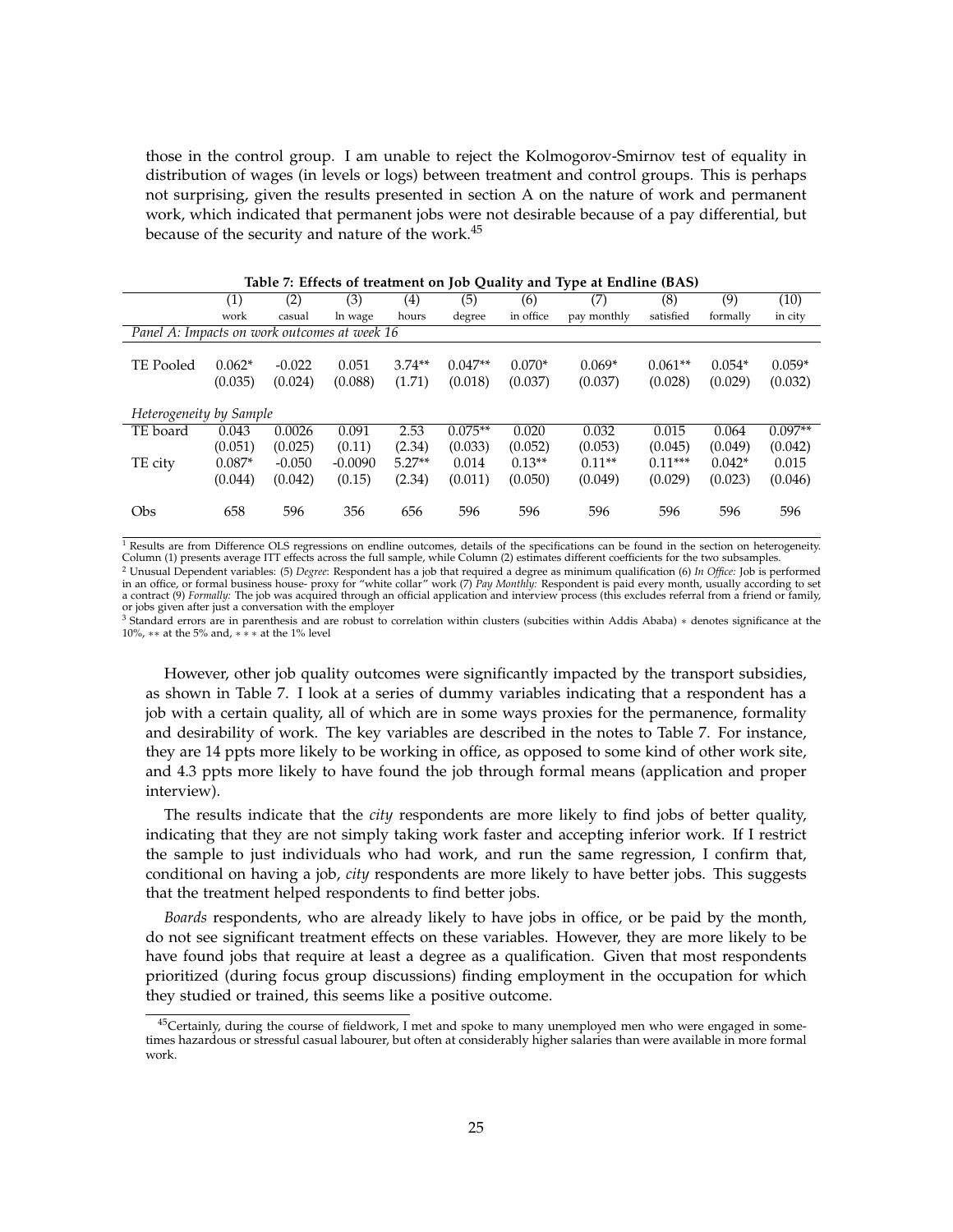#### **4.1.2 Discussion**

Subsidized transport improved job market outcomes for job seekers. The results suggests that the effect on the *board* sample is partly a substitution away from unemployment and other forms of temporary work into permanent work, but without inducing that many individuals to take temporary work that they otherwise wouldn't have done (indeed the proportion of *board* individuals doing temporary work is almost identical between treatment and control). The increase in employment among the *board* sample is smaller than the increase in the probability in finding permanent work. This would be expected if permanent work, was the main outcome on which these individuals search. This is further corroborated by the fact that there aren't significant impacts (although the coefficients are positive) on the the quality of jobs found by these respondents: many of them would already have been able to access office jobs, but not necessarily permanent ones.

An interesting observation that perhaps supports the evidence on the role of temporary jobs, and substitution away from these forms of work (whenever possible) is that at week 40, the second follow up, while a higher proportion of individuals were likely to be employed among the *board* sample (see table 5), the vast majority of that increase comes in the form of permanent work. There are in fact *fewer* individuals taking temporary work 40 weeks later (down to 28% from 37% at endline). The proportion doing temporary work among this without permanent work, however, was largely unchanged.

By contrast, the *city* sample seems to have found a better set of temporary work opportunities, ones that are temporary but look *more* like formal employment. Because these work opportunities are, on average, better than the ones they had before the subsidies, they are more likely to have take work at the time of the endline. The coefficients of the impacts on job quality are usually larger, but not much larger, than the impact on having any work at all, so some of the *city* sample respondents working at high quality jobs might have had some low quality temporary job at endline under the counterfactual with subsidies, but the majority would simply not have worked because the oppurunities we're good enough.

The persistent impacts of the two main effects found at the first endline up until 40 weeks later, raises some interesting questions. The fact that the results have partially dissipated over time is not surprising, as the control was likely to catch. However the continued advantage of the treated individuals after all this time suggests that reducing the duration of unemployment (or, as it may be transition into a first job) may matter, not just instrumentally, but because taking too long to find work can have longer last effects. I discuss this, and other mechanisms, later in section 6.

Firstly I turn to a more pressing question: what is the more proximate cause of the improved labour market outcomes documented in this section? Undoubtedly the subsidies themselves did not cause better jobs: I look at how job search responded to the transport subsidies, and this could have lead to the sharp improvements in labour market outcomes after 4 months.

# **5 Main Results: Job Search**

This section seeks to explain how the treatment group managed to find more, and better, jobs. I look at how job search decisions, at the intensive and margins, and the method of search was impacted by the subsidies. In general the subsidies were designed to allow more job search in the center of Addis Ababa, which for many people is the main place where job search happens,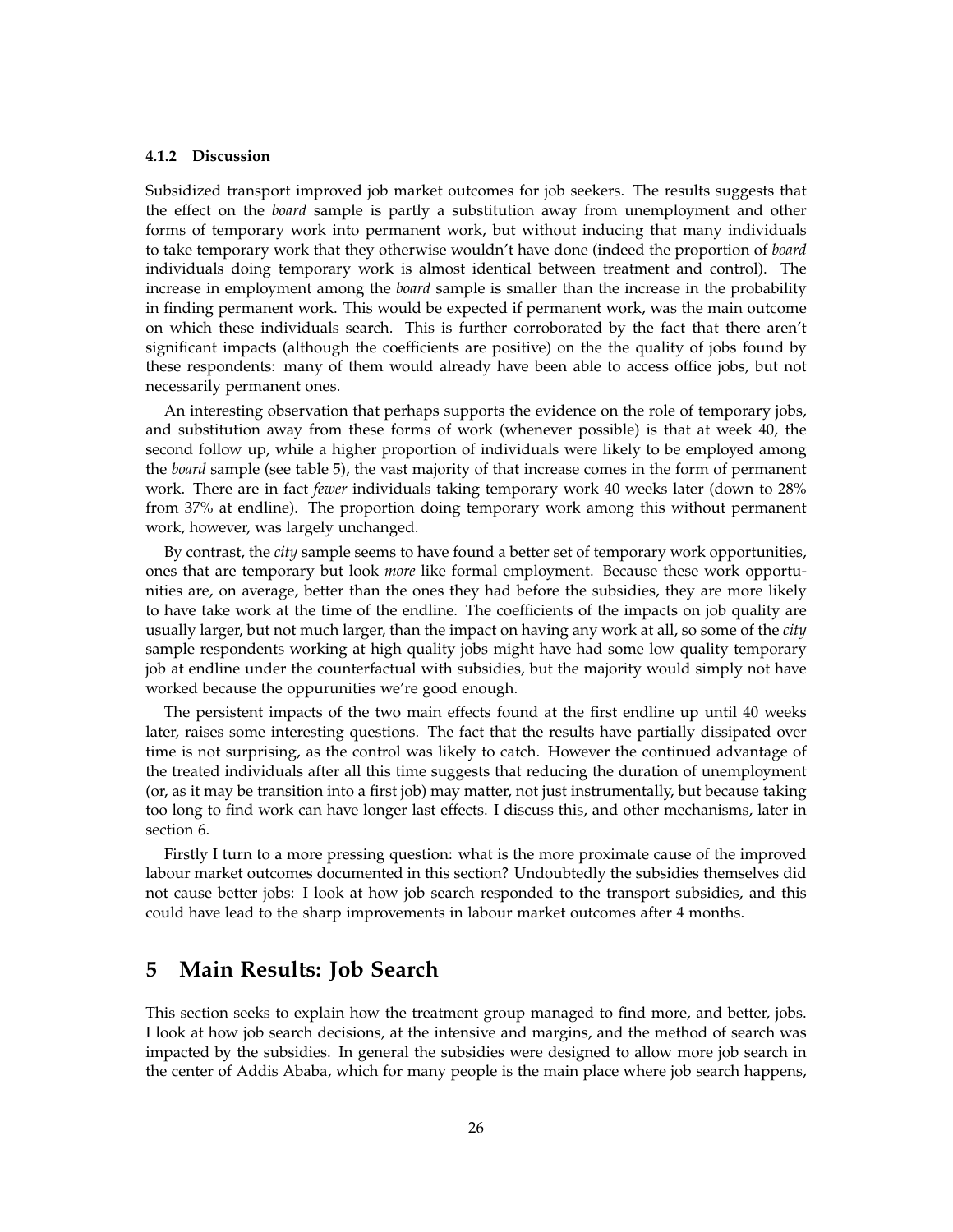although it is important to note that the subsidies do not cover job search in places close to the respondents' homes.

In hypothesize that reduced transport costs should increase job search activity for treated respondents. These effects could be at the intensive margin, or at the extensive margin (whether someone decides to search on a given day or week) if job search required a minimum amount of money or effort to have any efficacy, and make it worthwhile. These can be classified into three mechanisms:

- **(S1) Price effect** Increasing the probability and intensity of search in all weeks *that treatment is given* equally because the price of search has been lowered relative to the potential benefits of finding a good job.
- **(S2) Income effect** Increasing the probability of searching for a job particularly for those who are cash constrained. In the same way that a cash grant would, the intervention lowers the amount of money spent on search and increases disposable cash, which should in turn lower the marginal disutility for a job seeker with very little money. In the extreme, an individual with no money is would be unable to travel to the center without the subsidies.
- **(S3) Savings effect** Prolonging the length of job search (delaying giving up search) because lower costs of search allow job seekers to hold onto savings, which they can use to search in later periods (while the subsidies are still in place *and* when they have ended, via the effect **(S2)** above.

Furthermore, the theory would suggest that job seekers might change their behavior with regards to jobs that they take/accept in response to lowered search costs:

- **(W1)** They are less likely to take short spells of temporary work because they do not this work to fulfill cash needs that are generated (partly) by the costs of job search
- **(W2)** Forward looking job seekers might be more picky about taking certain types of worktemporary jobs in particular- because they anticipate being able to search for longer

In this section I look at the evidence for these different impacts on search work behavior while the treatment is being administered. I have find evidence for all of these channels at work: more job search and less temporary work for treated respondents. However, for the *boards* sample I find more evidence for (S2) and (S3), since the impacts of the treatment start to take effect in later weeks of the study, once discouragement (giving up job search, or having weeks without searching) sets in.

I have already shown that for the board sample, for whom high quality permanent jobs are available, there is some evidence for (W2) above, since they are equally likely to be working at endline but more likely to have found permanent work. In this chapter I show that (W1) also seems to be at work: respondents are less likely to be doing temporary work during weeks when the subsidy is available; this effect disappears once the subsidy is removed.

#### **5.0.3 How searching leads to jobs**

Increased job search intensity, I would argue, is linked directly to increased rates of (good) employment at the endline (4 months later) by an increased rate of good job offers. This could be because individuals are more likely to search in each week, that they search more during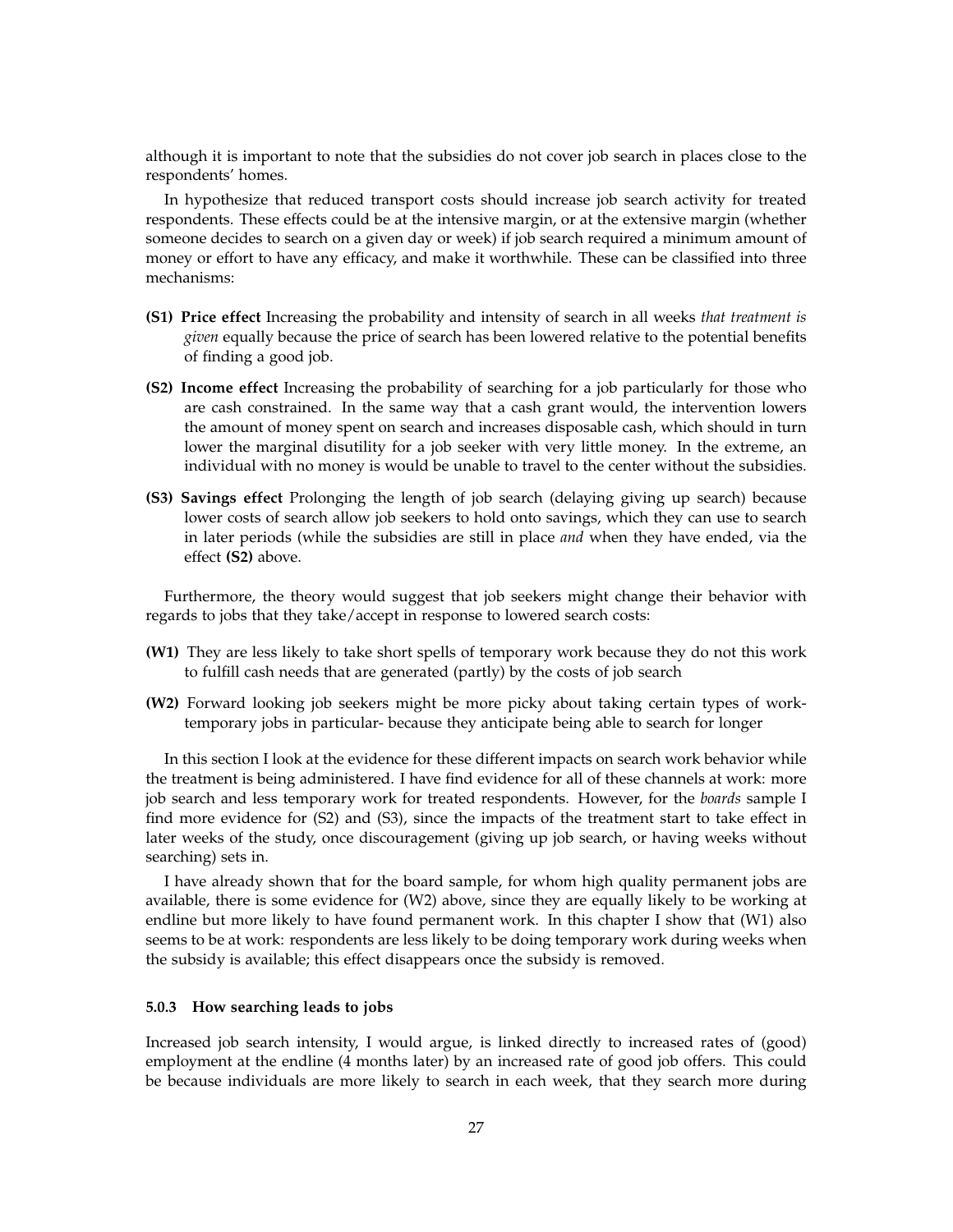each week of search, that they substitute cheap forms of job search (say perhaps around the local area without requiring travel) to more costly search in the center of town, or that they keep up their job search for longer before giving up, or taking temporary work that reduces their ability to search while they work. This leads to more high quality job offers, which in turn should lead more individuals to 1) accept jobs, and 2) have good quality of jobs at endline.

On average, for the *board* sample, the probability of finding a permanent job for each week of search is about 2.5 percent (leading to a 19% probability of permanent employment endline) for the control group. As I show in this section, the treatment increases the average number of weeks of search by about 1.3 weeks over a control mean of about 9 weeks of search (and about 1.5 additional weeks of visiting the job boards). If returns to search are linearly and constantly related to the number of search activities, these averages would explain about a 2.9 percentage point increase in the probability of finding a job, where the actual effect is estimated to be about 7 percentage points.

But the impacts of the treatment on the distribution of search intensity reveals more than just the average number of days or weeks of search. Importantly, I show that the combined effect of the treatment on search across all weeks is that treated respondents are far more likely to have searched during *all* weeks by a very large margin. Among the board sample, treated respondents are about 50% more likely to have search in all (or all but one) weeks of the study. The median number of trips to the boards among treated individuals is 18 compared to 12 in the control group, for the full sample.

If the returns to job search are non-linear, such that searching for a job continuously for a long stretch of time, greatly increases the probability of finding a job relative to searching in an irregular fashion, this increased probability of searching for all the weeks could be driving the full 7 percentage point impact on the probability of finding permanent work.

## **5.1 Overview: Composition Effects**

Before looking directly at job search responded to the reduction in the job search costs, a simple graphical analysis provides some insights into how labour market outcomes changed over time in the sample, by looking at the composition of the different groups across labour market categories for each week. I do this separately for the *board* (5.2) and city (5.2) samples. For each week (1-16, and for week 40), stacked bar graphs show the percentage of both the control (C) and treatment (T) group separately, classified into one of five *distinct* categories, starting from the top of each bar: 1- Discouraged (not working or searching); 2- Searching (but no work) 3- Temporary work (not searching) 4 - Temporary work (but also searching)<sup>46</sup>, 5 - Permanent work. In this ordering, the top of the blue bars in the graphs below indicate the employment rate for the relevant group at that time.

Some basic trends in the composition of the the sample are evident. Among the boards sample almost everyone was searching for work at the baseline, even among this with temporary work. However, as the study goes on, more of the unemployed are likely to become discouraged (stop searching for work), while more of those with work are likely to give up looking for better work. These trends hold for both samples, and rate at which people give up job search seems similar among those with to those without jobs. Discouragement sets in as some individuals give up

<sup>&</sup>lt;sup>46</sup>The distinction between Searching or not searching among temporary workers is important, as on the job search is extremely important, especially for individuals how do not consider their work to satisfactory or long term. If much temporary work is used as a means to short run subsistence, and perhaps to make money to search for other work, it is as interesting to look at job search in this group as those without work.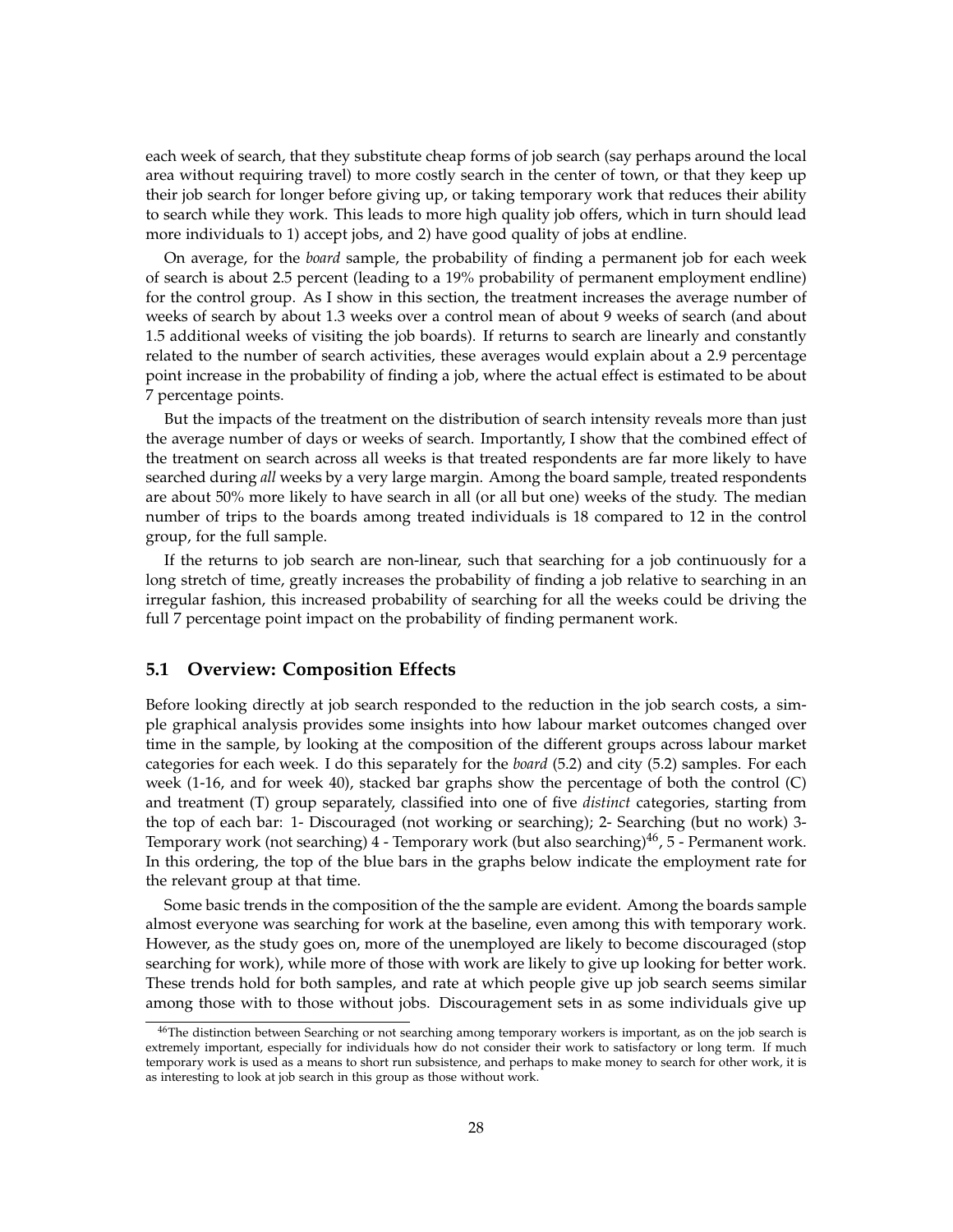

**Figure 2: Composition of the sample for each week by treatment and control:** *Board Sample*

searching, but then falls as more individuals find more employment.

I discuss the trends in the main variables over time individually in section 5.2. For now it seems evident that the transport treatment, at each margin, pushes respondents away from discouragement, both into work, more permanent work, and into increased job search intensity (regardless of employment status). This is true for most of the later periods of the study, after which the treatment had been running for a while and had time to take effect. A key focus of these results is to look at how long it took for the treatments to take effect, and how they took effect sooner among the *city* sample, than the *boards*.

One notable exception is the *board* sample, who seem to be less likely to be working for the middle weeks of the study. As I discuss in 5.2, this is consistent with a theory of respondents substituting low quality temporary work in favour of more intensive job search that they are actually interested in. In addition, as also discussed in greater detail shortly, treated individuals are less likely to be engaged in temporary work, while also *not* searching for a job at the same time. If taking temporary work in a profession that is not one's own, and then giving up trying to find a better job, can be considered as a form of discouragement, the treatment seems to have also prevented discouragement in this way, especially if job search is made more challenging or more time constrained while working. This effect seems to go away after by the time the transport subsidies are removed.

Among the *boards* sample, the number of people in permanent work gradually grows over the weeks. The total percentage of people working is given by the top of the blue *Temp Work (No search) bar*, and shows relatively little difference between treatment and control in the *boards* sample, aside from the weeks 5-7, as already discussed. Importantly, for the *board* sample, week 16 shows an increased probability of having a permanent job, a difference that I investigate in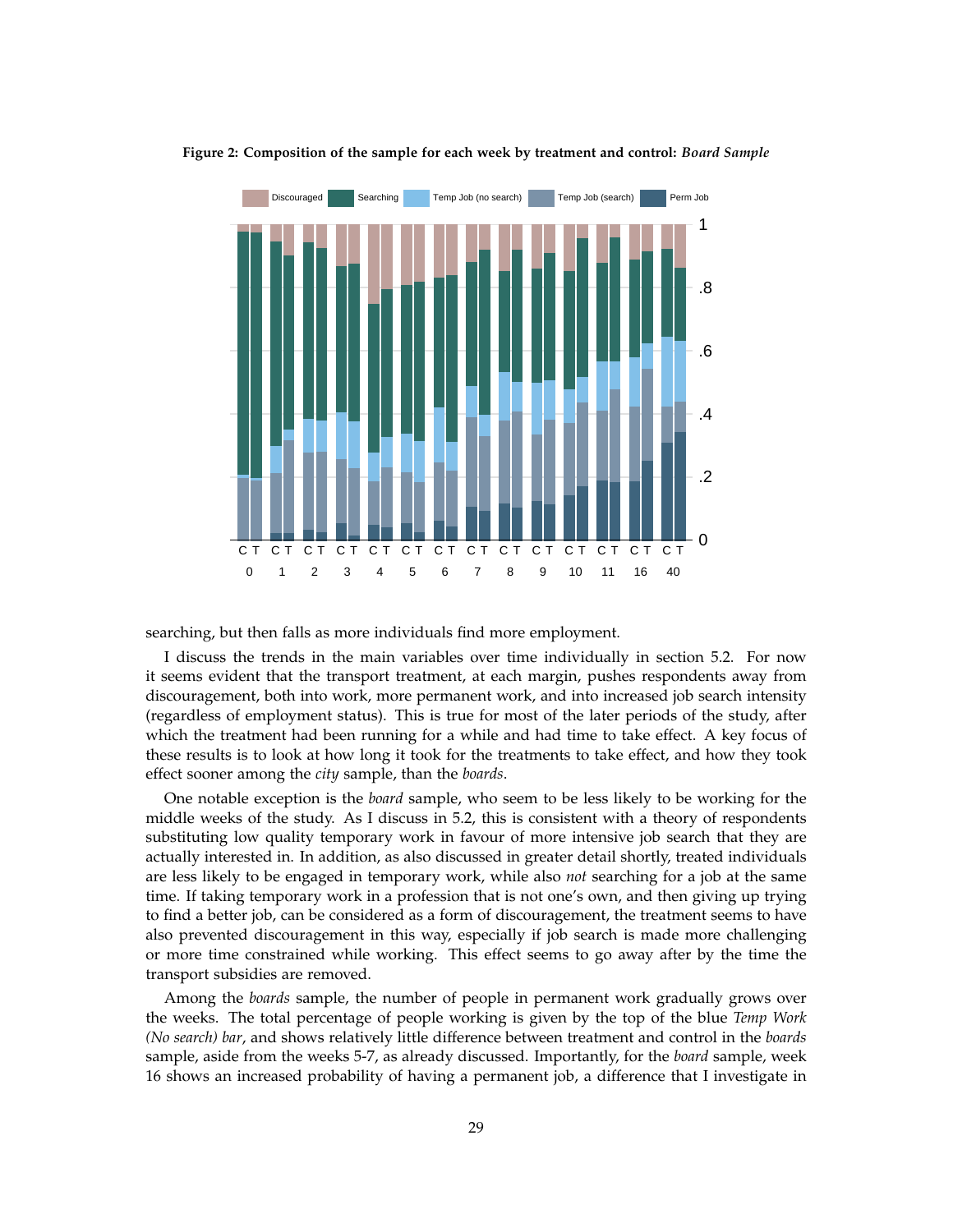

**Figure 3: Composition of the sample for each week by treatment and control:** *City Sample*

more detail in the next section.

$$
P(j|X_{0i},T_i) = P(\eta_j \le y_i^* \le \eta_{j+1})
$$
\n<sup>(6)</sup>

where

$$
y_i^* = T_i \lambda + X_{0i} \beta + \epsilon_{it}
$$

I assess the impact of the transport treatment on the *distribution* of individuals across employment categories. I assume an ordinal ranking of job market outcomes equivalent to the one outlined for the tables above, where workers transition away from discouragement towards job search, employment and eventually permanent work. I estimate an ordered logistic model, specified by equation 6 for the two samples separately, the pooled samples, and for both the final week of the study, and all of the later weeks combined. The results clearly a show statistically significant impact of the treatment on ordered categorical variable, in the positive direction: of more job search, and better jobs, for both samples. The effect seems bigger, however, for the *boards* respondents.

## **5.2 Job Search Trajectories**

How did the treatment impact the job market activity of recipients during the weeks that they were receiving it, and how did these impacts change over the course of the study? Did search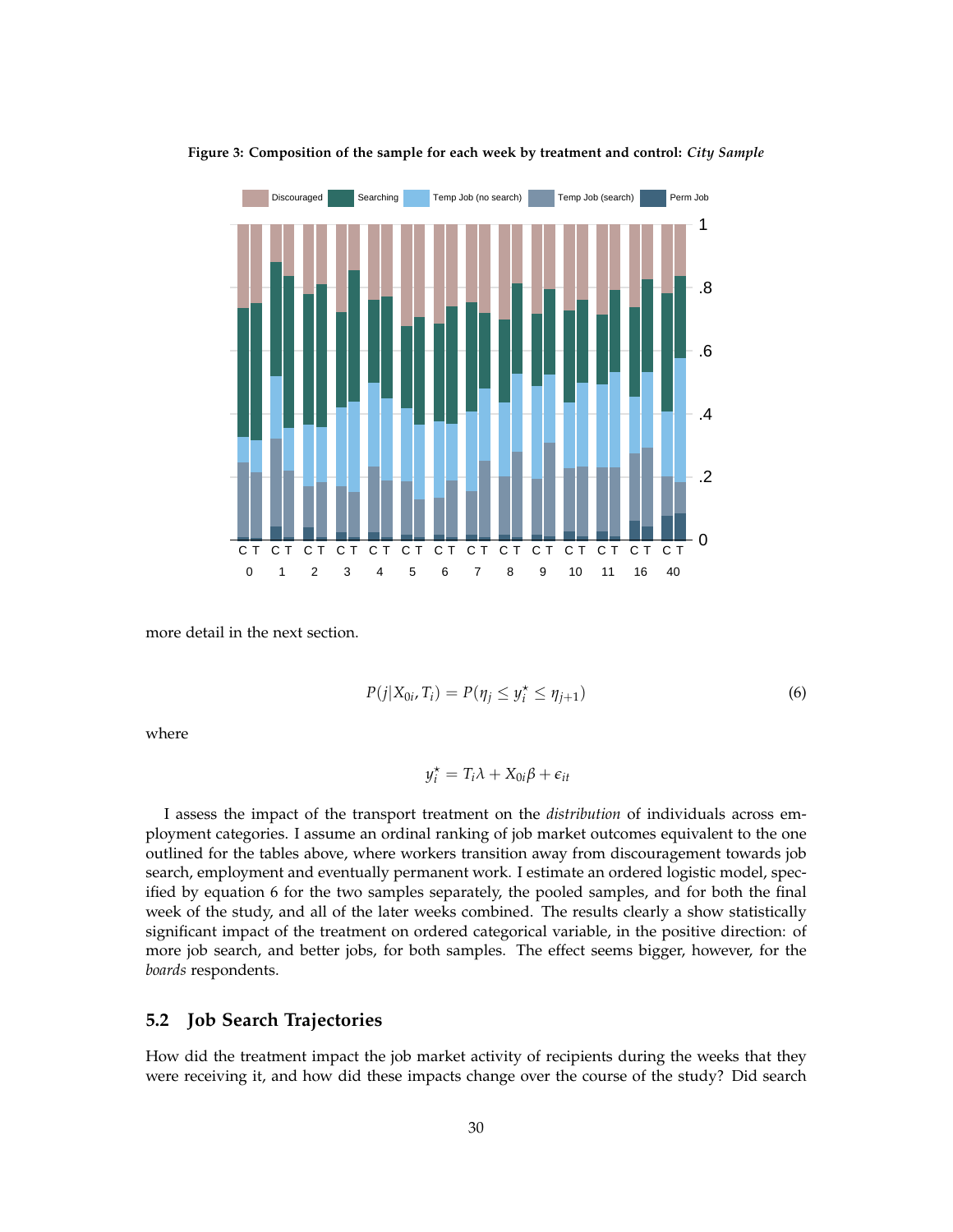|                                   | (1)            | 2)                | (3)                 |
|-----------------------------------|----------------|-------------------|---------------------|
|                                   | All Weeks      | After Week 7      | Week 16 Only        |
| Panel A: Effects across samples   |                |                   |                     |
| Effect for boards                 | 0.20           | $0.42**$          | $0.53***$<br>(0.19) |
| Effect for <i>city</i>            | (0.14)<br>0.21 | (0.18)<br>$0.32*$ | $0.30*$             |
|                                   | (0.17)         | (0.17)            | (0.16)              |
| Panel B: Effects in pooled Sample |                |                   |                     |
| Pooled Effect                     | $0.20*$        | $0.37***$         | $0.43***$           |
|                                   | (0.11)         | (0.12)            | (0.13)              |
| Obe (both panole)                 | 5.011          | ר∩ר ר             | 658                 |

**Table 8: Ordered Logistic Regression: Effect of treatment on labour market status**

Obs (both panels) 5,011 2,202 658<br><sup>1</sup> Dep Var is a categorical variable: 1- Discouraged; 2- Temp work (no searching) 3- Searching (no work)<br>4 - Temp work (and searching); 5 - Permanent work

2 Log-odds coefficients are reported

3 All regressions include a full set of control variables.

4 Standard errors are in parenthesis and are robust to correlation within clusters (70 kebeles within Addis Ababa) ∗ denotes significance at the 10%, ∗∗ at the 5% and, ∗ ∗ ∗ at the 1% level

intensity change change over time, and how and when did treated individuals diverge from the control group over time?

$$
y_{it} = \alpha_t + \sum_t T_i W_{it} \lambda_t + X_i \beta + \epsilon_{it}
$$
  
\n
$$
y_{ist} = \alpha_{st} + \sum_s \sum_t T_i W_{it} S_{is} \lambda_{st} + X_i \beta + \epsilon_{it}
$$
 (7)

I begin by presenting estimates of the treatment effect on the propensity to search for work over time, looking at the 12 post-baseline surveys, 11 phone call surveys (denoted as week 1-11), and the final paper survey (week 16). As with each key job market outcome variable, I estimate the average impact on the probability of searching for a job across all 12 weeks combined. Using equation 7 outlined in the specifications section, I then estimate the treatment effect in each week separately. I estimate the trend over a time, estimating an intercept term, linear, quadratic and cubic trend terms, as in equation 8, given below. $47$ .

$$
y_{it} = \alpha_t + T_i \lambda_0 + T_i w \lambda_1 + X_i \beta + \epsilon_{it}
$$

$$
y_{it} = \alpha_t + T_i \lambda_0 + T_i w \lambda_1 + T_i w^2 \lambda_2 + X_i \beta + \epsilon_{it}
$$
\n
$$
(8)
$$

$$
y_{ist} = \alpha_{ts} + \sum_{s} T_i S_{si} \lambda_s + X_{i0} \beta + \epsilon_{it} \qquad \forall t \neq 0 \qquad (9)
$$

In all specifications, "treatment" is defined as having received the transport subsidies as any point in the past, the treatment switches on in week 1, and does not "switch off".<sup>48</sup>

Figure 4 summarizes all of these results for both the *board* sample (Column 1) and the *city* sample (Column 2). In Panel A, non-parametric estimates of the probability of searching for

 $47$ Cubic function estimates are largely not presented here, since they added little explanatory power to the trajectory estimates

 $48$ In later analysis, I exploit variation in when the subsidy treatment was ended for different individuals, and the fact that the treatments ended by at least week 11 for everyone (5 weeks before the follow up paper survey) to estimate the persistence of the treatment effects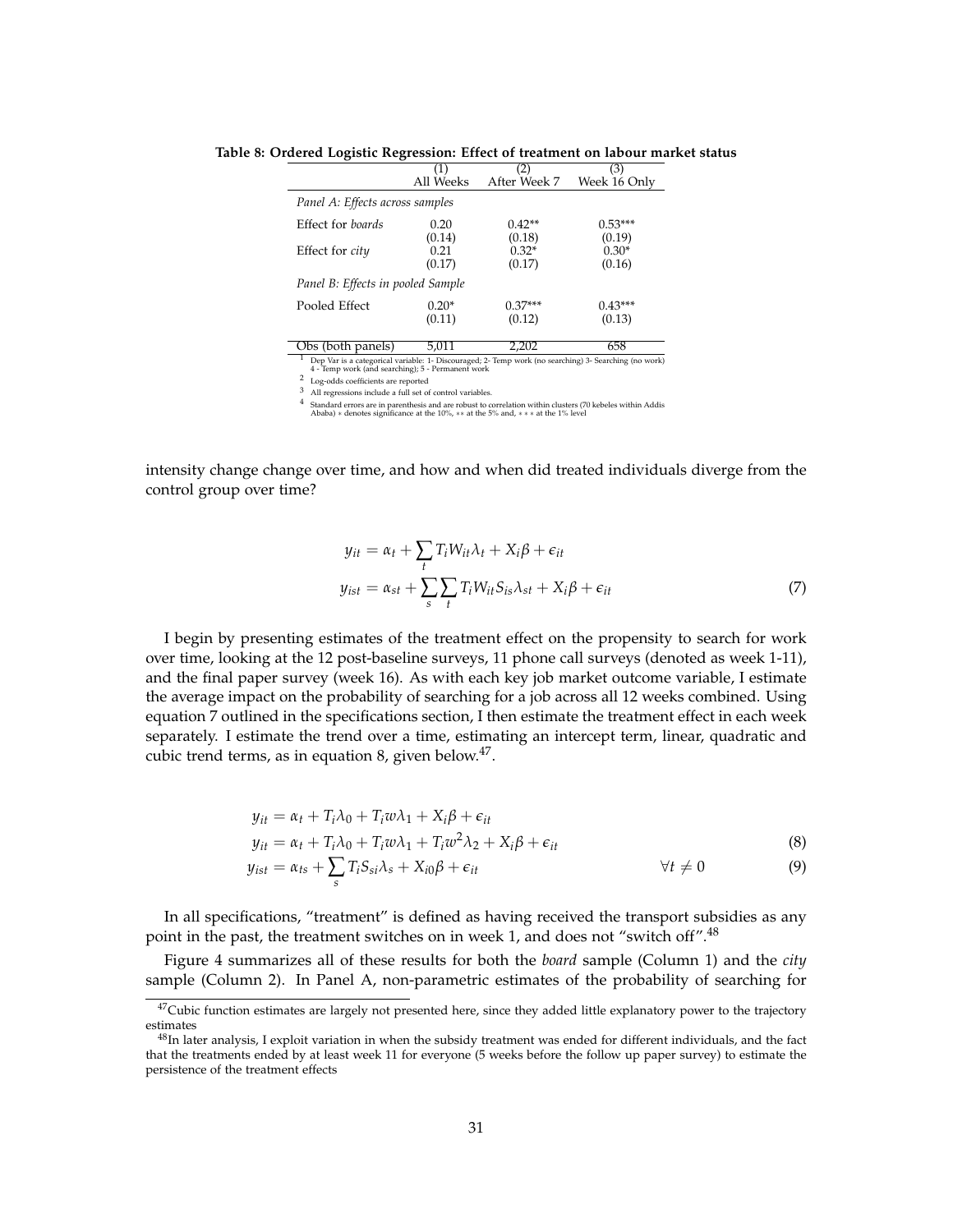

**Figure 4: Impact on job search: Non-parametric trends and treatment effects over time**

employment as a function of time, are presented, showing how search behaviour declined over time, as individuals either found employment or became discouraged and stopped searching for work. However, for both samples, the treated group clearly shows a different. Table 9 estimates (parametrically) these treatment effects over time, presenting both the control means (CM) of the dependent variable over all the weeks, and the linearly estimated treatment different between treatment and control from equation 7. This shows how the proportion of individuals searching for a job declined over time, but by considerably less for the treatment group, who were as much as 10% more likely to be searching in particularly weeks during the study. I show results for the two samples pooled together, and for each separately.<sup>49</sup>

These weekly point estimates of the impact of the treatment in each week are plotted in the Panel B of Table 4, showing, for the board sample separately, a clear and persistent upward trend in the treatment effect over time. For the *board* sample, these effects seem to increasing linearly with time, whereas for the *city* sample (in Column 2), these effects seem to have an effect more immediately, at the beginning of the study period, and then remain at similarly high levels, with

<sup>&</sup>lt;sup>49</sup>Power is low for weekly-sample specific treatment effect estimates, so the pooled estimates more often statistically significant, but hide some heterogeneity between the two groups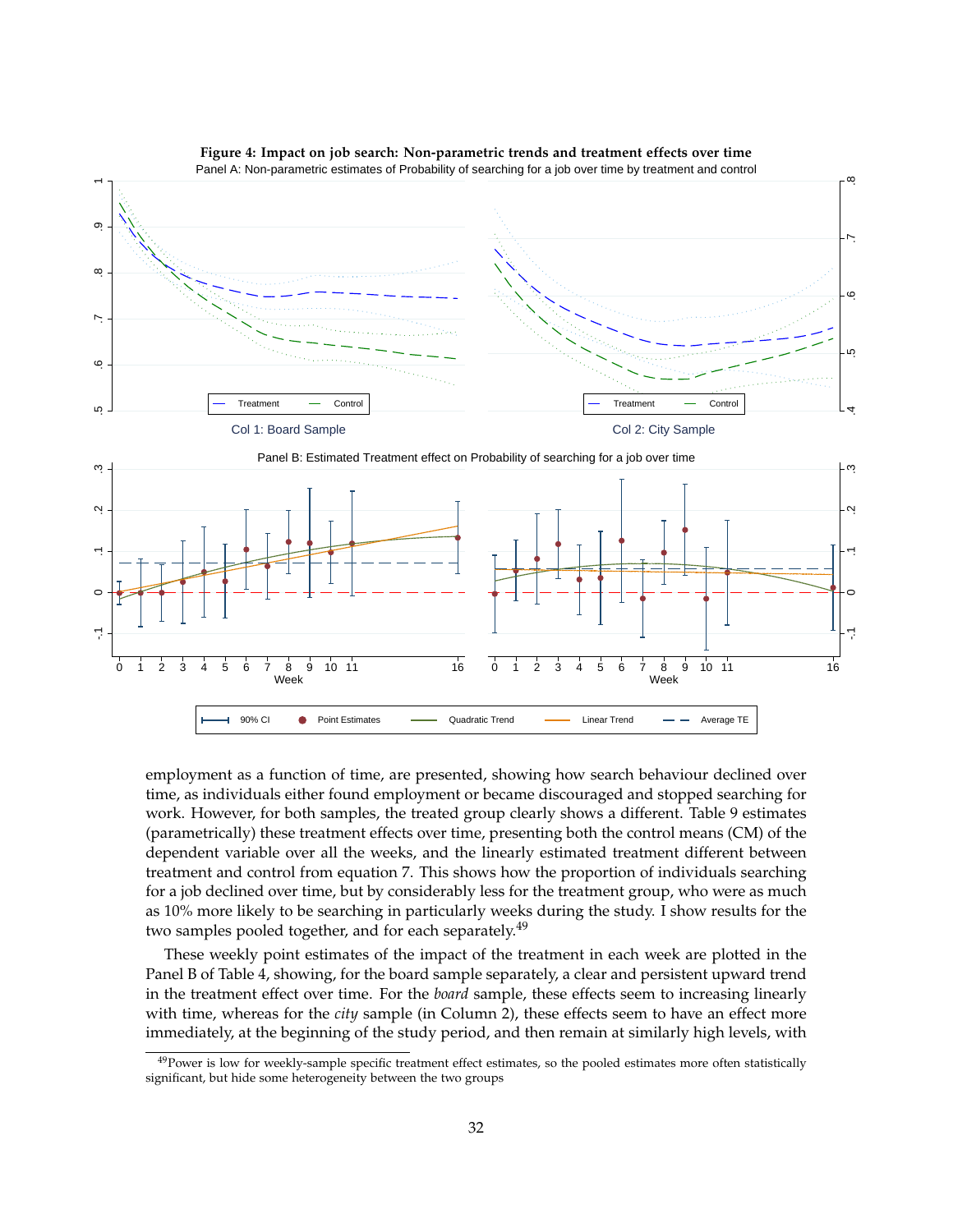|         | (1)            |                                 | (2)      |                          |                                 |                                 |  |  |
|---------|----------------|---------------------------------|----------|--------------------------|---------------------------------|---------------------------------|--|--|
|         | Pooled Effects |                                 |          | <b>Effects by Sample</b> |                                 |                                 |  |  |
|         | Pool CM        | Pool TE                         | Board CM | City CM                  | Board TE                        | City TE                         |  |  |
| week 0  | 0.820          | 0.004<br>(0.028)                | 0.970    | 0.640                    | $-0.000$<br>(0.017)             | 0.009<br>(0.057)                |  |  |
| week 1  | 0.750          | 0.024                           | 0.840    | 0.660                    | $-0.000$                        | 0.054                           |  |  |
| week 2  | 0.700          | (0.033)<br>0.039<br>(0.037)     | 0.820    | 0.550                    | (0.050)<br>0.000<br>(0.042)     | (0.045)<br>0.083<br>(0.067)     |  |  |
| week 3  | 0.570          | $0.073*$                        | 0.690    | 0.450                    | 0.026                           | $0.12**$                        |  |  |
| week 4  | 0.550          | (0.041)<br>0.043<br>(0.042)     | 0.630    | 0.470                    | (0.061)<br>0.051<br>(0.067)     | (0.051)<br>0.032<br>(0.052)     |  |  |
| week 5  | 0.540          | 0.034                           | 0.650    | 0.430                    | 0.028                           | 0.036                           |  |  |
| week 6  | 0.520          | (0.043)<br>$0.12**$<br>(0.053)  | 0.610    | 0.430                    | (0.055)<br>$0.11*$<br>(0.059)   | (0.069)<br>0.130<br>(0.091)     |  |  |
| week 7  | 0.620          | 0.033                           | 0.740    | 0.500                    | 0.065                           | $-0.014$                        |  |  |
| week 8  | 0.560          | (0.039)<br>$0.11***$<br>(0.033) | 0.650    | 0.460                    | (0.049)<br>$0.12***$<br>(0.047) | (0.058)<br>$0.098**$<br>(0.047) |  |  |
| week 9  | 0.520          | $0.14**$<br>(0.055)             | 0.610    | 0.420                    | 0.120<br>(0.081)                | $0.15**$<br>(0.067)             |  |  |
| week 10 | 0.590          | 0.051<br>(0.043)                | 0.670    | 0.500                    | $0.098**$<br>(0.046)            | $-0.015$<br>(0.075)             |  |  |
| week 11 | 0.530          | 0.092                           | 0.620    | 0.430                    | 0.120                           | 0.049                           |  |  |
| week 16 | 0.580          | (0.055)<br>$0.079*$<br>(0.041)  | 0.610    | 0.530                    | (0.077)<br>$0.13**$<br>(0.053)  | (0.078)<br>0.012<br>(0.063)     |  |  |
|         |                |                                 |          |                          |                                 |                                 |  |  |

**Table 9: Effects of treatment on Job Search in each week**

2 Standard errors are in parenthesis and are robust to correlation within clusters (70 kebeles within Addis Ababa) ∗ denotes significance at the 10%, ∗∗ at the 5% and, ∗ ∗ ∗ at the 1% level

a decline towards the end (it is negligible in week 16)  $50$ . Panel B also overlays the linear and quadratic estimates of the trend in the treatment effect over time, confirming a mostly upward linear, and constant (flat), trajectory for the *board* and *city* sample, respectively. The quadratic term for the *city* sample is negative due, but is not statistically significant.

The estimates of the coefficients on these trajectory parameters are presented in Table , and show for the *board* sample a statistically insignificant quadratic term, but a highly significant upward linear term, whereas for the *city* sample, I identify a (significantly) negative quadratic term. I also plot the average treatment effect across all 15 weekly observations, which is estimated and presented in the first row of Table , and is estimated using the 9 specification with the usual set of covariates  $51$ .

The results suggest unambiguously that individuals in both samples were more likely to search for jobs while, and after, receiving the transport subsidies, but the trajectory of these impacts differ slightly between the samples. For the boards sample, who were initially more likely to be searching for employment, the impacts took some time to kick in, doing so only as more and more individuals become discouraged. For the *city* respondents, the effect seems to have been more immediate, but less consistent or persistent during the following weeks.

Indeed, it does look as if some individuals in the *city* sample were induced to begin job search, when they were not engaged in search at the time of the first interview. For the boards

 $\frac{(5,752)}{$  Dependent Variable is a dummy variable equal to one if the individual reported having take some step to look for work in the last 7 weeks.

Column (1) presents average effects across the full sample, while Column (2) estimates different coefficients for the two subsamples.

 $50$ I show, shortly, that this decline in search activity may be driven by these individuals finding better work

<sup>51</sup>The results are similar for the ANCOVA, DD and FD estimators as well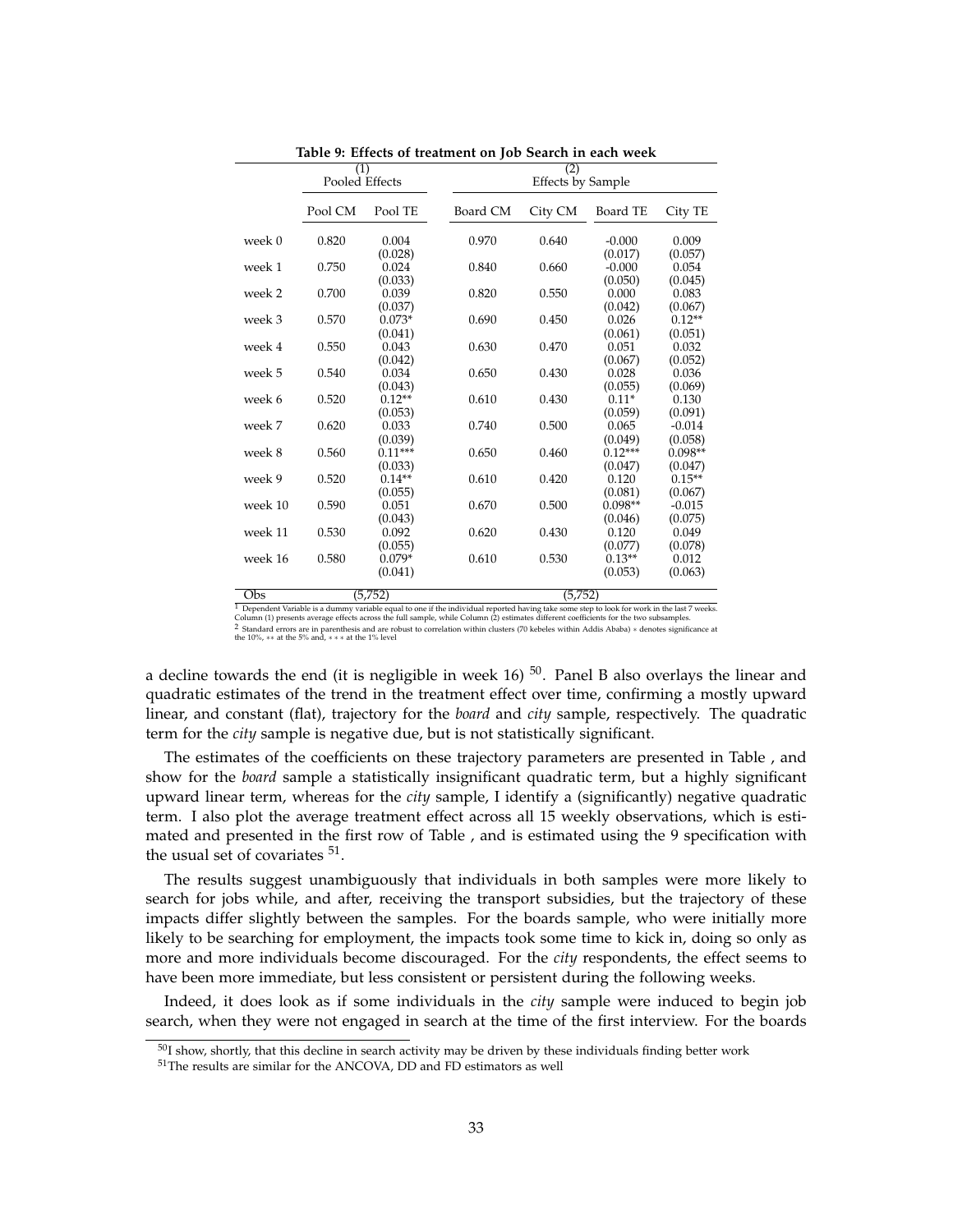|                                                                                                                                                                                                                                                                                                             |                       | Pooled Samples        |                       |                       | (2)<br>Board Sample     |                       |                     | (3)<br>City Sample   |                       |
|-------------------------------------------------------------------------------------------------------------------------------------------------------------------------------------------------------------------------------------------------------------------------------------------------------------|-----------------------|-----------------------|-----------------------|-----------------------|-------------------------|-----------------------|---------------------|----------------------|-----------------------|
|                                                                                                                                                                                                                                                                                                             | (a)                   | (b)                   | (c)                   | (a)                   | (b)                     | (c)                   | (a)                 | (b)                  | (c)                   |
| Treat                                                                                                                                                                                                                                                                                                       | $0.066***$<br>(0.021) | 0.029<br>(0.021)      | 0.007<br>(0.025)      | $0.073***$<br>(0.027) | 0.003<br>(0.028)        | $-0.015$<br>(0.026)   | $0.059*$<br>(0.034) | $0.061**$<br>(0.030) | 0.035<br>(0.044)      |
| Treat X Time                                                                                                                                                                                                                                                                                                |                       | $0.0050*$<br>(0.0026) | 0.015<br>(0.0089)     |                       | $0.0100***$<br>(0.0037) | $0.018**$<br>(0.0086) |                     | $-0.001$<br>(0.0035) | 0.010<br>(0.017)      |
| Treat X TimeSq                                                                                                                                                                                                                                                                                              |                       |                       | $-0.001$<br>(0.00054) |                       |                         | $-0.001$<br>(0.00055) |                     |                      | $-0.001$<br>(0.00099) |
| <b>CM</b>                                                                                                                                                                                                                                                                                                   | 0.590                 |                       |                       | 0.680                 |                         |                       | 0.490               |                      |                       |
| Obs                                                                                                                                                                                                                                                                                                         | 5,011                 | 5.752                 | 5,752                 | 5,011                 | 5,752                   | 5,752                 | 5,011               | 5,752                | 5,752                 |
| $R^2$                                                                                                                                                                                                                                                                                                       | 0.652                 | 0.686                 | 0.686                 | 0.652                 | 0.686                   | 0.686                 | 0.652               | 0.686                | 0.686                 |
| For each sampled (Pooled, Board, and City) results from the following models are presented: (a) the constant average treatment effect over all weeks (b) a linear trend in the treatment effect (with the<br>intercept given by "trans" (c) a quadratic function with linear, quadratic and intercept terms |                       |                       |                       |                       |                         |                       |                     |                      |                       |

**Table 10: Trends in the of treatment on Job Search over all weeks**

2 Dependent Variable is a dummy variable equal to one if the individual reported having take some step to look for work in the last 7 weeks.

3 Standard errors are in parenthesis and are robust to correlation within clusters (70 kebeles within Addis Ababa) ∗ denotes significance at the 10%, ∗∗ at the 5% and, ∗ ∗ ∗ at the 1% level

individuals, who were all searching for jobs to begin with, the treatment prevented the onset of discouragement, or encouraged the resumption of search activity after short periods of discouragement.

In the appendix similar tables and figures estimate similar impact trajectories for other search outcome variables from the phone call surveys. I find that the treatment had similar impacts on the probability of respondents searching for employment at the vacancy boards (see Figure B.4, Table C.4, Table C.5), with the difference between the two samples even more marked: among the boards sample the treatment effect is significant at the 10% for almost all individuals week after week, despite the small sample. The effect is not significant for the *city* sample, perhaps the boards were never likely to be their preferred method of search<sup>52</sup>.

*Search at the intensive or extensive margin*: While selection effects make it hard to estimate whether job seekers searched more *intensively* after getting the transport subsidies (since the treatment induced respondents to search more, evidence suggests that it did not. The results presented in the appendix as tables C.6 and C.7 show a positive impact of treatment on the average number of days spent searching for work (and days visiting the boards in Table B.6), but are not so large that they could not be accounted for by the increase in the proportion of individuals searching for work. Indeed, estimates not presented here, show that there was no significant impact in the number of days searched, per individual that was searching $^{53}$ .

*Effects on employment over all weeks*: Of course, the impacts of treatment on search intensity would be interpreted differently depending on whether they were driven by lower levels of discouragement (if the control group were not working or searching), or if they were driven by treated individuals putting off taking a job, such that the control group were more likely to be working, and thus likely to be searching. More importantly I am interested in whether the transport treatment allowed job seekers to find employment faster, or if they were able to avoid taking unwanted and demanding casual labour to support due the treatment.

I find that for most weeks, the employment rates of the treated group are statistically indistinguishable from the control group for the boards group. These results are plotted in Figure 5 and presenting in tables in the appendix. However, there is evidence of a small dip in the middle of

 $52$ Although there are individual weeks, early in the study, where the effect is significant, suggesting that the intervention "nudged" or at least encouraged respondents to try to check the boards, possibly with little tangible reward

<sup>53</sup> Although, again, this could be because the individuals who were motivated to begin searching for work where ones that were not naturally inclined to search, and thus searched less when they were searching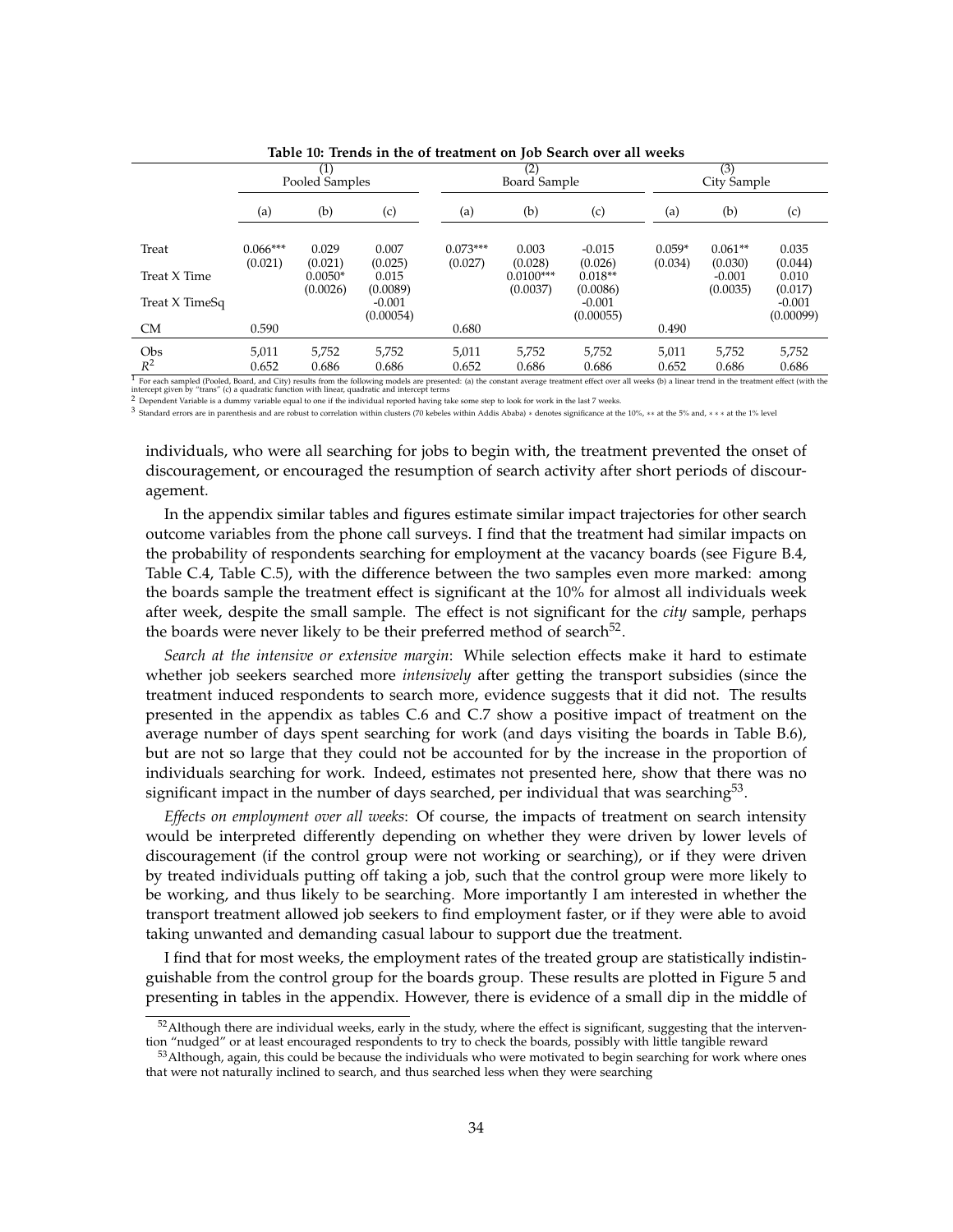

**Figure 5: Impact on having a job: Non-parametric trends and treatment effects over time**

the study period, around the time when many individuals stopped searching for work, when the treatment group were less likely to be working. This was a time when most workers still only had casual or temporary work, and while only one of the coefficients is significant, there seems to be a clear and then rise again in the employment rate, hinting that treated individuals were able to avoid taking a temporary work, which might otherwise forced them to give up job search.

For the *city* sample, there also seems to be evidence of an initial fall in employment rates, with a strong upward linear trend, although the treatment group is only more likely to be working in the final week (16).

I find that the treatment does indeed prevent discouragement (see Table 11, and Figure B.7 and Table 11 in the appendix). For the *city* respondents these large and significant results seem driven both by an increased rate of employment, and higher rates of search among the unemployed, whereas for the *boards* the result is driven mostly by respondents.

The results in this section confirm the picture presented in figures and at the beginning of the results section showing the impact of treatment on the distribution of employment status.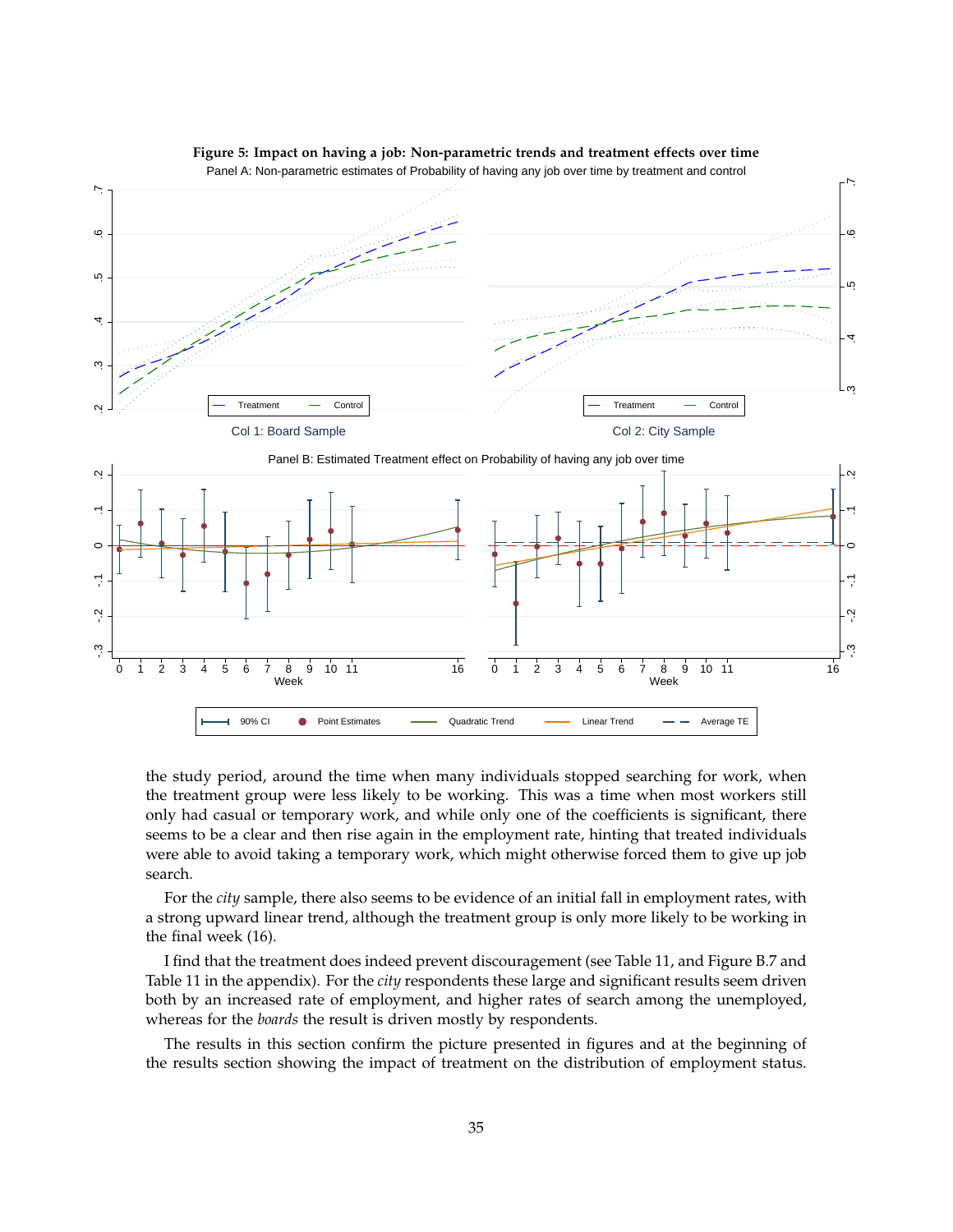|                                                                                                                                                                                                       |                       | $\left( 1\right)$<br>Pooled Samples |                  |                     | (2)<br>Board Sample |                     |                     | (3)<br>City Sample  |                     |  |
|-------------------------------------------------------------------------------------------------------------------------------------------------------------------------------------------------------|-----------------------|-------------------------------------|------------------|---------------------|---------------------|---------------------|---------------------|---------------------|---------------------|--|
|                                                                                                                                                                                                       | (a)                   | (b)                                 | (c)              | (a)                 | (b)                 | (c)                 | (a)                 | (b)                 | (c)                 |  |
|                                                                                                                                                                                                       |                       |                                     |                  |                     |                     |                     |                     |                     |                     |  |
| Treat                                                                                                                                                                                                 | $-0.040**$<br>(0.019) | $-0.008$<br>(0.021)                 | 0.007<br>(0.017) | $-0.030$<br>(0.024) | 0.005<br>(0.024)    | $0.029*$<br>(0.017) | $-0.051$<br>(0.032) | $-0.024$<br>(0.037) | $-0.021$<br>(0.030) |  |
| Treat X Time                                                                                                                                                                                          |                       | $-0.0047**$                         | $-0.011*$        |                     | $-0.0051**$         | $-0.016*$           |                     | $-0.004$            | $-0.005$            |  |
|                                                                                                                                                                                                       |                       | (0.0018)                            | (0.0067)         |                     | (0.0022)            | (0.0082)            |                     | (0.0031)            | (0.011)             |  |
| Treat X TimeSq                                                                                                                                                                                        |                       |                                     | 0.000            |                     |                     | 0.001               |                     |                     | 0.000               |  |
| <b>CM</b>                                                                                                                                                                                             | 0.190                 |                                     | (0.00045)        | 0.130               |                     | (0.00054)           | 0.260               |                     | (0.00074)           |  |
| Obs                                                                                                                                                                                                   | 5.011                 | 5,752                               | 5.752            | 5.011               | 5,752               | 5,752               | 5,011               | 5,752               | 5,752               |  |
| $R^2$                                                                                                                                                                                                 | 0.237                 | 0.241                               | 0.241            | 0.237               | 0.241               | 0.241               | 0.237               | 0.241               | 0.241               |  |
| Dependent Variable is a dummy variable equal to one if the individual reported having take some step to look for work in the last 7 weeks. Column (1) presents average effects across the full sample |                       |                                     |                  |                     |                     |                     |                     |                     |                     |  |

**Table 11: Effects of treatment on Discouragement in each week**

<sup>1</sup> Dependent Variable is a dummy variable equal to one if the individual reported having take some step to look for work in the last 7 weeks. Column (1) presents average effects across the full sample,<br>while Column (2) es

Treatment caused a gradual shift into better quality jobs (as presented in the previous section on endline outcomes), shifted the unemployed towards for jobs, as well as the employed who still wanted to find better employment, and lead to higher employment rates among the *city* respondents (in jobs that were of higher quality).

#### **5.2.1 Impacts on search activities by Months**

The tables and plots of weekly treatment effects presented in this section provide an insight into the trajectories that treated and untreated job seekers take. However, in small samples (often only 300-400 individuals were contacted by phone each week), large coefficients are often not statistically significant and subject to some random error which conceals evidence of an upward trend in the treatment effects. Yet the presence of these effects over a number of weeks suggest that they are unlikely to be purely due to random error. To confirm this, I pool observations into sets of consecutive four weeks, creating 3 successive *months*, to show clearly the increasing size and significance of the coefficients over time, for some of the outcome measures. Using these monthly treatment effects allows me to confirm the trajectories of the treatment effects, with considerably more power.

$$
y_{imt} = \alpha_t + \sum_m T_i M_{mi} \lambda_m + X_{i0} \beta + \epsilon_{it}
$$
  

$$
y_{imt} = \alpha_{st} + \sum_s \sum_m T_i M_{mi} S_{is} \lambda_{sm} + X_{i0} \beta + \epsilon_{it}
$$
 (MON)

These results are presented, just focusing on the core labour market outcomes, in Table 12 using specification MON. The Results emphasis the trajectories illustrated in the figures above, with the treatment effects on search activity taking some time to take effect, and growing over time for the *boards* sample, whereas the impacts are seen as early as the first month for the *city* sample, but seem to have diminished by the third month. However, for the final month, both samples are significantly less likely to be discouraged. For the *boards* this is driven largely by increased search activity among the unemployed, for the *city* sample is a combination of increased search, and increased employment rates. The pooled results show many more significant results, simply due to the added power for pooling the samples together.

To allay fears that these months were chosen strategically to boost significance, I present complementary results were I *restrict* the sample weeks to groups of four weeks, starting with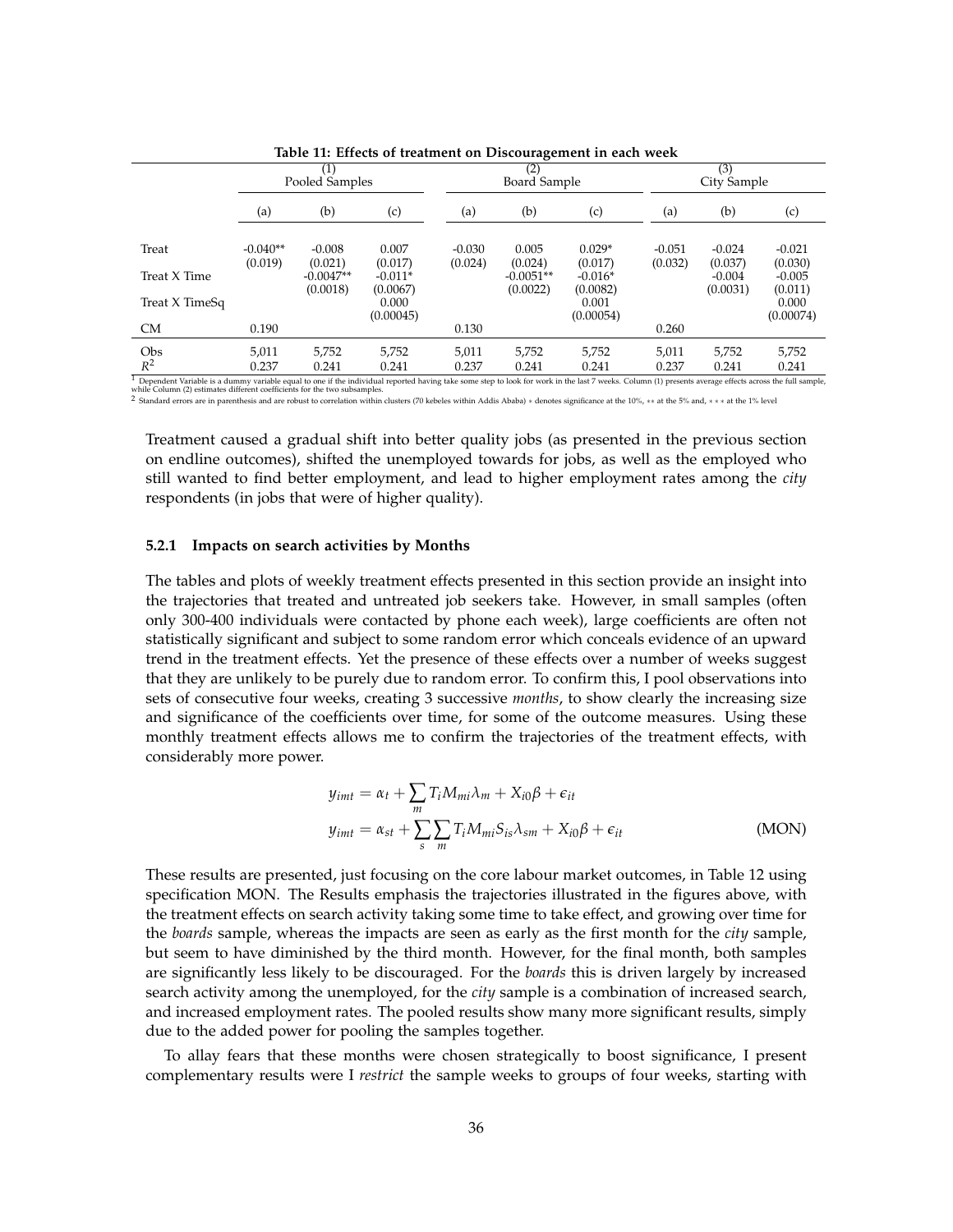the first four weeks of the study, and iteratively move this window forward by one month and re-estimate the treatment effects using the basic COV estimator used before estimator. This provides a type of moving average monthly treatment effect, and shows the trajectory of treatment effects. These estimates are shown for the pooled sample in Table C.16, but the sample specific estimates are presented in the appendix. These results confirm that the treatment starts to work slowly, and is strong and significant for all the later groups of weeks. The coefficients are very similar to those presented for the corresponding monthly groupings of weeks, although not identical because of the inclusion of covariates which are estimated slightly differently in the restricted samples.

|                                              | (1)       | (2)       | (3)        | (4)          | (5)         | (6)         |
|----------------------------------------------|-----------|-----------|------------|--------------|-------------|-------------|
|                                              | work      | work perm | searchnow  | searchboards | discouraged | days search |
|                                              |           |           |            |              |             |             |
| Panel A: Average Impacts By Month            |           |           |            |              |             |             |
| month 1                                      | $-0.022$  | $-0.016$  | $0.044*$   | 0.035        | $-0.014$    | $0.17*$     |
|                                              | (0.024)   | (0.012)   | (0.024)    | (0.023)      | (0.018)     | (0.097)     |
| month 2                                      | $-0.020$  | $-0.007$  | $0.075***$ | $0.088***$   | $-0.036**$  | 0.090       |
|                                              | (0.024)   | (0.012)   | (0.024)    | (0.023)      | (0.018)     | (0.098)     |
| month 3                                      | 0.027     | 0.006     | $0.092***$ | $0.090***$   | $-0.073***$ | $0.36***$   |
|                                              | (0.029)   | (0.014)   | (0.028)    | (0.028)      | (0.022)     | (0.12)      |
| Panel B: Average Impacts By Month and Sample |           |           |            |              |             |             |
| board month 1                                | 0.011     | $-0.010$  | 0.011      | 0.025        | 0.006       | 0.100       |
|                                              | (0.033)   | (0.016)   | (0.032)    | (0.031)      | (0.025)     | (0.13)      |
| board month 2                                | $-0.059*$ | $-0.013$  | $0.077**$  | $0.085***$   | $-0.026$    | 0.066       |
|                                              | (0.033)   | (0.016)   | (0.032)    | (0.031)      | (0.025)     | (0.13)      |
| board month 3                                | 0.016     | 0.011     | $0.10***$  | $0.11***$    | $-0.073**$  | $0.50***$   |
|                                              | (0.039)   | (0.019)   | (0.038)    | (0.036)      | (0.029)     | (0.15)      |
| city month 1                                 | $-0.048$  | $-0.018$  | $0.072**$  | 0.014        | $-0.038$    | 0.220       |
|                                              | (0.036)   | (0.018)   | (0.035)    | (0.033)      | (0.027)     | (0.14)      |
| city month 2                                 | 0.029     | $-0.001$  | $0.061*$   | $0.074**$    | $-0.044$    | 0.070       |
|                                              | (0.036)   | (0.018)   | (0.035)    | (0.033)      | (0.027)     | (0.14)      |
| city month 3                                 | 0.041     | $-0.011$  | 0.064      | 0.039        | $-0.065**$  | 0.150       |
|                                              | (0.043)   | (0.021)   | (0.042)    | (0.040)      | (0.033)     | (0.17)      |
| Obs                                          | 5,011     | 5,011     | 5,011      | 5,011        | 5,011       | 4,949       |

**Table 12: Monthly Impacts of treatment on main Job Market outcomes**

<sup>1</sup> Dependent Variables are listed at the top of each column. Results are from POST-OLS regressions on endline outcomes,

2 Analysis excludes the follow up survey, just restricting analysis to the sample contacted in the phone surveys, with Month 1 defined as weeks 1-4, Month 2 as weeks 5-8 and Month 3 as weeks 9-12.

3 and Montri 5 as weeks 7-12.<br>Panel A gives average ITT effects across the full sample. Panel B estimates different coefficients for the two subsamples.

4 Standard errors are in parenthesis and are robust to correlation within clusters (subcities within Addis Ababa) ∗ denotes significance at the 10%, ∗∗ at the 5% and, ∗ ∗ ∗ at the 1% level

# **6 Mechanisms & Persistence**

The results presented thus far show that treated individuals responded to transport subsidies by increasing their job search activities during the weeks that the subsidies were handed out. I have argued that these impacts can be explained by framework where highly cash constrained individuals are able to search for work more regularly and intensively, as they are buffered against the shocks of weekly consumption needs, and because they are able to save their cash while receiving subsidies and thus to search for jobs for longer. I use a heterogenous treatment effects analysis to provide additional evidence that the effects are be driven mostly by alleviating at a cash constraint, by showing the the impacts are largely concentrated among individuals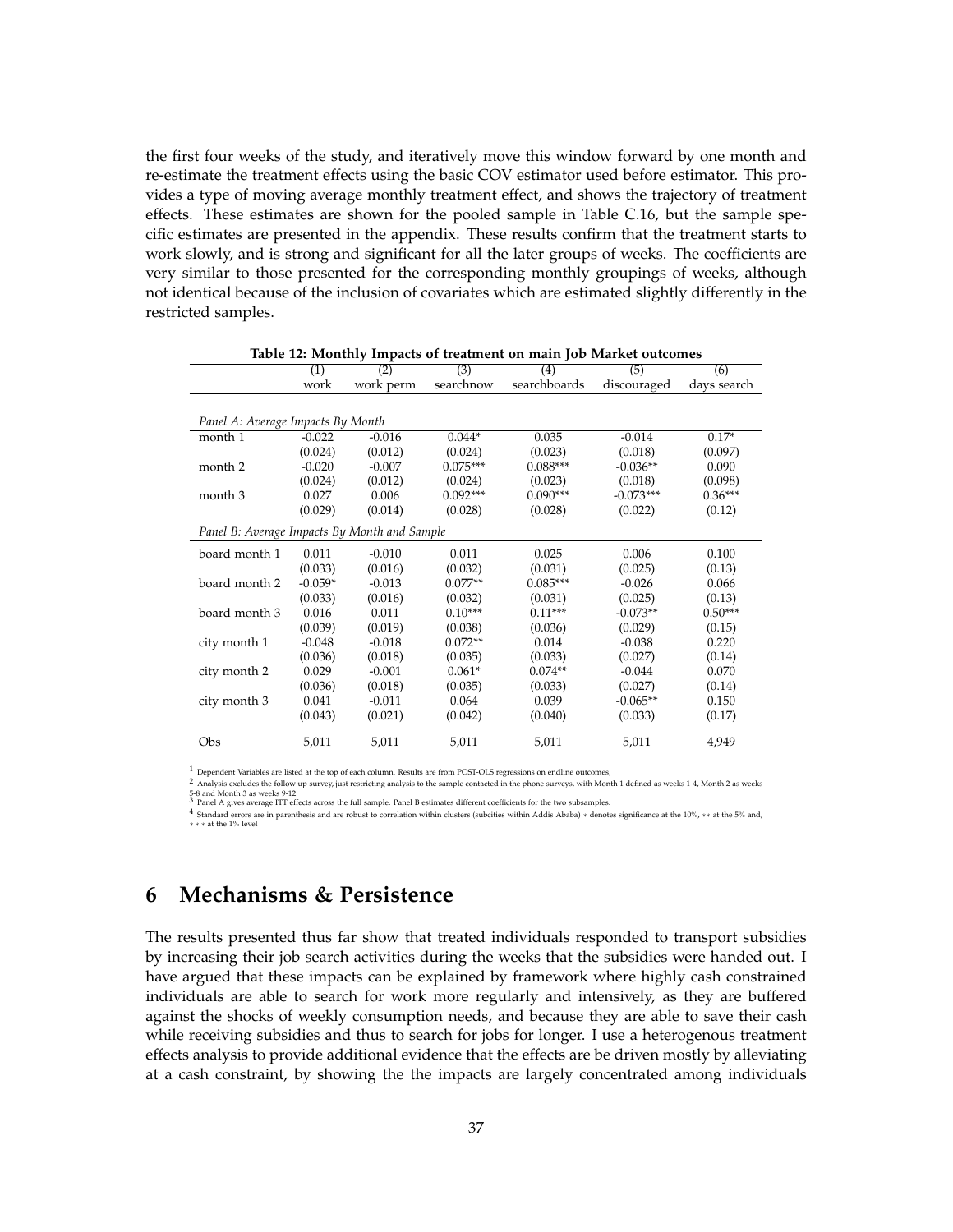who were poorer, or had less cash on hand at baseline. Still I look at few alternative mechanisms that could driving the results, by looking at the impacts of the subsidies on a variety of other outcomes, including attitudes, aspirations and reservation wages.

In the second part of this section I look at the persistence of the treatment effects, 6 months later.

### **6.1 Heterogenous Treatment Effects**

This paper argues that access to jobs is constrained for certain individuals because they are cash constrained, have weak labour market attachment, or because they are recent migrants with weaker social networks. If these mechanisms are the constraints that are driving the impact of the transport subsidies, one should see that the estimated treatment effects are larger among those for whom the constraints are particularly large. To the extent that the variation in the constraint of interest, I can test for this: for instance by looking at treatment effects for individuals who were more or less cash constrained, separately, based on baseline measurements that proxy for cash constraints.

Firstly I estimate treatment effects for those above and below median household wealth, expenditure and savings measures, and for each sample separately. I find evidence that poorer individuals benefited more from the treatment than those who were not. Indeed individuals in the *board* sample who lived in wealthier households, and had high levels of savings, seem not to have benefited from the transport treatment at all in terms of finding permanent jobs. The results are strongly concentrated among poorer individuals. I do not find this same result for permanent work among those with low savings at baseline, but this group saw a disproportionately large impact on discouragement (there doesn't seem to be one for those with higher expenditure), partly because this group is more likely to be searching at endline as a result of the transport subsidies.

The results for the *city* sample are more mixed. It would see that individuals from wealthier households were helped more by the subsidies: however for this sample the household wealth measure may not be the best for measuring cash constraints: individuals who were living at home with their parents were more likely to appear wealthy, whereas individuals who were living alone may actually have been more cash constrained. When I look baseline expenditure as a proxy for cash constraints, I find that those with low expenditure seem to have benefited more from the treatment.

In all, the results suggest that the transport subsidies were particularly helpful to individuals who were cash constrained at baseline, which fits with the theory that these are main constraints which the transport subsidy alleviated.

Secondly, I categorize individuals as having been employed for a "long duration" if they have spent more than  $4$  months without work.<sup>54</sup> I find that those who had not worked in more than 4 months benefited far from the treatment than those who had spent less time out of the labour force. This seems to be the case for both samples, although the results are more striking for the *boards* sample. This fits with the theory that individuals with relatively weak labour market attachment rely the most on active (costly) job search, and those stand to gain the most from subsidies.

I find that there is little heterogeneity by work experience in either sample, except that individuals that were initially inexperienced seem less likely to fall into discouragement after the 4

 $54$ If they have not worked before, this means they haven't worked since graduating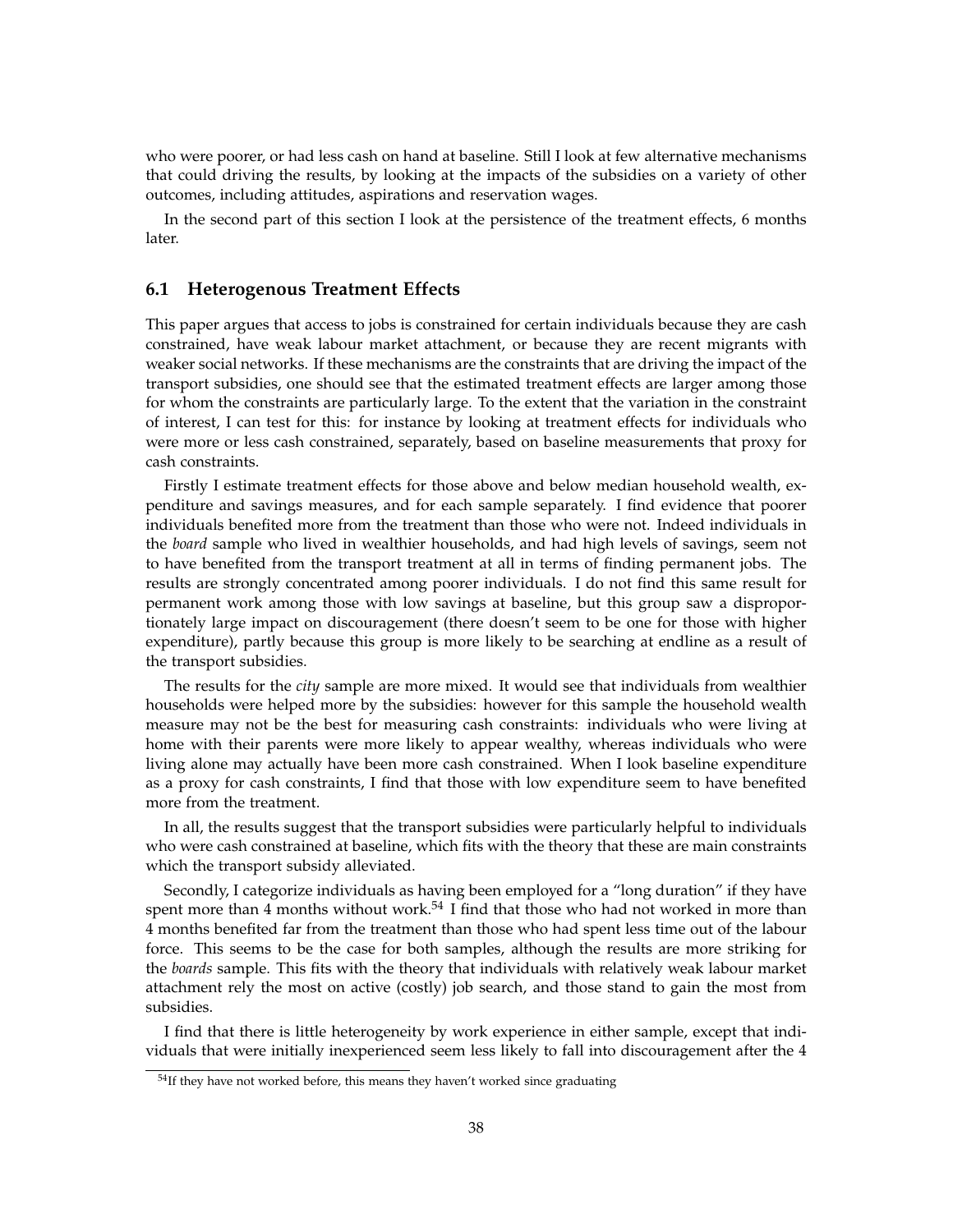|                                                                                 |           | <b>Board Sample</b> |             |           | <b>City Sample</b> |             |
|---------------------------------------------------------------------------------|-----------|---------------------|-------------|-----------|--------------------|-------------|
|                                                                                 | (1)       | (2)                 | (3)         | (4)       | (5)                | (6)         |
|                                                                                 | work perm | work                | discouraged | work perm | work               | discouraged |
| Heterogeneous Treatment Effects by Household Wealth Index (Above/Below Median)  |           |                     |             |           |                    |             |
| poor hh                                                                         | $0.13**$  | $0.12*$             | $-0.002$    | $-0.044$  | $-0.027$           | 0.005       |
|                                                                                 | (0.060)   | (0.062)             | (0.043)     | (0.035)   | (0.064)            | (0.063)     |
| not poor hh                                                                     | $-0.008$  | $-0.110$            | $-0.074$    | 0.017     | $0.19**$           | $-0.20**$   |
|                                                                                 | (0.078)   | (0.10)              | (0.051)     | (0.054)   | (0.067)            | (0.069)     |
| $R^2$                                                                           | 0.085     | 0.088               | 0.038       | 0.076     | 0.086              | 0.108       |
| Heterogeneous Treatment Effects by Savings at Baseline (Above/Below Median)     |           |                     |             |           |                    |             |
| low savings                                                                     | $0.092**$ | 0.027               | $-0.027$    | $-0.005$  | 0.074              | $-0.13**$   |
|                                                                                 | (0.044)   | (0.064)             | (0.038)     | (0.032)   | (0.064)            | (0.057)     |
| not low savings                                                                 | 0.029     | 0.091               | $-0.009$    | $-0.030$  | 0.098              | 0.006       |
|                                                                                 | (0.092)   | (0.12)              | (0.063)     | (0.075)   | (0.13)             | (0.11)      |
| $R^2$                                                                           | 0.084     | 0.075               | 0.039       | 0.064     | 0.074              | 0.097       |
| Heterogeneous Treatment Effects by Expenditure at Baseline (Above/Below Median) |           |                     |             |           |                    |             |
| low exp                                                                         | 0.074     | 0.064               | $-0.100***$ | $-0.028$  | 0.110              | $-0.16**$   |
|                                                                                 | (0.057)   | (0.081)             | (0.035)     | (0.040)   | (0.068)            | (0.070)     |
| not low exp                                                                     | 0.078     | $-0.004$            | 0.047       | 0.019     | 0.026              | 0.014       |
|                                                                                 | (0.067)   | (0.078)             | (0.059)     | (0.044)   | (0.097)            | (0.074)     |
| $R^2$                                                                           | 0.082     | 0.081               | 0.055       | 0.063     | 0.097              | 0.103       |
| Observations                                                                    | 368       | 369                 | 369         | 289       | 289                | 289         |

**Table 13: Heterogenous Effects on Endline (week 16) Outcomes by Respondent Wealth**

1 Results are from OLS regressions on endline outcomes, details of the specifications titled are in the<br>2 Standard erros are in parenthesis and are robust to correlation within clusters (subcities within Addis Ababa) \* den

|                                                                                      |                  | <b>Board Sample</b> |                    |                  | <b>City Sample</b> |                    |
|--------------------------------------------------------------------------------------|------------------|---------------------|--------------------|------------------|--------------------|--------------------|
|                                                                                      | (1)<br>work perm | (2)<br>work         | (3)<br>discouraged | (4)<br>work perm | (5)<br>work        | (6)<br>discouraged |
| Heterogeneous Treatment Effects by Duration of Unemployed (Long = $4$ months+)       |                  |                     |                    |                  |                    |                    |
| long duration                                                                        | $0.11**$         | $0.14**$            | $-0.086**$         | $-0.008$         | 0.100              | $-0.19**$          |
|                                                                                      | (0.051)          | (0.064)             | (0.041)            | (0.026)          | (0.098)            | (0.088)            |
| not long duration                                                                    | 0.058            | $-0.063$            | 0.059              | $-0.016$         | 0.046              | $-0.008$           |
|                                                                                      | (0.063)          | (0.081)             | (0.049)            | (0.053)          | (0.088)            | (0.057)            |
| $R^2$                                                                                | 0.085            | 0.086               | 0.054              | 0.062            | 0.087              | 0.114              |
| Heterogeneous Treatment Effects by Migration Status (Migration to Addis since birth) |                  |                     |                    |                  |                    |                    |
| birth migrant                                                                        | $0.089*$         | 0.053               | $-0.010$           | $-0.010$         | 0.030              | $-0.061$           |
|                                                                                      | (0.046)          | (0.055)             | (0.040)            | (0.053)          | (0.097)            | (0.069)            |
| not birth migrant                                                                    | 0.049            | 0.001               | $-0.086*$          | $-0.011$         | 0.110              | $-0.120$           |
|                                                                                      | (0.084)          | (0.14)              | (0.051)            | (0.039)          | (0.079)            | (0.084)            |
| $R^2$                                                                                | 0.080            | 0.075               | 0.037              | 0.061            | 0.075              | 0.091              |
| Heterogeneous Treatment Effects by Experience                                        |                  |                     |                    |                  |                    |                    |
| experience                                                                           | 0.076            | 0.002               | $-0.015$           | $-0.037$         | 0.100              | $-0.046$           |
|                                                                                      | (0.076)          | (0.095)             | (0.047)            | (0.046)          | (0.079)            | (0.055)            |
| not experience                                                                       | 0.083            | 0.069               | $-0.033$           | 0.035            | 0.037              | $-0.19**$          |
|                                                                                      | (0.059)          | (0.070)             | (0.049)            | (0.034)          | (0.11)             | (0.085)            |
| $R^2$                                                                                | 0.080            | 0.075               | 0.035              | 0.065            | 0.075              | 0.095              |
| Observations                                                                         | 368              | 369                 | 369                | 289              | 289                | 289                |

|                     | Table 14: Heterogenous Effects on Endline (week 16) Outcomes by Respondent Background |
|---------------------|---------------------------------------------------------------------------------------|
| <b>Board Sample</b> | City Sample                                                                           |

1 Results are from OLS regressions on endline outcomes, details of the specifications titled are in the REF<br>2 Standard errors are in parenthesis and are robust to correlation within clusters (subcities within Addis Ababa)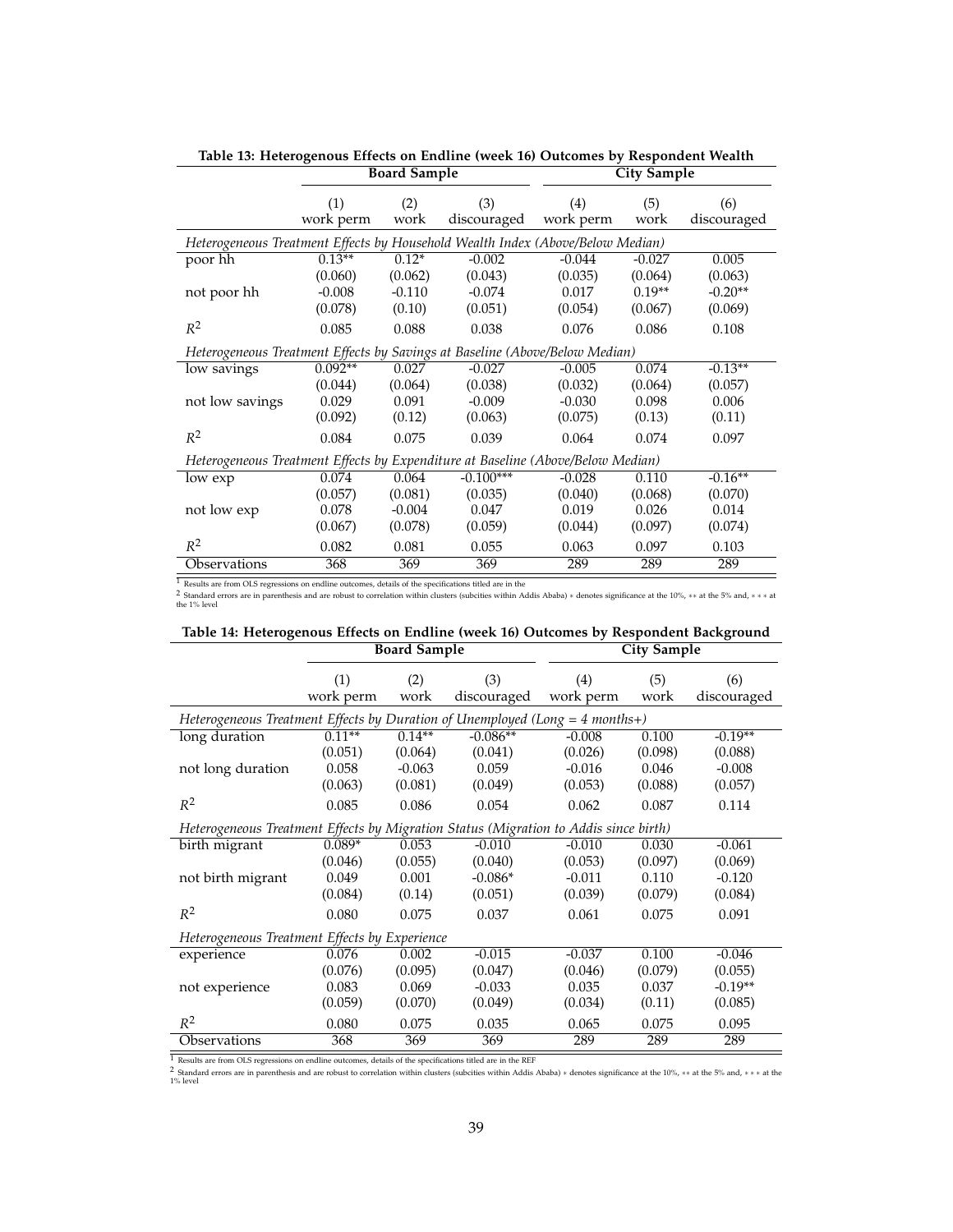#### months.

Finally, I look at the impacts of the subsidies by education. I would be generally ambivalent about whether the highly educated would respond more or less to the treatment. There is little evidence that in this sample that educated individuals.

There seems to be little evidence of heterogeneity in search effort by education during the weeks of the phone call survey, all education levels seem to increase search intensity. However, the efficacy of job search could be different for different education levels, because some individuals are more employable than others.

The results suggest that the transport treatment has been most beneficial to those with higher education in terms of finding permanent jobs. This is because individuals with degrees are those most likely to be able to access permanent jobs, many of which require degrees as minimum standard. Thus impacts on finding permanent jobs were concentrated among those with degrees. In other words the subsidies were designed in such a way that they help individuals to *access* permanent work by visiting job boards, and thus were most likely to help individuals who were most likely to be able to use that access to find the jobs: those with degrees.

|                                                                 |           |           |           | Table 15. Heterogenous Effects on Enumie (week 10) Outcomes by Respondent Equitation |             |                |
|-----------------------------------------------------------------|-----------|-----------|-----------|--------------------------------------------------------------------------------------|-------------|----------------|
|                                                                 | (1)       | (2)       | (3)       | $\overline{(4)}$                                                                     | (5)         | (6)            |
|                                                                 | work      | work perm | searchnow | searchboards                                                                         | discouraged | work satisfied |
| Average Treatment Effects At Follow Up (Pooled Sample)          |           |           |           |                                                                                      |             |                |
| Pooled Sample                                                   | $0.057*$  | 0.030     | $0.082*$  | $0.080*$                                                                             | $-0.054*$   | 0.029          |
|                                                                 | (0.034)   | (0.026)   | (0.041)   | (0.044)                                                                              | (0.029)     | (0.032)        |
| Heterogeneous Treatment Effects by Education Level Completed    |           |           |           |                                                                                      |             |                |
| Grades 0-9                                                      | $0.16**$  | 0.044     | $-0.130$  | $-0.015$                                                                             | 0.003       | $0.22***$      |
|                                                                 | (0.079)   | (0.060)   | (0.11)    | (0.11)                                                                               | (0.085)     | (0.064)        |
| Secondary                                                       | $-0.066$  | $-0.051$  | $0.14*$   | 0.110                                                                                | $-0.022$    | 0.018          |
|                                                                 | (0.084)   | (0.043)   | (0.081)   | (0.086)                                                                              | (0.052)     | (0.061)        |
| Diploma                                                         | $-0.044$  | $-0.013$  | $0.17**$  | 0.091                                                                                | $-0.095**$  | $-0.056$       |
|                                                                 | (0.075)   | (0.046)   | (0.079)   | (0.079)                                                                              | (0.046)     | (0.061)        |
| Degree                                                          | $0.23***$ | $0.15**$  | 0.067     | 0.110                                                                                | $-0.074$    | $-0.001$       |
|                                                                 | (0.073)   | (0.074)   | (0.080)   | (0.071)                                                                              | (0.049)     | (0.066)        |
| Observations                                                    | 658       | 657       | 658       | 658                                                                                  | 658         | 596            |
| R-squared                                                       | 0.021     | 0.055     | 0.022     | 0.030                                                                                | 0.020       | 0.022          |
| Mean of Dependent Variable for Control Group by Education Level |           |           |           |                                                                                      |             |                |
| Grades 0-9                                                      | 0.390     | 0.040     | 0.620     | 0.280                                                                                | 0.220       | 0.110          |
| Secondary                                                       | 0.440     | 0.090     | 0.570     | 0.380                                                                                | 0.190       | 0.170          |
| Diploma                                                         | 0.490     | 0.110     | 0.650     | 0.530                                                                                | 0.120       | 0.200          |
| Degree                                                          | 0.410     | 0.180     | 0.700     | 0.620                                                                                | 0.080       | 0.140          |
| All Levels                                                      | 0.440     | 0.110     | 0.640     | 0.470                                                                                | 0.140       | 0.160          |

**Table 15: Heterogenous Effects on Endline (week 16) Outcomes by Respondent Education**

 $\overline{1}$  Results are from OLS regressions on endline outcomes, details of the specifications titled are in the REF

<sup>2</sup> Standard errors are in parenthesis and are robust to correlation within clusters (subcities within Addis Ababa) ∗ denotes significance at the 10%, ∗\* at the 5% and, ∗\* \* at the 1% level

Individuals with diplomas and high school finishers do not seem to have benefited in terms of job outcomes. However, they are still far more likely to be searching for employment, suggesting that they are induced to search more because of the subsidies, but have not yet managed to find work, perhaps because the greatest constraint to them finding jobs is their lack of appropriate skills.

Interestingly individuals without high school degrees do seem to be more likely to have found work after receiving subsidies. It could be the case that the subsidies induced those with high school certificates and more used the subsidies to search more for hard to get permanent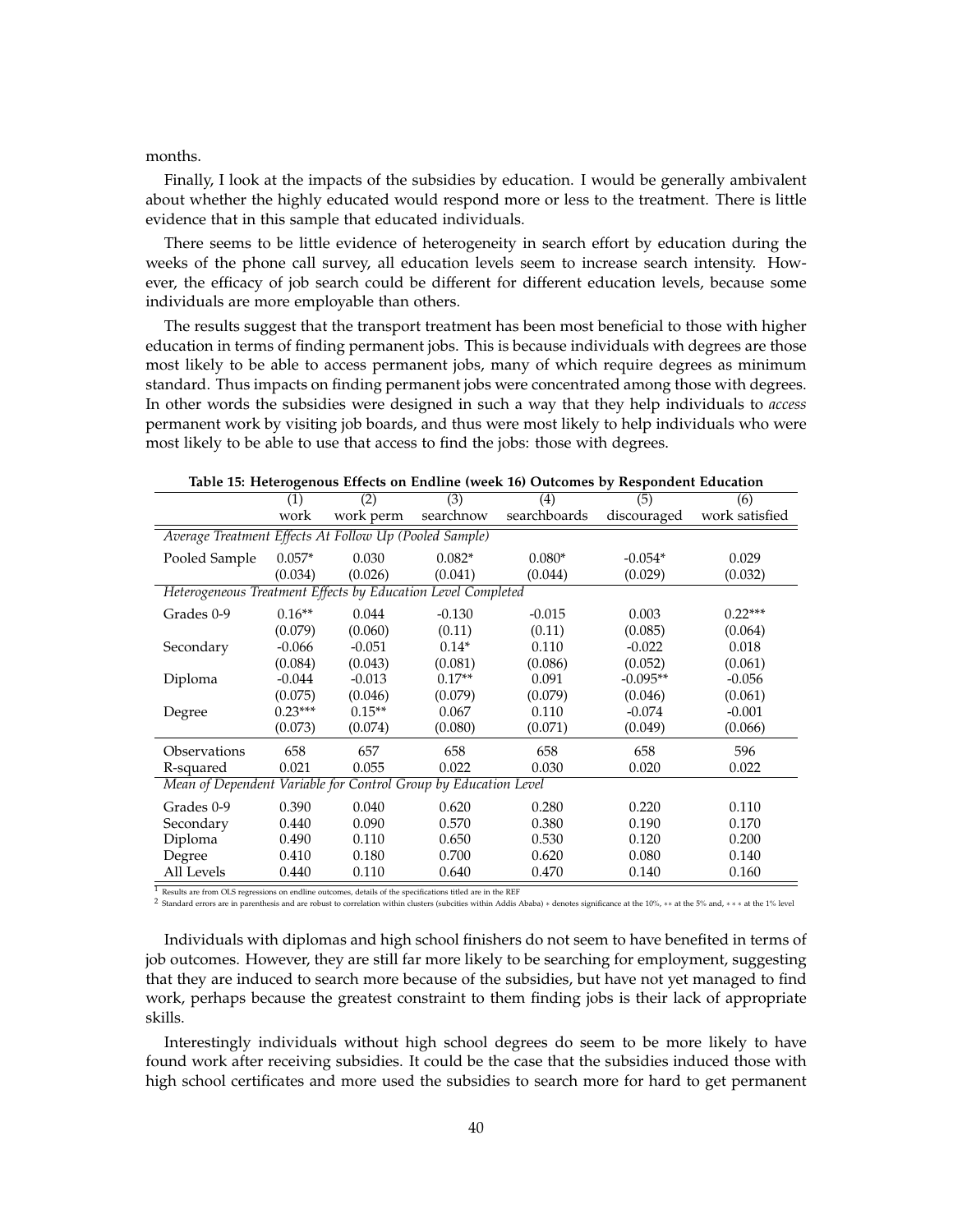jobs- only those with degrees were more successful though- but for those without high-school degrees who have no intention for applying for jobs requiring high skill levels, the subsidies simply allowed them to search more, and over a greater geographical area, for temporary jobs, with which treated individuals were more satisfied at endline.

## **6.2 Attitudes, Aspirations and Reservation Wages**

The results presented thus far, would be consistent with a story of credit constraints preventing poor job seekers from being able to invest in job search at an individually optimal level, with the change in the costs of search lowering that barrier to entry into the labour market, and making the returns to search higher relative to the outside option of temporary employment or doing nothing.

However, the persistence of these effects suggests a more nuanced story. For the credit constraint story to explain the persistence of the impacts, the treatment would have had to increase youth capital stocks, such as savings, allowing them to go on searching for longer.

Alternatively, the treatment may have induced some behavioural or learning impacts, whereby discouragement "scars" the unemployed; the transport subsidies prevent job seekers from slipping into dejection and pessimism, which means that they are less likely to be discouraged some time later. Another theory would be that the period of high search intensity, or at least as the results suggest, a *longer* period of sustained job search, teachers job seekers something about the nature of the job market, wages, and how to find find employment, which makes them in turn more likely to keep searching, particularly at the job boards, if that information is positive

Another story could also explain the persistence of the search intensity. The decision to search for a permanent job is one not taken lightly. It is time consuming, and involves a certain fixed cost in getting acquainted with the market, preparing a CV and applications, and keeping up with vacancies, possibly while freeing oneself up from other work obligations, such as in temporary employment. I have already argued temporary work was *reduced* by the treatment in the early weeks of the study. Indeed, many respondents, in focus group discussions, reported searching very intensely in bursts, but then becoming discouraged and ending their job search indefinitely. If the transport subsidy changed the calculus, at the margin, of entering into one of these phases of intensive job search, the treated individuals would be more likely to still be engaged in one of these phases at the endline.

This section will attempt to investigate possible *behavioural and financial* channels through which the treatment could be operating, hopefully to explain some of the main results found thus far.

A more simplistic theory would be that the estimated impacts are due simply to hawthorne effects or priming effects: the regular phone calls and attention given to the treated job seekers makes them feel the need to either falsely report increased search intensity, or to actually search more intensely because they are being observed. It is to this hypothesis that I turn to first.

#### **6.2.1 Hawthorne Effects**

The possible existence of Hawthorne effects presents a challenge to the results presented here so far, since the phone calls may have induced behavioural changes that are separate to the price effects of the transport subsidies. I am less worried about reporting bias in this context: the impacts on reported job search are clear in the weekly data which includes only individuals who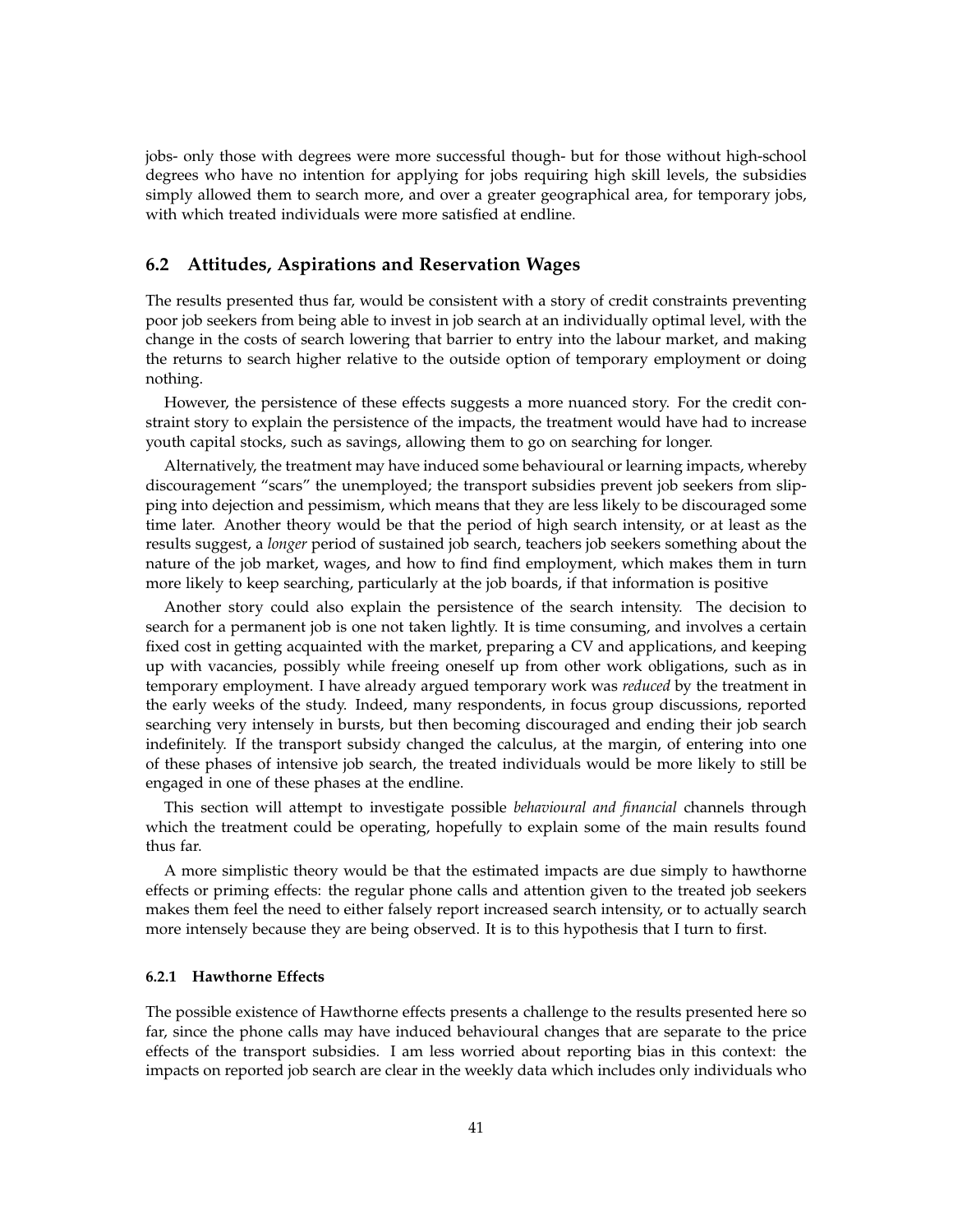were called. For the same reason, the impacts on job search trajectories are robust to this issue. Endline results could thus be biased by the fact that half of the control were not called, when all of the treatment group were. If repeated phone calls reinforced the idea that individuals should be searching for work, this might have induced increased job search or motivation in unobservable ways.

Experimental variation in the sample selected to participate in the phone call study allows me to test if the phone calls had a significant impact on endline outcomes, and if the subsidies had an impact at endline, independent of the calls. By controlling for both receipt of the phone calls, as well as the transport subsidies, I am able to isolate the impact of the calls from that of the subsidies, on endline employment outcomes. The results are presented in Table 16.

| Table 16: Impact of the Phone Call survey on outcomes at endline |           |              |             |                   |           |  |  |  |  |  |  |
|------------------------------------------------------------------|-----------|--------------|-------------|-------------------|-----------|--|--|--|--|--|--|
|                                                                  | (1)       | (2)          | (3)         | $\left( 4\right)$ | (5)       |  |  |  |  |  |  |
|                                                                  | searchnow | searchboards | discouraged | work              | work perm |  |  |  |  |  |  |
|                                                                  |           |              |             |                   |           |  |  |  |  |  |  |
| Panel A: Average Impacts at Endline                              |           |              |             |                   |           |  |  |  |  |  |  |
| TE trans                                                         | $0.096**$ | 0.081        | $-0.059*$   | 0.053             | 0.034     |  |  |  |  |  |  |
|                                                                  | (0.048)   | (0.055)      | (0.030)     | (0.045)           | (0.033)   |  |  |  |  |  |  |
| TE call                                                          | $-0.029$  | 0.00085      | 0.011       | 0.011             | $-0.010$  |  |  |  |  |  |  |
|                                                                  | (0.049)   | (0.047)      | (0.044)     | (0.053)           | (0.035)   |  |  |  |  |  |  |
| Panel B: Average Impacts at Endline by Sample                    |           |              |             |                   |           |  |  |  |  |  |  |
| TE trans boards                                                  | $0.13*$   | 0.10         | $-0.050$    | 0.060             | $0.10**$  |  |  |  |  |  |  |
|                                                                  | (0.072)   | (0.093)      | (0.044)     | (0.059)           | (0.046)   |  |  |  |  |  |  |
| TE trans city                                                    | 0.050     | 0.053        | $-0.073*$   | 0.048             | $-0.045$  |  |  |  |  |  |  |
|                                                                  | (0.061)   | (0.053)      | (0.042)     | (0.067)           | (0.037)   |  |  |  |  |  |  |
| TE call boards                                                   | $-0.0037$ | 0.0072       | 0.043       | $-0.028$          | $-0.067$  |  |  |  |  |  |  |
|                                                                  | (0.069)   | (0.075)      | (0.044)     | (0.064)           | (0.055)   |  |  |  |  |  |  |
| TE call city                                                     | $-0.071$  | $-0.012$     | $-0.035$    | 0.064             | $0.057*$  |  |  |  |  |  |  |
|                                                                  | (0.072)   | (0.052)      | (0.087)     | (0.087)           | (0.029)   |  |  |  |  |  |  |
| Obs                                                              | 658       | 658          | 658         | 658               | 657       |  |  |  |  |  |  |

**Table 16: Impact of the Phone Call survey on outcomes at endline**

 $^1$  Dependent Variables are listed at the top of each column. Results are from OLS regressions on phone survey outcomes, with different<br>treatment effects estimated as the average of groups of 4 weeks.

 $^2$  Each coefficient gives the estimate for the treatment effect of *transport* with the sample restricted to the weeks denoted in the first column. The total number of observation used all regressions in each *row* is g

3 Standard errors are in parenthesis and are robust to correlation within clusters (subcities within Addis Ababa) ∗ denotes significance at the 10%, ∗∗ at the 5% and, ∗ ∗ ∗ at the 1% level

I find that, at endline, there are few if any statistically significant difference between those with phone calls to those who did not receive them, across a range of specifications. I estimate the effect of the phone calls, while simultaneously controlling for assignment to the transport treatment to confirm the treatment effect of the transport *relative to the other individuals who received the phone calls but not the transport*.

Thus, after controlling for the effect of transport, the phone call respondents do not look significantly different to those that didn't get the calls. This improves confidence that estimating the treatment effects of the transport at endline by pooling all of the controls (with and without calls) was legitimate, and the results found there are not driven by any effects of the phone calls.

One competing hypothesis could still explain these results; which is that phone calls, in combination with the transport subsidies, together induced the transport group to search more intensively, but without the phone calls, the transport treatment alone could induce increased search effort. I cannot reject this outright, since budgetary and sample constraints prevented me from assigning some individuals to a transport treatment group, without the phone call.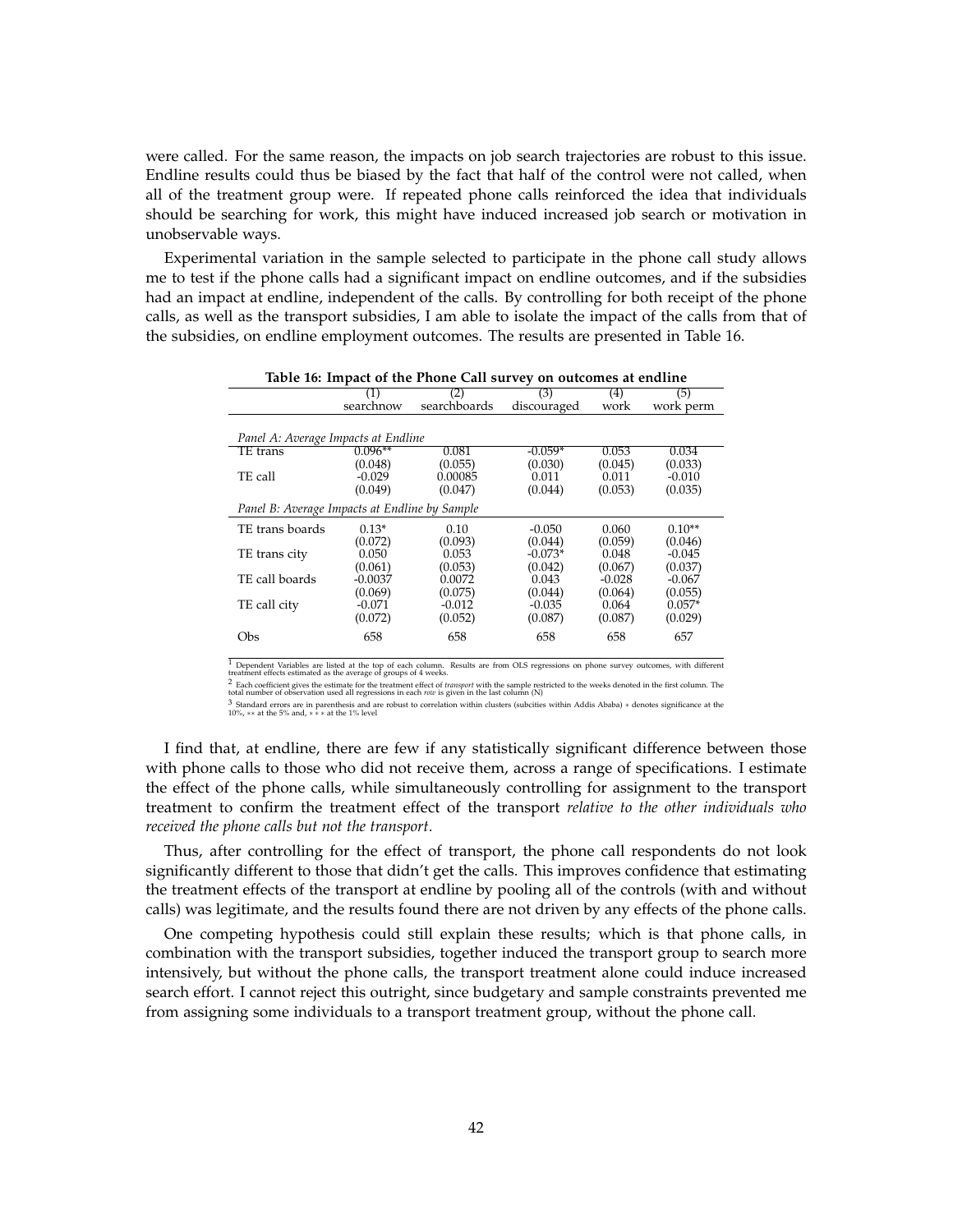#### **6.2.2 Savings and Money**

In order to investigate whether the president impacts on job search are due to long term wealth effects of the transport money, I test for any impacts of the treatment on endline financial variables. I find no impacts. I look at current weekly expenditure on all goods, expenditure on transport (not presented here), money received in financial support (as a measure of dependence), and money in savings, in total and formal savings (in the bank).<sup>55</sup> I find no evidence that the transport subsidies improved respondents financial positions at endline, suggesting that this is not the cause of the persistent job search intensity.

|                                                                     | $\overline{(1)}$ | $\overline{(2)}$                                                                                                                                                                                                                                                                                   | (3)      | (4)      | $\overline{(5)}$ | (6)      | (7)       | (8)     | $\overline{(9)}$ |
|---------------------------------------------------------------------|------------------|----------------------------------------------------------------------------------------------------------------------------------------------------------------------------------------------------------------------------------------------------------------------------------------------------|----------|----------|------------------|----------|-----------|---------|------------------|
|                                                                     |                  |                                                                                                                                                                                                                                                                                                    |          |          |                  |          |           |         |                  |
|                                                                     | savings tot      | log of:<br>savings form<br>expenditure<br>fair wage<br>market wage<br>money total<br>job prospects<br>kept occ pref<br>0.029<br>$-0.120$<br>$-0.068$<br>0.064<br>$-0.048$<br>$-0.036$<br>$-0.054$<br>$0.085*$<br>(0.23)<br>(0.12)<br>(0.062)<br>(0.043)<br>(0.048)<br>(0.20)<br>(0.041)<br>(0.049) |          |          |                  |          |           |         | offers exp       |
| Panel A: Impacts on Aspirations at week 16                          |                  |                                                                                                                                                                                                                                                                                                    |          |          |                  |          |           |         |                  |
| TE Ave                                                              |                  |                                                                                                                                                                                                                                                                                                    |          |          |                  |          |           |         | $-0.061$         |
|                                                                     |                  |                                                                                                                                                                                                                                                                                                    |          |          |                  |          |           |         | (0.32)           |
| Heterogeneity by Sample                                             |                  |                                                                                                                                                                                                                                                                                                    |          |          |                  |          |           |         |                  |
| TE board                                                            | 0.160            | $-0.340$                                                                                                                                                                                                                                                                                           | $-0.064$ | 0.087    | 0.030            | 0.025    | $-0.056$  | 0.065   | 0.150            |
|                                                                     | (0.28)           | (0.28)                                                                                                                                                                                                                                                                                             | (0.17)   | (0.087)  | (0.057)          | (0.064)  | (0.054)   | (0.063) | (0.31)           |
| TE city                                                             | $-0.130$         | 0.200                                                                                                                                                                                                                                                                                              | $-0.073$ | 0.038    | $-0.14**$        | $-0.110$ | $-0.050$  | 0.110   | $-0.300$         |
|                                                                     | (0.28)           | (0.29)                                                                                                                                                                                                                                                                                             | (0.17)   | (0.093)  | (0.058)          | (0.070)  | (0.063)   | (0.076) | (0.59)           |
|                                                                     |                  |                                                                                                                                                                                                                                                                                                    |          |          |                  |          |           |         |                  |
| Panel B: Heterogenous Impacts on Aspirations by work status week 16 |                  |                                                                                                                                                                                                                                                                                                    |          |          |                  |          |           |         |                  |
| TE work                                                             | 0.260            | $-0.150$                                                                                                                                                                                                                                                                                           | 0.160    | $-0.043$ | $-0.040$         | $-0.016$ | $-0.095*$ | 0.090   | $-0.300$         |
|                                                                     | (0.23)           | (0.26)                                                                                                                                                                                                                                                                                             | (0.24)   | (0.086)  | (0.056)          | (0.063)  | (0.052)   | (0.065) | (0.34)           |
| TE no work                                                          | $-0.370$         | $-0.037$                                                                                                                                                                                                                                                                                           | $-0.180$ | 0.150    | $-0.065$         | $-0.070$ | $-0.010$  | 0.084   | 0.210            |
|                                                                     | (0.30)           | (0.43)                                                                                                                                                                                                                                                                                             | (0.15)   | (0.10)   | (0.077)          | (0.078)  | (0.072)   | (0.080) | (0.55)           |
| Heterogeneity by Sample                                             |                  |                                                                                                                                                                                                                                                                                                    |          |          |                  |          |           |         |                  |
| TE work-board                                                       | 0.360            | $-0.350$                                                                                                                                                                                                                                                                                           | 0.037    | 0.003    | 0.087            | 0.092    | $-0.064$  | 0.077   | 0.067            |
|                                                                     | (0.32)           | (0.31)                                                                                                                                                                                                                                                                                             | (0.32)   | (0.11)   | (0.084)          | (0.089)  | (0.072)   | (0.078) | (0.41)           |
| TE no work-board                                                    | $-0.250$         | $-0.360$                                                                                                                                                                                                                                                                                           | $-0.130$ | 0.200    | $-0.057$         | $-0.079$ | $-0.047$  | 0.065   | 0.270            |
|                                                                     | (0.41)           | (0.66)                                                                                                                                                                                                                                                                                             | (0.22)   | (0.16)   | (0.095)          | (0.088)  | (0.089)   | (0.12)  | (0.52)           |
| TE work-city                                                        | 0.110            | 0.220                                                                                                                                                                                                                                                                                              | 0.390    | $-0.120$ | $-0.22***$       | $-0.16*$ | $-0.15**$ | 0.120   | $-0.840$         |
|                                                                     | (0.31)           | (0.40)                                                                                                                                                                                                                                                                                             | (0.27)   | (0.16)   | (0.060)          | (0.082)  | (0.064)   | (0.12)  | (0.55)           |
| TE no work-city                                                     | $-0.500$         | 0.330                                                                                                                                                                                                                                                                                              | $-0.240$ | 0.110    | $-0.073$         | $-0.061$ | 0.026     | 0.100   | 0.150            |
|                                                                     | (0.44)           | (0.46)                                                                                                                                                                                                                                                                                             | (0.18)   | (0.13)   | (0.12)           | (0.13)   | (0.11)    | (0.11)  | (0.95)           |
| N                                                                   | 440              | $\overline{225}$                                                                                                                                                                                                                                                                                   | 286      | 590      | 594              | 594      | 658       | 450     | 571              |

**Table 17: Impact of the Subsidies on Finances and Aspirations at endline**

Dependent Variables are listed at the top of each column. Results are from OLS regressions on phone survey outcomes, with different treatment effects estimated as the average of groups of 4 weeks.

<sup>2</sup> Each coefficient gives the estimate for the treatment effect with the sample restricted to the weeks denoted in the first column. The total number of observation used all regressions in each row is given in the column 3 Standard errors are in parenthesis and are robust to correlation within clusters (subcities within Addis Ababa) ∗ denotes significance at the 10%, ∗∗ at the 5% and, ∗ ∗ ∗ at the 1% level

Of course, many of these outcomes are undoubtedly effected by work status, which is an endogenous outcome that may have been impacted by job search. These these results must be viewed with caution, but I look at the different impacts on finanicial outcomes between those that did, and those did not have work at endline.

Furthermore I look at expenditure during the weeks of the transport subsidy. This results are presented in the appendix in Table 17, and suggest that there was no consistent impact of subsidies on expenditure in those weeks. So if there were no changes in long term financial status due to the treatment, one might imagine the respondents spending all of the money that

<sup>&</sup>lt;sup>55</sup>One might expect respondents who received the transport subsidies to save them. But if the transport subisdies allowed respondents to take less temporary work and thus had less income (which seems to be the case among the *boards* respondents, then this would not be the case.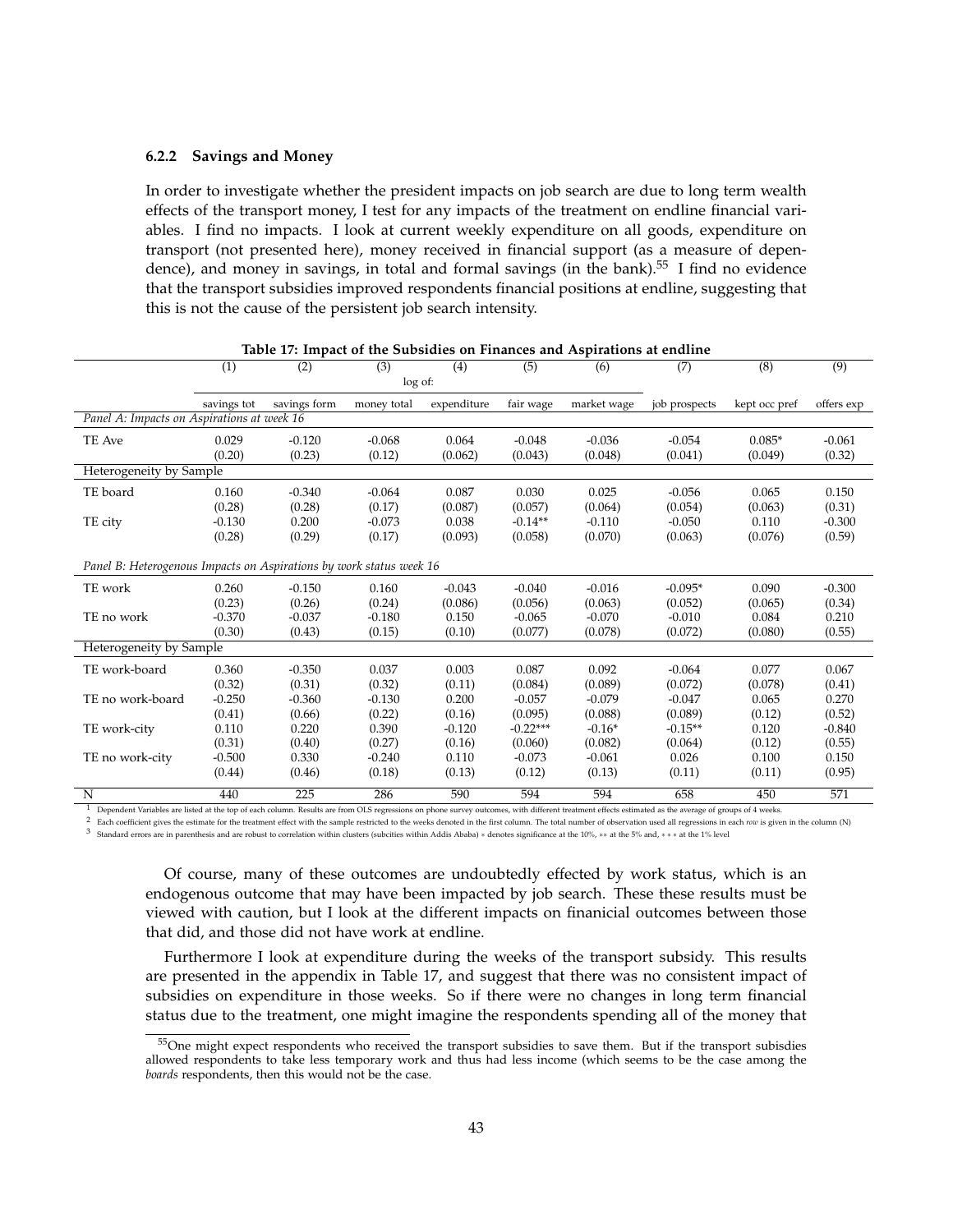they were given at the time, on more trips to the center, and increased search intensity, without saving any of it. Indeed Figure B.9 in the appendix suggests that respondents did increase the number of trips they made to the city center as a result of the intervention.

#### **6.2.3 Reservation Wages**

Standard search theory suggests that reduced search costs ought to have an ambiguous impact on employment, or rates of finding jobs, because reduced costs both increase search intensity, but could also increase reservation wages, and thus delay entry to the job market. I test the assumption of this argument by estimating the impact of the treatment on reservation wages. I find little evidence of changes in reservation wages induced by the treatment. Figure B.10, in the appendix shows no significant change in reservation wages throughout the survey, nor at the endline survey. There is an increase in reservation wages for the treated *boards* individuals of about 6 percentage points at the endline (week 16), but the increase is not statistically significant. No other coefficients in other weeks are significant either.

However, I have already argued that the reservation wage model of job search is not entirely applicable to the Ethiopian context, particularly for first time job seekers. There is a relatively small wage premium for higher education, and across different types of jobs. Certain types of jobs and occupations may come with them a promise of higher pay in the future, but job seekers are still not searching for first time jobs on the basis of pay per se. So while respondents may indeed be receiving job offers and rejecting them, they are likely not to be doing so on the basis of the wage offer, but rather on the type of employment being offered; namely whether the job is permanent, secure and/or respectable or white-collar.

Indeed the estimated increase in the reservation wage induced by treatment is a about 220 birr on average, not too different from the difference between the wages offered in permanent and temporary jobs. This results is consistent with the treated individuals preferring to search more intensively for permanent jobs, and thus adjusting their wage expectations up to reflect that preference.

However, I do some see impact of the treatment on perceptions of market wages among those in the *city* sample, perhaps reflecting some learning about the distribution from increased job search. So while, reservation wages stayed mostly constant for these individuals, their views of what they thought the average wage in the current market was, and what they thought was a *fair wage* for the available work would be, fell significantly as a result of the treatment. I hypothesize that this is the result of learning about the prevailing market wage among a group who searched more intensively. Indeed the greatest impacts of the treatment are among those who did find find work. Expectations about the prevailing market wages were simply too high, with most respondents from the *city* sample saying that they could expect to earn just over 1500 Birr per month in their chosen professions at baseline, when in reality those that found jobs were usually earning little over 1000 Birr.

## **6.3 Persistence**

I have shown, in the section 4, that that there is some evidence that the treated individuals are more likely to have jobs 7 months after the treatment ended. They are not just quicker to enter work (by 4 months), but the control group still haven't caught up by 7 months later. This could be due to a number of a mechanisms driving the persistence of impacts.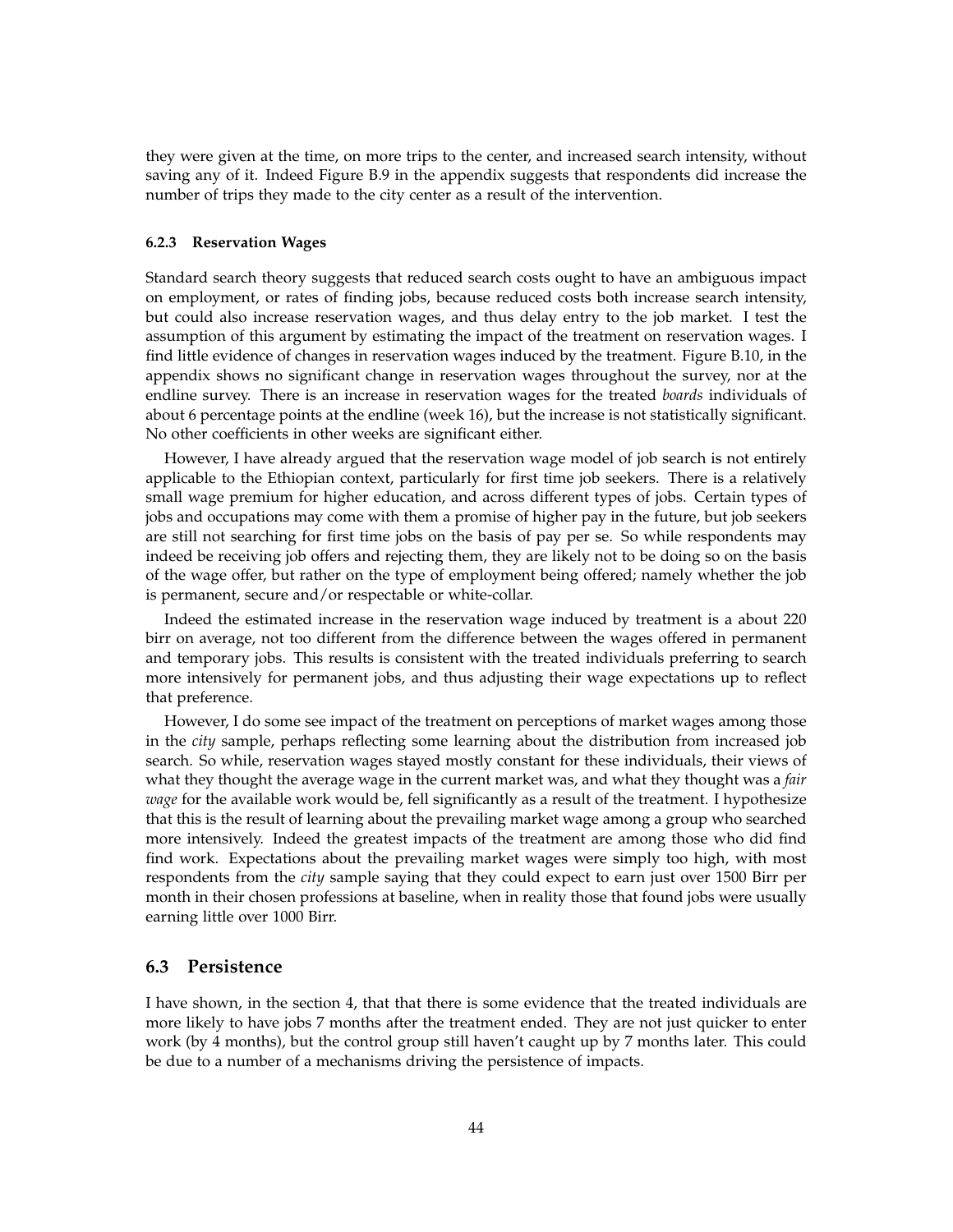- **(P1)** If finding a good job requires the kind of regular and sustained job search. Given the poverty of the respondents and irregular cash needs, the control group never get this chance: the treatment isolated job seekers against shocks
- **(P2)** Respondent who give up job search at some point could be less likely to pick up job search again some weeks later, so that the control group might not catch up because they are for likely to have fallen into discouragement. This could be the case, for instance, if respondents have a small window in which to find their dream job, if they run out of money during that time, they have to settle for other work
- **(P3)** Having to take the temporary work mentioned in (W1) could prevent individuals from continuing to search, if they are time inconsistent: once they are earning at temporary jobs it's hard to quit, forego earnings temporarily to find a better job
- **(P4)** If unemployment causes "scarring" in the sense that skills deteriorate with time out of the labour force, meaning that the control group are less employable because they do not find employment quickly enough.
- **(P5)** If treatment effects on search intensity are persistent, through a mechanism related to (S3) above: namely that individuals are able to stay liquid and thus search for longer because of they are able to maintain their savings
- **(P6)** There are encouragement or learning effects which keep respondents searching for longer even after the financial incentives have been removed.

If none of the impacts above were at work, or were all too weak, we might expect that treatment and control respondents who did not find good jobs after 4 months would return to similar levels of job search intensity and thus the control group would eventually "catch up" to the treatment group, as the productive individuals in the control group who did not find jobs immediately, slowly do during the weeks after treatment.

I will present some evidence for a number of these mechanisms being at work, and some evidence that others seem to be less prevalent than others. However, I prefer to remain largely agnostic about the main driving factors, as I have neither the data, nor the power, to sufficiently disentangle the effects.

#### **6.3.1 Persistence of Search Impacts**

One way that the treatment effects on job outcomes could have persisted for so long, is if the treatment group continued to search more intensely even after the subsidized ended, as suggested in point (P5) above. I test for this now: Because treatment durations differed from individual to individual randomly (some ended treatment in week 8, others in week 11), this endline survey was between 5 and 8 weeks after the treatment ended for treated individuals. One might expect any impact on employment to be persistent some time after the treatment as ended (someone getting a job to keep it for at least a few weeks, while the control may still not have found treatment), but for other behavioural outcomes such as job search effort it is not clear whether these impacts would persist after the treatment ended. If reducing transport costs simply increases the marginal benefit of search relative to other uses of time, such as leisure, then one would expect the impacts to end of the subsidies end. However, if the impacts are persistent, a different theory of change would be needed. In this section, I show that these impacts on search behaviour are persistent, at least until the end of the study.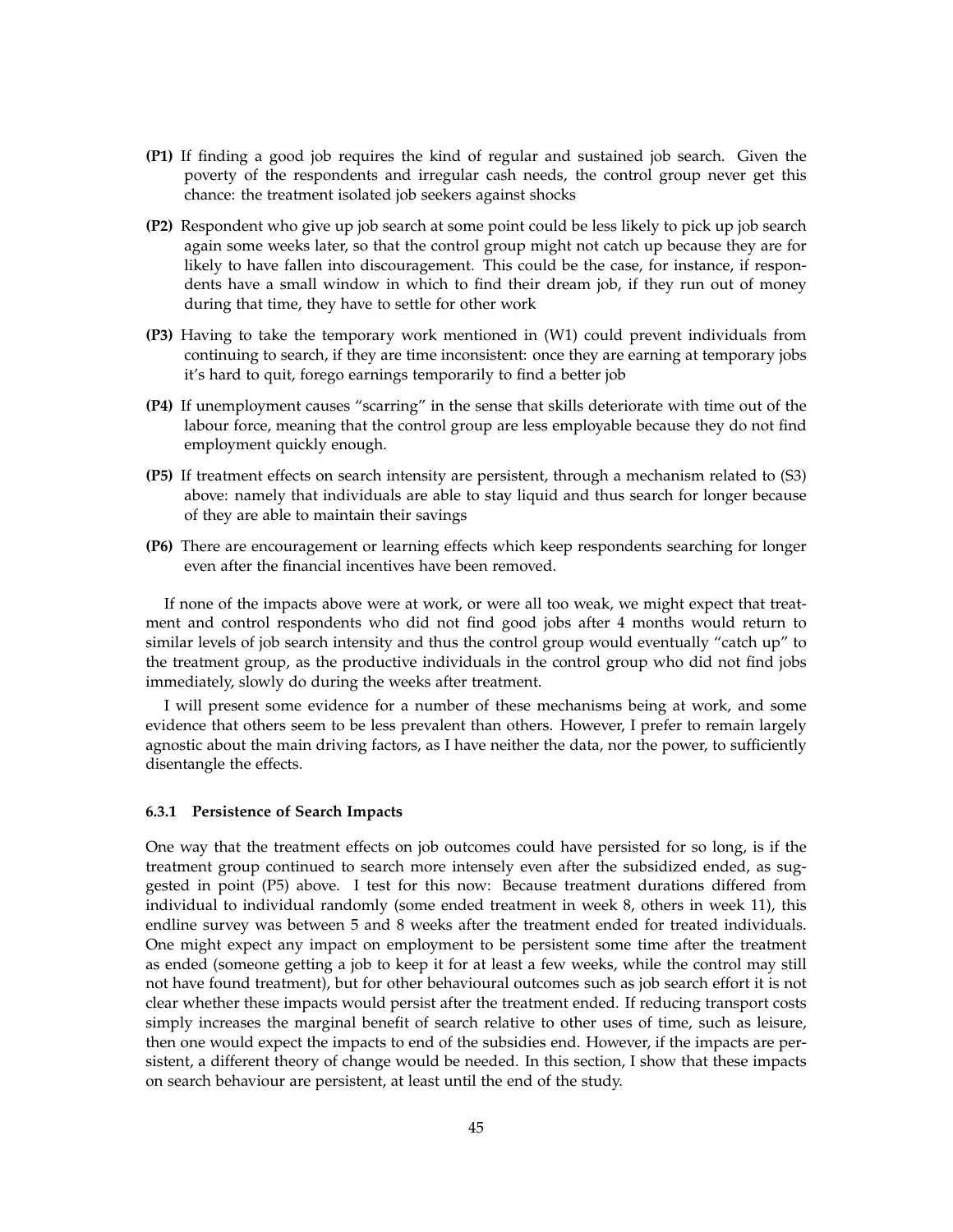Tables presented in previous sections, particularly on endline (week 16) outcomes, have already provided some evidence that the impacts of the transport program on job search are persistent. In the weekly treatment effect tables, the coefficient on week 16 (the endline) survey showed a significant effect on the endline probability of searching for a job (9), or searching at the job boards (C.4), mainly among the *board* sample. The *city* sample is marginally, but not significantly, more likely to be searching for work.

|                                                                                                                                                                                                        | (1)      | (2)       | (3)       | (4)          | (5)         | (6)         |
|--------------------------------------------------------------------------------------------------------------------------------------------------------------------------------------------------------|----------|-----------|-----------|--------------|-------------|-------------|
|                                                                                                                                                                                                        | work     | work perm | searchnow | searchboards | discouraged | days search |
| Panel A: Average Impacts at Follow up Survey (Week 16 only)                                                                                                                                            |          |           |           |              |             |             |
| TE on                                                                                                                                                                                                  | $0.061*$ | 0.040     | $0.076*$  | 0.068        | $-0.051*$   | 0.042       |
|                                                                                                                                                                                                        | (0.034)  | (0.026)   | (0.041)   | (0.044)      | (0.029)     | (0.14)      |
| Panel A: Average Impacts over weeks 8 to 12                                                                                                                                                            |          |           |           |              |             |             |
| TE here                                                                                                                                                                                                | $-0.050$ | 0.002     | $-0.022$  | $-0.006$     | 0.024       | $-0.200$    |
|                                                                                                                                                                                                        | (0.047)  | (0.027)   | (0.047)   | (0.040)      | (0.029)     | (0.20)      |
| TE on                                                                                                                                                                                                  | 0.061    | 0.006     | $0.10***$ | $0.085**$    | $-0.082***$ | $0.37**$    |
|                                                                                                                                                                                                        | (0.040)  | (0.025)   | (0.037)   | (0.040)      | (0.023)     | (0.17)      |
| Panel C: Heterogenous Impacts at Follow up Survey (Week 16 only)                                                                                                                                       |          |           |           |              |             |             |
| TE on board                                                                                                                                                                                            | 0.043    | $0.080**$ | $0.12**$  | 0.094        | $-0.019$    | 0.200       |
|                                                                                                                                                                                                        | (0.051)  | (0.037)   | (0.054)   | (0.069)      | (0.033)     | (0.17)      |
| TE on city                                                                                                                                                                                             | $0.087*$ | $-0.005$  | 0.023     | 0.045        | $-0.096*$   | $-0.140$    |
|                                                                                                                                                                                                        | (0.044)  | (0.033)   | (0.064)   | (0.046)      | (0.050)     | (0.22)      |
| Panel D: Heterogenous Impacts over weeks 8 to 12                                                                                                                                                       |          |           |           |              |             |             |
| TE here board                                                                                                                                                                                          | $-0.022$ | $-0.011$  | $-0.066$  | $-0.017$     | 0.021       | $-0.410$    |
|                                                                                                                                                                                                        | (0.063)  | (0.046)   | (0.051)   | (0.062)      | (0.028)     | (0.30)      |
| TE here city                                                                                                                                                                                           | $-0.076$ | 0.022     | 0.030     | $-0.010$     | 0.029       | 0.038       |
|                                                                                                                                                                                                        | (0.076)  | (0.018)   | (0.087)   | (0.051)      | (0.052)     | (0.24)      |
| TE on board                                                                                                                                                                                            | 0.023    | 0.028     | $0.15***$ | $0.13**$     | $-0.066***$ | $0.66***$   |
|                                                                                                                                                                                                        | (0.054)  | (0.040)   | (0.048)   | (0.059)      | (0.023)     | (0.24)      |
| TE on city                                                                                                                                                                                             | $0.11*$  | $-0.023$  | 0.039     | 0.034        | $-0.100**$  | 0.010       |
|                                                                                                                                                                                                        | (0.058)  | (0.024)   | (0.056)   | (0.053)      | (0.043)     | (0.21)      |
| Obs                                                                                                                                                                                                    | 2202     | 2202      | 2202      | 2202         | 2202        | 2202        |
| Dependent Variables are listed at the top of each column. Results are from OLS regressions on phone survey outcomes, with different treatment effects estimated<br>se the syprage of groupe of 4 weeks |          |           |           |              |             |             |

**Table 18: Persistence of Treatment Effects after subsidies have ended**

as the average of groups of 4 weeks.<br><sup>2</sup> Each coefficient gives the estimate for the treatment effect of *transport* with the sample restricted to the weeks denoted in the first column. The total number of<br>observation used

3 Standard errors are in parenthesis and are robust to correlation within clusters (subcities within Addis Ababa) ∗ denotes significance at the 10%, ∗∗ at the 5% and,

\* \* \* at the 1% level<br><sup>4</sup> Two types of treatment effects are presented: "on" denotes having received the treatment at any time in the past or currently. "here" indicates the impact of the<br>treatment being available in that

Specifications used until this point have considered individual *i* as treated  $(T_{it})$  in week *t* if the person was offer the treatment at any time  $\leq t$  (currently *or* in the past). I now estimate a new specification where I estimate the additional impact of having the treatment in that specific week, over and above the effect of being in the treatment group at all.

The dummy variable *Pit* is equal to one only if participant *i* was eligible to receive the treatment in the week *t*. Once the treatment period ended for an individual, this treatment variable "switches off", while  $T_{it}$  stays on. In estimates presented here I estimate the impact on  $T_{it}$  as the treatment effect of "on", compared to the treatment effect of having treatment "here" for *Pit*.

$$
y_{it} = \alpha_t + T_i \lambda + P_{it} \delta + X_{i0} \beta + \epsilon_{it} \qquad \forall t \ge 8 \qquad \text{(PERS)}
$$

In this way, I exploit the randomized variation in when treatment ended, with some individuals stopping the program in week 8, three weeks before the others ended it. Thus in each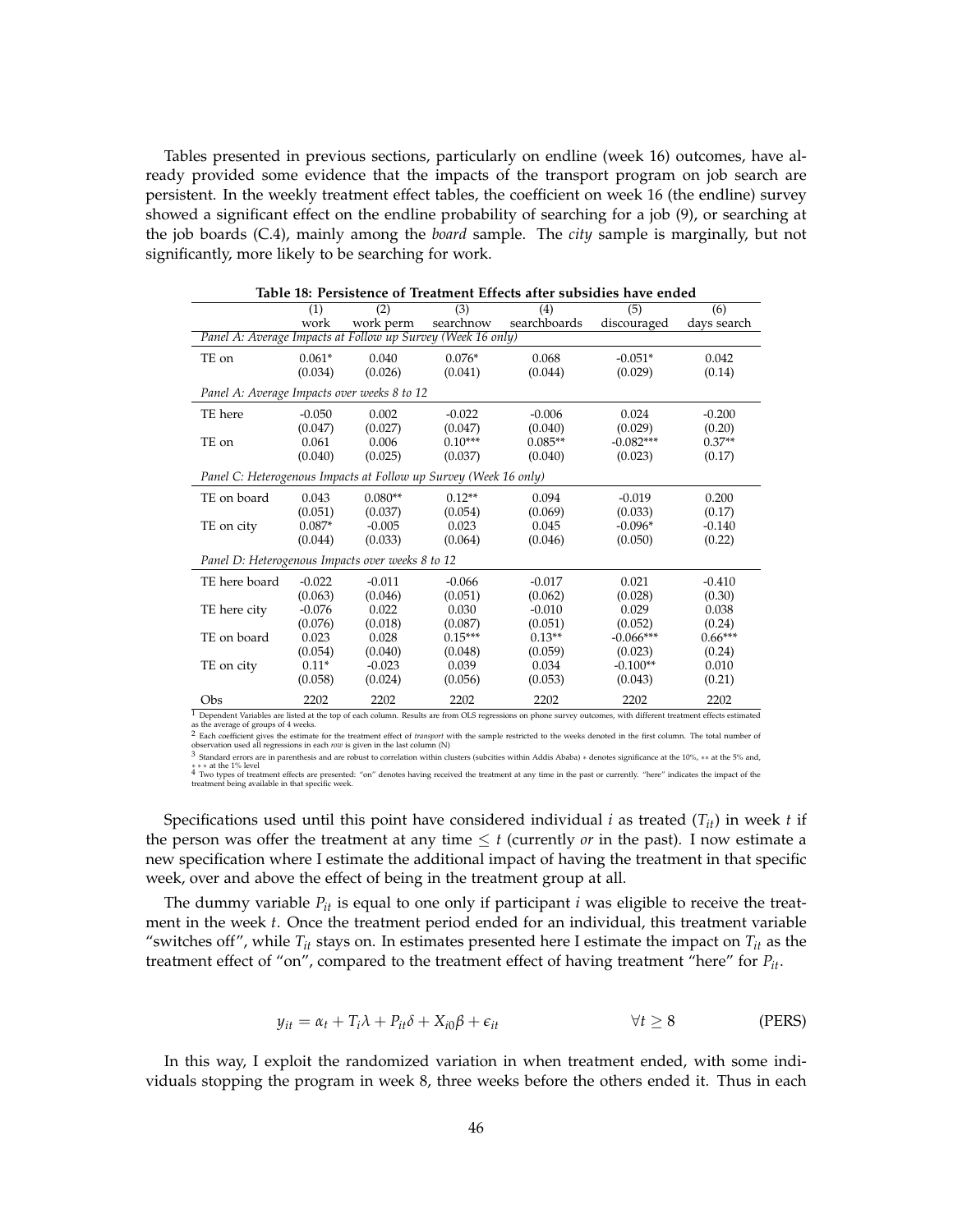week 9-11 I can compare those who were still receiving treatment to those who had finished it. I test whether the treatment effects estimated thus far are dominated by the periods in which individuals were actually receiving treatment, or if the treatment effects are similar (or in fact, even greater) in weeks after the treatment has ended, to when it was going on.

In the Table 18, I present the week 16 (endline) specific treatment effect in Panel, to show the persistence some weeks after the end of the programme when no one was still being treated, followed in Panel B with the PERS estimates for the later weeks of the survey (weeks 8 onwards). In Panel B, the coefficient given by *TE on* estimates the average difference in the dependent variable between the treatment and control group in the later weeks of the survey. The coefficient on *TE here* tests for an additional impact among those who are currently receiving the treatment  $(P_{it})$ . If the treatment effects are not persistent at all (they fall back to zero as soon as the treatment ends) the coefficient on *TE here* should be large and significant, accounting for all of the difference between treatment and control estimated thus far.

Instead, the opposite seems to be true. For the primary search variables on which I an impact of the treatment has already been hold the coefficient is large and significant 16 weeks after treatment ended (in Panel A) and in Panel B, the coefficients on *TE here* are consistently close to zero and not significant. This suggests no drop off in the increased search activity after the treatment ended for some individuals in weeks 9, 10 and 11. Further, treated individuals are considerably less likely to be discouraged after the treatment ends.

Panel *C* and *D* provide the same estimates of persistence. The standard impacts of the transport (*TE on*) in Panel C are familiar: more permanent jobs for the boards sample, more employment generally for the city sample, and more search activity among the boards individuals.<sup>56</sup> Among the boards sample, the impacts on increased search activity are persistent and strong. The impact of the treatment on reducing discouragement is persistent among the *city* sample, but this is less surprising since this is likely due to an increase in overall employment, rather than increases in search behaviour among the unemployed. Once again, the results seem to be driven from *having received at any time* the treatment, rather than currently being able to collect it.

# **7 Conclusion**

This paper looks at the impact of high search costs on labour market outcomes for cash constrained youth in Addis Ababa, Ethiopoia. The job market in this city is characterized by high levels of unemployment, and a growing supply of labour wanting to work in those professions, due to the enormous expansion of the secondary and tertiary education system in Ethiopia.

It is also a market plagued by serious search frictions, in which gathering information about job vacancies and applying for those vacancies is time consuming and expensive. But the costs are particularly high for finding the highly sought after jobs that are in short supply. These are the permanent (often white collar jobs) that are found predominantly at the job boards near the center of town. These jobs pay more and are more secure. Job seekers therefore have to decide between looking for and/or taking temporary work, often in their local areas, often found through social contacts and which are easier to find, or spending a lot of time and effort searching for the jobs they really aspire to.

<sup>&</sup>lt;sup>56</sup>Recall that we did not find more search activity in the last month of the intervention in the city sample, the treatments were significant only in the middle of the study.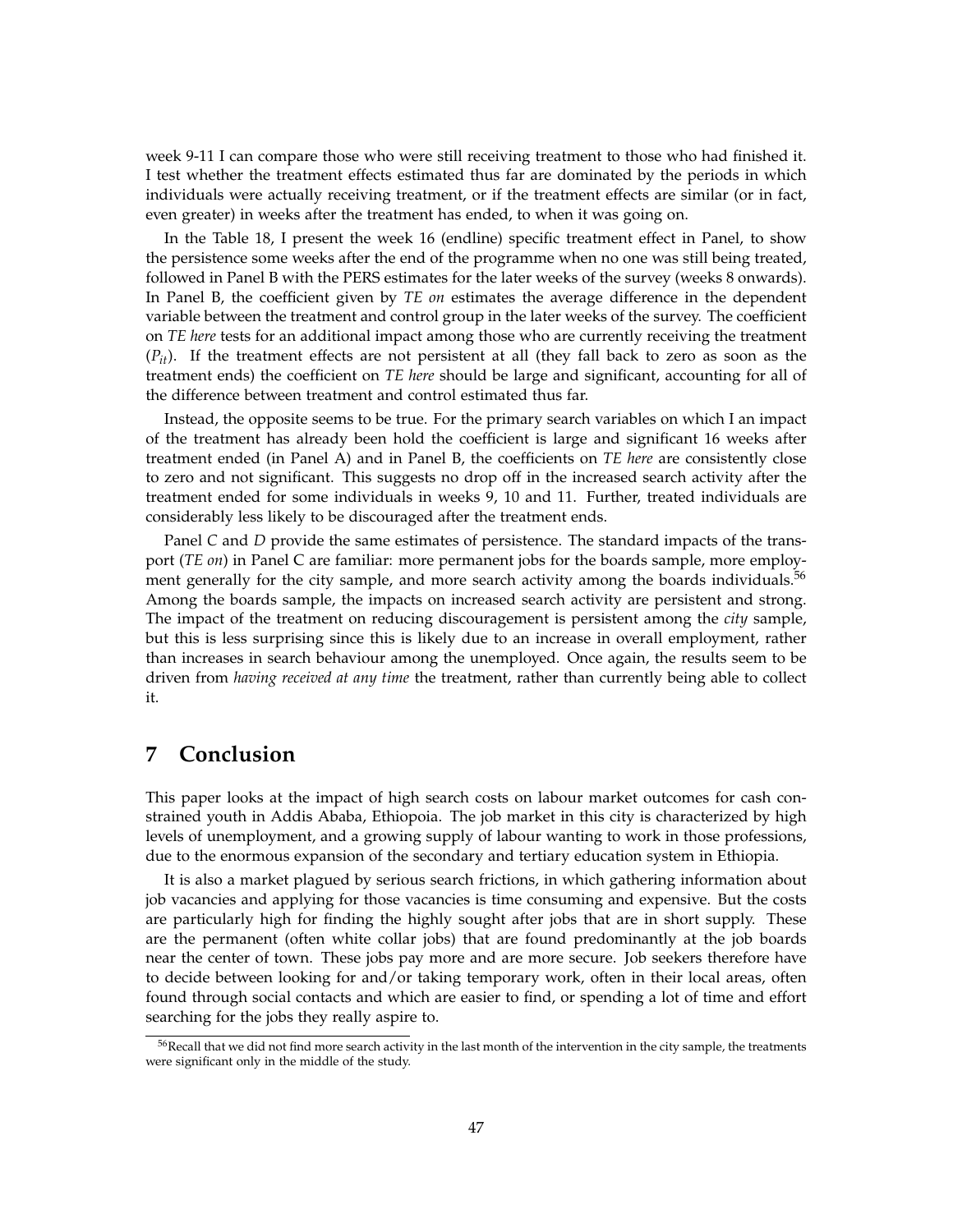I test whether these high costs of job search cause poor labour market outcomes for disadvantaged youth living in particularly dislocated parts of the city. A randomly selected group of individuals were given a weekly transport subsidy covering the costs of two return trips from their place of living in around Addis Ababa to the center of town where the vacancy information boards are located. These transport subsidies were offered from between 8 to 11 weeks, also chosen randomly.

I take a split sample approach, surveying two different types of unemployed youth in Addis Ababa, and thus allowing me to compare how job seekers with different backgrounds, looking for different types of jobs, respond differently to reduced job search costs. The *board sample* is comprised of active job seekers, often of high educational attainment, surveyed in areas around the vacancy boards where they were searching for work. The *city sample* is made up of individuals often of lower educational attainment, that were taking fewer active steps to find work, generally relying on less formal methods of job search.

Four months after participants were first surveyed, individuals in *both* samples receiving the transport money are positively impacted in their labour market outcomes, but these impacts differ across the samples, in line with the types of work available to different types of job seekers. I show that *board* sample participants were more likely to find permanent work, particularly in the professions they want to work in, while those in *city* sample are more likely to be working generally, and the work they are doing tends to more formal and less likely to be part time, or casual. Furthermore the transport subsidies are found to increase job search intensity, for those with and without work, throughout the study. These impacts are persistent some time after the program was ended. Some results on the impacts of the treatment suggest that these persistent effects are not due to wealth effects (participants do not have more savings or expenditure at any point in the study), nor does the treatment seem to have effected aspirations or perceptions in sustained away. Although these results should be treated with caution.

The results found here support the hypothesis that labour market frictions are constraining the ability of the young and unemployed to enter the labour market. "Flattening" spatial distance seems to have improved their access to employment opportunities that might otherwise have been denied them, as a direct result of their place of living and financial constraints. This suggests the idea of a spatial mismatch story in the large African capital, of Addis Ababa.

This suggests that labour markets could be made more efficient and equitable to the growing and aspirant urban population by reducing the costs of finding work, either through improved and subsidized transport for the poor, or more direct measures to make access to information about vacancies and employers more readily accessible.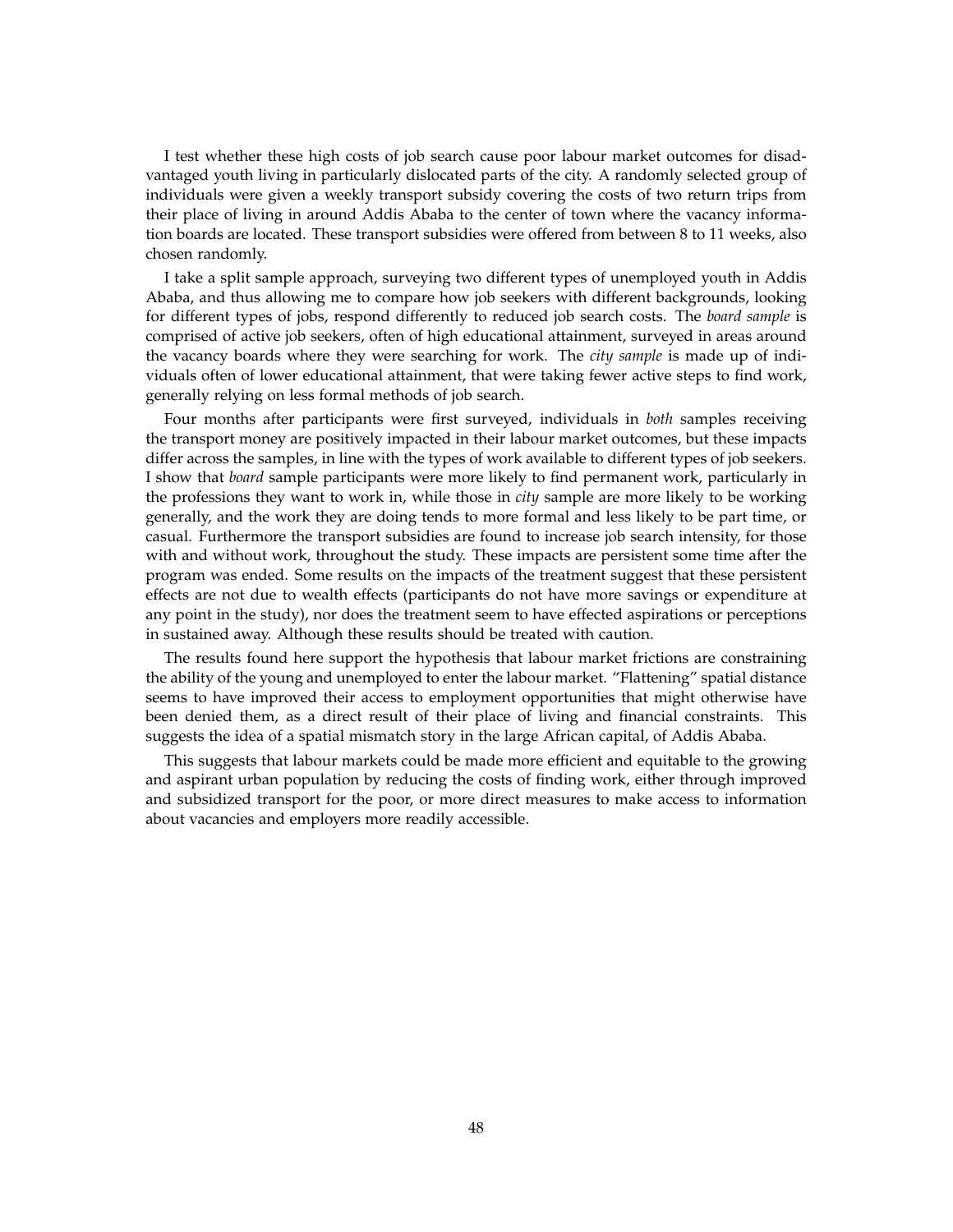# **References**

- **Acemoglu, D and R Shimer**, "Efficient Unemployment Insurance," *Journal of Political Economy*, 1999.
- **Ardington, Cally, Anne Case, and Victoria Hosegood**, "Labor supply responses to large social transfers: Longitudinal evidence from South Africa.," *American economic journal. Applied economics*, January 2009, *1* (1), 22–48.
- **Beam, Emily A**, "Incomplete Information in Job Search : Evidence from a Field Experiment in the Philippines," 2012, pp. 1–66.
- **Betcherman, G, K Olivas, and A Dar**, "Impacts of Active Labor Market Programs: New Evidence from Evaluations with Particular Attention to Developing and Transition Countries," 2004.
- **Broussard, N and TG Teklesellasie**, "Youth Unemployment: Ethiopia Country Study," *International Growth Center: Working Paper*, 2012.
- **Bruhn, Miriam and David McKenzie**, "In Pursuit of Balance: Randomization in Practice in Development Field Experiments," *American Economic Journal: Applied Economics*, September 2009, *1* (4), 200–232.
- **Bryan, G, S Chowdhury, and AM Mobarak**, "Under-Investment in a Profitable Technology: The Case of Seasonal Migration in Bangladesh," *Econometrica*, 2014.
- **Cameron, AC, JB Gelbach, and DL Miller**, "Bootstrap-based improvements for inference with clustered errors," *The Review of Economics and Statistics*, 2008.
- **Card, D, R Chetty, and A Weber**, "Cash-on-hand and competing models of intertemporal behavior: New evidence from the labor market," *The Quarterly Journal of Economics*, 2007.
- **Chetty, R**, "Moral Hazard versus Liquidity and Optimal Unemployment Insurance," *Journal of political economy*, 2008.
- **Crepon, B., E. Duflo, M. Gurgand, R. Rathelot, and P. Zamora**, "Do Labor Market Policies have Displacement Effects? Evidence from a Clustered Randomized Experiment," *The Quarterly Journal of Economics*, January 2013, *128* (2), 531–580.
- **Dinkelman, Taryn**, "The Effects of Rural Electrification on Employment: New Evidence from South Africa," *American Economic Review*, 2011, *101* (7), 3078–3108.
- **Field, E.**, "Entitled to Work: Urban Property Rights and Labor Supply in Peru," *The Quarterly Journal of Economics*, November 2007, *122* (4), 1561–1602.
- **Franklin, Simon**, "Enabled to Work? The Impact of Housing Subsidies so Slum Dwellers in South Africa," 2012.
- **Frison, L and SJ Pocock**, "Repeated measures in clinical trials: analysis using mean summary statistics and its implications for design," *Statistics in medicine*, 1992.
- **Groh, Matthew, Nandini Krishnan, David McKenzie, and Tara Vishwanath**, "Soft skills or hard cash ? the impact of training and wage subsidy programs on female youth employment in Jordan," *Policy Research Working Paper Series*, July 2012.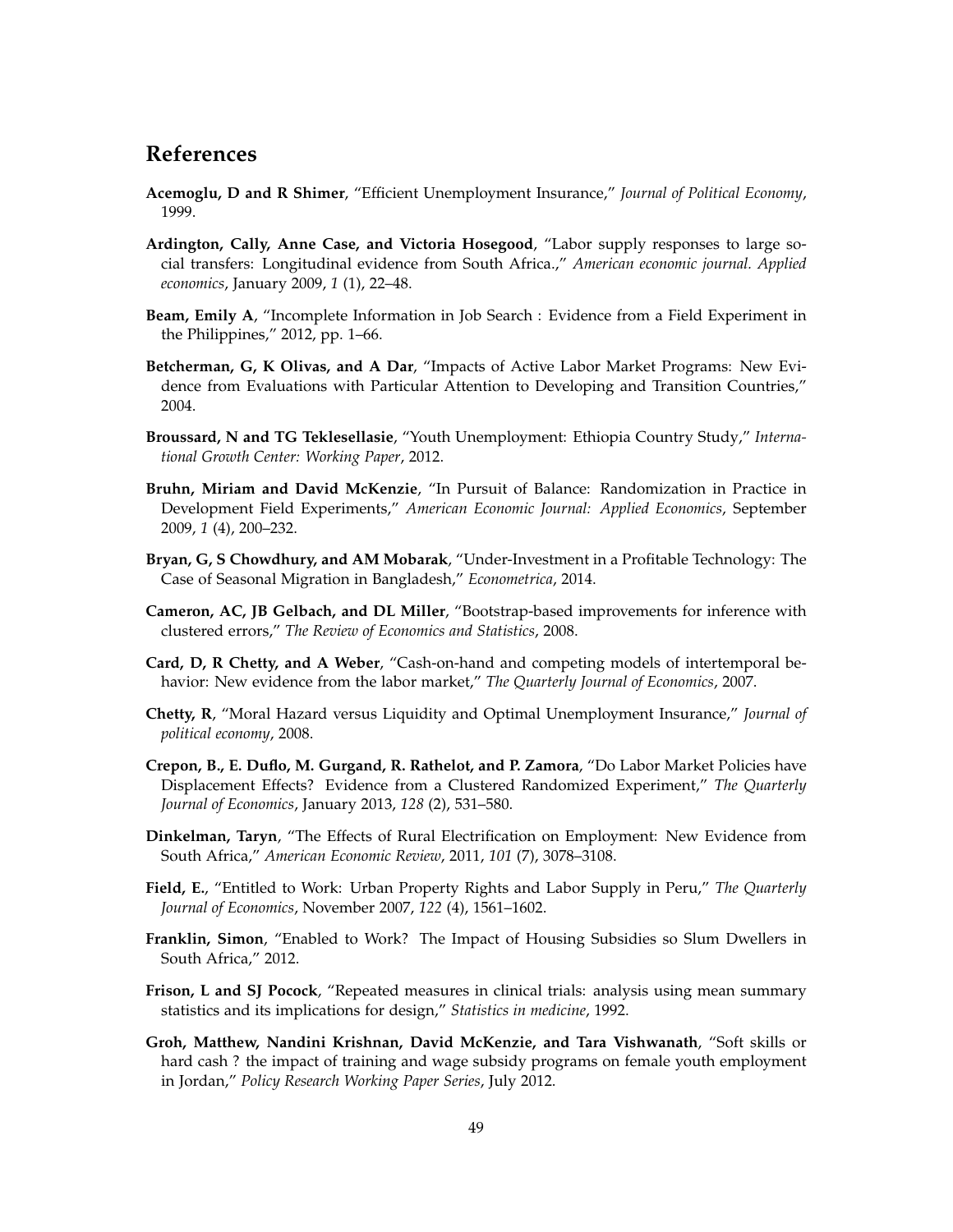- **Holzer, Harry J., Keith R. Ihlanfeldt, and David L. Sjoquist**, "Work, Search, and Travel among White and Black Youth," *Journal of Urban Economics*, 1994, *35* (3), 320–345.
- **Ibarraran, Pablo, Brigida Garcia, and Laura Ripani**, "Life Skills , Employability and Training for Disadvantaged Youth : Evidence from a Randomized Evaluation Design," 2012, (6617).
- **Ihlanfeldt, Keith R.**, "Information on the Spatial Distribution of Job Opportunities within Metropolitan Areas," *Journal of Urban Economics*, 1997, *41* (2), 218–242.
- **and David L. Sjoquist**, "The spatial mismatch hypothesis: a review of recent studies and their implications for welfare reform," *Housing Policy Debate*, 1998.
- **International Labour Organization**, "Global Employment Trends 2012: Preventing a Deeper Jobs Crisis," Technical Report, International Labour Organizatoin, Geneva 2012.
- **Jensen, R.**, "Do Labor Market Opportunities Affect Young Women's Work and Family Decisions? Experimental Evidence from India," *The Quarterly Journal of Economics*, March 2012, *127* (2), 753–792.
- **Krishnan, P, TG Selassie, and S Dercon**, *The Urban Labour Market During Structural Adjustment: Ethiopia, 1990-1997* 1998.
- **Kumar, A and F Barrett**, "Stuck in traffic: Urban transport in Africa," *AICD, Background Paper, World Bank*, 2008.
- **Mains, D**, *Hope is Cut: Youth, Unemployment, and the Future in Urban Ethiopia*, Temple University Press,, 2012.
- **McKenzie, David**, "Beyond baseline and follow-up: The case for more T in experiments," *Journal of Development Economics*, 2012, *99* (2), 210–221.
- **Pallais, Amanda**, "Inefficient Hiring in Entry-Level Labor Markets," *Forthcoming, American Economic Review*, 2014.
- **Phillips, David C**, "Getting to Work : Experimental Evidence on Job Search and Transportation Costs," 2012, (1).
- **Pissarides, CA**, "Equilibrium Unemployment Theory," *MIT Press Books*, 2000.
- **Serneels, Pieter**, "The Nature of Unemployment among Young Men in Urban Ethiopia," *Review of Development Economics*, February 2007, *11* (1), 170–186.
- **UN-HABITAT**, *Addis Ababa Urban Profile* 2005.
- **UNHABITAT**, "Urban Inequities Report : Addis Ababa," Technical Report 2003.
- **Wasmer, E and Y Zenoub**, "Equilibrium search unemployment with explicit spatial frictions B," *Labour Economics*, 2006.
- **World Bank**, "Urban Labour Markets in Ethiopia : Challenges and Prospects," Technical Report, Washington 2007.
- **Yntiso, Gebre**, "Urban Development and Displacement in Addis Ababa: The Impact of Resettlement Projects on Low-Income Households," *Eastern Africa Social Science Research Review*, 2008, *24* (2), 53–77.
- **Zenou, Y**, "Urban Labor Economics," *Cambridge Books*, 2009.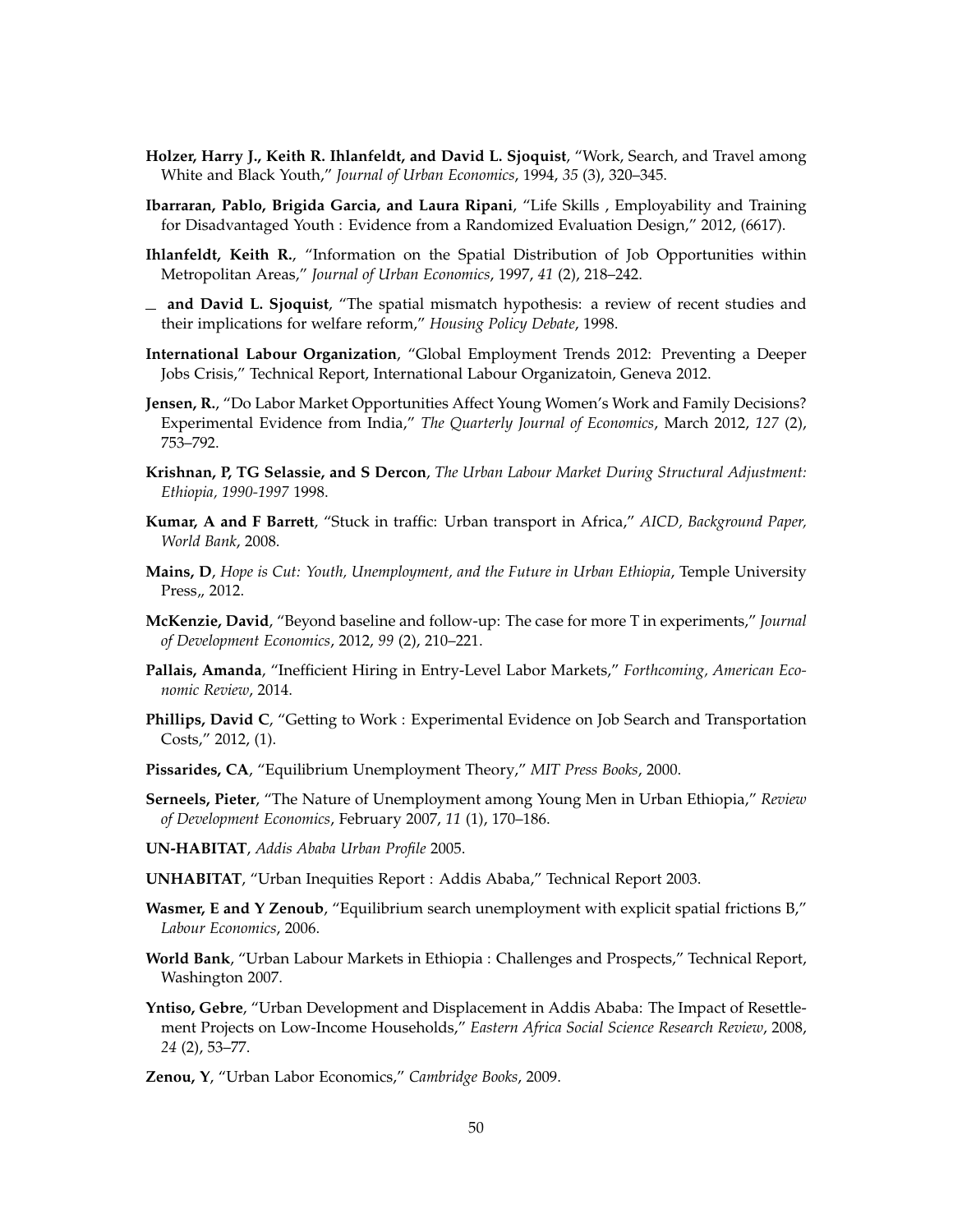# **A What are jobs like, and who finds them?**

Over the 16 weeks that I follow my survey of job seekers I observe enormous changes in their lives and job market outcomes.

Of the 658 individuals interviewed in the endline survey, 359 of them were working, compared to only 168 of those individuals at the baseline survey just 16 weeks earlier. Only 183 of the individuals working at the endline had ever held a any kind of job before in their lives, only 111 of them had been working when interviewed at the baseline, and only 55 had kept the sample jobs that had been working at at baseline (of the 186 working at baseline). 57 individuals had been working at baseline, but where no longer at the endline survey. Half of those who weren't initially working, had found work by the endline. And these transitions over 16 weeks miss the considerable changes that occurred during the intervening weeks.

Some individuals found very similar to work to work that they had done in past; they moved from one construction site to another, or found another short term contract in a factory near Addis Ababa. Others found completely new jobs in occupations that they had not worked in before, either because they had finally had a successful application for a job they had always wanted, or because they gave up searching for one type of work and tried something new. In some other cases, they had to settle for low pay, low skilled work, My sample represents a

|                                                                | olo of sample | $\gamma_0$ | Perm job | Casual job | Monthly Wage |      | Hourly wage<br>Hours work | Paid Monthly | In Office | Firm Size | Dissatisfied | Referral | Board    |
|----------------------------------------------------------------|---------------|------------|----------|------------|--------------|------|---------------------------|--------------|-----------|-----------|--------------|----------|----------|
|                                                                |               |            |          |            |              |      |                           |              |           |           |              |          |          |
| <b>Full Sample</b>                                             | 100%          | 54.6%      | 14.3%    | 10.7%      | 1287         | 10.9 | 40.4                      | 25.5%        | 8.72%     | 71.6      | 22.3%        | 13.6%    | $16.4\%$ |
| By Sample                                                      |               |            |          |            |              |      |                           |              |           |           |              |          |          |
| City                                                           | 44%           | 48.1%      | 5.88%    | 15%        | 1107         | 11.5 | 37                        | 15.4%        | 2.2%      | 51.5      | 16.6%        | 16.5%    | 2.93%    |
| Board                                                          | 56%           | 59.6%      | 20.9%    | 7.12%      | 1401         | 10.6 | 42.6                      | 34.1%        | 14.2%     | 85.7      | 26.8%        | 11.1%    | 27.9%    |
| By Gender                                                      |               |            |          |            |              |      |                           |              |           |           |              |          |          |
| Male                                                           | 78.1%         | 58.4%      | 14.4%    | 12.9%      | 1367         | 11.8 | 40                        | 23.7%        | 8.84%     | 73.9      | 25.5%        | 15.9%    | 18.1%    |
| Female                                                         | 21.9%         | 41%        | 13.9%    | 3.03%      | 882          | 6.72 | 42.5                      | 31.8%        | 8.33%     | 60.6      | 11.1%        | 5.3%     | 10.6%    |
| By Period of Migration to Addis Ababa (or born in Addis Ababa) |               |            |          |            |              |      |                           |              |           |           |              |          |          |
| Born AA                                                        | $36.2\%$      | 49.6%      | $9.66\%$ | 10.2%      | 1178         | 11.9 | 36.8                      | 18.1%        | 6.19%     | 64.4      | 14.7%        | 16.8%    | 8.85%    |
| Since Birth                                                    | 19.5%         | 51.6%      | 10.2%    | 13.3%      | 1496         | 10.3 | 43.1                      | 21.7%        | 5.83%     | 49.1      | 24.2%        | 11.7%    | 7.5%     |
| Last 5 Yrs                                                     | 24%           | 62%        | 16.5%    | 12.2%      | 1175         | 9.22 | 43.5                      | 30.9%        | 9.35%     | 67.2      | 27.8%        | 13.7%    | 23%      |
| Last 1 Yr                                                      | 20.2%         | 57.5%      | 24.1%    | 7.21%      | 1419         | 12.2 | 39.9                      | 37.8%        | 16.2%     | 113       | 27.6%        | 9.01%    | 33.3%    |
| <b>By Education Level</b>                                      |               |            |          |            |              |      |                           |              |           |           |              |          |          |
| Grades 0-9                                                     | 19.3%         | 49.6%      | 8%       | 14.7%      | 1180         | 9.53 | 41                        | 13.8%        | 3.45%     | 38.2      | 15.2%        | 12.1%    | 6.03%    |
| Secondary                                                      | 22.8%         | 51%        | 9.52%    | 10.9%      | 1326         | 11.2 | 40.4                      | 19.7%        | 1.46%     | 54.2      | 23.8%        | 19.7%    | 7.3%     |
| Vocational                                                     | 9.44%         | 55.7%      | 9.84%    | 8.47%      | 1078         | 8.95 | 41.1                      | 25.4%        | 5.08%     | 38.8      | 26.2%        | 20.3%    | 11.9%    |
| Diploma                                                        | 22.8%         | 59.9%      | 12.9%    | 14.5%      | 1261         | 10.6 | 40                        | 31.3%        | 10.7%     | 82.8      | 21.8%        | 14.5%    | 20.6%    |
| Degree                                                         | 25.7%         | 55.1%      | 26.5%    | 5.63%      | 1439         | 12.2 | 41.4                      | 34.5%        | 20.4%     | 126       | 24.6%        | 4.93%    | 31%      |
| By Year of last Education attendence                           |               |            |          |            |              |      |                           |              |           |           |              |          |          |
| Last 1 Yr                                                      | 37.2%         | 53.1%      | 17.2%    | 8.56%      | 1293         | 12.9 | 39.5                      | 29.3%        | 13.5%     | 104       | 24.9%        | 9.01%    | 22.1%    |
| 13-36 Months                                                   | 27%           | 58.8%      | 15.3%    | 13%        | 1212         | 9.79 | 41.8                      | 29.6%        | 8.02%     | 75.3      | 23.7%        | 14.8%    | 17.3%    |
| + 3 Years                                                      | 35.8%         | 52.8%      | 10.2%    | 11.4%      | 1343         | 9.92 | 40.3                      | 18%          | 4.27%     | 35.2      | 18.7%        | 17.5%    | 9.48%    |

**Table A.1: Descriptions of job market outcomes and characteristics by individuals characteristics**

picture of the jobs available in Addis Ababa. This is not meant a representative sample of the labour market in Addis Ababa, rather it provides a picture of the types of first, or entry level jobs. found by young people. Yet it still gives an overview of what jobs are like, what attitudes are to different types of labour, and who gets what types of jobs. The job market outcomes for different types of respondents, as well as the characteristics of different types of jobs found by respondents in the sample are described in detail. The first two descriptive statistics *job* and *Perm Job* simply give the percentage of a certain time of respondent have jobs or permanent jobs,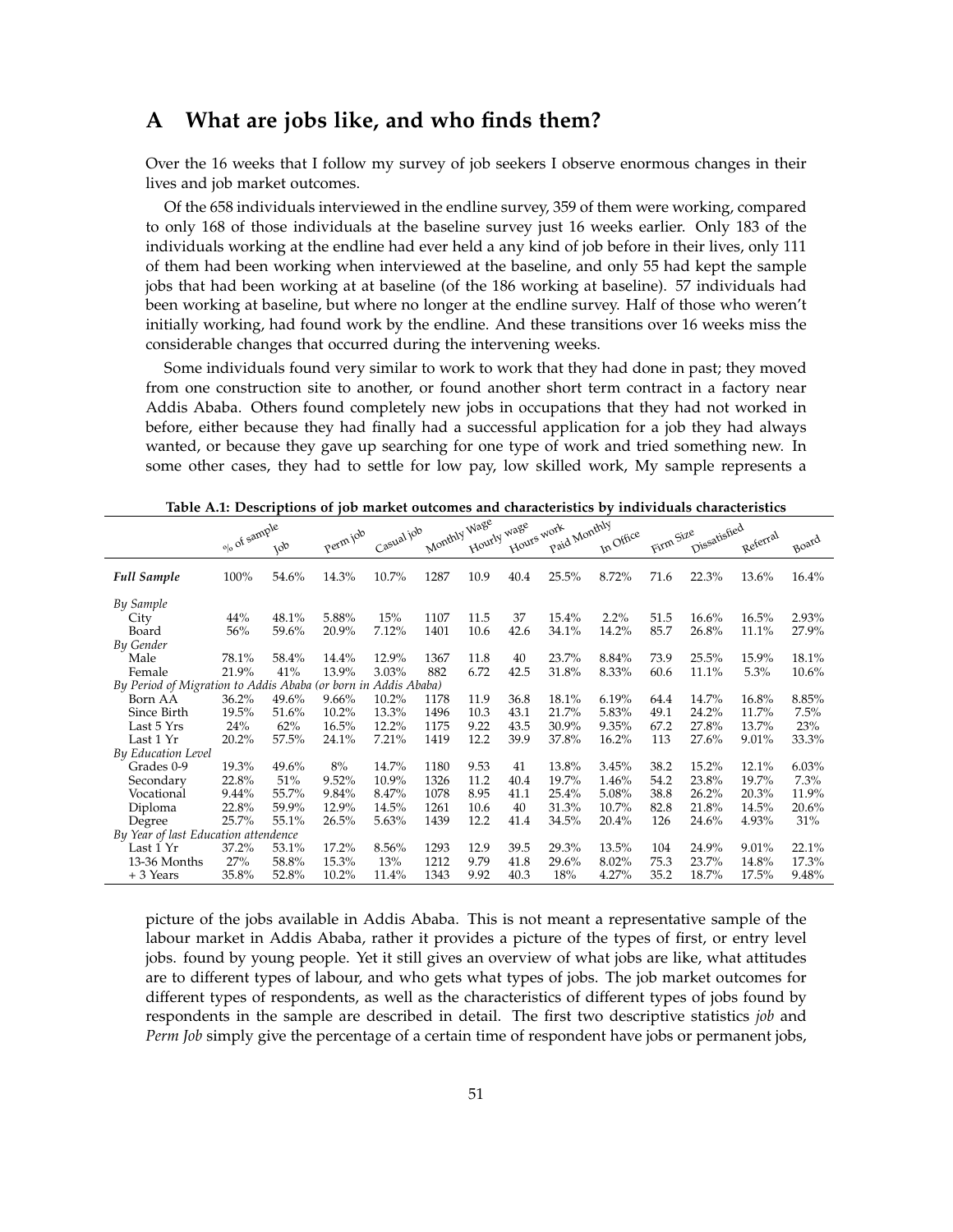respectively, whereas the later columns give the average statistics for respondents of a certain type who *have employment*. So for individuals working in construction, of course everyone has a job, but only 6.45% of these jobs are permanent, and 38.2% were found via a referral. For individuals born in Addis Ababa (Born AA) 49.3% had jobs, and 18.3% of the jobs found by these individuals were found at the job boards.

A few notable statistics are facts mentioning: Boards individuals with jobs are far more likely to have found them at the vacancy boards, or got them by applying for through formal channels (getting the job with an interview). Many still find out about their jobs through social networks, but far fewer than those in the *city sample*. But as the panel describing jobs by the method that was used to find them shows, the jobs found at the boards look a lot better; they are more likely to be permanent, pay more, and often require formal applications. These jobs just seem to be hard to actually get.

|                              | olo of sample | Perm job | Casual job | Monthly Wage | Hourly wage | Hours work | Paid Monthly | In Office | Firm Size | Dissatisfied | Referral | Board |
|------------------------------|---------------|----------|------------|--------------|-------------|------------|--------------|-----------|-----------|--------------|----------|-------|
| All Jobs                     | 100%          | 26.3%    | 19.9%      | 1287         | 10.9        | 40.4       | 47.4%        | 16.2%     | 71.6      | 40.9%        | 25.2%    | 30.5% |
| By Job Activity              |               |          |            |              |             |            |              |           |           |              |          |       |
| Construction                 | 29.5%         | 5.56%    | 41.1%      | 1388         | 12.6        | 37.2       | 12.2%        | 1.11%     | 25.8      | 57.8%        | 38.9%    | 13.3% |
| o/ Daily Labour              | 6.23%         | $0\%$    | 68.4%      | 813          | 9.35        | 28.8       | 10.5%        | 5.26%     | 67        | 57.9%        | 21.1%    | $0\%$ |
| Factory Work                 | 6.23%         | 26.3%    | 10.5%      | 860          | 5.35        | 47.9       | 78.9%        | 5.26%     | 249       | 42.1%        | 15.8%    | 26.3% |
| <b>Basic Services</b>        | 23.6%         | 18.1%    | 8.22%      | 935          | 9.48        | 43.5       | 58.9%        | 5.48%     | 25.9      | 47.9%        | 23.3%    | 28.8% |
| Vocational                   | 11.5%         | 17.1%    | 2.86%      | 1389         | 14.9        | 39.1       | 40%          | 5.71%     | 52.5      | 25.7%        | 37.1%    | 20%   |
| Civil Service                | 5.57%         | 94.1%    | $0\%$      | 1458         | 8.42        | 42.2       | 82.4%        | 88.2%     | 206       | 47.1%        | $0\%$    | 94.1% |
| o/ Skilled                   | 17.4%         | 47.2%    | 9.43%      | 1459         | 11.1        | 41.1       | 83%          | 49.1%     | 104       | 32.1%        | 11.3%    | 60.4% |
| By Job status                |               |          |            |              |             |            |              |           |           |              |          |       |
| Permanent                    | 27.7%         | 100%     | $0\%$      | 1575         | 10.2        | 45.5       | 85.1%        | 43.2%     | 139       | 27.7%        | 9.46%    | 63.5% |
| Temporary                    | 45.7%         | $0\%$    | $0\%$      | 1216         | 9.27        | 40.8       | 51%          | 11%       | 62.8      | 47.7%        | 29%      | 29.7% |
| Casual                       | 18.9%         | $0\%$    | 100%       | 1162         | 13.7        | 34.2       | 7.81%        | 4.69%     | 50.4      | 56.3%        | 32.8%    | 3.13% |
| Self Empl                    | 7.67%         | $0\%$    | $0\%$      | 1053         | 13.1        | 36.7       | 19.2%        | $0\%$     | 9         | 38.5%        | 30.8%    | 11.5% |
| By Method job was found      |               |          |            |              |             |            |              |           |           |              |          |       |
| At Boards                    | 37.4%         | 48%      | $2.04\%$   | 1397         | 8.55        | 45.3       | 85.7%        | 39.8%     | 140       | 36.7%        | 1.02%    | 100%  |
| <b>Networks</b>              | 62.6%         | 12.2%    | 25.6%      | 1195         | 11.3        | 38.5       | 31.7%        | 7.32%     | 40.8      | 50.6%        | 45.7%    | $0\%$ |
| By Job Hiring Method         |               |          |            |              |             |            |              |           |           |              |          |       |
| Formally                     | 48.7%         | 53.2%    | 3.9%       | 1271         | 7.75        | 45.6       | 94.8%        | 40.3%     | 107       | 31.2%        | $0\%$    | 79.2% |
| Referral                     | 51.3%         | 8.64%    | 25.9%      | 1296         | 11.9        | 38.3       | 22.2%        | 2.47%     | 30.6      | 50.6%        | 100%     | 1.23% |
| By Job Education Requirement |               |          |            |              |             |            |              |           |           |              |          |       |
| None                         | 51.3%         | 8.45%    | 31.7%      | 1223         | 12.8        | 36.1       | 22.5%        | 2.82%     | 38.1      | 56.3%        | 34.5%    | 6.34% |
| Secondary                    | 32.9%         | 25.3%    | 17.6%      | 1087         | 7.95        | 43.5       | 63.7%        | 18.7%     | 84.8      | 39.6%        | 16.5%    | 39.6% |
| Degree                       | 15.9%         | 59.1%    | $0\%$      | 1685         | 11.3        | 41.6       | 79.5%        | 54.5%     | 139       | 38.6%        | 4.55%    | 84.1% |

**Table A.2: Descriptions of job market outcomes and characteristics by job type**

The panel on education levels show the returns to education in Addis Ababa. Surprisingly the better individuals in my sample, at least at these first jobs, do not seem to earn considerably more than those without higher education. While those with degrees do earn more, the difference is not especially large. However, those with degrees are far more likely to have permanent employment, and to have found their jobs formally or at the job boards. Indeed, jobs that have holding a degree as requirement for employment are overwhelmingly 87.2% advertised at the job boards, and require formal applications.

*Permanent Jobs:* Individuals who found permanent jobs clearly earn a little more than other types of jobs, but the differences is small, particularly when looking at hourly wages instead of total monthly wages. Permanent jobs afford more hours per work,<sup>57</sup> and are undoubtedly less volatile in terms of the work being available from week to week: looking at the high frequency data, very few individuals (11%) holding down a permanent job had spells of unemployment (weeks when they worked one week, but then not the next) whereas 50% of those among those holding temporary jobs had spells of unemployment. Overall, individuals finding permanent

<sup>&</sup>lt;sup>57</sup>In an economy where many young workers consider themselves under-employment, in the sense of wanting more hours of work (Broussard and Teklesellasie, 2012), this is a sought after characteristic of a job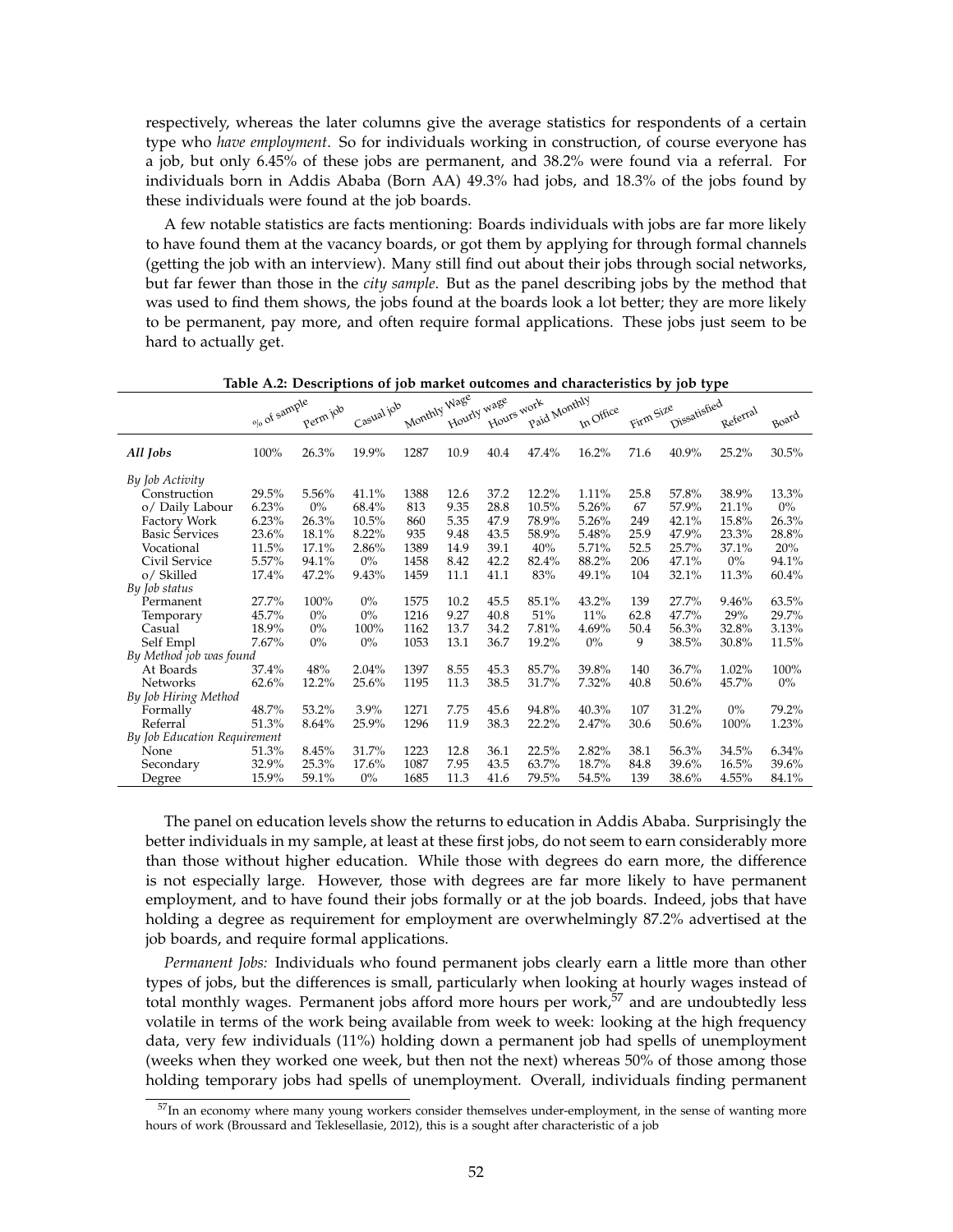worked on average more weeks over the 16 weeks of the study than those in temporary jobs or having to find casual work on a regular basis.

*Construction work:* One of the most striking and perhaps surprising findings of the survey data is the dominance of construction jobs as a means to make a living for young people in Addis Ababa. In the baseline survey about 25% of respondents and 60% of young men who had work were working in construction<sup>58</sup>. Almost half of these jobs were casual labour jobs (individuals were paid daily, or piece rate salaries) and none of them were considered permanent jobs.

At the endline survey, things have not changed significantly. Table A.2 shows that 72 individuals had construction jobs, making 29% of all of the jobs. In addition, a further 6% of the sample were in other daily labour jobs, which often involved similar low skilled, hard labour. Only 8% of these construction jobs were considered permanent<sup>59</sup>, and very people were recruited formally. Interestingly, very few of these jobs were found on the job boards, they tended to be found by going to visit worksites, or hearing about them through social networks.

And most interestingly, the wages paid in construction tend to be surprisingly high. On average, these wages were hardly lower than much sought after civil service jobs, with only Other Skilled (non-government jobs usually in specialized occupations such as lawyers or teachers) paying higher hourly wages on average. This may reflect the high premium paid for the kind of difficult labour done in construction, and the enormous demand for this kind of work in the middle of the construction boom currently happening in Addis Ababa. Yet individuals working on construction sites were more likely (by 15pp) to be dissatisfied with their work, and more likely to be searching (by 12pp) for work while working, when compared to all other jobs. When asked what job they expected to work at, in 6 months time, less than half of all construction workers anticipated still working in construction.

*The government sector:* Government jobs, and the civil service, are sought after by the youth in Addis Ababa. For a detailed history of the civil service in Ethiopia see (Mains, 2012). I distinguish between civil service jobs, usually office and administrative jobs, which are (or perhaps, used to be) highly prestigious, and routes to a middle class life (Mains, 2012), from any other kind of government employment, which may not be quite as sought after. In my baseline survey one third of all individuals with degrees expected to find work in government civil service jobs in the next six months. However, work in this sector is hard to find, and by the follow up survey only 15% of those with degrees were still expecting this type of work, and only 4% had found a civil service position. Discouragement set in quickly. Civil service jobs are almost all permanent positions in large government departments, and are almost exclusively found at the job boards. They are far more likely to be given after a formal job interview, and none were given on the basis of referral alone. However, claims of highly inflated civil service wages appear to be vastly overstated. In fact

Yet, while not everyone is satisfied with civil service jobs, but they are far less likely to be dissatisfied with these jobs than other permanent jobs on average. However, this satisfaction seems to be drive forces other than the wages paid by these jobs: government employees are more less likely to be dissatisfied with their jobs, but *more* likely to be dissatisfied with wages they are paid in these jobs.

I would speculate, based on the characteristics of these jobs, and from discussions with numerous individuals in my sample, some of whom were working in civil service jobs, that the preference for government jobs in due in large part from the permanence of these jobs.

# **B Appendix B: Charts and Images**

<sup>58</sup>almost no women were working in construction

 $59$ These permanent construction jobs were usually jobs for managers or highly skilled machine operators, who kept the same job one construction company for some time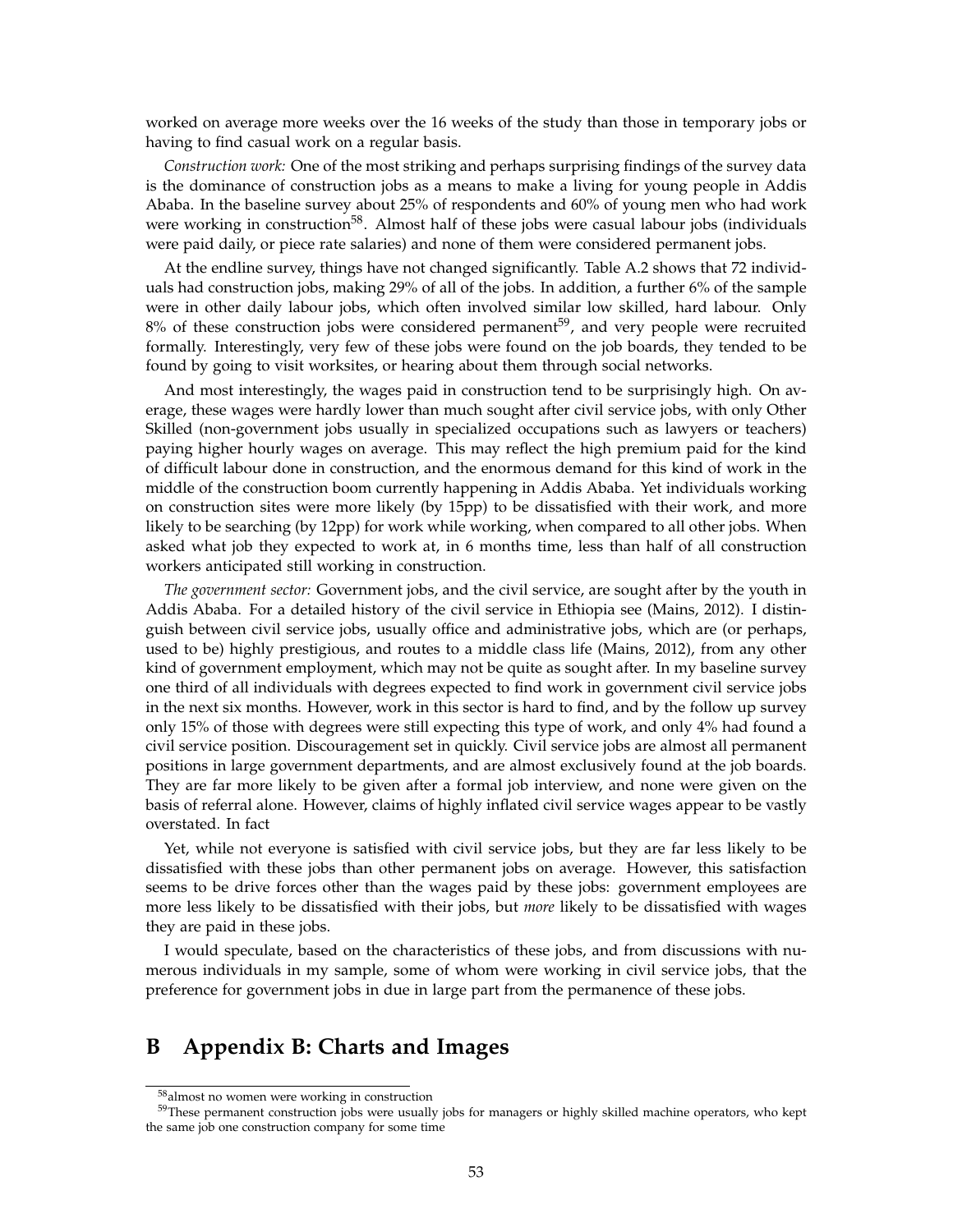**Figure B.1: Trajectory of Treatment effects across weeks in each sample**

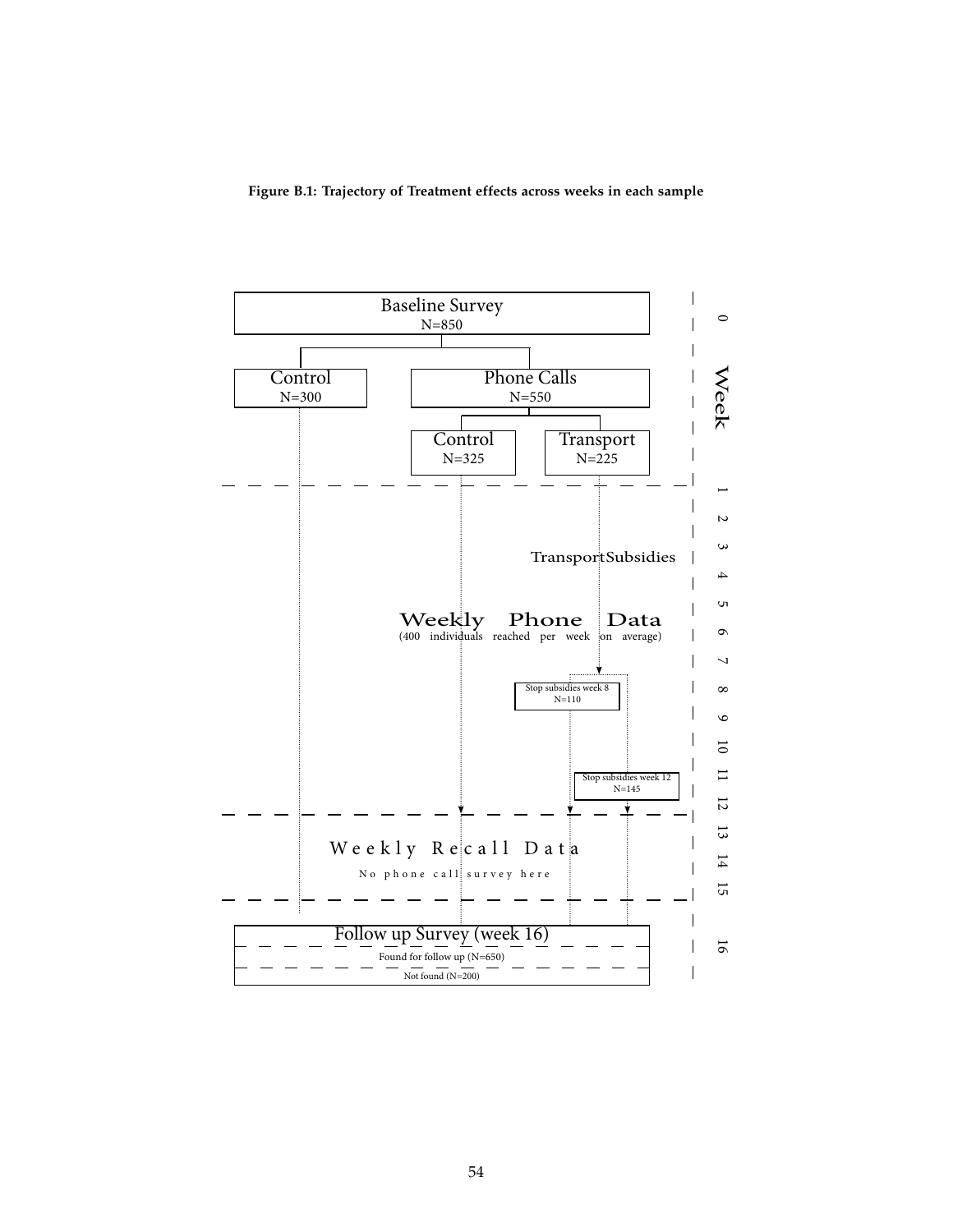

**Figure B.2: Map of Addis Ababa showing sampling frame and selected EAs**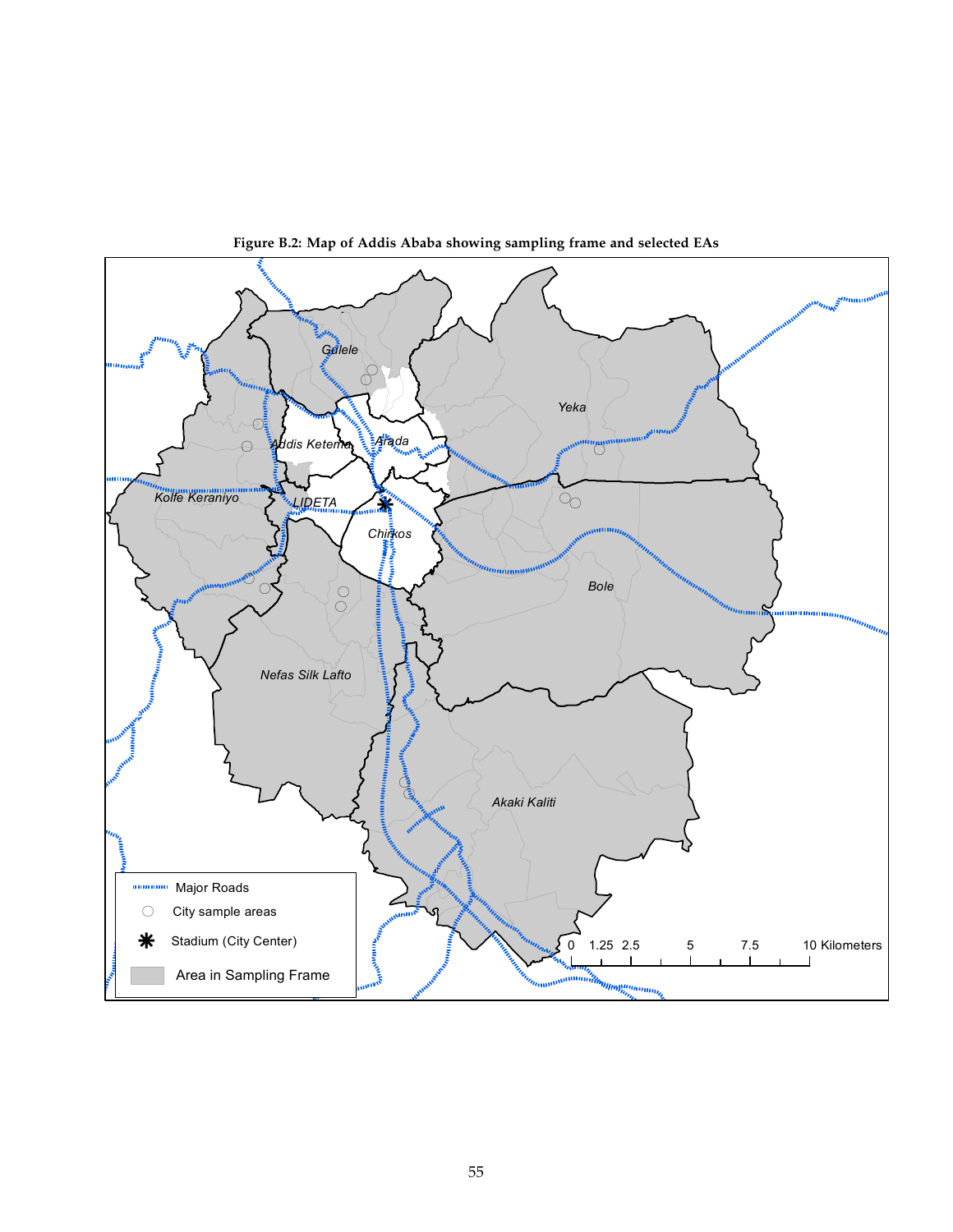

**Figure B.3: Composition of the sample over weeks for the treatment & control groups (alternative categorical ordering)**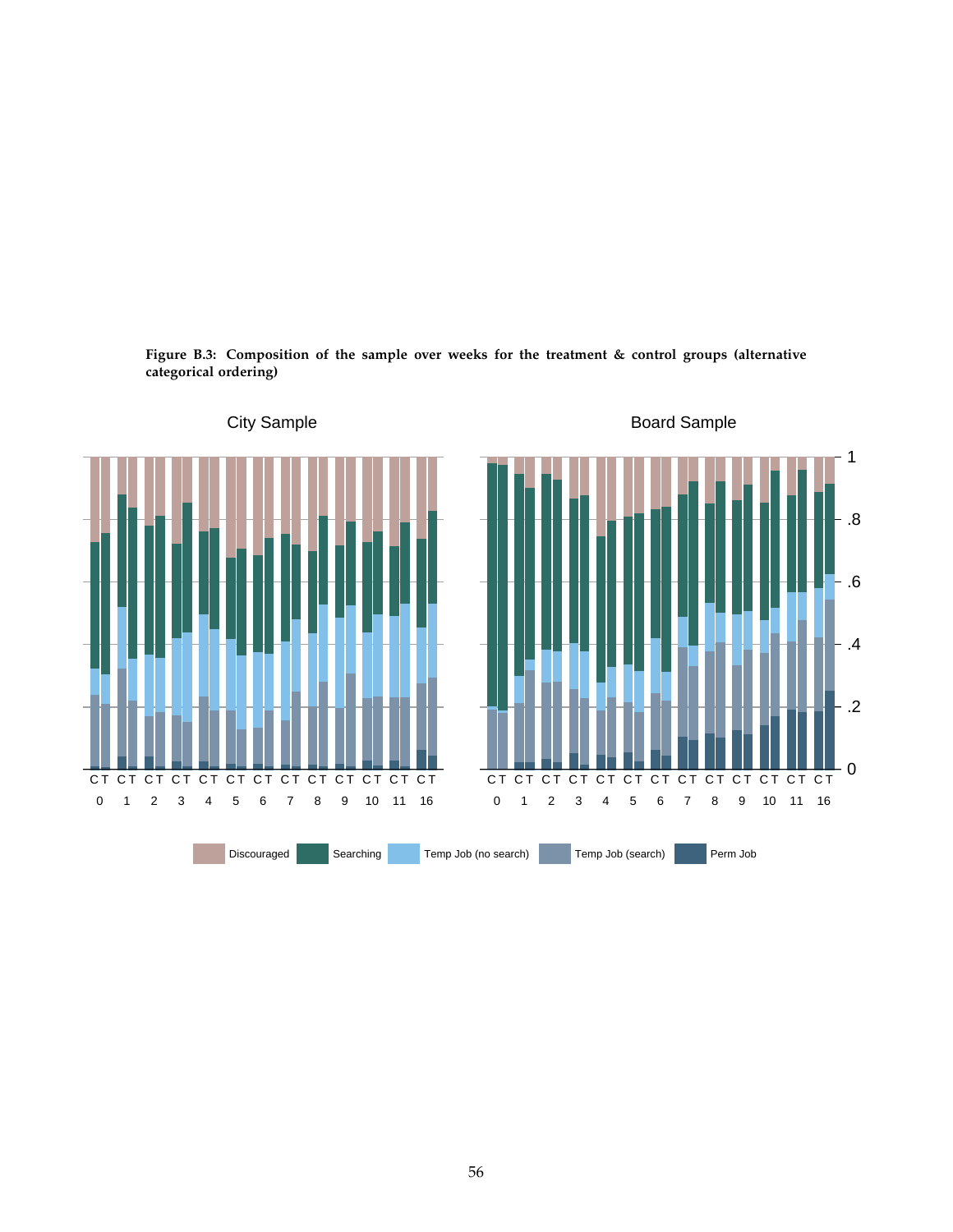

**Figure B.4: Impact on visiting the job boards: Non-parametric trends & treatment effects over time**



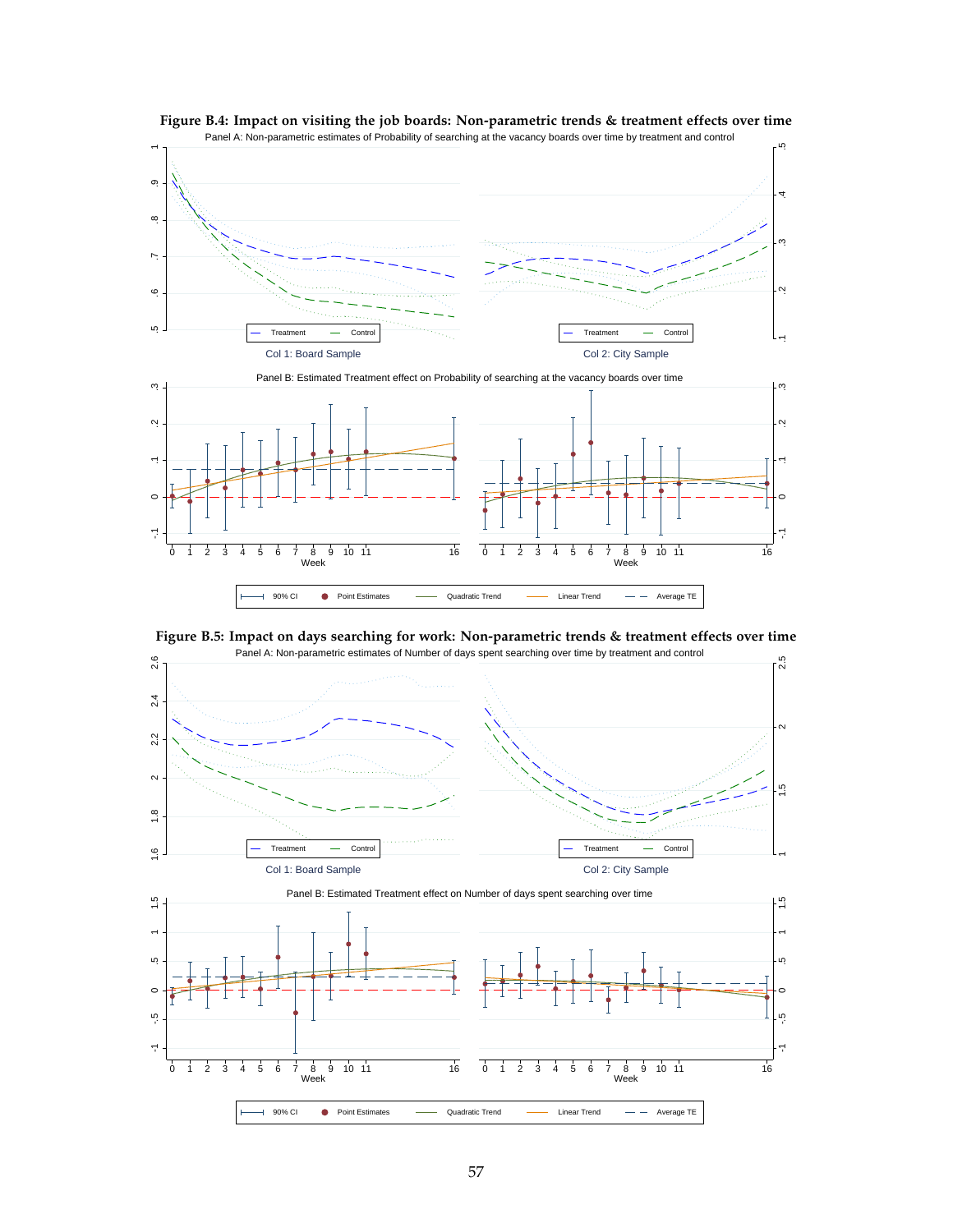



**Figure B.7: Impact on discouragement: Non-parametric trends & treatment effects over time**

ă,

0 1 2 3 4 5 6 7 8 9 10 11 16 0 1 2 3 4 5 6 7 8 9 10 11 16

90% CI • Point Estimates – Quadratic Trend – Linear Trend – Average TE |

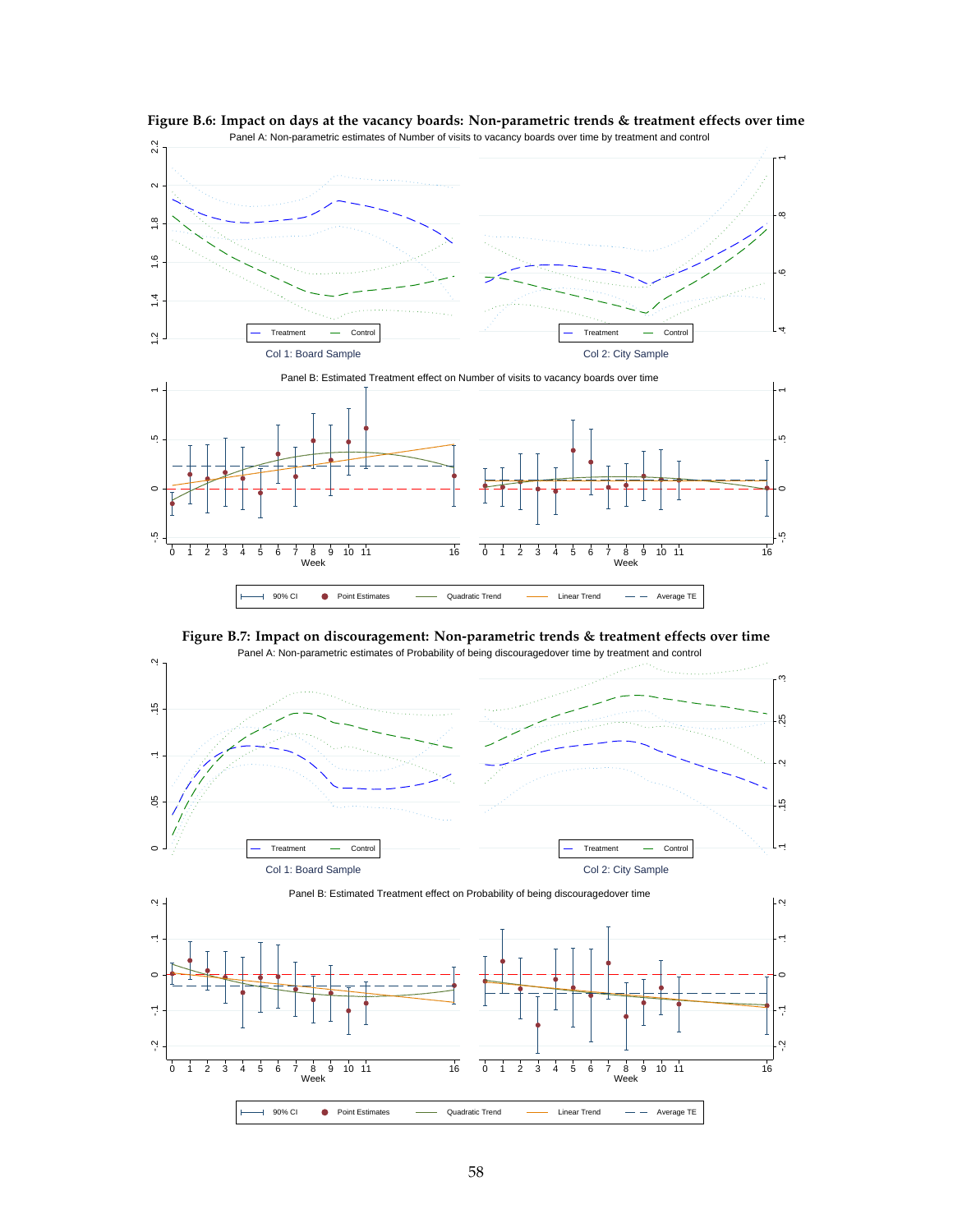

**Figure B.8: Impact on Permanent Employment: Non-parametric trends & treatment effects over time**



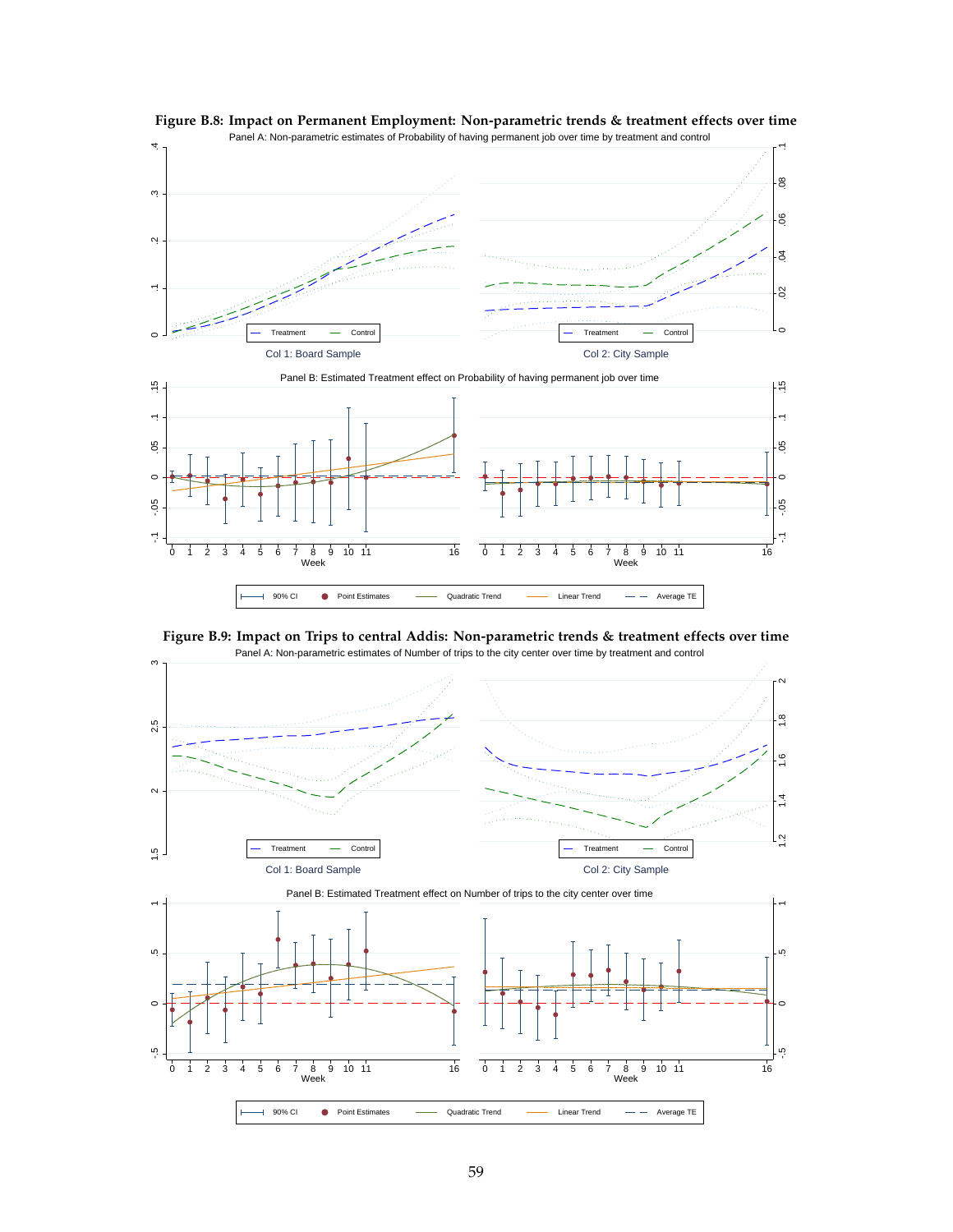

**Figure B.10: Impact on Reservation Wage: Non-parametric trends & treatment effects over time**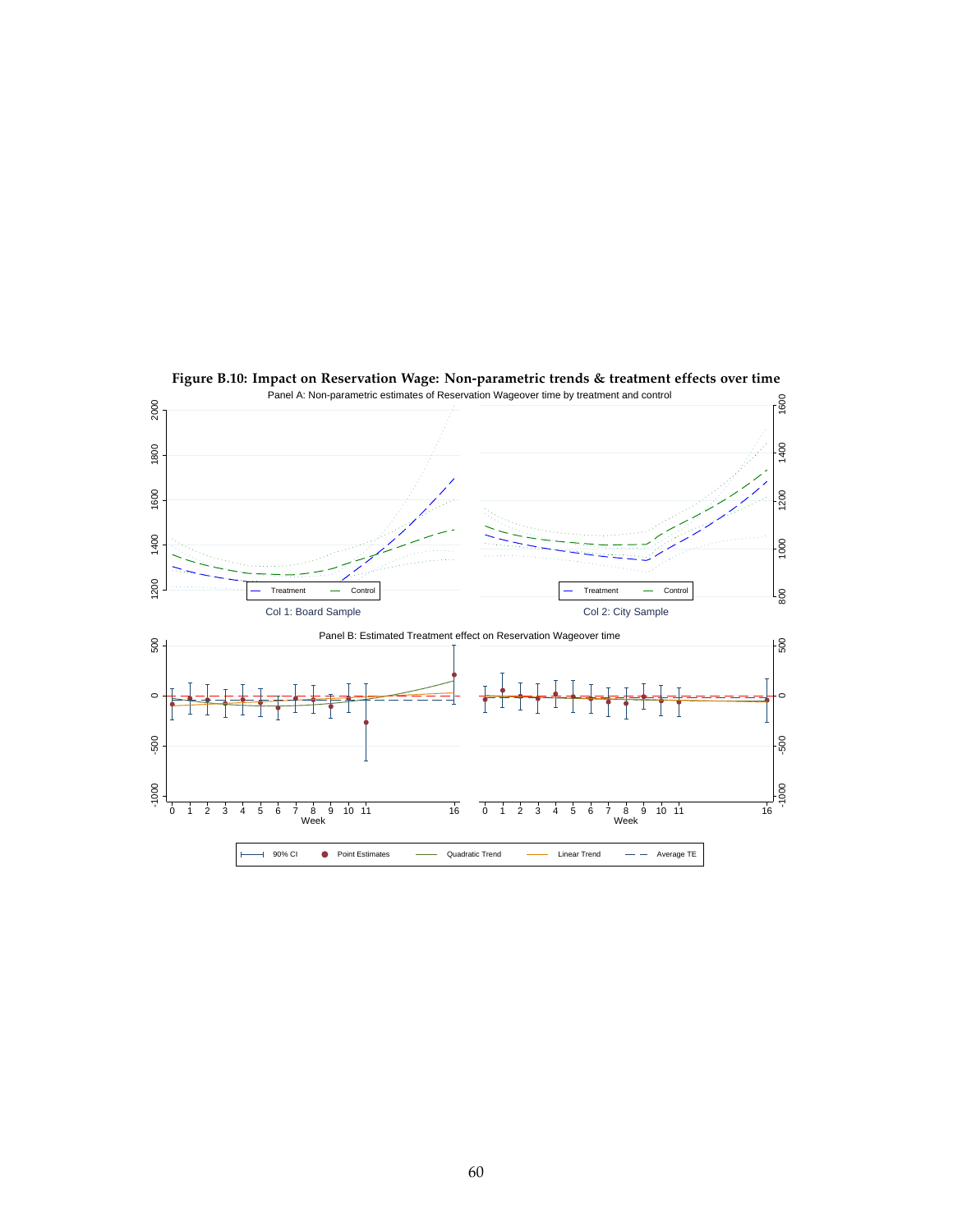# **C Appendix C: Further Tables**

## **Figure C.1: Phone Survey Questionnaire**

|                | <b>Phone Survey Questions</b>                                                                                     | Codes                                                               |
|----------------|-------------------------------------------------------------------------------------------------------------------|---------------------------------------------------------------------|
| p1             | During the last 7 days were you engaged in any kind of productive activity                                        | $01 = Yes$                                                          |
|                | such as work for payment, family gain or production for own consumption?                                          | $02 = No - >$ Skip to Question p5                                   |
| p <sub>2</sub> | Was this work short term/temporary or casual work?                                                                | 01 = Yes, it is short-term work                                     |
|                |                                                                                                                   | $02 = No - >$ Skip to Question p3                                   |
| $p2_1$         | Check if the respondent was engaged in short term work the last time they                                         | $01 = Yes$ , I have not changed                                     |
|                | were surveyed (jobj1 $1 = 1$ if first phone interview, p2 $1 = 1$ if is a later                                   | iobs<br>$02 = No$ , it is not the same, I                           |
|                | interview)                                                                                                        | have taken work with a different                                    |
|                | Ask If YES: Is this the same work that you were engaged in last week/the last                                     | employer                                                            |
|                | time we interviewed you (was it with the same employer)?                                                          |                                                                     |
| p3             | Was this work full-time, permanent paid employment?                                                               | $01 = Yes$ , it is full-time<br>permanent work                      |
|                |                                                                                                                   | $02 = No$                                                           |
| p3_1           | If yes, check if the respondent was engaged in permanent employment the last                                      | 01 = Yes, I have not changed                                        |
|                | time they were phone surveyed (using existing data spreadsheets).                                                 | jobs<br>$02$ = No, it is not the same, I                            |
|                | If yes: Is this the same permanent employment you had last week/the last                                          | have taken work with a different                                    |
|                | time we interviewed you (was it with the same employer)?                                                          | employer                                                            |
| p4             | Are you satisfied with this job, or are you still hoping for another job?                                         | $01 = Yes$ , I am satisfied<br>$02 = No$ , I want other work        |
| p4 1           | How many hours did you work in the last 7 days?                                                                   | Write down the number of days<br>worked                             |
| p4_2           | How much do you think you have earned in the last 7 days?                                                         | Write down the estimated                                            |
|                | If they are being paid on a monthly basis calculate the effective weekly rate by                                  | amount earned                                                       |
|                | dividing by four                                                                                                  | $01 = Yes$                                                          |
| p <sub>5</sub> | Have you been searching for work in the last 7 days?<br>Ask even if they have already found a full time job.      | $02 = No - >$ Skip to Question p6                                   |
| $p5_{-1}$      | How many days of the last 7 days have you searched for work?                                                      | Write down the number of days                                       |
|                |                                                                                                                   | searched                                                            |
| p5_2           | How many of hours of the last working day (ask about Friday if it's the                                           | Write down the number of hours                                      |
|                | weekend), did you spend searching for work?<br>On how many days of the 7 days did you visit a (or any) job board? | searched                                                            |
| p5_3           |                                                                                                                   | Write down the number of days<br>at job boards                      |
| p6             | When we last spoke to you said you expected to find employment working as                                         | 01 = Yes, I still expect to take                                    |
|                | (use most recent existing data on res oppucation), are you still                                                  | this kind of work<br>$02$ = No, I am now expecting to               |
|                | interested in this kind of work?                                                                                  | take different work work                                            |
| p6_1           | Ask about the most recent job type they have mentioned, if they just changed                                      | $01 = Yes$ , I would still take that                                |
|                | the job they are interested in, ask about that:                                                                   | wage $-$ > skip to p6 3<br>$02$ = No, that wage is now too          |
|                | You said you would take a job at the monthly wage of (use the most                                                | low                                                                 |
|                | recent reservation wage number of the existing data). Would you still work at                                     |                                                                     |
|                | this rate?                                                                                                        |                                                                     |
| p6_2           | If this wage is too low, what is the lowest wage you would now accept for                                         | Write down the lowest wage they<br>would work for now (then skip to |
|                | this work?                                                                                                        | question p7)                                                        |
| p6_3           | If you would still work for this amount, would you work for 100 birr less? 200                                    | Write down the amount where<br>they said YES, hen skip to           |
|                | birr less?                                                                                                        | question p7)                                                        |
|                | Enumerator: keep going down until the person says NO and then write down                                          |                                                                     |
|                | the amount at which the last said YES                                                                             | Write down the total amount of                                      |
| p7             | How much do you think you have spent in cash during the last 7 days?                                              | cash spent                                                          |
| p8             | How many times have you travelled into central Addis Ababa in the last 7                                          | Write down the number of trips to                                   |
|                | days (including this trip)?                                                                                       | Addis                                                               |
|                |                                                                                                                   |                                                                     |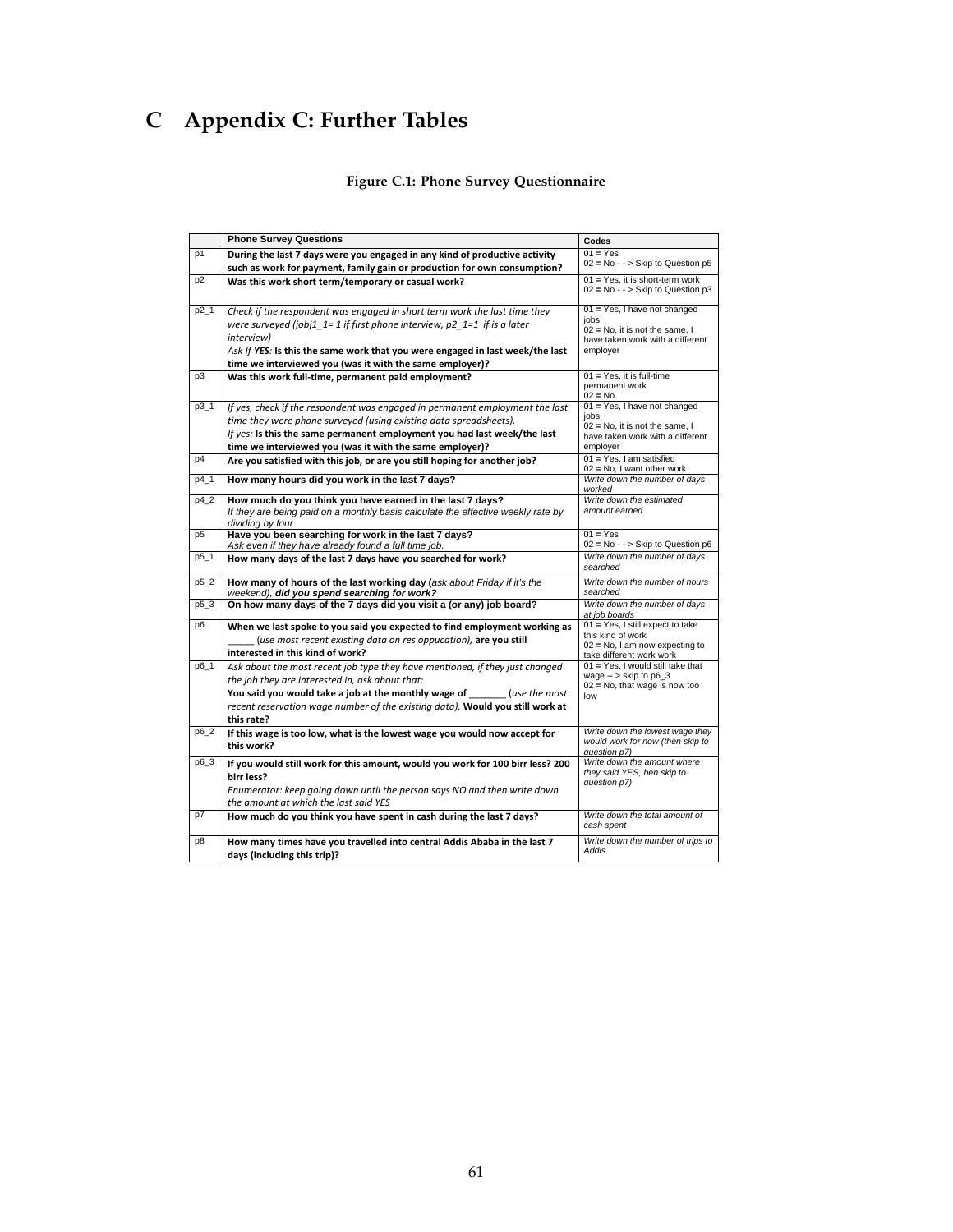| Panel B: Sample resurveyed at Follow Up |               |              |                    |               |              |              |                  |       |            |                      |           |       |  |
|-----------------------------------------|---------------|--------------|--------------------|---------------|--------------|--------------|------------------|-------|------------|----------------------|-----------|-------|--|
|                                         |               |              | <b>Full Sample</b> |               |              |              | Boards Sample    |       |            | City Sample          |           |       |  |
| Sample                                  | treat<br>.556 | cont<br>.563 | diff<br>$-.0075$   | p-val<br>.859 | treat<br>1   | cont<br>1    | diff<br>$\Omega$ | p-val | treat<br>0 | cont<br>$\mathbf{0}$ | diff<br>0 | p-val |  |
| Work                                    | .242          | .263         | $-.0206$           | .579          | .182         | .205         | $-.0228$         | .616  | .318       | .338                 | $-.0201$  | .739  |  |
| Permanent Work                          | .0051         | .0065        | $-.0015$           | .824          | $\mathbf{0}$ | $\mathbf{0}$ | $\Omega$         |       | .0114      | .0149                | $-.0036$  | .812  |  |
| Searching                               | .828          | .826         | .0022              | .946          | .964         | .969         | $-.0055$         | .787  | .659       | .642                 | .0173     | .778  |  |
| Visisted Boards                         | .631          | .65          | $-.0187$           | .647          | .955         | .954         | 8.8e-04          | .971  | .227       | .259                 | $-.0314$  | .571  |  |
| Discouraged                             | .116          | .126         | $-.0099$           | .723          | .0273        | .0193        | .008             | .632  | .227       | .264                 | $-.0364$  | .514  |  |
| Hours Worked                            | 6.84          | 6.45         | .392               | .741          | 6            | 5.45         | .55              | .724  | 7.9        | 7.74                 | .161      | .93   |  |
| Construction                            | .0859         | .087         | $-.0011$           | .963          | .0818        | .0656        | .0162            | .58   | .0909      | .114                 | $-.0235$  | .554  |  |
| Female                                  | .207          | .224         | $-0.0168$          | .632          | .127         | .135         | $-.0079$         | .839  | .307       | .338                 | $-.0315$  | .601  |  |
| Diploma                                 | .202          | .185         | .0172              | .606          | .282         | .278         | .0038            | .94   | .102       | .0647                | .0376     | .269  |  |
| Degree                                  | .247          | .252         | $-.0047$           | .899          | .436         | .44          | $-.0038$         | .947  | .0114      | .01                  | .0014     | .914  |  |
| Finish Gr 10                            | .818          | .807         | .0117              | .727          | .927         | .961         | $-.0341$         | .165  | .682       | .607                 | .0749     | .227  |  |
| Age                                     | 23.8          | 23.6         | .255               | .301          | 23.8         | 23.7         | .13              | .653  | 23.9       | 23.4                 | .416      | .326  |  |
| Household Size                          | 3.45          | 3.43         | .0285              | .869          | 2.68         | 2.88         | $-.202$          | .275  | 4.42       | 4.12                 | .296      | .299  |  |
| Head of HH                              | .258          | .25          | .0076              | .838          | .336         | .282         | .0545            | .296  | .159       | .209                 | $-.0499$  | .325  |  |
| Amhara                                  | .449          | .509         | $-.0592$           | .164          | .445         | .498         | $-.0526$         | .356  | .455       | .522                 | $-.0678$  | .29   |  |
| Oromo                                   | .348          | .302         | .0463              | .242          | .409         | .34          | .0693            | .206  | .273       | .254                 | .019      | .736  |  |
| Orthodox                                | .717          | .737         | $-.0198$           | .6            | .709         | .71          | $-.0013$         | .979  | .727       | .771                 | $-.0439$  | .425  |  |
| Muslim                                  | .0859         | .102         | $-0.0163$          | .518          | .0455        | .0734        | $-.0279$         | .321  | .136       | .139                 | $-.0029$  | .947  |  |
| Lives with Family                       | .242          | .261         | $-.0184$           | .619          | .345         | .363         | $-0.0175$        | .749  | .114       | .129                 | $-.0157$  | .711  |  |
| Born out of Addis                       | .616          | .622         | $-.0056$           | .893          | .791         | .803         | $-0.0122$        | .79   | .398       | .388                 | .0097     | .877  |  |
| Recent Grad                             | .328          | .389         | $-.0608$           | .139          | .455         | .541         | $-.086$          | .131  | .17        | .194                 | $-.0236$  | .637  |  |
| Work Experience                         | .495          | .511         | $-.0159$           | .708          | .391         | .409         | $-0.0184$        | .743  | .625       | .642                 | $-.0168$  | .786  |  |
| Weeks w/o Work                          | 39            | 40           | $-1.04$            | .788          | 37.7         | 35.3         | 2.45             | .564  | 40.6       | 46.1                 | $-5.58$   | .417  |  |
| <b>HH</b> Wealth index                  | $-.0276$      | .0254        | $-.053$            | .547          | $-.171$      | .0025        | $-.174$          | .165  | .152       | .0549                | .097      | .422  |  |
| Own Room                                | .247          | .224         | .0236              | .511          | .264         | .208         | .0551            | .247  | .227       | .244                 | $-.0165$  | .763  |  |
| Kms from center                         | 5.98          | 6.45         | $-463$             | .106          | 6.09         | 6.94         | $-.854$          | .0709 | 5.85       | 5.8                  | .0442     | .852  |  |
| Weekly expenditure                      | 183           | 155          | 28.5               | .0422         | 206          | 166          | 39.4             | .0327 | 156        | 140                  | 15.2      | .476  |  |
| Money from fam                          | 96.2          | 77.9         | 18.3               | .197          | 123          | 107          | 16.4             | .42   | 62.7       | 40.8                 | 21.9      | .236  |  |
| <b>Reservation Wage</b>                 | 1227          | 1288         | $-61.1$            | .379          | 1323         | 1400         | $-77$            | .434  | 1108       | 1145                 | $-37$     | .693  |  |
| <b>Observations</b>                     | (198)         | (460)        |                    |               | (110)        | (259)        |                  |       | (88)       | (201)                |           |       |  |

**Table C.1: Table 1 (cont): Test for Balance across Samples and after Attrition**

*Panel C: Sample Recontacted (at least once) in the Phone Surveys*

|                         | Full Sample |       |            |       |          |              | Boards Sample |       | City Sample |          |            |       |
|-------------------------|-------------|-------|------------|-------|----------|--------------|---------------|-------|-------------|----------|------------|-------|
|                         | treat       | cont  | diff       | p-val | treat    | cont         | diff          | p-val | treat       | cont     | diff       | p-val |
| Sample                  | .557        | .558  | $-8.9e-04$ | .982  | 1        | $\mathbf{1}$ | $\mathbf{0}$  |       | $\Omega$    | $\theta$ | $\Omega$   |       |
| Work                    | .245        | .264  | $-.0197$   | .57   | .197     | .219         | $-.0215$      | .62   | .305        | .322     | $-.0177$   | .751  |
| Permanent Work          | .0042       | .0062 | $-.002$    | .737  | $\theta$ | $\mathbf{0}$ | $\theta$      |       | .0095       | .014     | $-.0045$   | .736  |
| Searching               | .823        | .839  | $-0.0161$  | .587  | .97      | .967         | .003          | .872  | .638        | .678     | $-.0395$   | .484  |
| Visisted Boards         | .629        | .655  | $-.0263$   | .489  | .962     | .952         | .0103         | .641  | .21         | .28      | $-.0709$   | .175  |
| Discouraged             | .122        | .122  | 4.6e-04    | .986  | .0227    | .0222        | 5.1e-04       | .974  | .248        | .248     | $-4.5e-05$ | .999  |
| Hours Worked            | 7.15        | 6.25  | .901       | .407  | 6.62     | 5.32         | 1.3           | .359  | 7.82        | 7.42     | .398       | .812  |
| Construction            | .097        | .093  | .0041      | .861  | .0985    | .0778        | .0207         | .485  | .0952       | .112     | $-.0169$   | .647  |
| Female                  | .232        | .227  | .0048      | .886  | .136     | .137         | $-6.7e-04$    | .985  | .352        | .341     | .0113      | .843  |
| Diploma                 | .207        | .186  | .0208      | .507  | .295     | .289         | .0066         | .892  | .0952       | .0561    | .0392      | .196  |
| Degree                  | .253        | .246  | .0073      | .832  | .447     | .433         | .0136         | .796  | .0095       | .0093    | 1.8e-04    | .988  |
| Finish Gr 10            | .793        | .795  | $-.0022$   | .945  | .932     | .963         | $-.0311$      | .168  | .619        | .584     | .0349      | .552  |
| Age                     | 23.7        | 23.4  | .233       | .328  | 23.8     | 23.6         | .244          | .397  | 23.5        | 23.3     | .22        | .58   |
| Household Size          | 3.51        | 3.49  | .0272      | .864  | 2.79     | 2.92         | $-0.131$      | .45   | 4.43        | 4.21     | .223       | .388  |
| Head of HH              | .224        | .223  | $4.9e-04$  | .988  | .303     | .256         | .0475         | .316  | .124        | .182     | $-.0584$   | .185  |
| Amhara                  | .456        | .492  | $-.036$    | .364  | .447     | .504         | $-.0567$      | .286  | .467        | .477     | $-.01$     | .867  |
| Oromo                   | .333        | .308  | .0255      | .49   | .402     | .356         | .046          | .372  | .248        | .248     | $-4.5e-05$ | .999  |
| Orthodox                | .705        | .725  | $-.0206$   | .565  | .705     | .711         | $-.0066$      | .892  | .705        | .743     | $-.0382$   | .471  |
| Muslim                  | .105        | .114  | $-.0082$   | .744  | .0455    | .0704        | $-.0249$      | .333  | .181        | .168     | .0127      | .778  |
| Lives with Family       | .262        | .273  | $-.0111$   | .752  | .364     | .381         | $-.0178$      | .729  | .133        | .136     | $-.0022$   | .957  |
| Born out of Addis       | .62         | .612  | .0087      | .822  | .818     | .811         | .0071         | .865  | .371        | .36      | .0116      | .84   |
| Recent Grad             | .359        | .403  | $-.0442$   | .253  | .477     | .556         | $-.0783$      | .14   | .21         | .21      | $-7.6e-04$ | .988  |
| Work Experience         | .506        | .506  | 1.3e-04    | .997  | .409     | .396         | .0128         | .806  | .629        | .645     | $-0.0163$  | .777  |
| Weeks w/o Work          | 37.3        | 40.6  | $-3.3$     | .349  | 37.7     | 33.9         | 3.79          | .328  | 36.8        | 49       | $-12.2$    | .0489 |
| HH Wealth index         | $-.0057$    | .0321 | $-.0378$   | .643  | $-114$   | $-.0028$     | $-112$        | .336  | .131        | .0761    | .0549      | .623  |
| Own Room                | .224        | .211  | .0129      | .693  | .227     | $\cdot$      | .0273         | .529  | .219        | .224     | $-.0053$   | .916  |
| Kms from center         | 6.17        | 6.39  | $-.221$    | .41   | 6.38     | 6.93         | $-546$        | .22   | 5.91        | 5.72     | .19        | .383  |
| Weekly expenditure      | 177         | 149   | 28.6       | .0397 | 202      | 169          | 32.8          | .0929 | 146         | 123      | 23.3       | .222  |
| Money from fam          | 90.4        | 74    | 16.4       | .18   | 117      | 102          | 15.4          | .39   | 56.5        | 38.7     | 17.8       | .235  |
| <b>Reservation Wage</b> | 1207        | 1252  | $-45.7$    | .448  | 1321     | 1370         | $-49.6$       | .544  | 1064        | 1104     | $-40.3$    | .64   |
| <b>Observations</b>     | (237)       | (484) |            |       | (132)    | (270)        |               |       | (105)       | (214)    |            |       |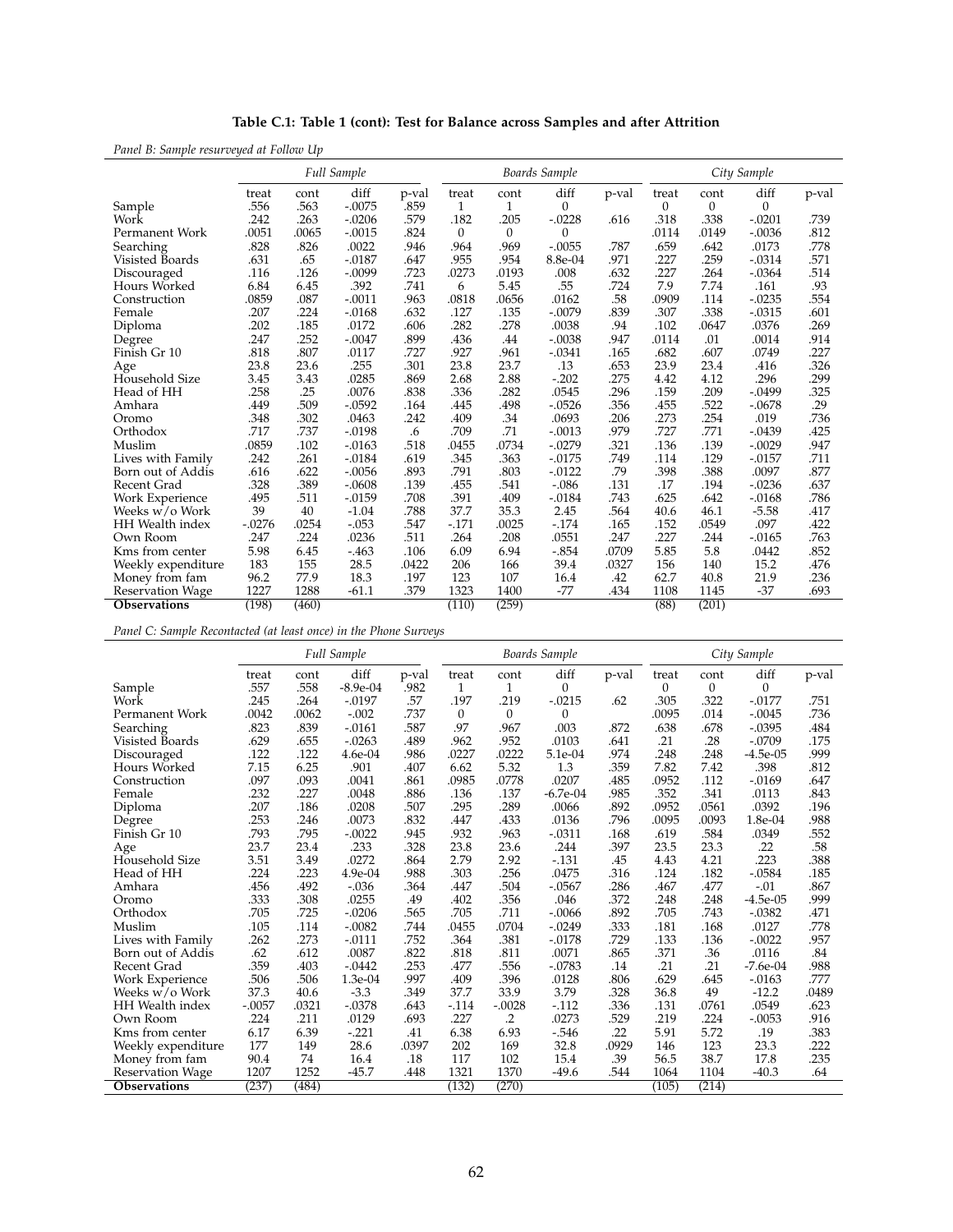|                   | (1)       | (2)              | (3)                   | (4)<br>Board Sample  | (5)<br>City Sample |
|-------------------|-----------|------------------|-----------------------|----------------------|--------------------|
|                   | atfu      | atfu             | atfu                  | atfu                 | atfu               |
| trans board       | 0.016     | $-0.0058$        | $-0.011$              | $-0.012$             |                    |
|                   | (0.044)   | (0.052)          | (0.052)               | (0.051)              |                    |
| trans city        | 0.034     | 0.0044           | 0.0032                |                      | 0.0013             |
|                   | (0.045)   | (0.041)          | (0.038)               |                      | (0.039)            |
| call board        |           | 0.038            | 0.041                 | 0.048                |                    |
| call city         |           | (0.047)<br>0.063 | (0.047)<br>0.079      | (0.047)              | 0.085              |
|                   |           | (0.058)          | (0.055)               |                      | (0.056)            |
| sample board      | 0.070     | 0.088            | 0.076                 |                      |                    |
|                   | (0.042)   | (0.068)          | (0.074)               |                      |                    |
| Grade 0-9         |           |                  | $-0.10*$              | $-0.033$             | $-0.18$            |
|                   |           |                  | (0.053)               | (0.11)               | (0.12)             |
| Secondary         |           |                  | $-0.0097$             | 0.087                | $-0.082$           |
|                   |           |                  | (0.050)               | (0.058)              | (0.14)             |
| Vocational        |           |                  | 0.10                  | 0.069                | 0.092              |
|                   |           |                  | (0.064)               | (0.11)               | (0.13)             |
| Diploma           |           |                  | $-0.039$              | $-0.034$             | $-0.052$           |
|                   |           |                  | (0.047)               | (0.051)              | (0.18)             |
| household index n |           |                  | 0.016                 | 0.00074              | 0.034              |
|                   |           |                  | (0.015)               | (0.020)              | (0.027)            |
| hhsize            |           |                  | $-0.0022$             | $-0.0093$            | 0.00058            |
|                   |           |                  | (0.011)               | (0.015)              | (0.014)            |
| female            |           |                  | 0.026                 | 0.014                | 0.042              |
|                   |           |                  | (0.037)               | (0.056)              | (0.047)            |
| headofhh          |           |                  | $0.12***$             | 0.084                | $0.19**$           |
| living relatives  |           |                  | (0.046)<br>-0.014     | (0.058)<br>$-0.016$  | (0.080)<br>0.014   |
|                   |           |                  | (0.039)               | (0.046)              | (0.090)            |
| amhara            |           |                  | -0.0039               | $-0.021$             | -0.0011            |
|                   |           |                  | (0.034)               | (0.053)              | (0.049)            |
| orthodox          |           |                  | 0.052                 | 0.039                | 0.060              |
|                   |           |                  | (0.036)               | (0.047)              | (0.063)            |
| birth migrant     |           |                  | 0.014                 | $-0.085$             | 0.062              |
|                   |           |                  | (0.043)               | (0.064)              | (0.057)            |
| age               |           |                  | 0.0072                | 0.0099               | 0.0047             |
|                   |           |                  | (0.0064)              | (0.0090)             | (0.0088)           |
| experience        |           |                  | $-0.017$              | 0.025                | $-0.039$           |
|                   |           |                  | (0.033)               | (0.040)              | (0.050)            |
| work              |           |                  | $-0.0016$             | $-0.031$             | 0.013              |
|                   |           |                  | (0.034)               | (0.044)              | (0.052)            |
| work perm         |           |                  | 0.081                 |                      | 0.089              |
|                   |           |                  | (0.18)                |                      | (0.18)             |
| married           |           |                  | 0.015                 | $-0.044$             | 0.036              |
|                   |           |                  | (0.040)               | (0.068)              | (0.053)            |
| sincegrad years   |           |                  | 0.0059                | $-0.020*$            | $0.017**$          |
| Constant          | $0.71***$ | $0.67***$        | (0.0062)<br>$0.45***$ | (0.011)<br>$0.62***$ | (0.0073)           |
|                   | (0.034)   | (0.060)          | (0.16)                | (0.23)               | $0.46*$<br>(0.22)  |
|                   |           |                  |                       |                      |                    |
| Observations      | 877       | 877              | 877                   | 473                  | 404                |
| R-squared         | 0.006     | 0.009            | 0.046                 | 0.035                | 0.084              |
| F-test            | 0.36      | 0.53             | 1.56                  | 0.91                 | 5.28               |
| Prob > F          | 0.70      | 0.71             | 0.084                 | 0.58                 | 0.0026             |

**Table C.2: Determinants of Staying in the last at Follow Up (Week 16)**

Robust standard errors in parentheses \*\*\* p<0.01, \*\* p<0.05, \* p<0.1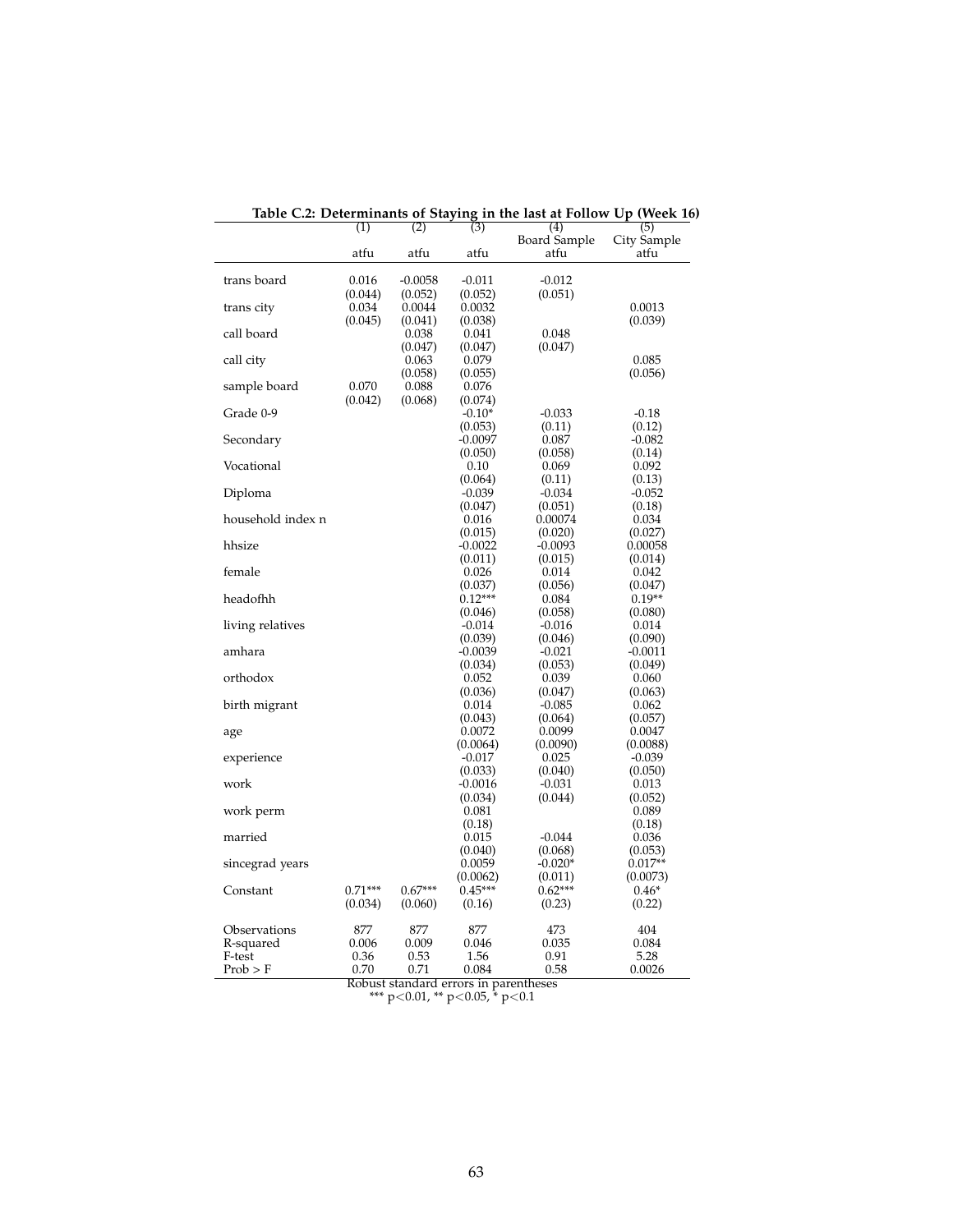|                   | (1)       | (2)              | (3)                  | (4)                  | (5)                 |
|-------------------|-----------|------------------|----------------------|----------------------|---------------------|
|                   | atfu      | atfu             | atfu                 | Board Sample<br>atfu | City Sample<br>atfu |
|                   |           |                  |                      |                      |                     |
| trans board       | 0.018     | $-0.014$         | $-0.013$             | $-0.0092$            |                     |
|                   | (0.039)   | (0.046)          | (0.047)              | (0.049)              |                     |
| trans city        | 0.063     | 0.012            | 0.0080               |                      | 0.015               |
|                   | (0.075)   | (0.085)          | (0.083)              |                      | (0.087)             |
| call board        |           | 0.055<br>(0.053) | 0.055<br>(0.052)     | 0.054<br>(0.051)     |                     |
| call city         |           | 0.11             | 0.12                 |                      | 0.11                |
|                   |           | (0.075)          | (0.075)              |                      | (0.075)             |
| sample board      | $0.11***$ | $0.15**$         | $0.19***$            |                      |                     |
|                   | (0.037)   | (0.059)          | (0.067)              |                      |                     |
| Grade 0-9         |           |                  | $-0.025$             | $-0.19**$            | $-0.099$            |
|                   |           |                  | (0.065)              | (0.094)              | (0.23)              |
| Secondary         |           |                  | $-0.020$             | $-0.026$             | $-0.13$             |
| Vocational        |           |                  | (0.066)<br>0.015     | (0.085)<br>0.0089    | (0.23)<br>$-0.060$  |
|                   |           |                  | (0.075)              | (0.11)               | (0.24)              |
| Diploma           |           |                  | $-0.061$             | $-0.050$             | $-0.23$             |
|                   |           |                  | (0.052)              | (0.055)              | (0.23)              |
| household index n |           |                  | 0.00058              | $-0.011$             | 0.043               |
|                   |           |                  | (0.018)              | (0.023)              | (0.036)             |
| hhsize            |           |                  | 0.014                | 0.013                | 0.0092              |
|                   |           |                  | (0.0098)             | (0.020)              | (0.012)             |
| female            |           |                  | 0.043                | $-0.084$             | $0.11*$             |
| headofhh          |           |                  | (0.045)<br>0.033     | (0.082)<br>$-0.046$  | (0.059)<br>0.15     |
|                   |           |                  | (0.056)              | (0.069)              | (0.097)             |
| living relatives  |           |                  | $-0.039$             | $-0.061$             | 0.0083              |
|                   |           |                  | (0.043)              | (0.057)              | (0.074)             |
| amhara            |           |                  | 0.0062               | 0.0055               | $-0.0077$           |
|                   |           |                  | (0.030)              | (0.041)              | (0.050)             |
| orthodox          |           |                  | 0.016                | 0.046                | $-0.019$            |
| birth migrant     |           |                  | (0.036)<br>$-0.0097$ | (0.047)<br>$-0.074$  | (0.059)<br>0.0058   |
|                   |           |                  | (0.049)              | (0.065)              | (0.073)             |
| age               |           |                  | 0.0023               | 0.00030              | 0.0090              |
|                   |           |                  | (0.0058)             | (0.0087)             | (0.0077)            |
| experience        |           |                  | 0.014                | 0.026                | $-0.014$            |
|                   |           |                  | (0.034)              | (0.050)              | (0.050)             |
| work              |           |                  | 0.024                | 0.066                | $-0.0039$           |
| work perm         |           |                  | (0.039)<br>$-0.052$  | (0.047)              | (0.061)<br>$-0.044$ |
|                   |           |                  | (0.17)               |                      | (0.18)              |
| married           |           |                  | 0.023                | 0.0078               | $-0.0041$           |
|                   |           |                  | (0.049)              | (0.073)              | (0.071)             |
| sincegrad years   |           |                  | $-0.0046$            | 0.0032               | $-0.0094$           |
|                   |           |                  | (0.0069)             | (0.011)              | (0.0083)            |
| Constant          | $0.62***$ | $0.56***$        | $0.44**$             | $0.73***$            | 0.43                |
|                   | (0.030)   | (0.050)          | (0.17)               | (0.23)               | (0.34)              |
| Observations      | 877       | 877              | 877                  | 473                  | 404                 |
| R-squared         | 0.013     | 0.019            | 0.029                | 0.035                | 0.043               |
| F-test            | 0.46      | 1.12             | 1.15                 | 1.88                 | 5.58                |
| Prob > F          | 0.63      | 0.36             | 0.33                 | 0.036                | 0.0020              |

**Table C.3: Determinants of Staying in the last at Second Follow Up (Week 40)**

Robust standard errors in parentheses \*\*\* p<0.01, \*\* p<0.05, \* p<0.1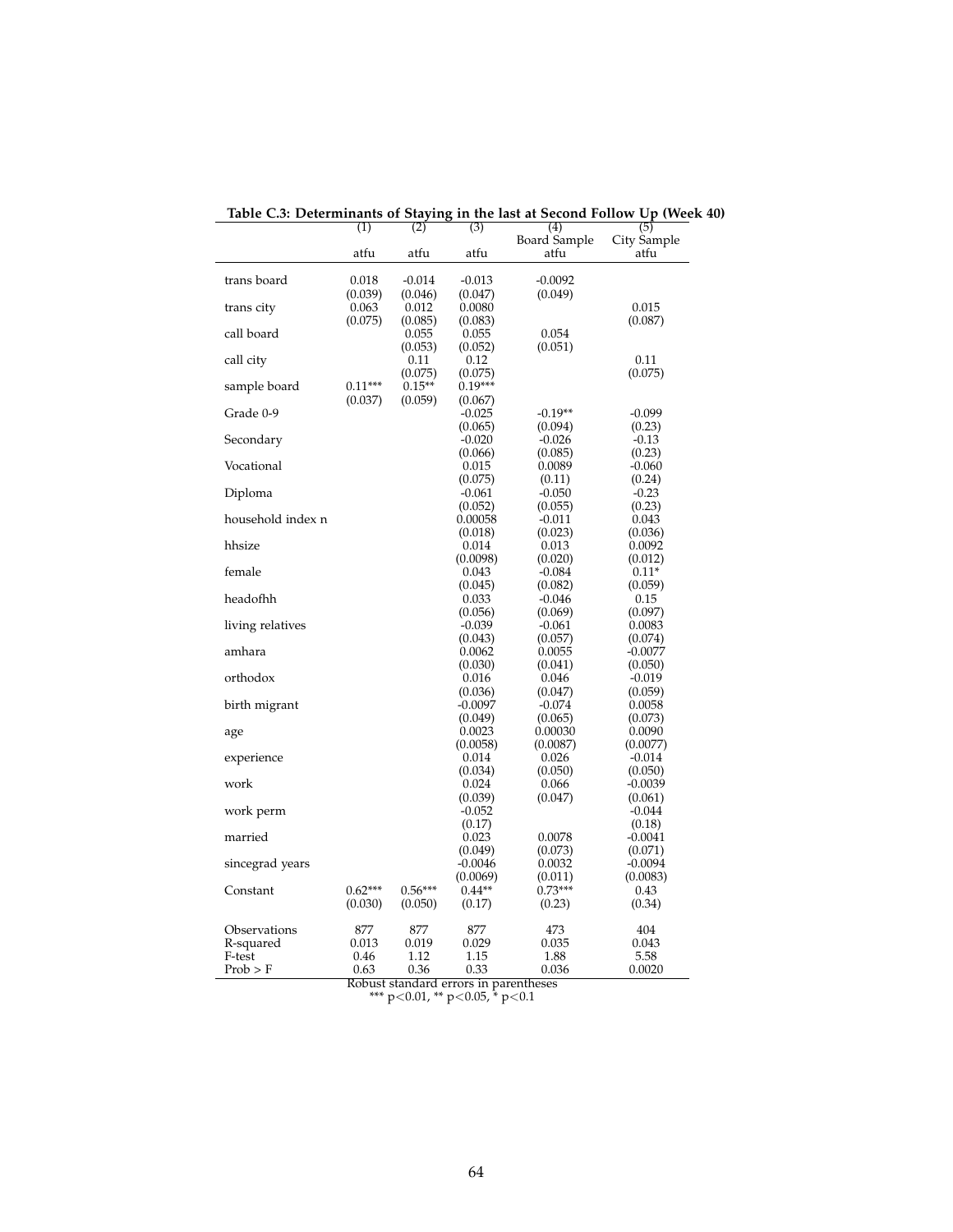|               | (1)<br>Pooled Effects |                             | (2)<br><b>Effects by Sample</b> |         |                     |                             |  |
|---------------|-----------------------|-----------------------------|---------------------------------|---------|---------------------|-----------------------------|--|
|               |                       |                             |                                 |         |                     |                             |  |
|               | Pool CM               | Pool TE                     | Board CM                        | City CM | Board TE            | City TE                     |  |
| week 0        | 0.650                 | $-0.016$                    | 0.960                           | 0.260   | 0.003<br>(0.021)    | $-0.037$                    |  |
| week 1        | 0.550                 | (0.024)<br>0.015<br>(0.037) | 0.820                           | 0.260   | $-0.012$<br>(0.053) | (0.033)<br>0.008<br>(0.056) |  |
| week 2        | 0.500                 | 0.056<br>(0.046)            | 0.720                           | 0.240   | 0.044<br>(0.062)    | 0.050<br>(0.066)            |  |
| week 3        | 0.420                 | 0.015<br>(0.047)            | 0.630                           | 0.220   | 0.025<br>(0.070)    | $-0.016$<br>(0.058)         |  |
| week 4        | 0.410                 | 0.041<br>(0.042)            | 0.550                           | 0.280   | 0.074<br>(0.062)    | 0.002<br>(0.054)            |  |
| week 5        | 0.410                 | $0.086**$<br>(0.041)        | 0.590                           | 0.220   | 0.064<br>(0.055)    | $0.12*$<br>(0.061)          |  |
| week 6        | 0.390                 | $0.12**$<br>(0.051)         | 0.560                           | 0.200   | 0.094<br>(0.056)    | $0.15*$<br>(0.087)          |  |
| week 7        | 0.420                 | 0.051<br>(0.041)            | 0.640                           | 0.200   | 0.074<br>(0.054)    | 0.011<br>(0.053)            |  |
| week 8        | 0.390                 | 0.069<br>(0.042)            | 0.560                           | 0.210   | $0.12**$<br>(0.051) | 0.006<br>(0.066)            |  |
| week 9        | 0.370                 | $0.099*$<br>(0.054)         | 0.540                           | 0.180   | 0.120<br>(0.079)    | 0.052<br>(0.066)            |  |
| week 10       | 0.420                 | 0.072<br>(0.045)            | 0.630                           | 0.210   | $0.10**$<br>(0.050) | 0.017<br>(0.074)            |  |
| week 11       | 0.380                 | $0.090*$<br>(0.048)         | 0.550                           | 0.180   | $0.12*$<br>(0.073)  | 0.037<br>(0.059)            |  |
| week 16       | 0.430                 | $0.072*$<br>(0.043)         | 0.540                           | 0.290   | 0.110<br>(0.068)    | 0.037<br>(0.041)            |  |
| $\cap$ $\sim$ |                       | (T.750)                     |                                 | (T.750) |                     |                             |  |

**Table C.4: Effects of treatment on visiting the vacancy boards**

 $\frac{(5,752)}{1}$  Dependent Variable is a dummy variable equal to one if the individual reported having visited the job vacancy boards in the last 7 weeks.<br>Column (1) presents average effects across the full sample, while Co

| Table C.S. Trends in the Effects of treatment on visiting the vacancy boards |                      |                        |                       |                      |                       |                       |                  |                                                                               |                       |  |
|------------------------------------------------------------------------------|----------------------|------------------------|-----------------------|----------------------|-----------------------|-----------------------|------------------|-------------------------------------------------------------------------------|-----------------------|--|
|                                                                              | Pooled Samples       |                        |                       |                      | (2)<br>Board Sample   |                       |                  | (3)<br>City Sample                                                            |                       |  |
|                                                                              | (a)                  | (b)                    | (c)                   | (a)                  | (b)                   | (c)                   | (a)              | (b)                                                                           | (c)                   |  |
| Treat                                                                        | $0.058**$<br>(0.025) | 0.015<br>(0.025)       | $-0.011$<br>(0.024)   | $0.075**$<br>(0.029) | 0.019<br>(0.034)      | $-0.009$<br>(0.033)   | 0.038<br>(0.041) | 0.011<br>(0.036)                                                              | $-0.014$<br>(0.036)   |  |
| Treat X Time                                                                 |                      | $0.0058**$<br>(0.0025) | $0.018**$<br>(0.0086) |                      | $0.0080*$<br>(0.0042) | $0.021*$<br>(0.011)   |                  | 0.003<br>(0.0022)                                                             | 0.014<br>(0.014)      |  |
| Treat X TimeSq                                                               |                      |                        | $-0.001$<br>(0.00056) |                      |                       | $-0.001$<br>(0.00077) |                  |                                                                               | $-0.001$<br>(0.00082) |  |
| <b>CM</b>                                                                    | 0.430                |                        |                       | 0.600                |                       |                       | 0.230            |                                                                               |                       |  |
| Obs                                                                          | 5,011                | 5,752                  | 5,752                 | 5,011                | 5,752                 | 5,752                 | 5,011            | 5,752                                                                         | 5,752                 |  |
| $R^2$                                                                        | 0.576                | 0.620                  | 0.620                 | 0.576<br>$-1$ $-1$   | 0.620                 | 0.620                 | 0.576            | 0.620<br>$\mathbf{a}$ and $\mathbf{a}$ are assumed to the set of $\mathbf{a}$ | 0.620                 |  |

**Table C.5: Trends in the Effects of treatment on visiting the vacancy boards**

 $R^2$  0.576 0.620 0.620 0.620 0.576 0.620 0.620 0.620 0.576 0.576 0.576 0.620 0.576 0.620 0.620 0.620 0.620 0.620 0.620 0.620 0.620 0.620 0.620 0.620 0.620 0.620 0.620 0.620 0.620 0.620 0.620 0.620 0.620 0.620 0.620 0.620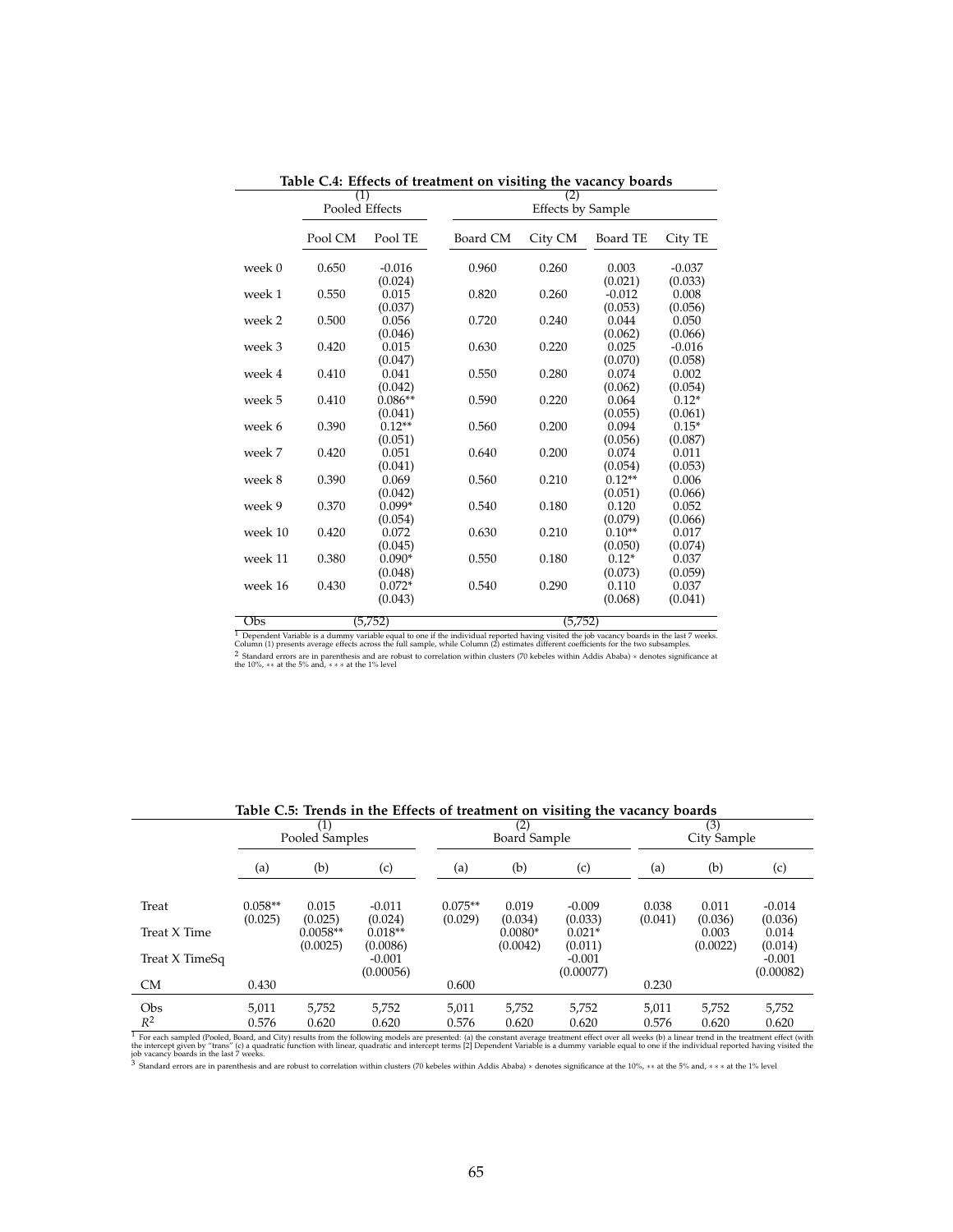|              | (1)<br>Pooled Effects |                           |          | (2)<br><b>Effects by Sample</b> |                           |                           |  |
|--------------|-----------------------|---------------------------|----------|---------------------------------|---------------------------|---------------------------|--|
|              | Pool CM               | Pool TE                   | Board CM | City CM                         | Board TE                  | City TE                   |  |
| week 0       | 2.060                 | 0.010<br>(0.12)           | 2.060    | 2.050                           | $-0.100$<br>(0.089)       | 0.160<br>(0.24)           |  |
| week 1       | 2.150                 | 0.200                     | 2.510    | 1.770                           | 0.170                     | 0.160                     |  |
| week 2       | 2.010                 | (0.13)<br>0.140           | 2.240    | 1.740                           | (0.20)<br>0.030           | (0.16)<br>0.260           |  |
| week 3       | 1.570                 | (0.16)<br>$0.32**$        | 1.840    | 1.290                           | (0.20)<br>0.220           | (0.24)<br>$0.41**$        |  |
| week 4       | 1.410                 | (0.15)<br>0.130<br>(0.14) | 1.550    | 1.290                           | (0.21)<br>0.230<br>(0.22) | (0.20)<br>0.029<br>(0.18) |  |
| week 5       | 1.510                 | 0.091<br>(0.14)           | 1.800    | 1.210                           | 0.026<br>(0.18)           | 0.150<br>(0.22)           |  |
| week 6       | 1.400                 | $0.45*$<br>(0.23)         | 1.620    | 1.170                           | $0.57*$<br>(0.33)         | 0.250<br>(0.27)           |  |
| week 7       | 1.880                 | $-0.250$<br>(0.23)        | 2.460    | 1.270                           | $-0.390$<br>(0.43)        | $-0.160$<br>(0.14)        |  |
| week 8       | 1.730                 | 0.170<br>(0.25)           | 2.080    | 1.370                           | 0.240<br>(0.46)           | 0.047<br>(0.15)           |  |
| week 9       | 1.400                 | $0.30*$<br>(0.16)         | 1.640    | 1.130                           | 0.250<br>(0.25)           | $0.34*$<br>(0.19)         |  |
| week 10      | 1.610                 | $0.50**$<br>(0.22)        | 1.830    | 1.380                           | $0.80**$<br>(0.34)        | 0.088<br>(0.19)           |  |
| week 11      | 1.400                 | $0.38**$<br>(0.18)        | 1.610    | 1.170                           | $0.63**$<br>(0.27)        | 0.011<br>(0.18)           |  |
| week 16      | 1.810                 | 0.060<br>(0.14)           | 1.910    | 1.680                           | 0.220<br>(0.17)           | $-0.120$<br>(0.22)        |  |
| $_{\rm Obs}$ |                       | (5.752)                   |          | (5.752)                         |                           |                           |  |

**Table C.6: Effects of treatment on number of days searched in the last week**

Obs (5,752) (5,752) 1 Dependent Variable is the number of days an individual reported searching for work in the last 7 weeks. Column (1) presents average effects across the full sample, while Column (2) estimates different coefficients for the two subsamples. 2 Standard errors are in parenthesis and are robust to correlation within clusters (70 kebeles within Addis Ababa) ∗ denotes significance at the 10%, ∗∗ at the 5% and, ∗ ∗ ∗ at the 1% level

| Pooled Samples |                     |                                                                                        |                                                           | Board Sample      |                             |                                             | City Sample     |                                |  |
|----------------|---------------------|----------------------------------------------------------------------------------------|-----------------------------------------------------------|-------------------|-----------------------------|---------------------------------------------|-----------------|--------------------------------|--|
| (a)            | (b)                 | (c)                                                                                    | (a)                                                       | (b)               | (c)                         | (a)                                         | (b)             | (c)                            |  |
|                |                     |                                                                                        |                                                           |                   |                             |                                             |                 |                                |  |
|                |                     |                                                                                        |                                                           |                   |                             |                                             |                 | 0.200<br>(0.15)                |  |
|                | 0.007               | 0.039                                                                                  |                                                           | $0.028**$         | $0.071*$                    |                                             | $-0.019*$       | $-0.003$                       |  |
|                | (0.0089)            | (0.028)                                                                                |                                                           | (0.013)           | (0.036)                     |                                             | (0.0098)        | (0.042)                        |  |
|                |                     |                                                                                        |                                                           |                   |                             |                                             |                 | $-0.001$<br>(0.0025)           |  |
| 1.670          |                     |                                                                                        | 1.930                                                     |                   |                             | 1.390                                       |                 |                                |  |
| 4.949          | 5,690               | 5,690                                                                                  | 4,949                                                     | 5,690             | 5,690                       | 4.949                                       | 5,690           | 5,690                          |  |
| 0.481          | 0.502               | 0.503                                                                                  | 0.481                                                     | 0.503             | 0.503                       | 0.481                                       | 0.503           | 0.503                          |  |
|                | $0.18**$<br>(0.088) | (1)<br>0.120<br>(0.084)<br><b>Contract Contract Contract Contract</b><br>.<br>$\cdots$ | 0.054<br>(0.090)<br>$-0.002$<br>(0.0017)<br>$\cdots$<br>. | $0.24*$<br>(0.13) | (2)<br>0.030<br>(0.12)<br>. | $-0.063$<br>(0.094)<br>$-0.003$<br>(0.0022) | 0.110<br>(0.12) | (3)<br>$0.24**$<br>(0.11)<br>. |  |

**Table C.7: Trends in the Effects of treatment on number of days searched in the last week**

<sup>1</sup> For each sampled (Pooled, Board, and City) results from the following models are presented: (a) the constant average treatment effect over all weeks (b) a linear trend in the treatment effect (with the intercept given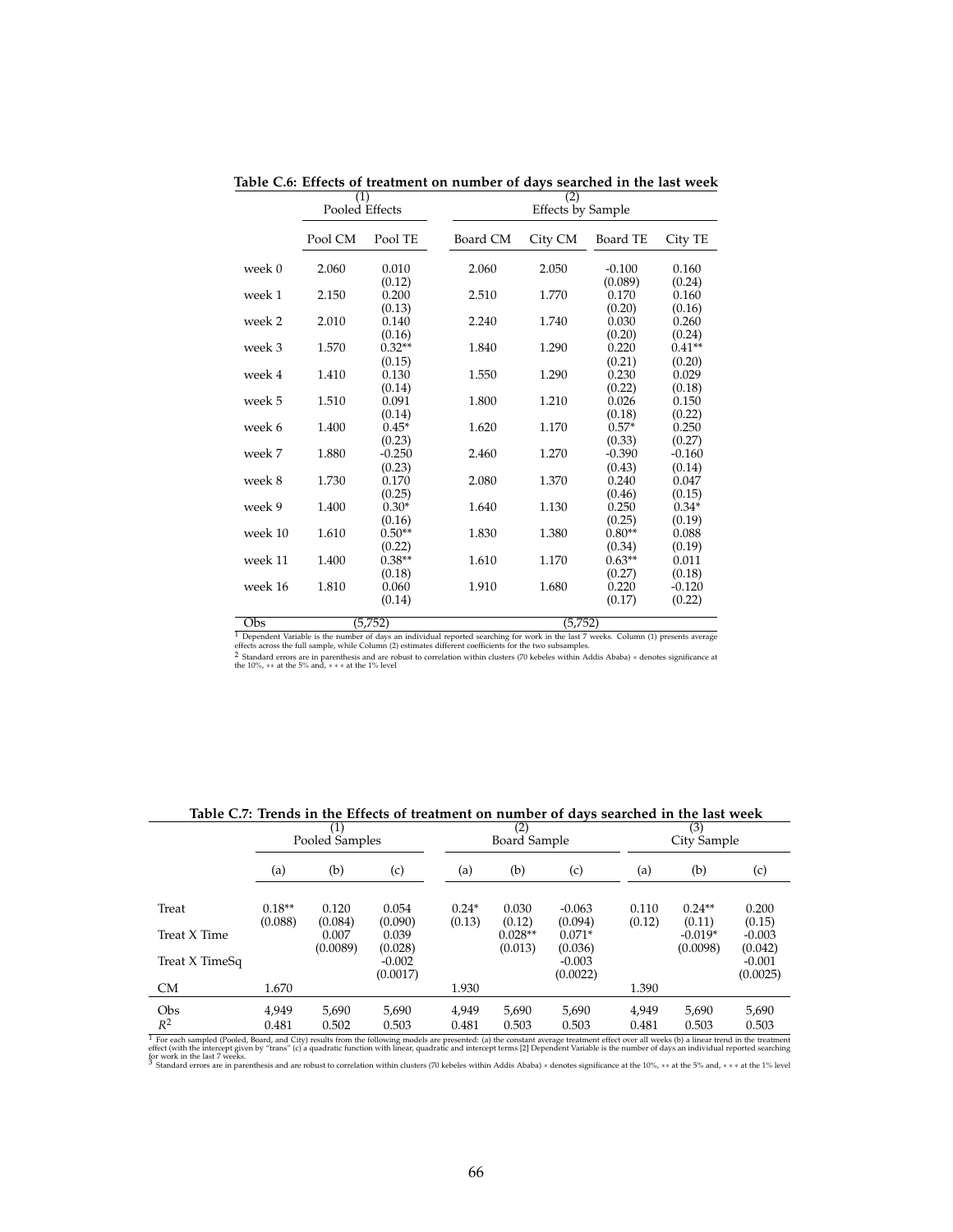|         | (1)<br>Pooled Effects |                     | (2)<br><b>Effects by Sample</b> |         |                     |                      |  |  |
|---------|-----------------------|---------------------|---------------------------------|---------|---------------------|----------------------|--|--|
|         |                       |                     |                                 |         |                     |                      |  |  |
|         | Pool CM               | Pool TE             | Board CM                        | City CM | Board TE            | City TE              |  |  |
| week 0  | 0.260                 | $-0.013$<br>(0.037) | 0.200                           | 0.330   | $-0.013$<br>(0.042) | $-0.012$<br>(0.060)  |  |  |
| week 1  | 0.410                 | $-0.048$<br>(0.047) | 0.300                           | 0.520   | 0.063<br>(0.058)    | $-0.16**$<br>(0.072) |  |  |
| week 2  | 0.380                 | 0.003<br>(0.041)    | 0.390                           | 0.370   | 0.006<br>(0.059)    | $-0.003$<br>(0.054)  |  |  |
| week 3  | 0.410                 | $-0.007$<br>(0.040) | 0.410                           | 0.420   | $-0.026$<br>(0.063) | 0.021<br>(0.046)     |  |  |
| week 4  | 0.400                 | $-0.007$<br>(0.047) | 0.280                           | 0.500   | 0.056<br>(0.063)    | $-0.051$<br>(0.074)  |  |  |
| week 5  | 0.380                 | $-0.036$<br>(0.047) | 0.340                           | 0.420   | $-0.017$<br>(0.069) | $-0.052$<br>(0.064)  |  |  |
| week 6  | 0.400                 | $-0.063$<br>(0.048) | 0.420                           | 0.380   | $-0.11*$<br>(0.061) | $-0.008$<br>(0.078)  |  |  |
| week 7  | 0.450                 | $-0.012$<br>(0.047) | 0.490                           | 0.410   | $-0.081$<br>(0.064) | 0.068<br>(0.062)     |  |  |
| week 8  | 0.490                 | 0.030<br>(0.047)    | 0.540                           | 0.440   | $-0.027$<br>(0.059) | 0.092<br>(0.073)     |  |  |
| week 9  | 0.500                 | 0.022<br>(0.044)    | 0.500                           | 0.490   | 0.018<br>(0.068)    | 0.028<br>(0.054)     |  |  |
| week 10 | 0.460                 | 0.053<br>(0.045)    | 0.480                           | 0.440   | 0.042<br>(0.067)    | 0.062<br>(0.060)     |  |  |
| week 11 | 0.530                 | 0.021<br>(0.047)    | 0.570                           | 0.490   | 0.004<br>(0.066)    | 0.036<br>(0.064)     |  |  |
| week 16 | 0.530                 | $0.060*$<br>(0.035) | 0.580                           | 0.460   | 0.044<br>(0.051)    | $0.082*$<br>(0.047)  |  |  |
| ∩he     |                       | (5.752)             |                                 | (5.752) |                     |                      |  |  |

**Table C.8: Effects of treatment on Having a job in each week**

 $\frac{(5,752)}{\text{Dependent Variable is a dummy variable equal to one if the individual reported having take some step to look for work in the last 7 weeks.}\newline \text{Column (1) presents average effects across the full sample, while Column (2) estimates different coefficients for the two subsamples.}\newline \text{2 Standard errors are in parentheses and are robust to correlation within clusters (70 kebeles within Addis Ababa) * denotes significance at the 10%, ** at the 5% and, *** at the 1% level\n$ 

|                | Pooled Samples   |                       |                     |                     | (2)<br>Board Sample |                     |                  | (3)<br>City Sample     |                       |  |
|----------------|------------------|-----------------------|---------------------|---------------------|---------------------|---------------------|------------------|------------------------|-----------------------|--|
|                | (a)              | (b)                   | (c)                 | (a)                 | (b)                 | (c)                 | (a)              | (b)                    | (c)                   |  |
| Treat          | 0.004<br>(0.029) | $-0.030$<br>(0.030)   | $-0.020$<br>(0.032) | $-0.000$<br>(0.038) | $-0.012$<br>(0.040) | 0.016<br>(0.042)    | 0.009<br>(0.043) | $-0.052$<br>(0.043)    | $-0.065$<br>(0.047)   |  |
| Treat X Time   |                  | $0.0052*$<br>(0.0029) | 0.001<br>(0.011)    |                     | 0.002<br>(0.0040)   | $-0.011$<br>(0.016) |                  | $0.0097**$<br>(0.0041) | 0.015<br>(0.013)      |  |
| Treat X TimeSq |                  |                       | 0.000<br>(0.00062)  |                     |                     | 0.001<br>(0.00096)  |                  |                        | $-0.000$<br>(0.00070) |  |
| <b>CM</b>      | 0.450            |                       |                     | 0.460               |                     |                     | 0.450            |                        |                       |  |
| Obs            | 5.011            | 5,752                 | 5,752               | 5.011               | 5,752               | 5,752               | 5,011            | 5,752                  | 5,752                 |  |
| $R^2$          | 0.493            | 0.478                 | 0.478               | 0.493               | 0.478               | 0.478               | 0.493            | 0.478                  | 0.478                 |  |

**Table C.9: Trends in the Effects of treatment on having a job in each week**

 $R^2$  0.493 0.478 0.478 0.493 0.478 0.478 0.478 0.478 0.478 0.478 0.478 0.478 0.478 0.478 0.478 0.478 0.478 0.478 0.478 0.478 0.478 0.478 0.478 0.478 0.478 0.478 0.478 0.478 0.478 0.478 0.478 0.478 0.478 0.478 0.478 0.478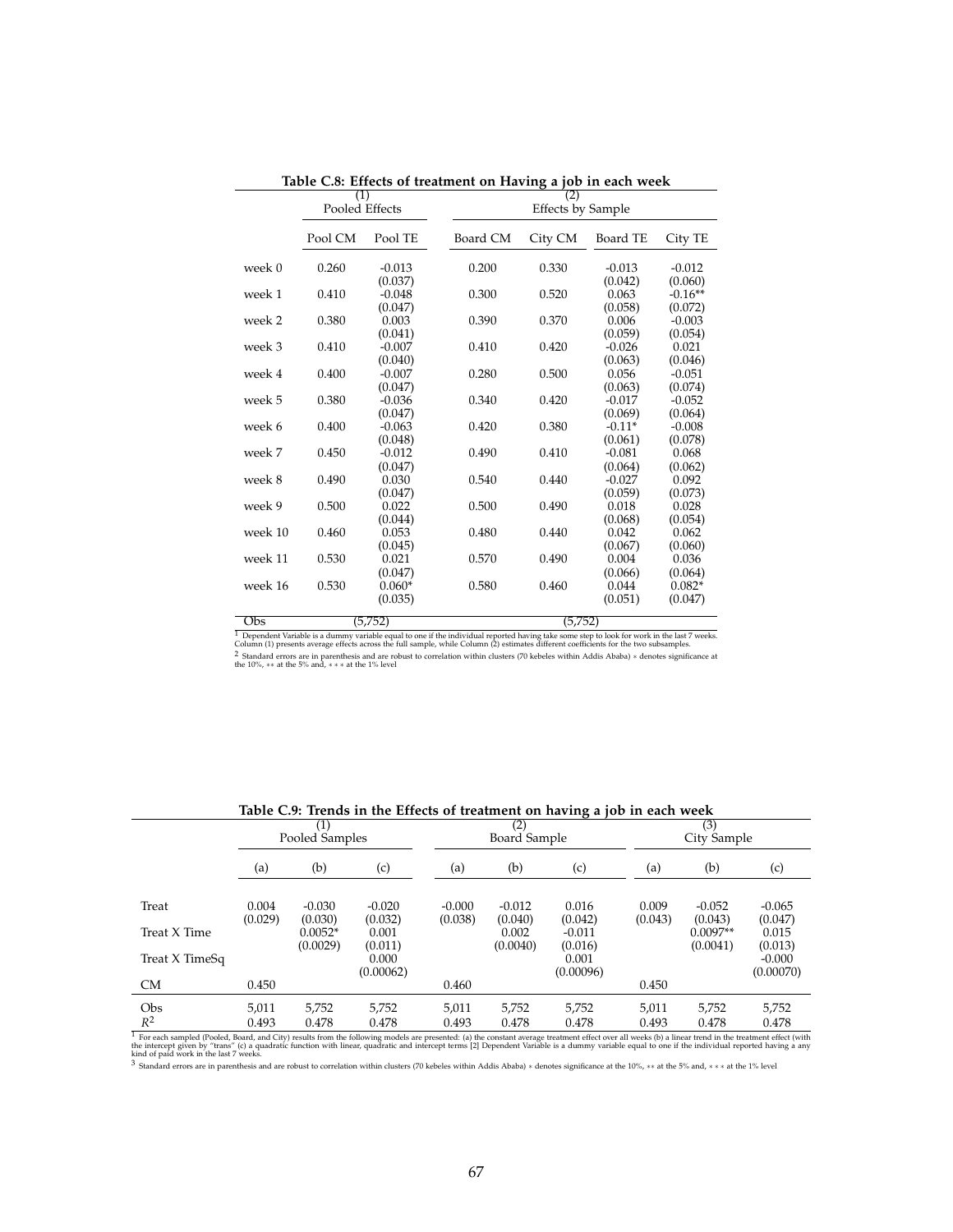|         | (1)<br>Pooled Effects |                     |          | (2)<br><b>Effects by Sample</b> |                     |                     |  |
|---------|-----------------------|---------------------|----------|---------------------------------|---------------------|---------------------|--|
|         | Pool CM               | Pool TE             | Board CM | City CM                         | Board TE            | City TE             |  |
| week 0  | 0.006                 | 0.002<br>(0.0083)   | 0.000    | 0.013                           | 0.002<br>(0.0056)   | 0.003<br>(0.015)    |  |
| week 1  | 0.035                 | $-0.014$<br>(0.018) | 0.026    | 0.045                           | 0.004<br>(0.022)    | $-0.026$<br>(0.024) |  |
| week 2  | 0.039                 | $-0.013$<br>(0.019) | 0.035    | 0.043                           | $-0.005$<br>(0.024) | $-0.020$<br>(0.027) |  |
| week 3  | 0.041                 | $-0.025$<br>(0.018) | 0.056    | 0.028                           | $-0.035$<br>(0.025) | $-0.010$<br>(0.022) |  |
| week 4  | 0.038                 | $-0.007$<br>(0.018) | 0.050    | 0.027                           | $-0.003$<br>(0.027) | $-0.010$<br>(0.022) |  |
| week 5  | 0.039                 | $-0.018$<br>(0.019) | 0.057    | 0.020                           | $-0.027$<br>(0.027) | $-0.001$<br>(0.023) |  |
| week 6  | 0.042                 | $-0.008$<br>(0.020) | 0.064    | 0.019                           | $-0.013$<br>(0.030) | $-0.000$<br>(0.022) |  |
| week 7  | 0.064                 | $-0.002$<br>(0.023) | 0.110    | 0.019                           | $-0.008$<br>(0.039) | 0.002<br>(0.021)    |  |
| week 8  | 0.069                 | $-0.001$<br>(0.024) | 0.120    | 0.019                           | $-0.007$<br>(0.042) | 0.000<br>(0.022)    |  |
| week 9  | 0.078                 | $-0.004$<br>(0.025) | 0.130    | 0.021                           | $-0.008$<br>(0.043) | $-0.006$<br>(0.022) |  |
| week 10 | 0.088                 | 0.017<br>(0.029)    | 0.140    | 0.030                           | 0.032<br>(0.051)    | $-0.013$<br>(0.022) |  |
| week 11 | 0.120                 | 0.003<br>(0.032)    | 0.190    | 0.030                           | 0.000<br>(0.055)    | $-0.009$<br>(0.022) |  |
| week 16 | 0.130                 | 0.033<br>(0.027)    | 0.190    | 0.065                           | $0.070*$<br>(0.038) | $-0.010$<br>(0.032) |  |
| ∩he     |                       | (5.752)             |          | (5.752)                         |                     |                     |  |

**Table C.10: Effects of treatment on having a Permanent job in each week**

 $\frac{(5,752)}{1}$  Dependent Variable is a dummy variable equal to one if the individual reported having a permanent job in the last week. Column (1)<br>presents average effects across the full sample, while Column (2) estimates

|                                                                                                                                                                                                 |                       |                     |                      |                  |                     | Table C.II. Trends in the Effects of treatment on having a Fermanent for in each week |          |                     |                       |  |
|-------------------------------------------------------------------------------------------------------------------------------------------------------------------------------------------------|-----------------------|---------------------|----------------------|------------------|---------------------|---------------------------------------------------------------------------------------|----------|---------------------|-----------------------|--|
|                                                                                                                                                                                                 | (1)<br>Pooled Samples |                     |                      |                  | (2)<br>Board Sample |                                                                                       |          | (3)<br>City Sample  |                       |  |
|                                                                                                                                                                                                 | (a)                   | (b)                 | (c)                  | (a)              | (b)                 | (c)                                                                                   | (a)      | (b)                 | (c)                   |  |
| Treat                                                                                                                                                                                           | $-0.002$<br>(0.017)   | $-0.015$<br>(0.014) | $-0.004$<br>(0.011)  | 0.003<br>(0.025) | $-0.022$<br>(0.020) | 0.001<br>(0.015)                                                                      | $-0.008$ | $-0.008$<br>(0.018) | $-0.010$<br>(0.016)   |  |
| Treat X Time                                                                                                                                                                                    |                       | 0.002<br>(0.0016)   | $-0.003$<br>(0.0058) |                  | 0.004<br>(0.0026)   | $-0.007$<br>(0.010)                                                                   | (0.022)  | 0.000<br>(0.0014)   | 0.001<br>(0.0028)     |  |
| Treat X TimeSq                                                                                                                                                                                  |                       |                     | 0.000<br>(0.00037)   |                  |                     | 0.001<br>(0.00064)                                                                    |          |                     | $-0.000$<br>(0.00019) |  |
| <b>CM</b>                                                                                                                                                                                       | 0.071                 |                     |                      | 0.110            |                     |                                                                                       | 0.033    |                     |                       |  |
| Obs                                                                                                                                                                                             | 5.010                 | 5.751               | 5,751                | 5.010            | 5,751               | 5,751                                                                                 | 5,010    | 5,751               | 5,751                 |  |
| $R^2$                                                                                                                                                                                           | 0.164                 | 0.158               | 0.159                | 0.164            | 0.159               | 0.160                                                                                 | 0.164    | 0.159               | 0.160                 |  |
| For each sampled (Pooled, Board, and City) results from the following models are presented: (a) the constant average treatment effect over all weeks (b) a linear trend in the treatment effect |                       |                     |                      |                  |                     |                                                                                       |          |                     |                       |  |

**Table C.11: Trends in the Effects of treatment on having a Permanent job in each week**

<sup>1</sup> For each sampled (Pooled, Board, and City) results from the following models are presented: (a) the constant average treatment effect over all weeks (b) a linear trend in the treatment effect over all weeks (b) a line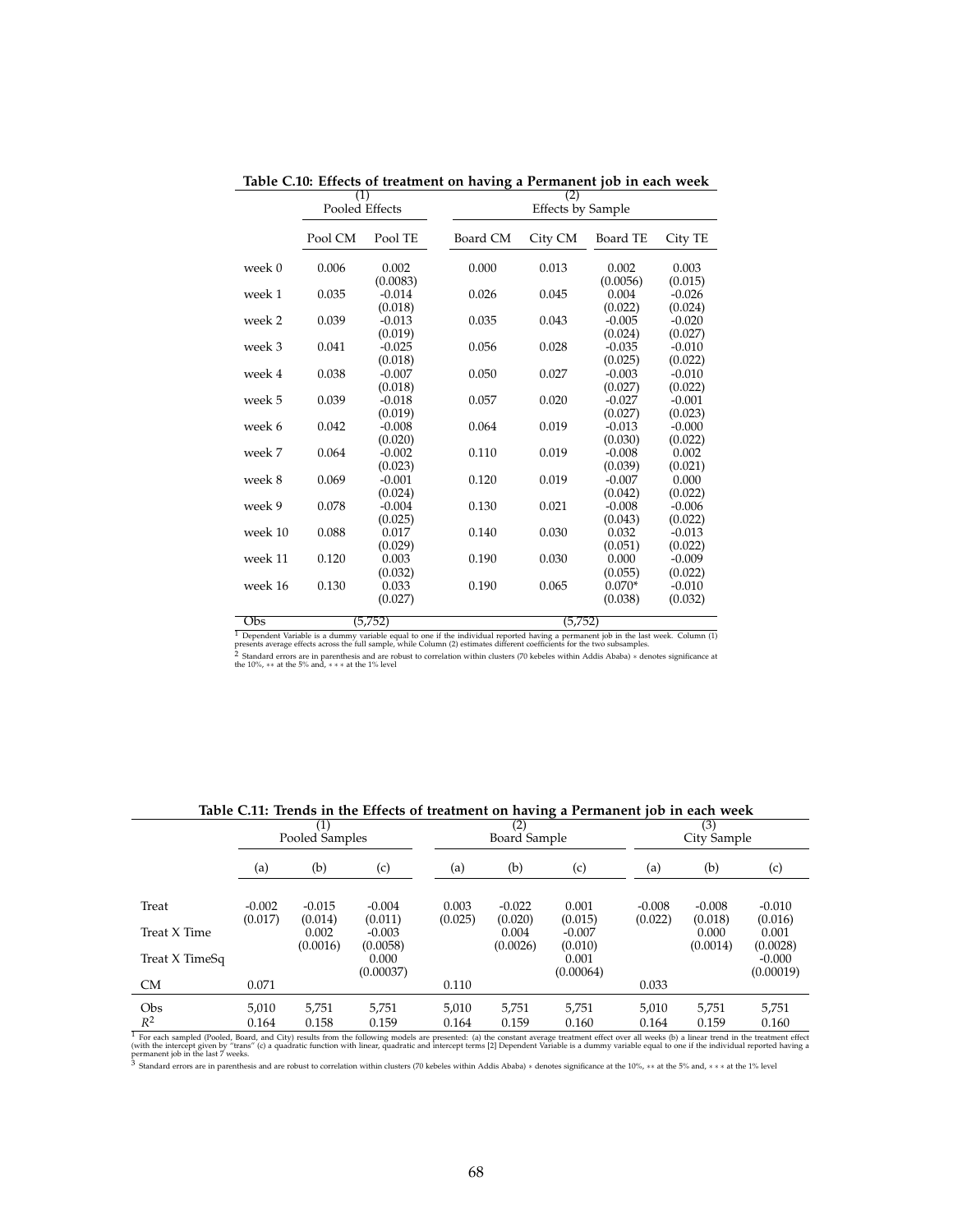|         | (1)<br>Pooled Effects |                        |          | (2)<br><b>Effects by Sample</b> |                       |                       |  |
|---------|-----------------------|------------------------|----------|---------------------------------|-----------------------|-----------------------|--|
|         | Pool CM               | Pool TE                | Board CM | City CM                         | Board TE              | City TE               |  |
| week 0  | 0.130                 | $-0.011$<br>(0.022)    | 0.018    | 0.270                           | 0.003<br>(0.018)      | $-0.029$<br>(0.041)   |  |
| week 1  | 0.084                 | 0.043<br>(0.029)       | 0.052    | 0.120                           | 0.040<br>(0.032)      | 0.038<br>(0.054)      |  |
| week 2  | 0.130                 | $-0.012$<br>(0.029)    | 0.053    | 0.220                           | 0.012<br>(0.033)      | $-0.039$<br>(0.052)   |  |
| week 3  | 0.200                 | $-0.069*$<br>(0.035)   | 0.130    | 0.280                           | $-0.007$<br>(0.044)   | $-0.14***$<br>(0.049) |  |
| week 4  | 0.240                 | $-0.026$<br>(0.040)    | 0.250    | 0.240                           | $-0.050$<br>(0.060)   | $-0.013$<br>(0.051)   |  |
| week 5  | 0.250                 | $-0.020$<br>(0.044)    | 0.190    | 0.320                           | $-0.008$<br>(0.059)   | $-0.036$<br>(0.067)   |  |
| week 6  | 0.240                 | $-0.030$<br>(0.046)    | 0.170    | 0.310                           | $-0.005$<br>(0.054)   | $-0.058$<br>(0.079)   |  |
| week 7  | 0.180                 | $-0.008$<br>(0.038)    | 0.120    | 0.240                           | $-0.040$<br>(0.047)   | 0.033<br>(0.061)      |  |
| week 8  | 0.220                 | $-0.092***$<br>(0.034) | 0.150    | 0.300                           | $-0.070*$<br>(0.040)  | $-0.12**$<br>(0.058)  |  |
| week 9  | 0.200                 | $-0.065**$<br>(0.032)  | 0.140    | 0.280                           | $-0.051$<br>(0.047)   | $-0.078**$<br>(0.039) |  |
| week 10 | 0.210                 | $-0.074**$<br>(0.031)  | 0.140    | 0.270                           | $-0.10**$<br>(0.040)  | $-0.036$<br>(0.046)   |  |
| week 11 | 0.200                 | $-0.083***$<br>(0.028) | 0.120    | 0.280                           | $-0.079**$<br>(0.036) | $-0.082*$<br>(0.047)  |  |
| week 16 | 0.170                 | $-0.054*$<br>(0.029)   | 0.110    | 0.260                           | $-0.030$<br>(0.032)   | $-0.086*$<br>(0.049)  |  |
| ∩he     |                       | (5, 752)               |          | (5, 752)                        |                       |                       |  |

**Table C.12: Effects of treatment on being Discouraged in each week**

 $\frac{(5,752)}{1\text{ dependent Variable is a dummy variable equal to one if the individual reported having no 100, and having made no attempt to find a job of 1000.}$ 

subsamples. 2 Standard errors are in parenthesis and are robust to correlation within clusters (70 kebeles within Addis Ababa) ∗ denotes significance at the 10%, ∗∗ at the 5% and, ∗ ∗ ∗ at the 1% level

**Table C.13: Trends in the Effects of treatment on being having temporary work and** *not* **searching in**

| each week                                                                                                                                                                                                |                                     |                      |                      |                      |                         |                       |                     |                     |                     |
|----------------------------------------------------------------------------------------------------------------------------------------------------------------------------------------------------------|-------------------------------------|----------------------|----------------------|----------------------|-------------------------|-----------------------|---------------------|---------------------|---------------------|
|                                                                                                                                                                                                          | $\left( 1\right)$<br>Pooled Samples |                      |                      | (2)<br>Board Sample  |                         |                       | (3)<br>City Sample  |                     |                     |
|                                                                                                                                                                                                          | (a)                                 | (b)                  | (c)                  | (a)                  | (b)                     | (c)                   | (a)                 | (b)                 | (c)                 |
| Treat                                                                                                                                                                                                    | $-0.022$<br>(0.016)                 | $-0.015$<br>(0.017)  | $-0.008$<br>(0.017)  | $-0.035*$<br>(0.019) | $-0.004$<br>(0.019)     | $-0.007$<br>(0.017)   | $-0.006$<br>(0.027) | $-0.028$<br>(0.029) | $-0.008$<br>(0.031) |
| trans trend                                                                                                                                                                                              |                                     | $-0.001$<br>(0.0020) | $-0.004$<br>(0.0070) |                      | $-0.0044**$<br>(0.0020) | $-0.003$<br>(0.0076)  |                     | 0.004<br>(0.0037)   | $-0.005$<br>(0.012) |
| trans trendsq                                                                                                                                                                                            |                                     |                      | 0.000<br>(0.00043)   |                      |                         | $-0.000$<br>(0.00049) |                     |                     | 0.001<br>(0.00071)  |
| CM                                                                                                                                                                                                       | 0.180                               |                      |                      | 0.130                |                         |                       | 0.230               |                     |                     |
| Obs                                                                                                                                                                                                      | 5,011                               | 5,752                | 5,752                | 5,011                | 5,752                   | 5,752                 | 5,011               | 5,752               | 5,752               |
| $R^2$<br>For each sampled (Pooled, Board, and City) results from the following models are presented: (a) the constant average treatment effect over all weeks (b) a linear trend in the treatment effect | 0.216                               | 0.209                | 0.209                | 0.216                | 0.210                   | 0.210                 | 0.216               | 0.210               | 0.210               |

<sup>1</sup> For each sampled (Pooled, Board, and City) results from the following models are presented: (a) the constant average treatment effect over all weeks (b) a linear trend in the treatment effect over all wide interest gi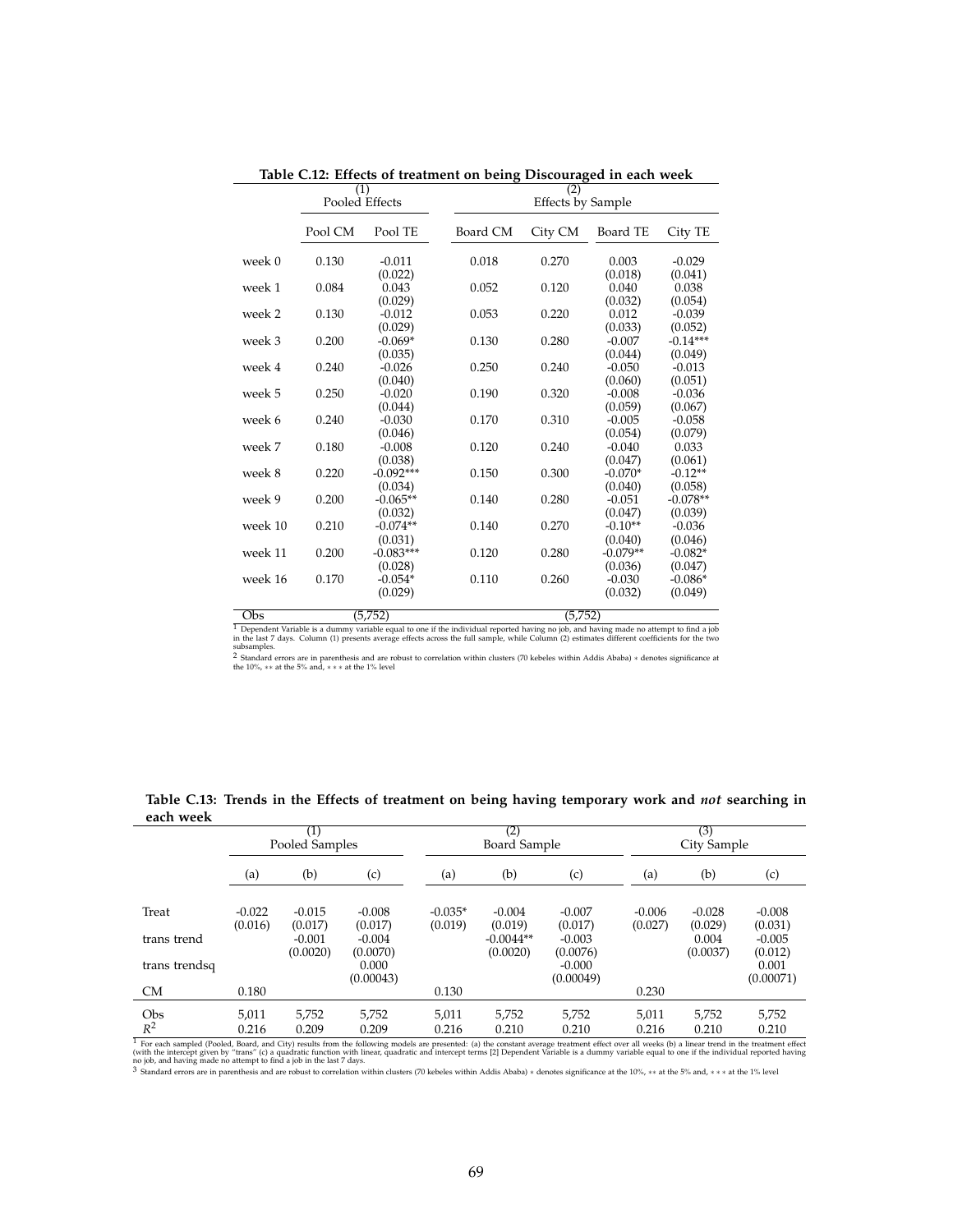|                    | (1)<br>Pooled Effects |                                |          | (2)<br><b>Effects by Sample</b> |                                  |                                |  |  |  |
|--------------------|-----------------------|--------------------------------|----------|---------------------------------|----------------------------------|--------------------------------|--|--|--|
|                    | Pool CM               | Pool TE                        | Board CM | City CM                         | Board TE                         | City TE                        |  |  |  |
| week 0             | 0.043                 | 0.004<br>(0.016)               | 0.011    | 0.084                           | $-0.003$<br>(0.010)              | 0.011<br>(0.035)               |  |  |  |
| week 1             | 0.140                 | $-0.060**$<br>(0.025)          | 0.086    | 0.200                           | $-0.048$<br>(0.030)              | $-0.069$<br>(0.044)            |  |  |  |
| week 2             | 0.150                 | $-0.015$<br>(0.031)            | 0.110    | 0.200                           | $-0.002$<br>(0.036)              | $-0.030$<br>(0.057)            |  |  |  |
| week 3             | 0.200                 | 0.013<br>(0.035)               | 0.150    | 0.250                           | $-0.000$<br>(0.042)              | 0.034<br>(0.057)               |  |  |  |
| week 4             | 0.180                 | $-0.006$<br>(0.030)            | 0.090    | 0.260                           | 0.007<br>(0.037)                 | $-0.008$<br>(0.053)            |  |  |  |
| week 5             | 0.170                 | 0.006                          | 0.120    | 0.230                           | 0.009                            | 0.003                          |  |  |  |
| week 6             | 0.210                 | (0.031)<br>$-0.076**$          | 0.170    | 0.240                           | (0.045)<br>$-0.083*$             | (0.042)<br>$-0.066$            |  |  |  |
| week 7             | 0.170                 | (0.035)<br>$-0.031$<br>(0.025) | 0.098    | 0.250                           | (0.045)<br>$-0.027$<br>(0.034)   | (0.055)<br>$-0.028$<br>(0.037) |  |  |  |
| week 8             | 0.190                 | $-0.028$<br>(0.035)            | 0.150    | 0.230                           | $-0.058$<br>(0.037)              | 0.011<br>(0.064)               |  |  |  |
| week 9             | 0.220                 | $-0.059$<br>(0.044)            | 0.160    | 0.290                           | $-0.036$<br>(0.060)              | $-0.081$<br>(0.062)            |  |  |  |
| week 10            | 0.160                 | 0.008<br>(0.036)               | 0.110    | 0.210                           | $-0.022$<br>(0.031)              | 0.053<br>(0.069)               |  |  |  |
| week 11            | 0.210                 | $-0.028$                       | 0.160    | 0.260                           | $-0.069$                         | 0.034                          |  |  |  |
| week 16            | 0.170                 | (0.044)<br>$-0.016$<br>(0.025) | 0.160    | 0.180                           | (0.055)<br>$-0.076**$<br>(0.031) | (0.067)<br>0.058<br>(0.037)    |  |  |  |
| $\sqrt{a^2 + b^2}$ |                       | (5.752)                        | (5.752)  |                                 |                                  |                                |  |  |  |

**Table C.14: Effects of treatment on having temporary work and** *not* **searching in each week**

(5,752)<br>
Top-pendent Variable is a dummy variable equal to one if the individual reported having no job, and having made no attempt to find a job<br>
in the last 7 days. Column (1) presents average effects across the full sa

|                   | (1)<br>Pooled Samples                  |                         |                       | (2)<br><b>Board Sample</b> |                         |                       | (3)<br>City Sample                   |                      |                     |
|-------------------|----------------------------------------|-------------------------|-----------------------|----------------------------|-------------------------|-----------------------|--------------------------------------|----------------------|---------------------|
|                   | (a)                                    | (b)                     | (c)                   | (a)                        | (b)                     | (c)                   | (a)                                  | (b)                  | (c)                 |
| Treat             | $-0.040**$<br>(0.019)                  | $-0.008$<br>(0.021)     | 0.007<br>(0.017)      | $-0.030$<br>(0.024)        | 0.005<br>(0.024)        | $0.029*$<br>(0.017)   | $-0.051$<br>(0.032)                  | $-0.024$<br>(0.037)  | $-0.021$<br>(0.030) |
| Treat X Time      |                                        | $-0.0047**$<br>(0.0018) | $-0.011*$<br>(0.0067) |                            | $-0.0051**$<br>(0.0022) | $-0.016*$<br>(0.0082) |                                      | $-0.004$<br>(0.0031) | $-0.005$<br>(0.011) |
| Treat X TimeSq    |                                        |                         | 0.000<br>(0.00045)    |                            |                         | 0.001<br>(0.00054)    |                                      |                      | 0.000<br>(0.00074)  |
| <b>CM</b>         | 0.190                                  |                         |                       | 0.130                      |                         |                       | 0.260                                |                      |                     |
| Obs               | 5,011                                  | 5,752                   | 5,752                 | 5,011                      | 5,752                   | 5,752                 | 5,011                                | 5,752                | 5,752               |
| $R^2$<br>$-$<br>. | 0.237<br>the state of the state of the | 0.241<br>.<br>$\cdots$  | 0.241                 | 0.237<br>.                 | 0.241                   | 0.241                 | 0.237<br>$\sim$ $\sim$ $\sim$ $\sim$ | 0.241                | 0.241               |

**Table C.15: Trends in the Effects of treatment on being Discouraged in each week**

 $R^2$  0.237 0.241 0.237 0.241 0.237 0.241 0.237 0.241 0.241 0.237 0.241 0.237 0.241 0.241 0.241 0.241 0.241 0.241 0.241 0.241 0.241 0.241 0.241 0.241 0.241 0.241 0.241 0.241 0.241 0.241 0.241 0.241 0.241 0.241 0.241 0.241